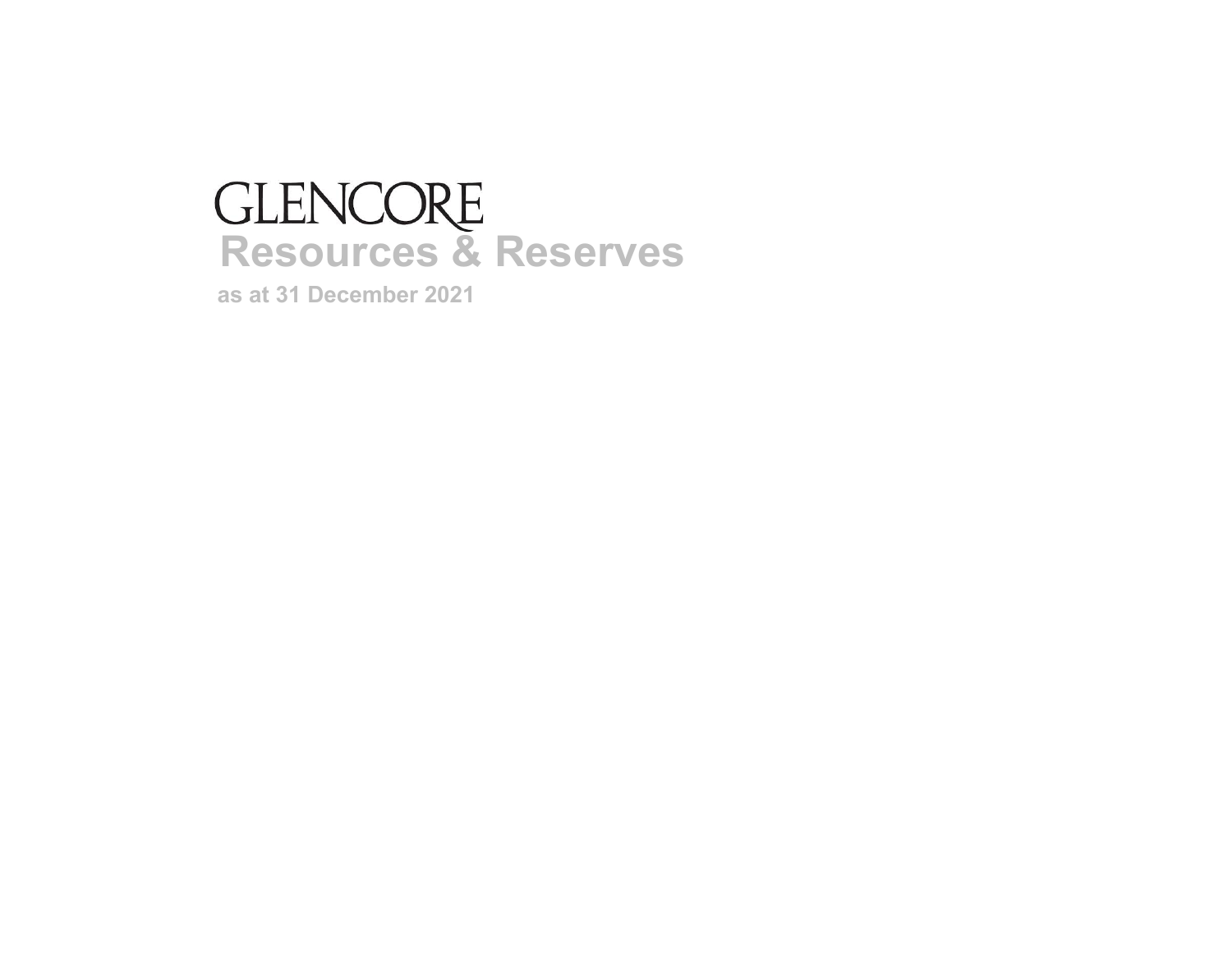# **Contents**

Page number

| About this report        | 3  |
|--------------------------|----|
| Definitions              | 5  |
| Metals and Minerals:     |    |
| Copper                   | 6  |
| Zinc                     | 14 |
| <b>Nickel</b>            | 26 |
| Ferroalloys              | 28 |
| Aluminium/Alumina        | 32 |
| Iron ore                 | 33 |
| Energy products          |    |
| Coal                     | 36 |
| Oil                      | 45 |
| <b>Competent Persons</b> | 46 |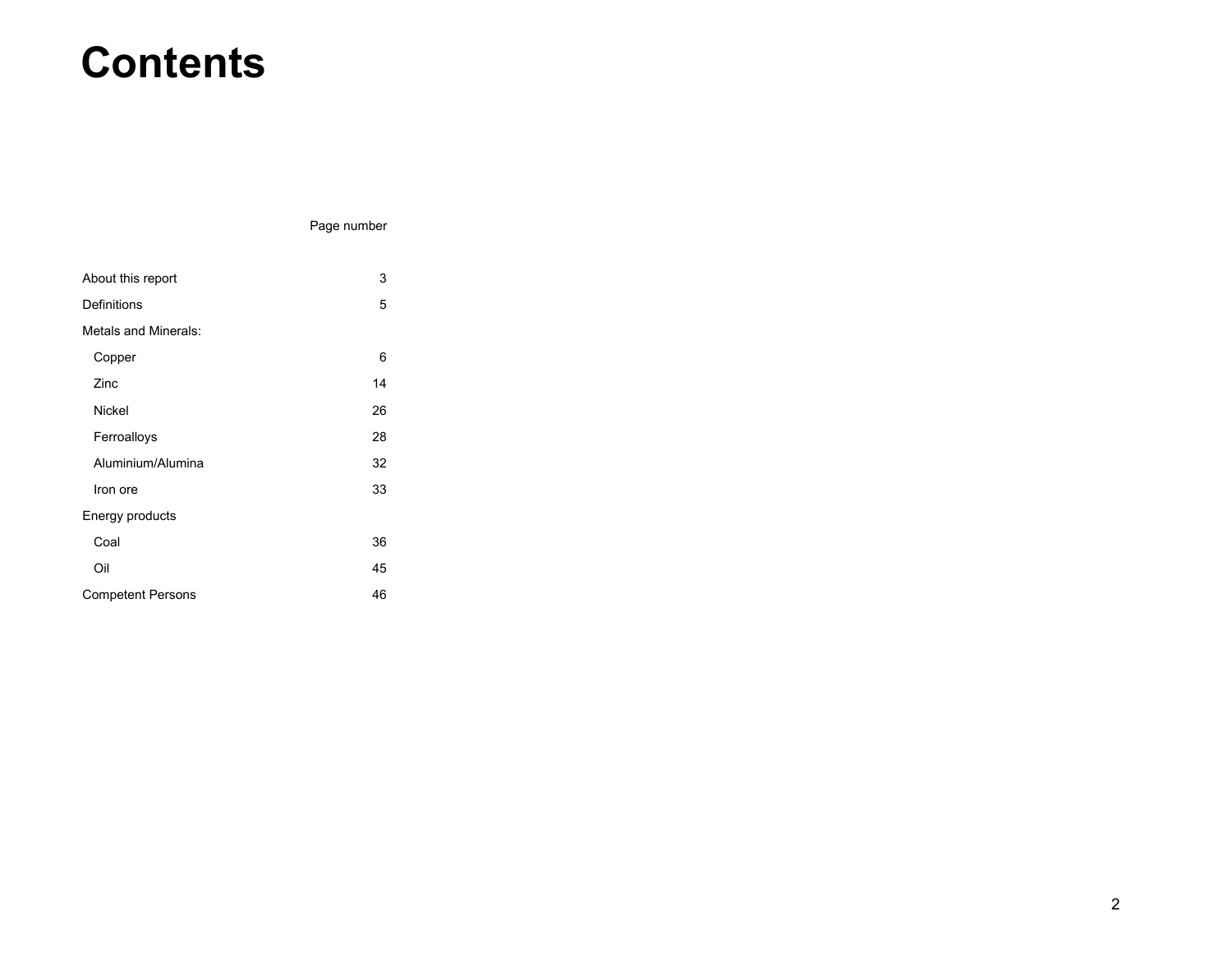# **About this report**

We report our resources and reserves in accordance with the 2012 edition of the Australasian Code for Reporting of Exploration Results, Mineral Resources and Ore Reserves (JORC Code), the 2016 edition of the South African Code for Reporting of Mineral Resources and Mineral Reserves (SAMREC), the Canadian Institute of Mining, Metallurgy and Petroleum (CIM) Standards on Mineral Resources and Reserves (2014 edition) and the Petroleum Resources Management System (PRMS) for reporting oil and natural gas Reserves and Resources.

The term 'Ore Reserves', as defined in Clause 28 of the JORC Code, has the same meaning as 'Mineral Reserves' as defined in the CIM Definition Standards for Mineral Resources and Mineral Reserves.

#### **Overview**

The resource and reserve data in the following tables are as at 31 December 2021, unless otherwise noted. For comparison purposes, data for 2020 has been included.

Metric units are used throughout.

All data is presented on a 100% asset basis, with the Glencore attributable percentage shown against each asset, with the exception of Oil assets which are shown on a working interest basis.

All tonnage information has been rounded to reflect the relative uncertainty in the estimates; there may therefore be small differences in the totals.

The Measured and Indicated resources are reported inclusive of those resources modified to produce reserves, unless otherwise noted.

Commodity prices and exchange rates used to establish the economic viability of reserves are based on long-term forecasts applied at the time the reserve was estimated.

Where resources and reserves have not been updated, on the basis that the information has not materially changed since it was reported under JORC 2004, this information has not been updated to comply with the JORC code 2012. Reference is given in the report where this is the case.

#### **Competent/Qualified Persons**

Resource and reserve estimates are based on information compiled by Competent Persons (as defined by the JORC, SAMREC Codes), Qualified Persons (as defined by CIM Definition Standards for Mineral Resources and Mineral Reserves) and Adequately Qualified Persons (as defined by PRMS).

Each of the Competent/Qualified Persons has the appropriate professional membership and the relevant experience in relation to the resources and/or reserves being reported by them to qualify as a Competent or Qualified Person as defined in the relevant code or standard. Each has consented to the inclusion of their resource and reserve estimates in the form and context in which it appears in this report.

#### **Copper**

The Copper Mineral Resources and Ore Reserves Statement at 31 December 2021 has been compiled in accordance with the JORC Code.

The Mineral Resources and Ore Reserves statements have been reviewed and the relevant data extracted and compiled by Mark Jamieson, Glencore Copper (AusIMM).

#### **Zinc**

The Zinc Mineral Resource and Ore Reserve Statement at 31 December 2021 has been compiled in accordance with the JORC Code.

The Mineral Resource and Ore Reserve statements have been reviewed and the relevant data extracted and compiled by Jody Todd, Glencore Zinc (AusIMM).

#### **Nickel**

The Canadian and New Caledonian Mineral Resource and Reserve estimates are prepared in accordance with the CIM Definition Standards on Mineral Resources and Mineral Reserves, adopted by CIM Council on 10 May 2014, and the CIM Estimation of Mineral Resources and Mineral Reserves Best Practice Guidelines, adopted by CIM Council on 29 November 2019, and have been compiled using geo-statistical and/or classical methods, plus economic and mining parameters appropriate to each project.

The Mineral Resource and Ore Reserve estimates at Murrin in Australia have been prepared in accordance with the JORC Code.

The Mineral Resource and Ore Reserve statements have been reviewed and the relevant data extracted and compiled by Steve Kormos (PGO), Glencore Nickel.

#### **Ferroalloys**

South African chromite, vanadium and manganese Mineral Resources and Ore Reserves in this report were prepared in accordance with the JORC Code.

The Chromite, Vanadium and Manganese Mineral Resource and Ore Reserve Statement at 31 December 2021 is based on the Glencore Ferroalloys "Procedure for the Estimation of Mineral Resources and Ore Reserves". Definitions of all the terms used in this report can be found in the relevant code.

The Mineral Resource and Ore Reserve statements have been reviewed and the relevant data extracted and compiled by Pieter-Jan Gräbe, Glencore Ferroalloys (SACNASP).

#### **Iron Ore**

Iron ore Mineral Resources and Ore Reserves have been compiled in accordance with the JORC Code, unless otherwise stated in the notes for a particular Mineral Resource and Ore Reserve.

Iron Ore Mineral Resources and Ore Reserves have not been re-estimated since 2015.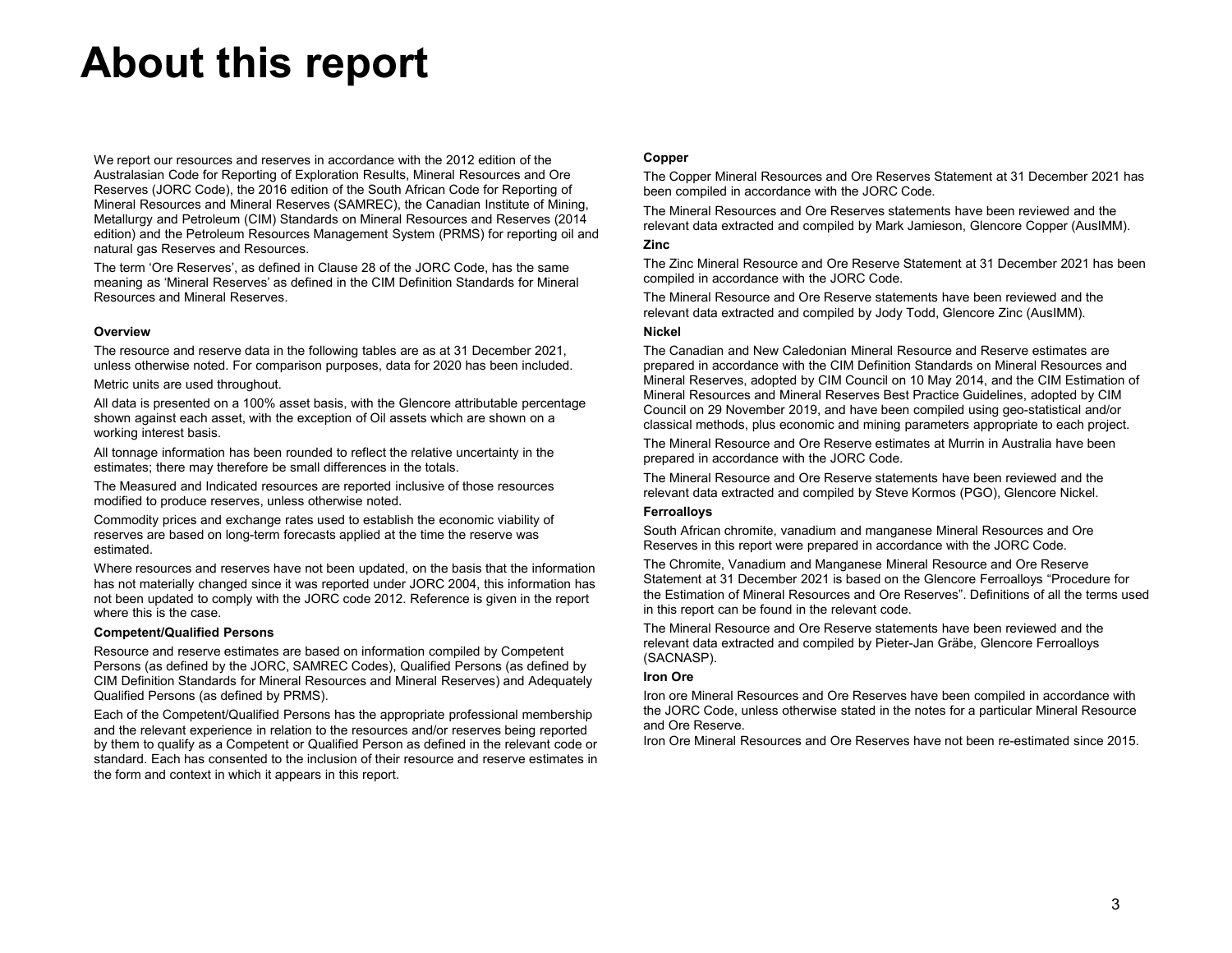# **About this report**

#### **Coal**

Australian, Canadian and Colombian Coal Resources and Reserves have been prepared in accordance with the JORC Code.

South African Coal Resources and Reserves have been prepared in accordance with the 2016 edition of the South African Code for Reporting of Mineral Resources and Mineral Reserves (SAMREC).

The Coal Resource and Reserve Statements as at 31 December 2021 conform to the requirements of these Codes and are consistent with Glencore Coal's internal Coal Resource and Reserve Estimation and Reporting Standard.

Coal resources have been estimated for all coal seams that have reasonable prospects for eventual economic extraction by open cut or underground mining methods within mining leases or exploration licences. In general, Coal Resources are reported within a geoshell limited by the areal and depth extent of the drill holes; i.e. there is very little inclusion of Coal Resources extrapolated beyond the extent of the geological data.

Coal Resources are excluded from those areas where the seam has been extracted or sterilised by mining.

All tonnage information has been rounded to reflect the relative uncertainty in the estimates; there may therefore be small differences in the totals.

Coal Resource and Reserve totals are rounded to appropriate levels of accuracy in accordance with the Glencore Coal rounding procedures. The following table summarises the data rounding assumptions for the 2021 report.

| <b>Classification</b> | Tonnage range | Rounding              |
|-----------------------|---------------|-----------------------|
| Measured + Indicated  | $<$ 10 Mt     | 1 significant figure  |
| Resources             | 10Mt - 30Mt   | 2 significant figures |
|                       | 30Mt - 100Mt  | Nearest 5 Mt          |
| Proved + Probable     | $>100$ Mt     | 2 significant figures |
| Reserves              | >1,000Mt      | Nearest 50Mt          |
|                       | $<$ 100Mt     | Nearest 10Mt          |
| Inferred              | 100Mt - 400Mt | Nearest 50Mt          |
|                       | >400Mt        | Nearest 100Mt         |

Values expressed in the text have not been rounded and therefore do not correlate directly with the tables. These refer to run-of-mine figures unless otherwise stated.

Coal Reserves are rounded to the same assumptions as Measured and Indicated Coal Resources above.

Individual tonnage assessments are added to show Group or Complex tonnages and geographical accumulations. These are not subjected to further rounding.

The Coal Resource and Reserve Competent Person statements have been reviewed and the relevant data extracted and compiled by Matthew White, Glencore Coal.

#### **Oil**

Oil and natural gas Resources and Reserves have been prepared in accordance with the PRMS jointly published by the Society of Petroleum Engineers, the World Petroleum Council, the American Association of Petroleum Geologists and the Society of Petroleum Evaluation Engineers, as amended.

The Oil Reserves statement has been reviewed and the relevant data extracted and compiled by McDaniel & Associates.

The Oil Resources statements for Equatorial Guinea, Chad and Cameroon have been reviewed and the relevant data extracted and compiled by Glencore.

#### **Portfolio changes**

Glencore has sold its interests in the Ernest Henry copper mine (completed in January 2022) and the Aguilar zinc mine (December 2021). The relevant Mineral Resources and Ore Reserves are no longer stated in this report.

In January 2022, Glencore completed the acquisition of the two-thirds of the Cerrejon coal mine it did not already own.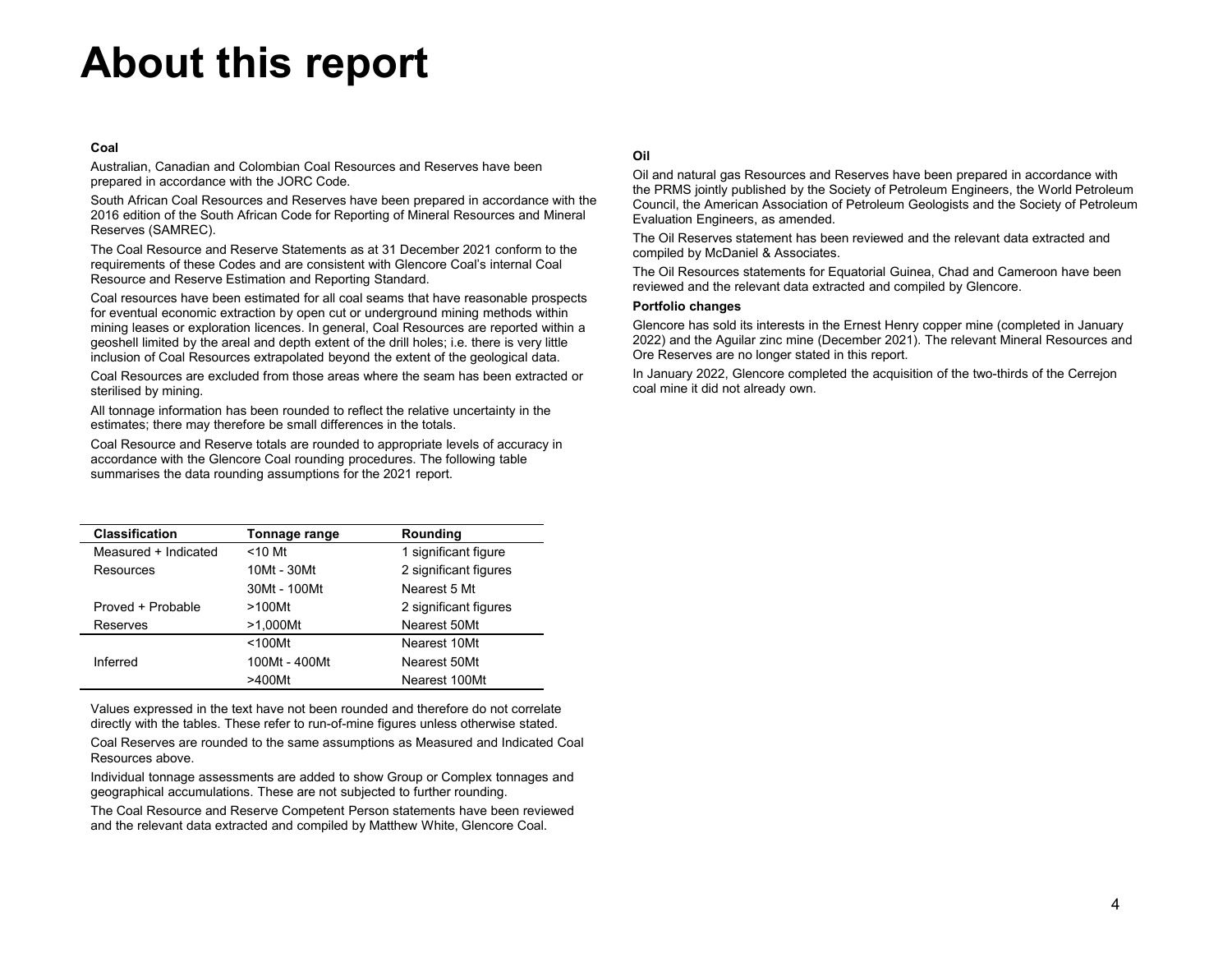# **Definitions**

Throughout this report, the following abbreviations and definitions have been used:

#### **Technical and industry terms:**

| 3PGE           | Three Platinum Group Elements (Pt, Pd and Rh)                                                      | <b>NSR</b>      | Net Smelter Return                                                                             |
|----------------|----------------------------------------------------------------------------------------------------|-----------------|------------------------------------------------------------------------------------------------|
| CV (kcal/kg)   | Calorific Value, kilocalories per kilogramme                                                       | <b>OC</b>       | Open cast or Open cut                                                                          |
| <b>DTC</b>     | Davis Tube Concentrate                                                                             | 0R              | Ore reserves                                                                                   |
| EL<br>Geoshell | <b>Exploration licence</b><br>A broad envelope limited by the depth and areal extent of geological | QQ              | Quantile quantile plot, a geostatistical method to assess modelled data against actual<br>data |
|                | data points (primarily drill holes)                                                                | <b>ROM</b>      | Run of mine                                                                                    |
| kt             | Thousand tonnes                                                                                    | SX/EW           | Solvent extraction and electrowinning                                                          |
| <b>LOM</b>     | Life of mine                                                                                       | UG              | Underground                                                                                    |
| <b>LOX</b>     | Limit of oxidation                                                                                 | UG <sub>2</sub> | Upper Group No2 chromitite layer                                                               |
| LOZ            | Lower oxidised zone                                                                                | <b>VMS</b>      | Volcanogenic Massive Sulphide                                                                  |
| Mt             | Million tonnes                                                                                     |                 |                                                                                                |

#### **Professional bodies and applicable standards:**

| AIG         | Australian Institute of Geoscientists                                         | ICOG-EurGeol   | Ilustre Colegio Oficial de Geólogos - European Geologist                   |
|-------------|-------------------------------------------------------------------------------|----------------|----------------------------------------------------------------------------|
| APEGBC      | Association of Professional Engineers and Geoscientists of BC                 | <b>JORC</b>    | Joint Ore Reserves Committee                                               |
| APEGGA      | Association of Professional Engineers Geologists and Geophysicists of Alberta | OGQ            | Ordre des Géologues du Québec                                              |
|             |                                                                               | <b>OIQ</b>     | Ordre des Ingénieurs du Québec                                             |
| APEGNB      | Association of Professional Engineers and Geoscientists of New Brunswick      | <b>PEO</b>     | Professional Engineers of Ontario                                          |
|             |                                                                               | <b>PGO</b>     | Professional Geoscientists Ontario                                         |
| <b>APGO</b> | Association of Professional Geoscientists of Ontario                          | <b>PLATO</b>   | South African Council for Professional and Technical Surveyors             |
| AusIMM      | Australasian Institute of Mining and Metallurgy                               | <b>PRMS</b>    | Petroleum Resources Management System                                      |
| <b>CIM</b>  | Canadian Institute of Mining, Metallurgy and Petroleum                        | <b>SACNASP</b> | The South African Council for Natural Scientific Professions               |
| <b>ECSA</b> | Engineering Council of South Africa                                           | <b>SAMREC</b>  | South African Code for Reporting of Mineral Resources and Mineral Reserves |
| GSL         | Geological Society of London                                                  |                |                                                                            |

Marketable Coal Reserves (CIM/JORC) and Saleable Coal Reserves (SAMREC) are the tonnage and coal quality expected to be available for sale, either in the raw ROM state at specific moisture content or after beneficiation. Definitions of many of the terms used in this report can be found in the relevant codes.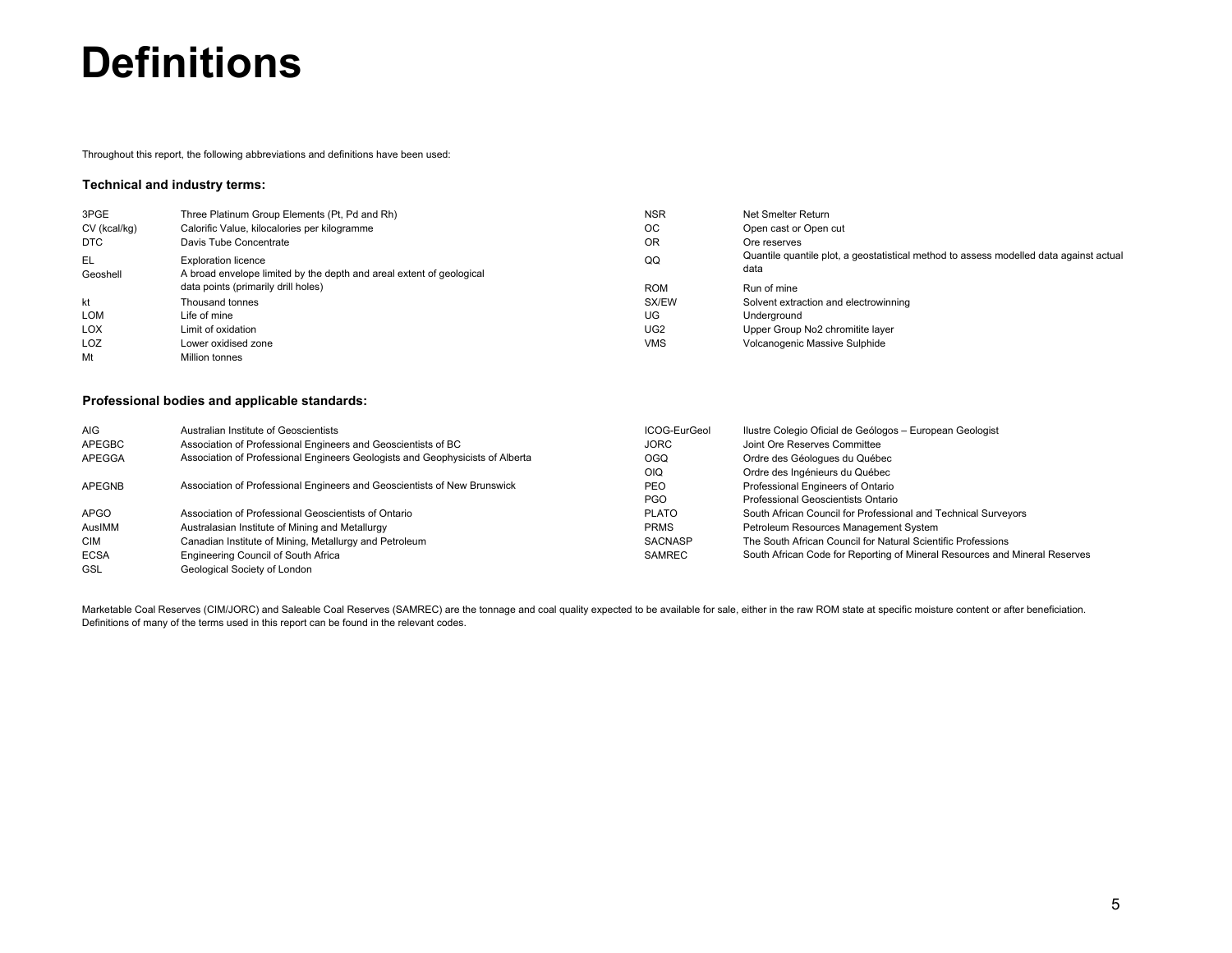#### **African Copper (Katanga, Mutanda)**

|                      | Attributable | Mining |            | <b>Measured Mineral</b><br>Resources |                          | <b>Indicated Mineral</b><br>Resources |       | Measured and<br><b>Indicated Resources</b> |       | <b>Inferred Mineral</b><br>Resources |      |           | Proved Ore<br>Reserves |                          | Probable Ore<br>Reserves |                          | <b>Total Ore Reserves</b> |      |           |
|----------------------|--------------|--------|------------|--------------------------------------|--------------------------|---------------------------------------|-------|--------------------------------------------|-------|--------------------------------------|------|-----------|------------------------|--------------------------|--------------------------|--------------------------|---------------------------|------|-----------|
| Name of operation    | interest     | method | Commodity  | 2021                                 | 2020                     | 2021                                  | 2020  | 2021                                       | 2020  | 2021                                 | 2020 | CP        | 2021                   | 2020                     | 2021                     | 2020                     | 2021                      | 2020 | CP        |
| Katanga              |              |        |            |                                      |                          |                                       |       |                                            |       |                                      |      |           |                        |                          |                          |                          |                           |      |           |
| Kamoto               | 75%          | UG     | Ore (Mt)   |                                      | $\overline{\phantom{a}}$ | 76.5                                  | 75.5  | 76.5                                       | 75.5  | 12.1                                 | 19.3 | JE.       |                        |                          | 7.6                      | 16.0                     | 7.6                       | 16.0 | <b>TR</b> |
|                      |              |        | Copper (%) |                                      | $\overline{\phantom{a}}$ | 4.61                                  | 4.56  | 4.61                                       | 4.56  | 1.49                                 | 1.13 |           |                        |                          | 3.11                     | 3.31                     | 3.11                      | 3.31 |           |
|                      |              |        | Cobalt (%) |                                      | $\overline{\phantom{a}}$ | 0.55                                  | 0.54  | 0.55                                       | 0.54  | 0.44                                 | 0.40 |           |                        |                          | 0.38                     | 0.48                     | 0.38                      | 0.48 |           |
| T <sub>17</sub>      | 75%          | UG/OC  | Ore (Mt)   | $\overline{\phantom{a}}$             | $\overline{\phantom{a}}$ | 20.9                                  | 20.9  | 20.9                                       | 20.9  |                                      |      | <b>JE</b> |                        |                          | 9.5                      | 10.6                     | 9.5                       | 10.6 | <b>TR</b> |
|                      |              |        | Copper (%) |                                      | $\overline{\phantom{a}}$ | 5.09                                  | 5.08  | 5.09                                       | 5.08  |                                      |      |           |                        |                          | 4.12                     | 4.13                     | 4.12                      | 4.13 |           |
|                      |              |        | Cobalt (%) |                                      | $\overline{\phantom{a}}$ | 0.77                                  | 0.77  | 0.77                                       | 0.77  | $\overline{\phantom{a}}$             |      |           |                        |                          | 0.67                     | 0.62                     | 0.67                      | 0.62 |           |
| Mashamba East        | 75%          | UG/OC  | Ore (Mt)   |                                      | $\overline{\phantom{a}}$ | 22.8                                  | 28.1  | 22.8                                       | 28.1  | 21.5                                 | 31.4 | <b>JE</b> |                        |                          | 15.9                     | 19.6                     | 15.9                      | 19.6 | <b>TR</b> |
|                      |              |        | Copper (%) |                                      | $\overline{\phantom{a}}$ | 2.69                                  | 2.65  | 2.69                                       | 2.65  | 1.26                                 | 1.16 |           |                        |                          | 2.39                     | 2.38                     | 2.39                      | 2.38 |           |
|                      |              |        | Cobalt (%) |                                      | $\overline{\phantom{a}}$ | 0.86                                  | 0.81  | 0.86                                       | 0.81  | 0.56                                 | 0.52 |           | $\sim$                 | $\overline{\phantom{a}}$ | 0.79                     | 0.75                     | 0.79                      | 0.75 |           |
| KOV                  | 75%          | OC     | Ore (Mt)   |                                      | $\sim$                   | 117.0                                 | 134.0 | 117.0                                      | 134.0 | 24.5                                 | 30.0 | JE        | $\sim$                 |                          | 76.6                     | 79.1                     | 76.6                      | 79.1 | <b>TR</b> |
|                      |              |        | Copper (%) |                                      | $\overline{\phantom{a}}$ | 6.00                                  | 5.96  | 6.02                                       | 5.96  | 2.10                                 | 2.10 |           |                        |                          | 4.88                     | 4.53                     | 4.88                      | 4.53 |           |
|                      |              |        | Cobalt (%) |                                      | $\overline{\phantom{a}}$ | 0.48                                  | 0.48  | 0.48                                       | 0.48  | 0.33                                 | 0.34 |           |                        |                          | 0.48                     | 0.43                     | 0.48                      | 0.43 |           |
| Kananga              | 75%          | OC     | Ore (Mt)   |                                      | $\overline{\phantom{a}}$ | 4.1                                   | 4.1   | 4.1                                        | 4.1   | 4.0                                  | 4.0  | <b>JE</b> |                        |                          |                          |                          |                           |      | n.a.      |
|                      |              |        | Copper (%) |                                      | $\overline{\phantom{a}}$ | 1.61                                  | 1.61  | 1.61                                       | 1.61  | 2.00                                 | 2.00 |           |                        |                          |                          |                          |                           |      |           |
|                      |              |        | Cobalt (%) | $\overline{\phantom{a}}$             | $\sim$                   | 0.79                                  | 0.79  | 0.79                                       | 0.79  | 0.98                                 | 0.98 |           |                        |                          |                          | $\overline{\phantom{a}}$ |                           |      |           |
| Tilwezembe           | 75%          | OC     | Ore (Mt)   |                                      | $\sim$                   | 9.5                                   | 9.5   | 9.5                                        | 9.5   | 13.8                                 | 13.8 | JE        |                        |                          |                          |                          |                           | ۰.   | n.a.      |
|                      |              |        | Copper (%) |                                      | $\overline{\phantom{a}}$ | 1.89                                  | 1.89  | 1.89                                       | 1.89  | 1.75                                 | 1.75 |           |                        |                          |                          |                          |                           |      |           |
|                      |              |        | Cobalt (%) |                                      | $\overline{\phantom{a}}$ | 0.60                                  | 0.60  | 0.60                                       | 0.60  | 0.60                                 | 0.60 |           |                        |                          |                          |                          |                           |      |           |
| <b>KITD</b>          | 75%          | OC     | Ore (Mt)   | $\overline{\phantom{a}}$             | $\sim$                   | 1.5                                   | 2.5   | 1.5                                        | 2.5   |                                      |      | <b>TR</b> |                        |                          | 1.5                      | 2.6                      | 1.5                       | 2.6  | <b>TR</b> |
|                      |              |        | Copper (%) |                                      | $\overline{\phantom{a}}$ | 1.31                                  | 1.37  | 1.31                                       | 1.37  |                                      |      |           |                        |                          | 1.31                     | 1.36                     | 1.31                      | 1.36 |           |
|                      |              |        | Cobalt (%) |                                      | $\overline{\phantom{a}}$ | 0.14                                  | 0.17  | 0.14                                       | 0.17  | $\overline{\phantom{a}}$             |      |           |                        | $\overline{\phantom{a}}$ | 0.14                     | 0.17                     | 0.14                      | 0.17 |           |
| Stockpiles           | 75%          | OC     | Ore (Mt)   |                                      | $\overline{\phantom{a}}$ | 16.5                                  | 15.3  | 16.5                                       | 15.3  | $\overline{\phantom{a}}$             |      | <b>TR</b> |                        |                          | 16.5                     | 15.3                     | 16.5                      | 15.3 | <b>TR</b> |
|                      |              |        | Copper (%) |                                      | $\overline{\phantom{a}}$ | 0.97                                  | 1.21  | 0.97                                       | 1.21  |                                      |      |           |                        |                          | 0.97                     | 1.21                     | 0.97                      | 1.21 |           |
|                      |              |        | Cobalt (%) |                                      | $\sim$                   | 0.40                                  | 0.41  | 0.40                                       | 0.41  |                                      |      |           | $\sim$                 |                          | 0.40                     | 0.41                     | 0.40                      | 0.41 |           |
| <b>Total Katanga</b> | 75%          |        | Ore (Mt)   | $\blacksquare$                       | $\sim$                   | 269                                   | 290   | 269                                        | 290   | 76                                   | 99   |           | $\blacksquare$         |                          | 128                      | 143                      | 128                       | 143  |           |
|                      |              |        | Copper (%) |                                      | $\overline{\phantom{a}}$ | 4.71                                  | 4.73  | 4.71                                       | 4.73  | 1.70                                 | 1.56 |           |                        |                          | 3.86                     | 3.66                     | 3.86                      | 3.66 |           |
|                      |              |        | Cobalt (%) |                                      |                          | 0.56                                  | 0.55  | 0.56                                       | 0.55  | 0.50                                 | 0.47 |           |                        |                          | 0.51                     | 0.49                     | 0.51                      | 0.49 |           |

#### **Katanga**

The Katanga operations are located at the north western end of the DRC / Zambia copper belt approximately 10km to the east of the town of Kolwezi in the Democratic Republic of Congo.

The Katanga mineralisation is a typical DRC copper belt metasedimentary copper and cobalt. The mineralisation generally occurs as infilling of fissures and open fractures associated with brecciation. The typical copper minerals are mainly chalcopyrite, malachite and pseudomalachite while cobalt is in the form of heterogenite, carrolite and spherocobaltite.

The major changes to the Mineral Resource are due to:

- •depletion of 8.8Mt from KOV, Mashamba and Kamoto resources.
- • a historically mined portion of the KOV pit ("the KTE fragment") that had been partially mined by a previous owner. Reconstruction of historical mining surfaces is ongoing.
- a net value cut-off grade method has been introduced, versus the copper equivalent cut-off applied historically. The net value method includes updated economic and processing assumptions resulted in a combined 24Mt reduction in Mineral Resources.

The primary changes to the Ore Reserves are due to:

• depletion of 5.7Mt from the open pits and 0.7Mt from Kamoto underground

- the KOV (KTE fragment) surface adjustment plus a change in the block model size to 10x10x5, resulting in a reduction of 18.1Mt in the KOV open pit Ore Reserve.
- Partially offsetting, the Etang South ore fragment (previously reported as part of the KTO UG Mineral Reserve) has been included as part of the KOV open pit Ore Reserve, adding 17.3Mt to the KOV Ore Reserves.
- The T17 Ore Reserves have been converted from underground to open pit (mining methodology change), removing 1.1Mt from the perviously reported T17 Ore Reserves.

Remaining life of mine: expected to be in excess of 20 years. Expiry date of relevant permits: 7 May 2022 for the Kananga Extension and 3 April 2024 for all remaining permits (Kamoto and Mashamba East Open Pit, T-17 Open Pit, KOV Open Pit, Tilwezembe Open Pit, Kananga Mine), renewable in accordance with the DRC mining code for a period of 15 years.

Glencore owns 75% of Katanga. La Generale des Carrieres et des Mines ("Gecamines") and La Société Immobilière du Congo, which are state-owned mining companies in the DRC, own the remaining 25%.

The Kananga and Tilwezembe resources are dormant and have been occupied by illegal miners since they were estimated (2009). The amount of resources left is uncertain.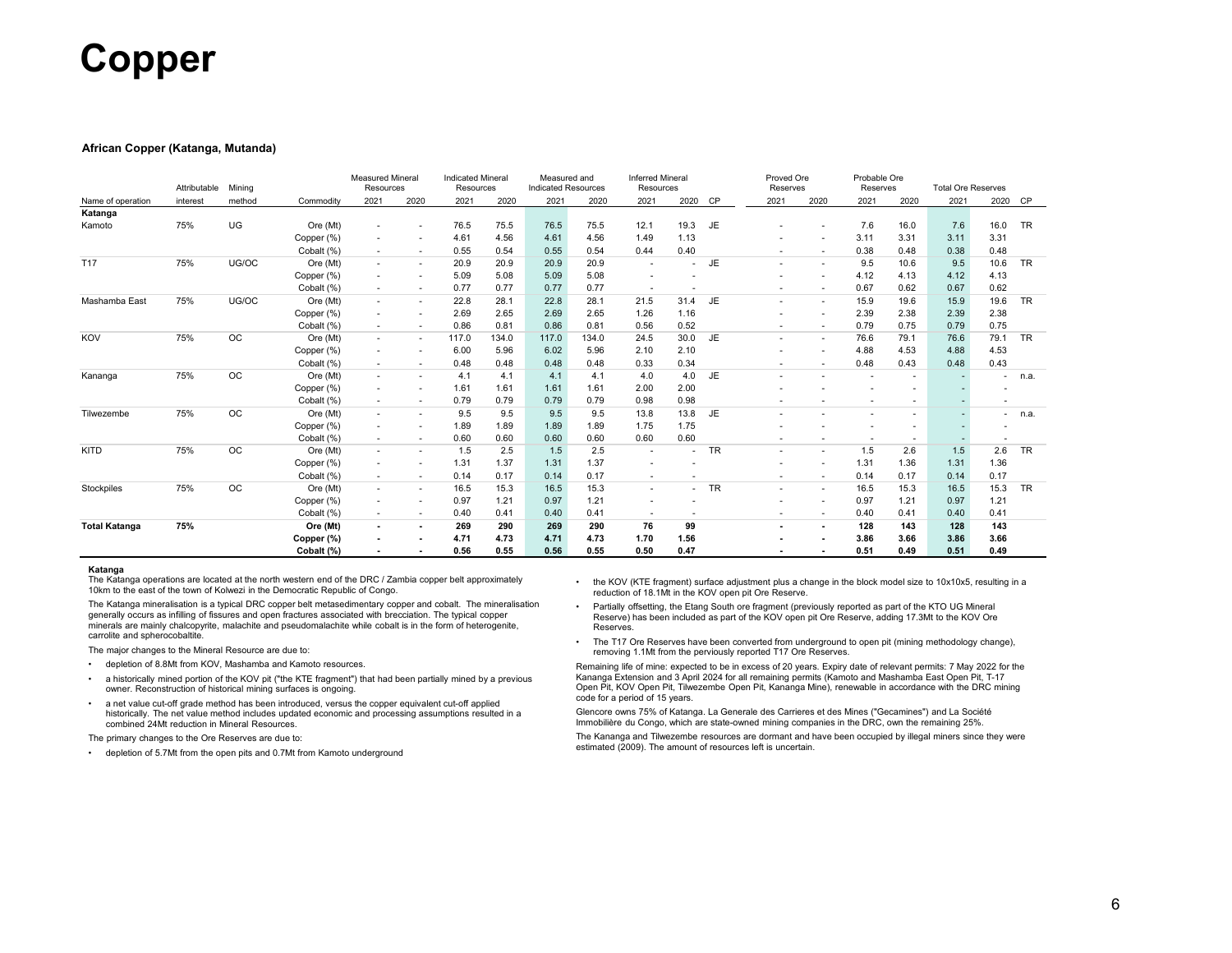#### **African Copper (Katanga, Mutanda)**

|                         | Attributable | Mining    |            | <b>Measured Mineral</b><br>Resources |       | <b>Indicated Mineral</b><br>Resources |                          | Measured and<br><b>Indicated Resources</b> |       | <b>Inferred Mineral</b><br>Resources |                          |    | Proved Ore<br>Reserves   |      | Probable Ore<br>Reserves |                          | <b>Total Ore Reserves</b> |                          |           |
|-------------------------|--------------|-----------|------------|--------------------------------------|-------|---------------------------------------|--------------------------|--------------------------------------------|-------|--------------------------------------|--------------------------|----|--------------------------|------|--------------------------|--------------------------|---------------------------|--------------------------|-----------|
| Name of operation       | interest     | method    | Commodity  | 2021                                 | 2020  | 2021                                  | 2020                     | 2021                                       | 2020  | 2021                                 | 2020                     | CP | 2021                     | 2020 | 2021                     | 2020                     | 2021                      | 2020                     | <b>CP</b> |
| Mutanda                 |              |           |            |                                      |       |                                       |                          |                                            |       |                                      |                          |    |                          |      |                          |                          |                           |                          |           |
| Mutanda South           | 100%         | OC        | Ore (Mt)   | 300.3                                | 299.7 | 78.2                                  | 76.8                     | 378.5                                      | 376.5 | 16.7                                 | 16.2                     | PO |                          |      |                          |                          |                           |                          |           |
|                         |              |           | Copper (%) | 1.38                                 | 1.38  | 0.95                                  | 0.96                     | 1.30                                       | 1.29  | 0.68                                 | 0.68                     |    |                          |      |                          |                          |                           |                          |           |
|                         |              |           | Cobalt (%) | 0.57                                 | 0.57  | 0.42                                  | 0.42                     | 0.54                                       | 0.54  | 0.54                                 | 0.55                     |    |                          |      |                          |                          |                           |                          |           |
| Mutanda South           | 100%         | OC        | Ore (Mt)   |                                      |       |                                       |                          |                                            |       |                                      |                          |    | 22.5                     | 20.6 | 3.9                      | 0.8                      | 26.4                      | 21.3                     | <b>JP</b> |
| Oxide ore               |              |           | Copper (%) |                                      |       |                                       |                          |                                            |       |                                      |                          |    | 1.85                     | 1.71 | 1.99                     | 0.80                     | 1.82                      | 1.68                     |           |
|                         |              |           | Cobalt (%) |                                      |       |                                       |                          |                                            |       |                                      |                          |    | 0.92                     | 0.91 | 0.98                     | 0.72                     | 0.90                      | 0.90                     |           |
| Mutanda South           | 100%         | OC        | Ore (Mt)   |                                      |       |                                       |                          |                                            |       |                                      |                          |    |                          |      | $\overline{\phantom{a}}$ | 18.7                     | $\sim$                    | 18.7                     | <b>JP</b> |
| <b>Transitional ore</b> |              |           | Copper (%) |                                      |       |                                       |                          |                                            |       |                                      |                          |    |                          |      | $\overline{\phantom{a}}$ | 2.01                     | $\sim$                    | 2.01                     |           |
|                         |              |           | Cobalt (%) |                                      |       |                                       |                          |                                            |       |                                      |                          |    |                          |      | $\sim$                   | 0.80                     | $\overline{\phantom{a}}$  | 0.80                     |           |
| Mutanda South           | 100%         | <b>OC</b> | Ore (Mt)   |                                      |       |                                       |                          |                                            |       |                                      |                          |    | ۰                        |      | 74.8                     | 59.6                     | 74.8                      | 59.6                     | <b>JP</b> |
| Sulphide ore            |              |           | Copper (%) |                                      |       |                                       |                          |                                            |       |                                      |                          |    |                          |      | 1.61                     | 1.46                     | 1.56                      | 1.46                     |           |
|                         |              |           | Cobalt (%) |                                      |       |                                       |                          |                                            |       |                                      |                          |    |                          |      | 0.77                     | 0.74                     | 0.74                      | 0.74                     |           |
| Stockpiles              |              |           | Ore (Mt)   | 32.5                                 | 30.4  | $\sim$                                | $\overline{\phantom{a}}$ | 32.5                                       | 30.4  | $\overline{\phantom{a}}$             |                          |    | 29.7                     | 27.8 | 2.7                      | 2.6                      | 32.5                      | 30.4                     | <b>JP</b> |
|                         |              |           | Copper (%) | 1.17                                 | 1.16  | $\sim$                                | $\overline{\phantom{a}}$ | 1.20                                       | 1.16  | $\overline{\phantom{a}}$             |                          |    | 1.11                     | 1.09 | 1.84                     | 1.84                     | 1.17                      | 1.16                     |           |
|                         |              |           | Cobalt (%) | 0.45                                 | 0.43  | $\overline{\phantom{a}}$              | $\overline{\phantom{a}}$ | 0.50                                       | 0.43  | $\overline{\phantom{a}}$             |                          |    | 0.43                     | 0.41 | 0.61                     | 0.63                     | 0.45                      | 0.43                     |           |
| Mutanda South           | 100%         | UG        | Ore (Mt)   | 28.8                                 | 28.8  | 9.1                                   | 9.1                      | 37.9                                       | 37.9  | $\sim$                               | ٠                        | PO |                          |      |                          | ٠                        |                           |                          | n.a       |
| ungerground             |              |           | Copper (%) | 1.86                                 | 1.86  | 1.14                                  | 1.14                     | 1.69                                       | 1.69  | $\sim$                               |                          |    |                          |      |                          | $\overline{\phantom{a}}$ |                           |                          |           |
|                         |              |           | Cobalt (%) | 0.51                                 | 0.51  | 0.49                                  | 0.49                     | 0.51                                       | 0.51  | $\overline{\phantom{a}}$             | $\overline{\phantom{a}}$ |    | $\overline{\phantom{a}}$ |      | $\overline{\phantom{a}}$ | $\sim$                   | $\overline{\phantom{a}}$  | $\overline{\phantom{a}}$ |           |
| Mutanda North           | 100%         | ОC        | Ore (Mt)   | 9.0                                  | 9.0   | 9.9                                   | 9.9                      | 18.9                                       | 18.9  | 0.4                                  | 0.4                      | PO |                          |      |                          | ٠                        |                           | ۰                        | n.a       |
|                         |              |           | Copper (%) | 1.14                                 | 1.14  | 0.88                                  | 0.88                     | 1.00                                       | 1.00  | 2.27                                 | 2.27                     |    |                          |      |                          | $\overline{\phantom{a}}$ |                           |                          |           |
|                         |              |           | Cobalt (%) | 0.47                                 | 0.47  | 0.57                                  | 0.57                     | 0.52                                       | 0.52  | 0.04                                 | 0.04                     |    |                          |      |                          | $\overline{\phantom{a}}$ |                           |                          |           |
| <b>Total Mutanda</b>    |              |           | Ore (Mt)   | 371                                  | 368   | 97                                    | 96                       | 468                                        | 464   | 17                                   | 17                       |    | 52                       | 48   | 81                       | 82                       | 134                       | 130                      |           |
|                         |              |           | Copper (%) | 1.39                                 | 1.39  | 0.96                                  | 0.97                     | 1.31                                       | 1.31  | 0.72                                 | 0.72                     |    | 1.43                     | 1.36 | 1.64                     | 1.59                     | 1.52                      | 1.51                     |           |
|                         |              |           | Cobalt (%) | 0.55                                 | 0.55  | 0.44                                  | 0.44                     | 0.53                                       | 0.53  | 0.53                                 | 0.54                     |    | 0.64                     | 0.62 | 0.78                     | 0.75                     | 0.70                      | 0.70                     |           |

#### **Mutanda**

 The Mutanda open pit operations are located at the north western end of the DRC / Zambia copper belt approximately 40km to the east of the town of Kolwezi in the Democratic Republic of Congo.

The Mutanda mineralisation is a typical DRC copper belt metasedimentary copper and cobalt deposit. The mineralisation generally occurs as infilling of fissures and open fractures associated with brecciation. The typical copper minerals are mainly chalcopyrite, malachite and pseudomalachite while cobalt is in the form of heterogenite, carrolite and spherocobaltite.

The remaining mine life is estimated to be approximately 20 years (assuming approval and investment in sulphide ore processing).

The expiry date of relevant mining permits ("permis d'exploitation") is 26 May 2022 for PE662 and 5 May 2022 for PE643 (The Mutanda South mining operations straddle both mining permits). Both mining permits are renewable in accordance with the DRC mining code for periods of 15 years, and applicable documents requesting the mining permit renewals have been lodged and are under review.

Mutanda was placed into care and maintenance in November 2019 and remained on care and maintenance until September 2021 - when processing of low grade oxide stockpiles recommenced, as a prelude to a planned commencement of mining operations.

Changes to the total Mineral Resources and Ore Reserves estimates are a result of: net stockpile increase due to stockpile survey updates less depletion due to commencement of processing; and an updated survey of the current mine topography.

The stockpiles have been separated out of the general Mutanda South Mineral Resources for 2021, and the 2020 Mineral Resources have been restated with a similar separation of the stockpile tonnage.

The Ore Reserves reporting classification has been simplified to oxides and sulphides. Previously reported "transitional" ore has been reclassified on the basis of which processing circuit (oxide or sulphide) is expected to generate the highest revenue for that ore.

Studies into sulphide mining and processing are in progress.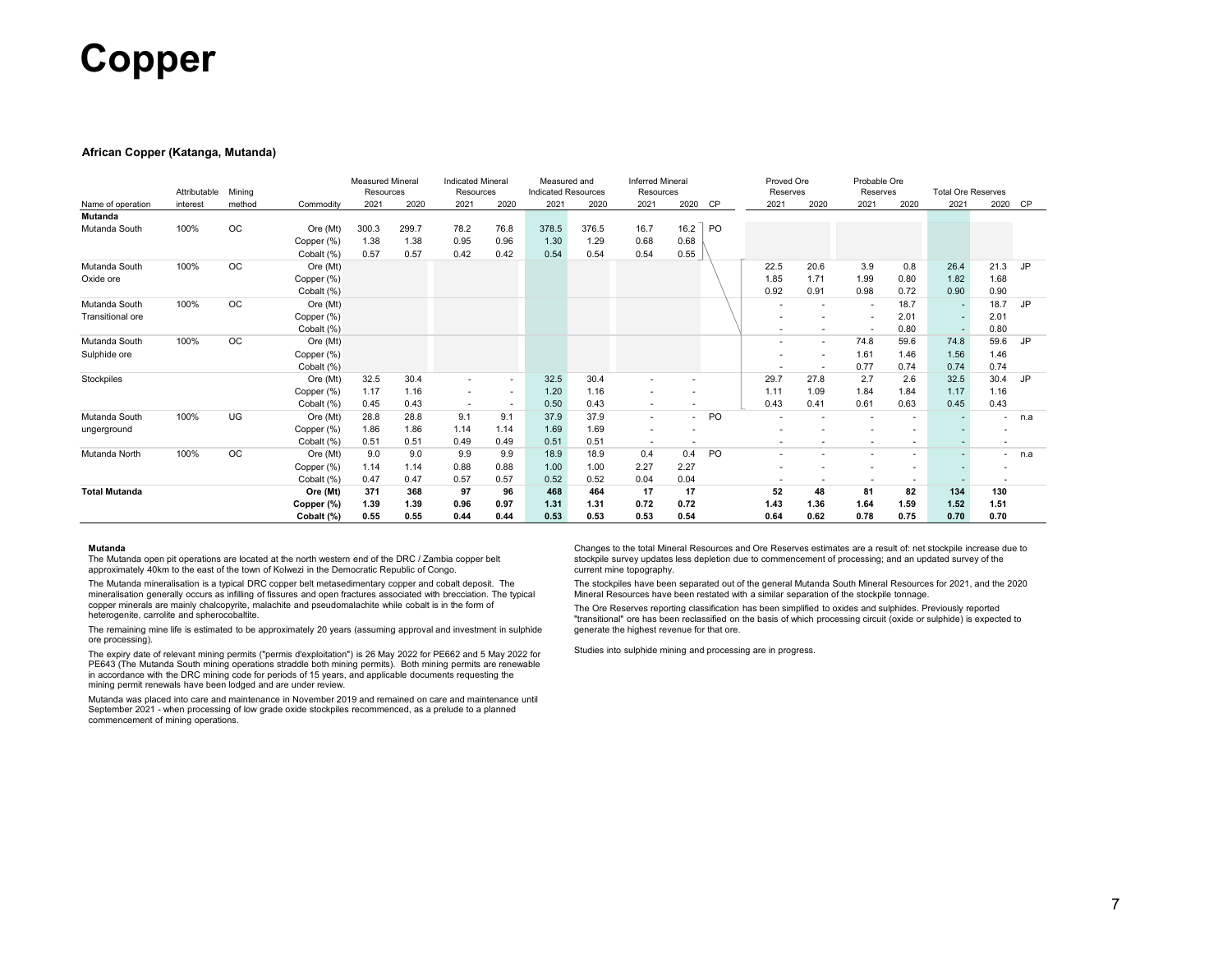#### **Collahuasi**

|                         | Attributable | Minina |                    | <b>Measured Mineral</b><br>Resources |       | <b>Indicated Mineral</b><br>Resources |       | Measured and<br>Indicated Resources |       | <b>Inferred Mineral</b><br>Resources |       |           | Proved Ore<br>Reserves |       | Probable Ore<br>Reserves |         | <b>Total Ore Reserves</b> |         |           |
|-------------------------|--------------|--------|--------------------|--------------------------------------|-------|---------------------------------------|-------|-------------------------------------|-------|--------------------------------------|-------|-----------|------------------------|-------|--------------------------|---------|---------------------------|---------|-----------|
| Name of operation       | interest     | method | Commodity          | 2021                                 | 2020  | 2021                                  | 2020  | 2021                                | 2020  | 2021                                 | 2020  | <b>CP</b> | 2021                   | 2020  | 2021                     | 2020    | 2021                      | 2020    | CP        |
| Collahuasi              | 44%          | OС     | Sulphide (Mt)      | 847                                  | 840   | 4,680                                 | 4,697 | 5,526                               | 5,536 | 4,763                                | 4.848 | <b>RO</b> | 476.0                  | 491.0 | 3,691.0                  | 3.685.0 | 4.167.0                   | 4.176.0 | <b>RZ</b> |
|                         |              |        | Copper (%)         | 0.80                                 | 0.80  | 0.79                                  | 0.80  | 0.79                                | 0.80  | 0.73                                 | 0.73  |           | 1.00                   | 1.01  | 0.77                     | 0.78    | 0.80                      | 0.80    |           |
|                         |              |        | Molvbdenum (%)     | 0.018                                | 0.018 | 0.025                                 | 0.025 | 0.024                               | 0.024 | 0.017                                | 0.017 |           | 0.022                  | 0.021 | 0.022                    | 0.023   | 0.022                     | 0.022   |           |
|                         |              |        | Oxide & Mixed (Mt) | 36.0                                 | 36.0  | 33.0                                  | 32.0  | 69.0                                | 69.0  | 48.0                                 | 50.0  | <b>RO</b> |                        | -     |                          |         |                           |         | <b>RZ</b> |
|                         |              |        | Copper (%)         | 0.67                                 | 0.66  | 0.75                                  | 0.74  | 0.71                                | 0.70  | 0.58                                 | 0.58  |           |                        |       |                          |         |                           |         |           |
| <b>Total Collahuasi</b> |              |        | (Mt)               | 883                                  | 876   | 4.713                                 | 4.729 | 5.595                               | 5.605 | 4.811                                | 4.898 |           | 476                    | 491   | 3.691                    | 3.685   | 4.167                     | 4,176   |           |
|                         |              |        | Copper (%)         | 0.79                                 | 0.79  | 0.79                                  | 0.80  | 0.79                                | 0.80  | 0.73                                 | 0.73  |           | 1.00                   | 1.01  | 0.77                     | 0.78    | 0.80                      | 0.80    |           |
|                         |              |        | Molybdenum (%)     | 0.02                                 | 0.02  | 0.02                                  | 0.02  | 0.02                                | 0.02  | 0.02                                 | 0.02  |           | 0.02                   | 0.02  | 0.02                     | 0.02    | 0.02                      | 0.02    |           |

#### **Collahuasi**

 Collahuasi is located in northern Chile in the Tarapacà Region, about 180km southeast of the port of Iquique, at an altitude of 4,400m.

Collahuasi comprises two large copper-molybdenum porphyry-type deposits (Rosario and Ujina) with several peripheral vein deposits (Rosario Oeste and Rosario Sur). The Rosario deposit is the focus of current open cut mining operations.

The major sulphide copper ore minerals at Rosario and Ujina are chalcopyrite, bornite, and enargite, with minor chalcocite. Rosario Oeste features supergene chalcocite and enargite as the main copper mineral. Rosario Sur is a small oxide-bearing deposit, with chrysocolla being the main mineralisation.

Changes in reported Mineral Resources have primarily been due to new drilling information and updated resource models, with adjustments for depletion by production. Mineral Resources are reported within the constraints of optimized pit shells.

Production of 55.7 Mt of ore for 2021 was depleted from the reported Mineral Resources and Ore Reserves (actual production to September and an estimate for October-December).

All sulphide stockpile are considered Indicated Mineral Resources and are classified as Probable Ore Reserves. Stockpile material from Rosario and Ujina pits have been downgraded to Probable Ore Reserves to reflect the level of uncertainty.

Collahuasi has a life of mine of 86 years from 2022 to 2107, according to the most recent Life of Mine plan that supports the present Ore Reserves reported at a 170 ktpd plant capacity.

The mine is jointly owned by Anglo American plc (44%), Glencore (44%), and Japan Collahuasi Resources B.V. (12%). The operating company is Compañía Minera Doña Inés de Collahuasi.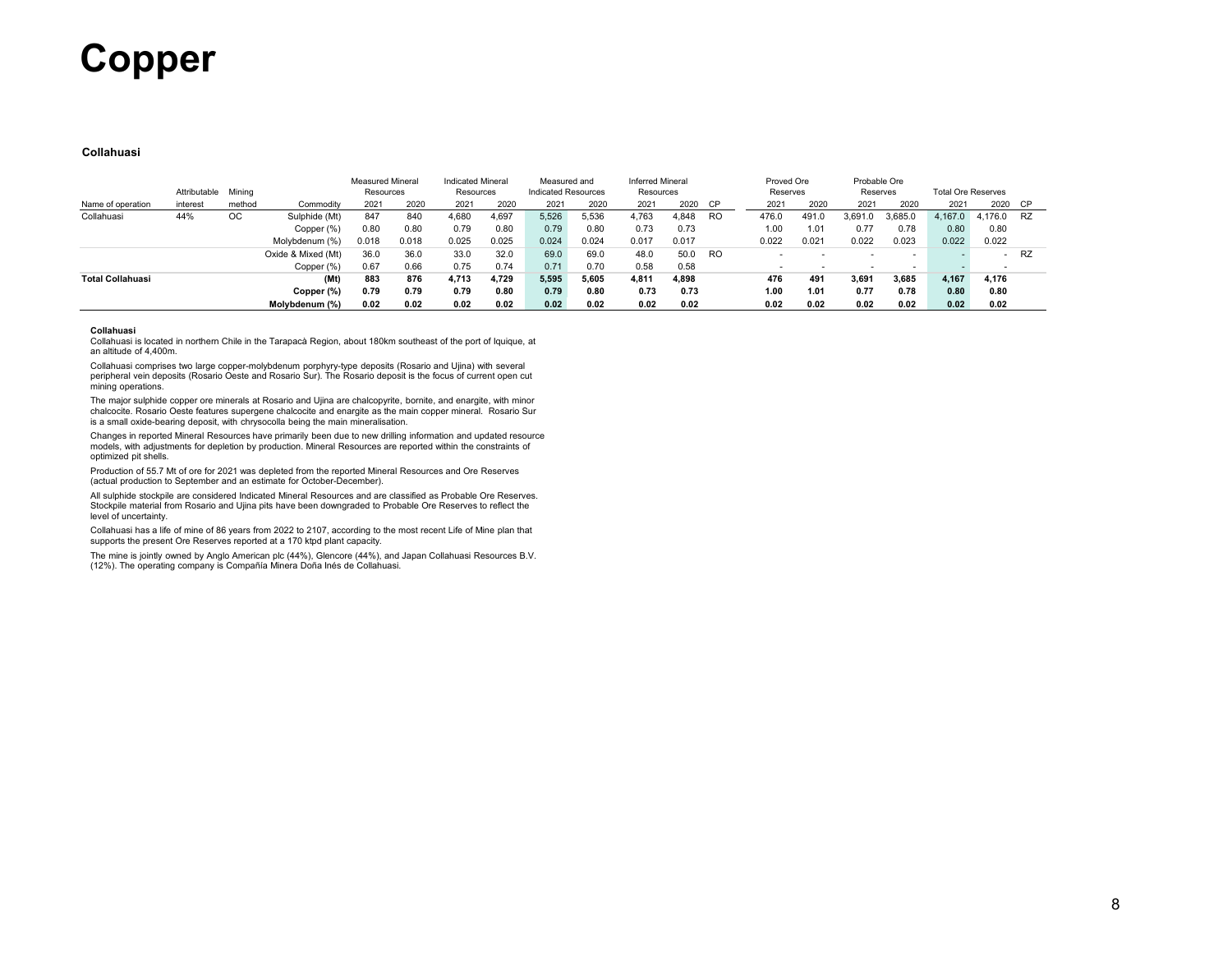#### **Antamina**

|                       | Attributable | Mining |                     | <b>Measured Mineral</b><br>Resources |       | <b>Indicated Mineral</b><br>Resources |       | Measured and<br><b>Indicated Resources</b> |       | <b>Inferred Mineral</b><br>Resources |       |     | Proved Ore<br>Reserves |       | Probable Ore<br>Reserves |       | <b>Total Ore Reserves</b> |       |           |
|-----------------------|--------------|--------|---------------------|--------------------------------------|-------|---------------------------------------|-------|--------------------------------------------|-------|--------------------------------------|-------|-----|------------------------|-------|--------------------------|-------|---------------------------|-------|-----------|
| Name of operation     | interest     | method | Commodity           | 2021                                 | 2020  | 2021                                  | 2020  | 2021                                       | 2020  | 2021                                 | 2020  | CP  | 2021                   | 2020  | 2021                     | 2020  | 2021                      | 2020  | CP        |
| Antamina              | 33.75%       | OC/UG  | Sulphide Cu (Mt)    | 217                                  | 230   | 401                                   | 415   | 618                                        | 645   | 863                                  | 863   | LC. | 133                    | 138   | 82                       | 95    | 215                       | 233   | <b>FA</b> |
|                       |              |        | Copper (%)          | 0.83                                 | 0.82  | 0.82                                  | 0.85  | 0.83                                       | 0.84  | 0.95                                 | 0.96  |     | 0.92                   | 0.92  | 0.98                     | 1.00  | 0.94                      | 0.95  |           |
|                       |              |        | Zinc $(\%)$         | 0.14                                 | 0.12  | 0.14                                  | 0.13  | 0.14                                       | 0.13  | 0.16                                 | 0.16  |     | 0.14                   | 0.13  | 0.17                     | 0.16  | 0.15                      | 0.15  |           |
|                       |              |        | Silver (g/t)        |                                      |       | 8                                     | 9     | 8                                          | 8     |                                      | 9     |     |                        |       |                          | 8     | 8                         |       |           |
|                       |              |        | Molybdenum (%)      | 0.029                                | 0.028 | 0.026                                 | 0.024 | 0.027                                      | 0.025 | 0.022                                | 0.018 |     | 0.036                  | 0.035 | 0.035                    | 0.034 | 0.035                     | 0.035 |           |
|                       |              |        | Sulphide Cu-Zn (Mt) | 89                                   | 99    | 218                                   | 227   | 307                                        | 326   | 397                                  | 409   | LC. | 53                     | 68    | 68                       | 81    | 121                       | 149   | FA        |
|                       |              |        | Copper (%)          | 0.84                                 | 0.83  | 0.99                                  | 0.95  | 0.95                                       | 0.91  | 1.10                                 | 1.10  |     | 0.91                   | 0.87  | 0.97                     | 0.82  | 0.94                      | 0.84  |           |
|                       |              |        | Zinc(%)             | 1.75                                 | 1.84  | 1.81                                  | 1.80  | 1.79                                       | 1.81  | 1.46                                 | 1.46  |     | 1.95                   | 2.07  | 2.03                     | 2.11  | 1.99                      | 2.09  |           |
|                       |              |        | Silver (g/t)        | 16                                   | 15    | 17                                    | 17    | 17                                         | 16    | 15                                   | 16    |     | 13                     | 13    | 15                       | 13    | 14                        | 13    |           |
|                       |              |        | Molybdenum (%)      | 0.008                                | 0.007 | 0.008                                 | 0.007 | 0.008                                      | 0.007 | 0.007                                | 0.006 |     | 0.008                  | 0.007 | 0.008                    | 0.007 | 0.008                     | 0.007 |           |
| <b>Total Antamina</b> |              |        | (Mt)                | 306                                  | 329   | 619                                   | 642   | 925                                        | 971   | 1,260                                | 1,272 |     | 186                    | 206   | 150                      | 176   | 336                       | 382   |           |
|                       |              |        | Copper (%)          | 0.83                                 | 0.82  | 0.88                                  | 0.89  | 0.87                                       | 0.86  | 1.00                                 | 1.01  |     | 0.92                   | 0.90  | 0.98                     | 0.92  | 0.94                      | 0.91  |           |
|                       |              |        | Zinc(%)             | 0.61                                 | 0.64  | 0.73                                  | 0.72  | 0.69                                       | 0.69  | 0.57                                 | 0.58  |     | 0.66                   | 0.77  | 1.01                     | 1.06  | 0.81                      | 0.91  |           |
|                       |              |        | Silver (g/t)        | 10                                   | 9     | 11                                    | 12    | 11                                         | 11    | 11                                   | 11    |     |                        |       | 11                       | 10    | 10                        |       |           |
|                       |              |        | Molybdenum (%)      | 0.02                                 | 0.02  | 0.02                                  | 0.02  | 0.02                                       | 0.02  | 0.02                                 | 0.01  |     | 0.03                   | 0.03  | 0.02                     | 0.02  | 0.03                      | 0.02  |           |

#### **Antamina**

 Antamina is an open-pit mine located in the Andes mountain range of Peru, 270 km north of Lima, and at an average altitude of 4,200 m above mean sea level.

Antamina is a polymetallic (mainly copper, zinc and molybdenum) skarn deposit resulting from multiple, complex intrusive events. Copper mineralization occurs mainly as chalcopyrite, with minor areas of bornite, representing approximately 5% of the deposit. Zinc mineralization generally occurs as sphalerite. Other significant sulphide<br>minerals include molybdenite and pyrite, while trace amounts of silver and bismuth-bearing minerals and locali galena are also found within the deposit. Copper and Zinc production represent approximately 90% of the total revenue.

Production of 56 Mt of ore for 2021 was depleted from the reported Mineral Resources and Ore Reserves (actual production to September and an estimate for October-December).

The resource block model was updated with additional data from 63 drillholes and 20,132 meters that had no impact on tonnes or grades for Cu.

The Life of Mine plan extends until 2028 and is primarily limited by the tailings-dam capacity. A change on the pit<br>design positively impacted the Cu grade from 0.91% to 0.94%, as the PFS was successfully completed and an<br> waste strip mining area.

The operating company, Compañia Minera Antamina, is jointly owned by Glencore plc (33.75%), BHP Billiton plc<br>(33.75%), Teck Resources Limited (22.5%) and Mitsubishi Corporation (10%).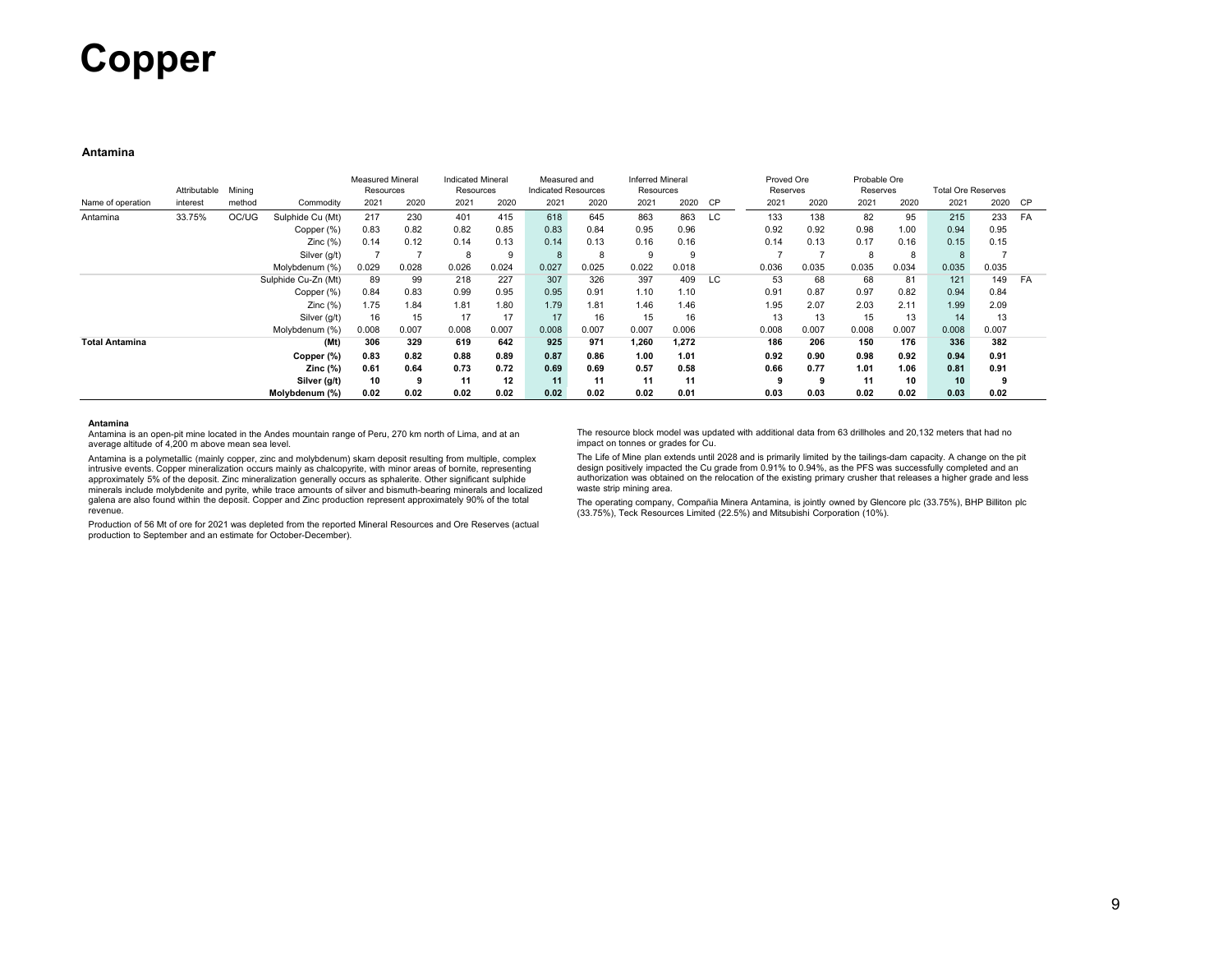#### **Other South America (Lomas Bayas, Antapaccay)**

|                                  | Attributable | Minina      |                    | <b>Measured Mineral</b><br>Resources |      | <b>Indicated Mineral</b><br>Resources |       | Measured and<br><b>Indicated Resources</b> |       | <b>Inferred Mineral</b><br>Resources |      |           | Proved Ore<br>Reserves   |                          | Probable Ore<br>Reserves |                          | <b>Total Ore Reserves</b> |      |           |
|----------------------------------|--------------|-------------|--------------------|--------------------------------------|------|---------------------------------------|-------|--------------------------------------------|-------|--------------------------------------|------|-----------|--------------------------|--------------------------|--------------------------|--------------------------|---------------------------|------|-----------|
| Name of operation                | interest     | method      | Commodity          | 2021                                 | 2020 | 2021                                  | 2020  | 2021                                       | 2020  | 2021                                 | 2020 | CP        | 2021                     | 2020                     | 2021                     | 2020                     | 2021                      | 2020 | <b>CP</b> |
| <b>Lomas Bayas</b>               | 100%         |             |                    |                                      |      |                                       |       |                                            |       |                                      |      |           |                          |                          |                          |                          |                           |      |           |
| Lomas Bayas I                    |              | <b>OC</b>   | Oxides (Mt)        | 101                                  | 95   | 401                                   | 505   | 503                                        | 600   | 69                                   | 107  | <b>MS</b> | 69                       | 68                       | 77                       | 99                       | 145                       | 167  | EC        |
|                                  |              |             | Copper (%)         | 0.32                                 | 0.31 | 0.24                                  | 0.24  | 0.26                                       | 0.25  | 0.22                                 | 0.22 |           | 0.34                     | 0.32                     | 0.26                     | 0.25                     | 0.3                       | 0.28 |           |
|                                  |              |             | Soluble Copper (%) | 0.19                                 | 0.19 | 0.13                                  | 0.14  | 0.14                                       | 0.15  | 0.08                                 | 0.11 |           | 0.2                      | 0.20                     | 0.15                     | 0.15                     | 0.18                      | 0.17 |           |
|                                  |              | $_{\rm OC}$ | Sulphides (Mt)     | 70                                   | 61   | 653                                   | 507   | 722                                        | 568   | 749                                  | 422  | <b>MS</b> |                          |                          |                          |                          |                           |      |           |
|                                  |              |             | Copper (%)         | 0.45                                 | 0.49 | 0.31                                  | 0.35  | 0.33                                       | 0.37  | 0.27                                 | 0.31 |           |                          |                          |                          | ٠                        |                           |      |           |
|                                  |              |             | Soluble Copper (%) | 0.11                                 | 0.12 | 0.03                                  | 0.04  | 0.04                                       | 0.05  | 0.01                                 | 0.01 |           |                          |                          |                          | $\overline{\phantom{a}}$ |                           |      |           |
| Lomas Bayas II                   |              | $_{\rm OC}$ | Oxides (Mt)        | 119                                  | 100  | 168                                   | 226   | 287                                        | 326   | 16                                   | 17   | <b>MS</b> | 94                       | 83                       | 91                       | 142                      | 186                       | 225  | EC        |
|                                  |              |             | Copper (%)         | 0.33                                 | 0.32 | 0.27                                  | 0.26  | 0.30                                       | 0.28  | 0.14                                 | 0.13 |           | 0.33                     | 0.33                     | 0.27                     | 0.27                     | 0.30                      | 0.29 |           |
|                                  |              |             | Soluble Copper (%) | 0.23                                 | 0.22 | 0.17                                  | 0.17  | 0.20                                       | 0.19  | 0.09                                 | 0.08 |           | 0.24                     | 0.23                     | 0.19                     | 0.18                     | 0.21                      | 0.20 |           |
| Antapaccay                       | 100%         |             |                    |                                      |      |                                       |       |                                            |       |                                      |      |           |                          |                          |                          |                          |                           |      |           |
| Antapaccay                       |              | ОC          | Ore (Mt)           | 194                                  | 183  | 438                                   | 403   | 632                                        | 586   | 177                                  | 96   | <b>HB</b> | 189                      | 177                      | 286                      | 269                      | 475                       | 446  | HB        |
|                                  |              |             | Copper (%)         | 0.44                                 | 0.48 | 0.37                                  | 0.40  | 0.39                                       | 0.42  | 0.28                                 | 0.30 |           | 0.45                     | 0.48                     | 0.4                      | 0.41                     | 0.42                      | 0.44 |           |
|                                  |              |             | Gold (g/t)         | 0.08                                 | 0.09 | 0.08                                  | 0.08  | 0.08                                       | 0.08  | 0.05                                 | 0.06 |           | 0.08                     | 0.09                     | 0.08                     | 0.08                     | 0.08                      | 0.08 |           |
|                                  |              |             | Silver (g/t)       | 1.19                                 | 1.28 | 1.06                                  | 1.11  | 1.10                                       | 1.17  | 0.66                                 | 0.69 |           | 1.19                     | 1.28                     | 1.13                     | 1.15                     | 1.15                      | 1.21 |           |
| Coroccohuayco                    |              | <b>OC</b>   | Ore (Mt)           | 72                                   | 69   | 571                                   | 490   | 643                                        | 559   | 61                                   | 12   | <b>HB</b> | $\overline{\phantom{a}}$ | $\overline{\phantom{a}}$ | ٠                        | ٠                        | $\overline{\phantom{a}}$  |      | n.a.      |
|                                  |              |             | Copper (%)         | 0.64                                 | 0.67 | 0.59                                  | 0.63  | 0.60                                       | 0.68  | 0.36                                 | 0.28 |           |                          |                          |                          | ٠                        |                           |      |           |
|                                  |              |             | Gold (g/t)         | 0.08                                 | 0.08 | 0.08                                  | 0.09  | 0.08                                       | 0.09  | 0.05                                 | 0.04 |           | $\overline{\phantom{a}}$ |                          |                          | ۰                        |                           |      |           |
|                                  |              |             | Silver (g/t)       | 2.60                                 | 2.65 | 2.3                                   | 2.37  | 2.33                                       | 2.49  | 1.23                                 | 0.89 |           | $\overline{\phantom{a}}$ | $\overline{\phantom{a}}$ |                          | ۰                        |                           |      |           |
| <b>Total Other South America</b> |              |             | Ore (Mt)           | 556                                  | 509  | 2,231                                 | 2,131 | 2,787                                      | 2,639 | 1,072                                | 654  |           | 352                      | 328                      | 454                      | 510                      | 806                       | 838  |           |
|                                  |              |             | Copper (%)         | 0.42                                 | 0.44 | 0.38                                  | 0.39  | 0.39                                       | 0.41  | 0.27                                 | 0.29 |           | 0.40                     | 0.41                     | 0.35                     | 0.34                     | 0.37                      | 0.37 |           |
|                                  |              |             | Gold (g/t)         | 0.04                                 | 0.04 | 0.04                                  | 0.04  | 0.04                                       | 0.04  | 0.01                                 | 0.01 |           | 0.04                     | 0.05                     | 0.05                     | 0.04                     | 0.05                      | 0.04 |           |
|                                  |              |             | Silver (g/t)       | 0.8                                  | 0.8  | 0.8                                   | 0.8   | 0.8                                        | 0.8   | 0.2                                  | 0.1  |           | 0.6                      | 0.7                      | 0.7                      | 0.6                      | 0.7                       | 0.6  |           |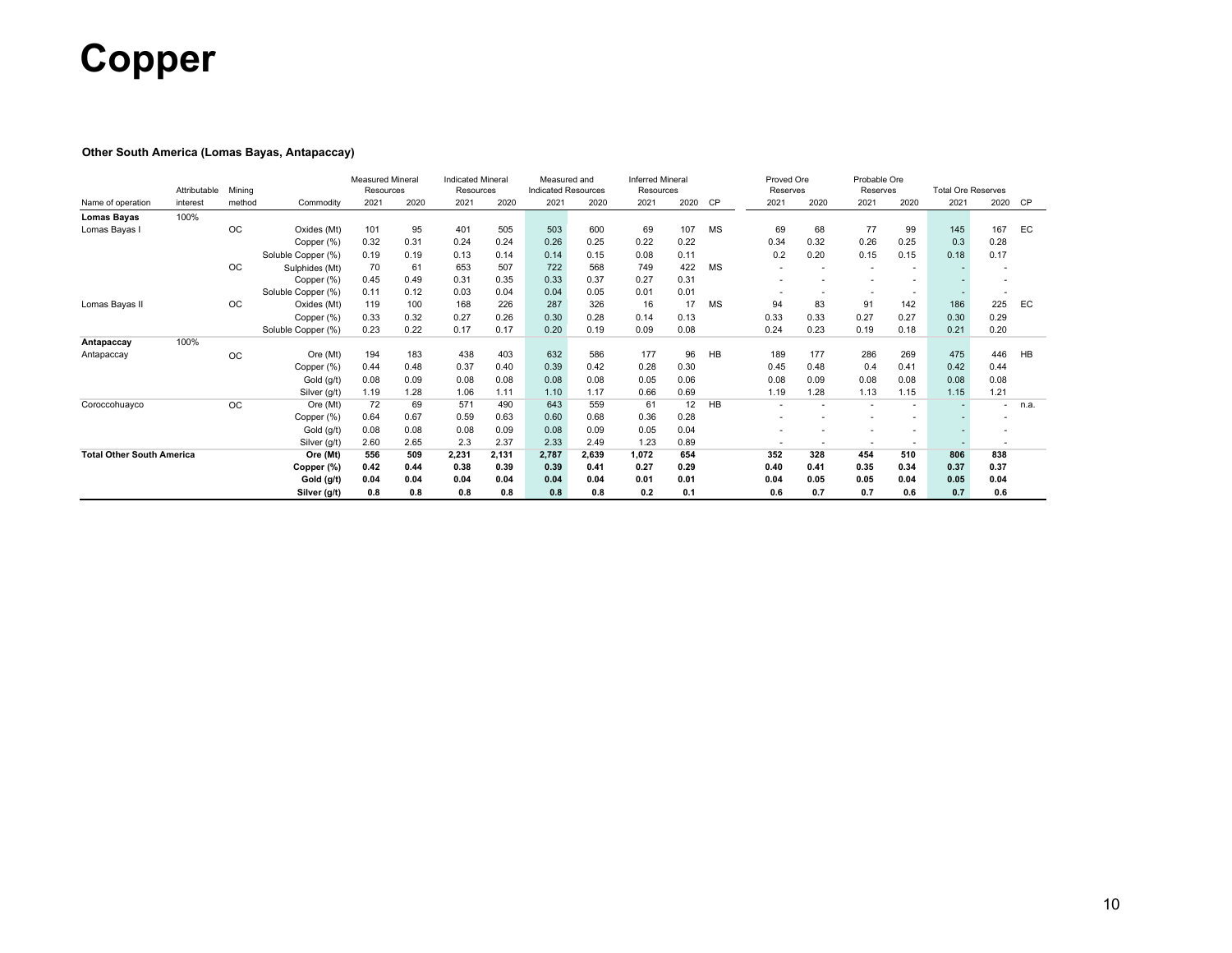#### **Lomas Bayas (I)-Lomas Bayas (III)**

The Lomas Bayas open cut operations are located in the centre of the Atacama Desert copper belt approximately 115 km to the northeast of the town of Antofagasta in Chile.

Lomas Bayas is a low grade copper-molybdenum deposit resulting from the intrusion of several porphyry and breccia systems that were later exposed to leaching and subsequent supergene enrichment and in situ oxidation. Green copper oxides, copper sulphates in various forms and less partially mixed ores are the main source of ore for the existing SX/EW operation.

For the 2021 Resource Reporting Lomas I Resources include the Lomas III Sulphide Resources that were reported separately in 2020.

Lomas I resource estimate update includes the following changes in 2021:

- Updated resource model based on new geological information gathered in the 2020 drilling campaign (27,236m of infill drilling), as well as updated modelling and estimation parameters.
- An updated resource cutoff grade for Lomas I and Lomas II pits has been applied due to reduction in the cost inputs for the pit optimisation process. The cutoff grade used for sulphides are the same as in the prefeasibility study.
- Incorporation of updated copper price assumptions which have resulted in an updated final pit shell.

The Lomas III Mineral Resources have been reported within the Lomas I sulphide Resource. This change has been made as the Lomas III mineralisation was the at depth extension of the Lomas I and will therefore be reported as a single resource going forward.

Changes to the Ore Reserves in 2021 are mainly a result of mining depletion, an updated operational pit life-ofmine developed in 2021, and a decrease in the cut-off grade to 0.12% CuT.

#### **Lomas Bayas (II)**

This low grade copper deposit is located 2km south of Lomas Bayas (I) pit, in the same district and geological environment as Lomas Bayas deposit. The main difference is a larger presence of water soluble copper oxides and lower geotechnical rock quality. The Lomas Bayas (II) block model includes historic drill holes totalling 129Km and sampled at 2m intervals.

The Mineral Resources are estimated using Ordinary Kriging. The 2020 infill drilling program in Lomas Bayas (II) with 5,518 m of drilling focused on converting resources from Inferred to Indicated, and increasing orebody knowledge

Changes to the Ore Reserves in 2021 are mainly a result of mining depletion and revised cut-off grades (0.07% CuT)

The Lomas Bayas SX/EW plant is fed by both Lomas Bayas (I) and (II) and has a current life of mine plan that extends to 2029; permits for the operation are valid to the end of the life of the mine.

#### **Antapaccay**

Antapaccay is a copper-gold porphyry deposit with zones of gold-silver skarn mineralisation. The primary minerals are bornite and chalcopyrite.

The Mineral Resource estimate is based on a block model interpolation using Ordinary Kriging. Mineral Resources and Ore Reserves were estimated using a variable cut-off grade with a marginal cut-off grade of 0.10% Cu content considered as the minimum recoverable grade.

The geological model of the deposit and the Mineral Resources estimate were updated in 2021 using a drilling database that now includes 385,030 meters (1,117 holes) total drilling data. The last geological drilling campaign was carried out in 2021 with 12,422.8 meters (50 drill holes).

Life of mine based on ore reserves is 12 years ending in 2033. Ore is processed through both the Tintaya and Antapaccay plants. The operating permits are valid until the end of the mine's useful life.

#### **Coroccohuayco**

Coroccohuayco, along with Tintaya and Antapaccay is part of the mineralized Tintaya district. The Coroccohuayco project is 9 km to the south east of Tintaya. Coroccohuayco is a copper-gold skarn deposit with the main copper ore-bearing minerals being bornite, chalcopyrite and chalcocite.

The Mineral Resource estimates were updated in 2019 using 255,611 metres of drilling. No further drilling took place in 2020-21.

The Mineral Resources are based on an economic pit shell and are reported with a 0.10% Cu cut-off as minimum recoverable grade on the plant.

The difference in resources compared to 2020 is due to the increase in the prices of Cu, Au and Ag metals, as well as decreased mining costs in the long-term. The Coroccohuayco project is in the pre-feasibility stage of development, and ore reserves are not reported.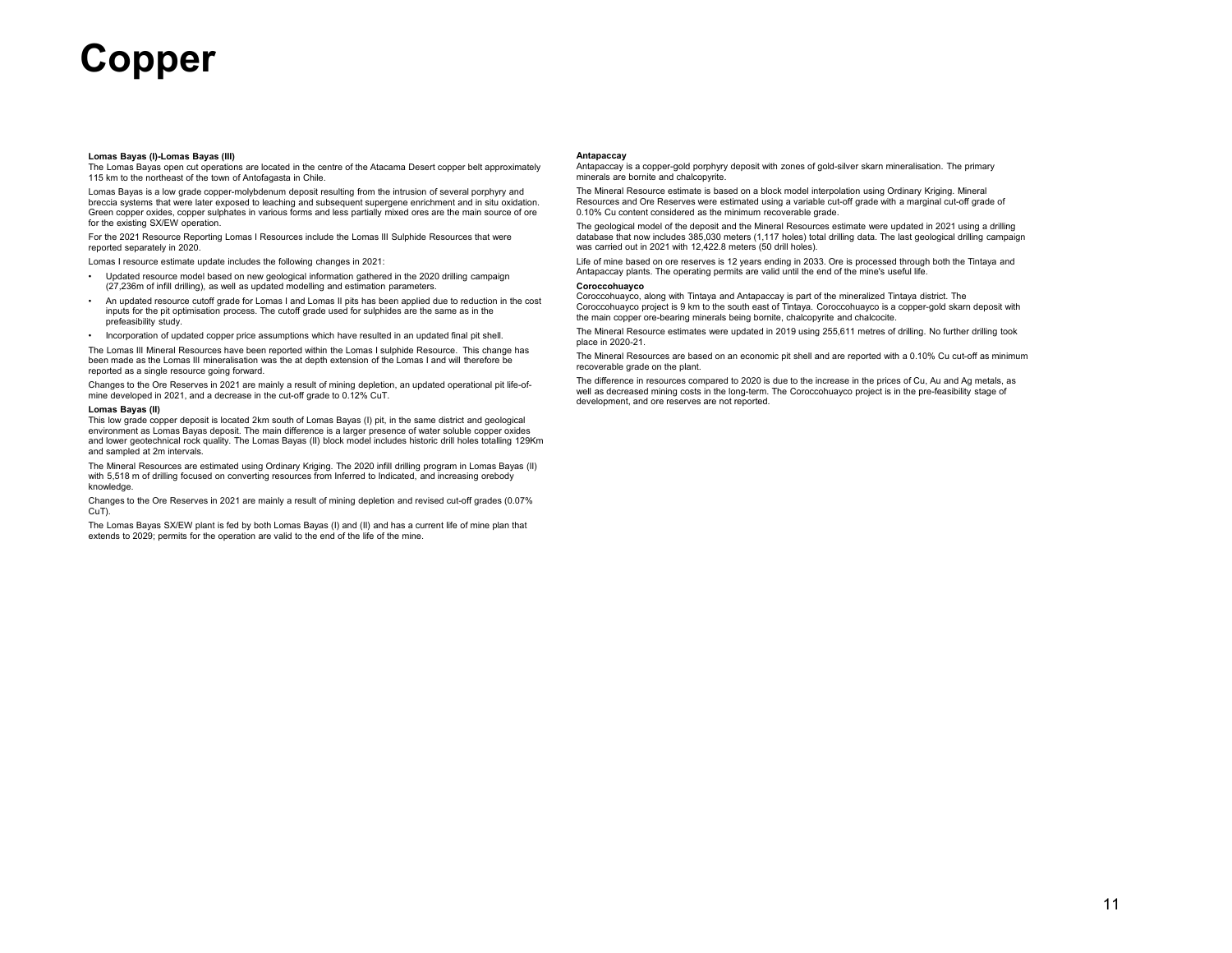#### **Australia (Cobar)**

| Australia (VODAL) | Attributable Mining |        |              | <b>Measured Mineral</b><br>Resources |      | <b>Indicated Mineral</b><br>Resources |      | Measured and<br><b>Indicated Resources</b> |      | <b>Inferred Mineral</b><br>Resources |      |    | Proved Ore<br>Reserves |      | Probable Ore<br>Reserves |      | <b>Total Ore Reserves</b> |      |           |
|-------------------|---------------------|--------|--------------|--------------------------------------|------|---------------------------------------|------|--------------------------------------------|------|--------------------------------------|------|----|------------------------|------|--------------------------|------|---------------------------|------|-----------|
| Name of operation | interest            | method | Commodity    | 2021                                 | 2020 | 2021                                  | 2020 | 2021                                       | 2020 | 2021                                 | 2020 | CP | 2021                   | 2020 | 2021                     | 2020 | 2021                      | 2019 | <b>CP</b> |
| Cobar             | 100%                | UG     | Ore (Mt)     | 3.9                                  | 4.5  |                                       |      |                                            |      |                                      | 3.8  | EA |                        |      |                          | 2.8  | 6.8                       | 77   | JC        |
|                   |                     |        | Copper (%)   | 5.74                                 | 5.77 | 4.92                                  | 5.14 | 5.36                                       | 5.50 | 5.41                                 | 5.66 |    | 4.00                   | 3.95 | 3.60                     | 3.65 | 3.80                      | 3.84 |           |
|                   |                     |        | Silver (g/t) | 24                                   | 25   | 20                                    |      | 22.0                                       | 23.0 |                                      | 22   |    | 16.4                   | 16.3 | 14.7                     | 15.0 | 15.6                      | 15.8 |           |

#### **Cobar**

The mine is located approximately 10km north from the town of Cobar, in the north west of New South Wales, Australia. Economic mineralisation of copper and silver at Cobar occurs mostly as narrow lenses with short strike lengths that are extensive at depth. Lenses consist of vein or semi-massive to massive chalcopyrite hosted by subvertical quartz-chlorite shear zones within a siltstone unit. The Cobar Mineral Resources and Ore Reserves are reported within five 'systems': Western, Eastern, QTS North, QTS South and QTS Central.

The 2021 results shown a reduction of the Mineral Resource compared with previous year. The change is due to<br>mining activity (-0.9Mt) not being fully offset by resource growth (0.2Mt of new material as the result of resour growth in QTS North and Western, as defined by drilling; and 0.4Mt resource growth in QTS Central, QTS North and Western, resulting from reinterpretation).

The expected remaining life of mine is approximately 6 years based on Ore Reserves and approximately 10 years based on Mineral Resources. Cobar has previously, over the past 50 years, been able to extend its expected life of mine through exploratory drilling. The expiry date of relevant mining/concession licences is 24 June 2028.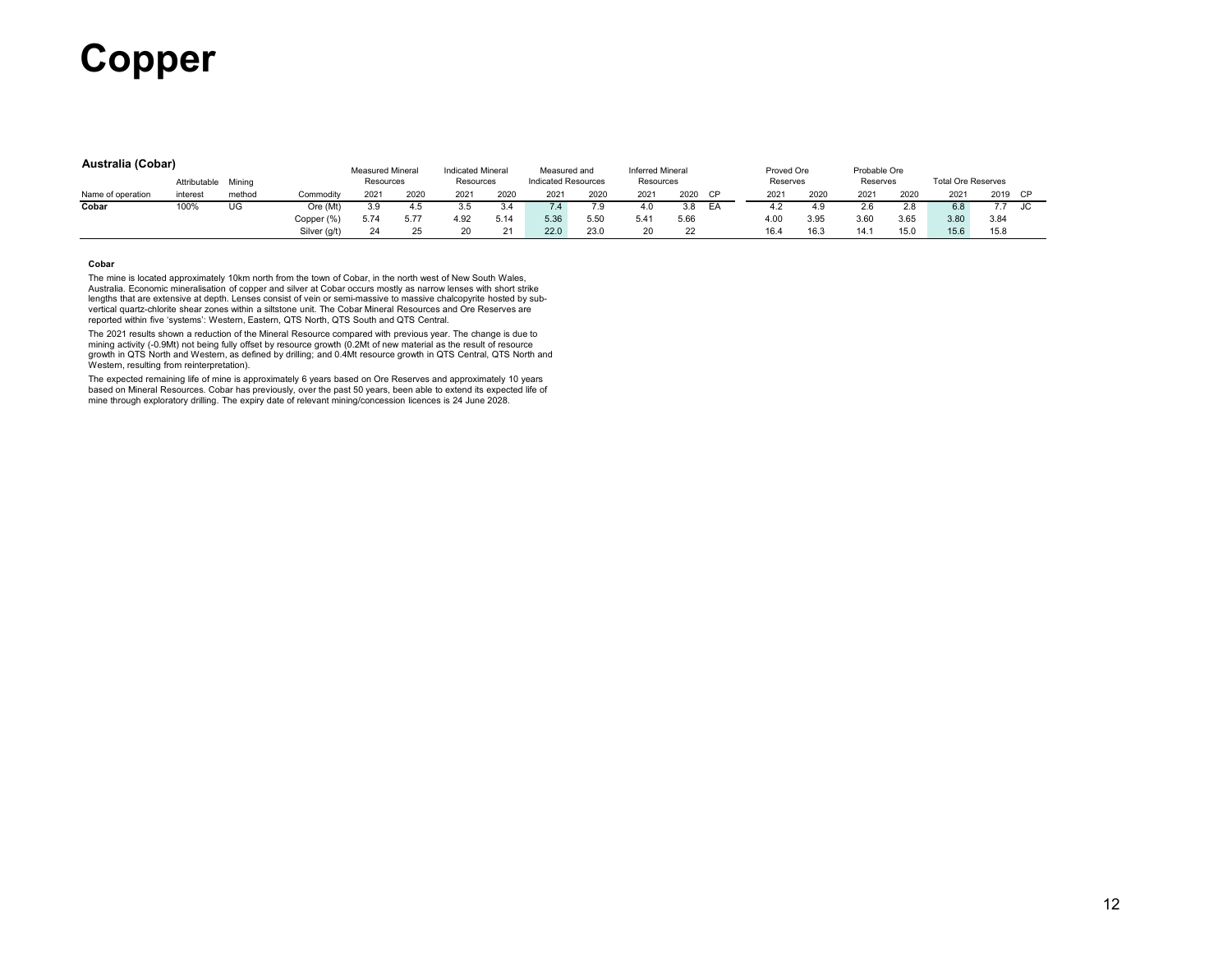#### **Other projects**

|                             | Attributable | Mining    |                 | <b>Measured Mineral</b><br>Resources |                          | <b>Indicated Mineral</b><br>Resources |       | Measured and<br>Indicated Resources |       | <b>Inferred Mineral</b><br>Resources |       |           | Proved Ore<br>Reserves |       | Probable Ore<br>Reserves |       | <b>Total Ore Reserves</b> |       |           |
|-----------------------------|--------------|-----------|-----------------|--------------------------------------|--------------------------|---------------------------------------|-------|-------------------------------------|-------|--------------------------------------|-------|-----------|------------------------|-------|--------------------------|-------|---------------------------|-------|-----------|
| Name of operation           | interest     | method    | Commodity       | 2021                                 | 2020                     | 2021                                  | 2020  | 2021                                | 2020  | 2021                                 | 2020  | <b>CP</b> | 2021                   | 2020  | 2021                     | 2020  | 2021                      | 2020  | CP        |
| Polymet                     | 72%          | <b>OC</b> | Ore (Mt)        | 319                                  | 319                      | 403                                   | 403   | 722                                 | 722   | 415                                  | 415   | ZB        | 157                    | 157   | 106                      | 106   | 264                       | 264   | <b>HW</b> |
|                             |              |           | Copper (%)      | 0.24                                 | 0.24                     | 0.23                                  | 0.23  | 0.23                                | 0.23  | 0.24                                 | 0.24  |           | 0.29                   | 0.29  | 0.29                     | 0.29  | 0.29                      | 0.29  |           |
|                             |              |           | Nickel (%)      | 0.07                                 | 0.07                     | 0.07                                  | 0.07  | 0.07                                | 0.07  | 0.07                                 | 0.07  |           | 0.08                   | 0.08  | 0.08                     | 0.08  | 0.08                      | 0.08  |           |
|                             |              |           | Palladium (g/t) | 0.22                                 | 0.22                     | 0.21                                  | 0.21  | 0.21                                | 0.21  | 0.23                                 | 0.23  |           | 0.27                   | 0.27  | 0.26                     | 0.26  | 0.26                      | 0.26  |           |
|                             |              |           | Platinum (q/t)  | 0.06                                 | 0.06                     | 0.06                                  | 0.06  | 0.06                                | 0.06  | 0.06                                 | 0.06  |           | 0.08                   | 0.08  | 0.08                     | 0.08  | 0.08                      | 0.08  |           |
|                             |              |           | Gold (g/t)      | 0.03                                 | 0.03                     | 0.03                                  | 0.03  | 0.03                                | 0.03  | 0.03                                 | 0.03  |           | 0.04                   | 0.04  | 0.04                     | 0.04  | 0.04                      | 0.04  |           |
|                             |              |           | Silver (g/t)    | 0.88                                 | 0.88                     | 0.87                                  | 0.87  | 0.87                                | 0.87  | 0.87                                 | 0.87  |           | 1.05                   | 1.05  | 1.08                     | 1.08  | 1.06                      | 1.06  |           |
|                             |              |           | Cobalt (ppm)    | 71                                   | 71                       | 68                                    | 68    | 39                                  | 39    | 56                                   | 56    |           | 74.21                  | 74.21 | 73.56                    | 73.56 | 73.95                     | 73.95 |           |
| El Pachón                   | 100%         | ОC        | Ore (Mt)        | 533                                  | 534                      | 1,045                                 | 1,055 | 1,578                               | 1,588 | 1,693                                | 1,536 | <b>FM</b> |                        |       |                          |       | $\overline{\phantom{a}}$  |       | - n.a.    |
|                             |              |           | Copper (%)      | 0.67                                 | 0.67                     | 0.49                                  | 0.49  | 0.55                                | 0.55  | 0.40                                 | 0.41  |           |                        |       |                          |       |                           |       |           |
|                             |              |           | Silver (g/t)    | 2.4                                  | 2.4                      | 2.0                                   | 2.0   | 2.1                                 | 2.2   | 1.8                                  | 1.8   |           |                        |       |                          |       |                           |       |           |
|                             |              |           | Molybdenum (%)  | 0.013                                | 0.013                    | 0.011                                 | 0.011 | 0.012                               | 0.012 | 0.009                                | 0.009 |           |                        |       |                          |       | $\sim$                    |       |           |
| <b>West Wall</b>            | 50%          |           | Ore (Mt)        |                                      | $\blacksquare$           | 861                                   | 861   | 861                                 | 861   | 1,072                                | 1,072 | <b>RT</b> | ۰                      |       |                          |       | $\sim$                    |       | $-$ n.a.  |
| <b>Copper Project</b>       |              |           | Copper (%)      |                                      | $\overline{\phantom{a}}$ | 0.51                                  | 0.51  | 0.51                                | 0.51  | 0.42                                 | 0.42  |           |                        |       |                          |       |                           |       |           |
|                             |              |           | Gold (g/t)      | $\sim$                               | $\overline{\phantom{a}}$ | 0.05                                  | 0.05  | 0.05                                | 0.05  | 0.05                                 | 0.05  |           |                        |       |                          |       |                           |       |           |
|                             |              |           | Molybdenum (%)  |                                      | $\overline{\phantom{a}}$ | 0.008                                 | 0.008 | 0.008                               | 0.008 | 0.006                                | 0.006 |           |                        |       |                          |       |                           |       |           |
| <b>Total Other projects</b> |              |           | Ore (Mt)        | 852                                  | 853                      | 2,309                                 | 2,319 | 3,161                               | 3,171 | 3,180                                | 3,023 |           | 157                    | 157   | 106                      | 106   | 264                       | 264   |           |
|                             |              |           | Copper (%)      | 0.51                                 | 0.51                     | 0.45                                  | 0.45  | 0.47                                | 0.47  | 0.39                                 | 0.39  |           | 0.29                   | 0.29  | 0.29                     | 0.29  | 0.29                      | 0.29  |           |

#### **PolyMet**

Polymet and the deposit NorthMet is located approximately 92Km north of the town of Duluth, to the west of Lake Superior in Minnesota, United States of America. Northmet is a polymetallic deposit hosting copper-nickelplatinum located at the northern margin of the Duluth Complex.

The Duluth Complex is a large, composite, layered, mafic intrusion that was emplaced into comagmatic flood basalts along a portion of the Mesoproterozoic Midcontinent Rift System. The ore-bearing units are primarily found in the basal unit of the Duluth Complex, which contains disseminated sulphides and minor massive sulphides hosted in troctolitic rocks.

The metals of interest are copper, nickel, cobalt, platinum, palladium, silver and gold. The majority of the metals are found in the sulphide minerals: chalcopyrite, cubanite, pentlandite, and pyrrhotite. Platinum, palladium and gold are found in bismuthides, tellurides, and alloys.

There are no changes to the Mineral Resource and Ore Reserve estimates for PolyMet in 2021.

Both the mineral resource and mineral reserve estimates take into consideration metallurgical recoveries, concentrate grades, transportation costs, smelter treatment charges and royalties in determining NSR values.

Ore Reserves exceed the currently approved EIS LOM ore milled limit of 204 million tonnes over a mine life of 20 years.

#### **El Pachón**

 Located in the southwest of San Juan Province of Argentina, the El Pachón orebody is a porphyry coppermolybdenum deposit in which two major stages of sulphide mineralisation contributed to the formation of the orebody. The bulk of the ore takes the form of disseminated Chalcopyrite-Molybdenite primary sulphides on top of which an immature, relatively small copper enrichment blanket has been developed. In this upper part of the deposit Chalcocite and minor Covellite are partially replacing the primary Chalcopyrite ore.

The mineral resource estimate changes are a result of updated cost and commodity price assumptions for 2021.

Mineral Resources stated herein are based on assay and geology information from 135Km of mainly diamond drill holes. Mineral Resources have been classified using a combination of criteria including geological continuity and Kriging parameters. Mineral Resources are constrained by the use of an economic pit shell.

#### **West Wall**

The West Wall Copper Project is located in the central Chilean Andes, approximately 100km NNE of Santiago.

West Wall is a copper-molybdenum porphyry, with two distinct mineralized zones; Lagunillas to the south of the prospect, and West Wall Norte (WWN) 2km to the north of Lagunillas. The mineralization zones are part of an extensive NNE striking hydrothermal alteration zone of approximately 9km by 4km.

The sulphide Mineral Resource is reported within an economic pit shell at a copper cut-off and remains unchanged from 2019.

Glencore and Anglo American each have a 50% interest in the mining company West Wall SCM which holds the project. The project is jointly owned by Glencore plc (50%) and Anglo American (50%).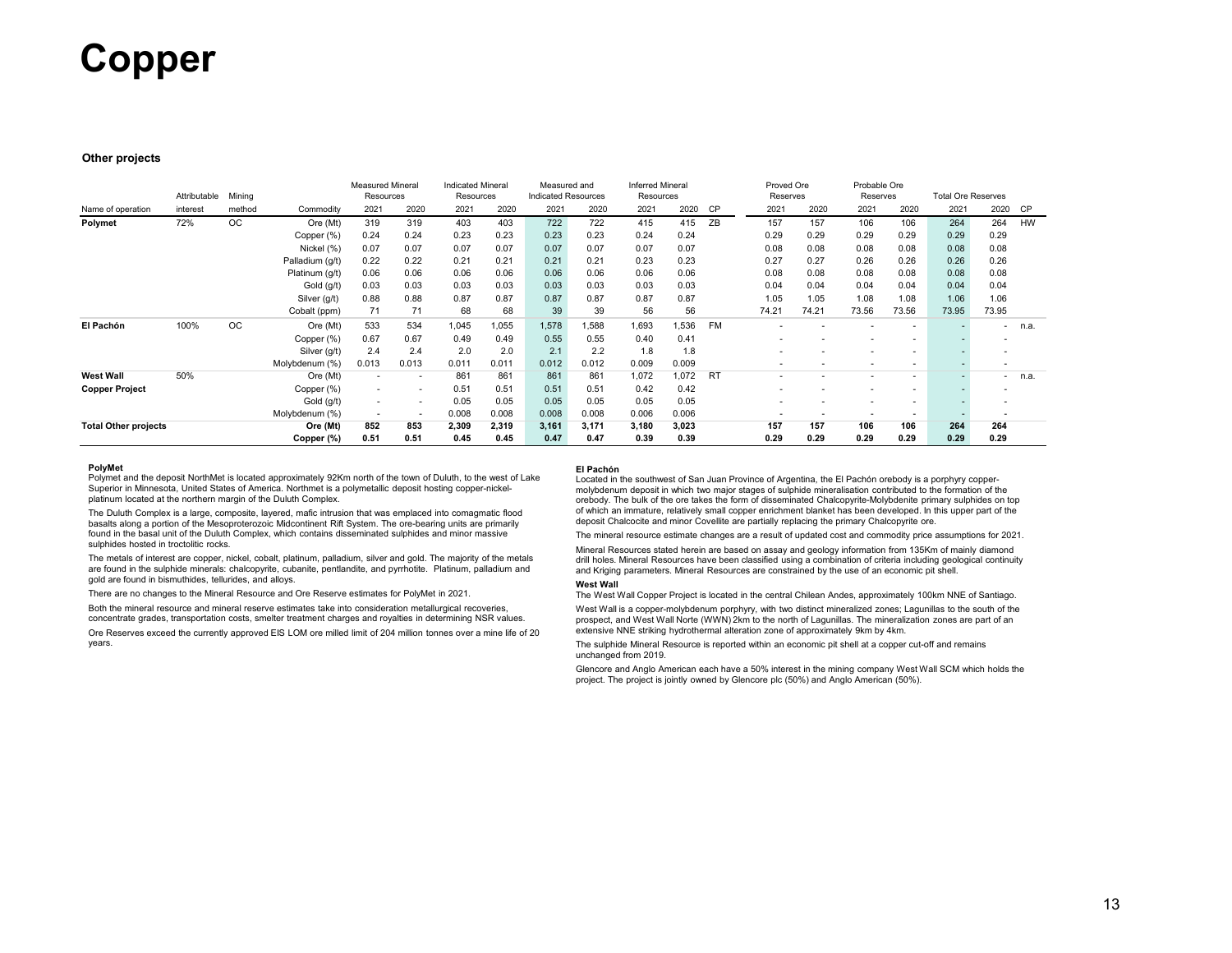**Kazzinc** 

|                         |              |        |              | <b>Measured Mineral</b>  |                          | <b>Indicated Mineral</b> |      | Measured and               |      | <b>Inferred Mineral</b>  |                |            | Proved Ore               |                          | Probable Ore             |                          |                           |      |      |
|-------------------------|--------------|--------|--------------|--------------------------|--------------------------|--------------------------|------|----------------------------|------|--------------------------|----------------|------------|--------------------------|--------------------------|--------------------------|--------------------------|---------------------------|------|------|
|                         | Attributable | Mining |              | Resources                |                          | Resources                |      | <b>Indicated Resources</b> |      | Resources                |                |            | Reserves                 |                          | Reserves                 |                          | <b>Total Ore Reserves</b> |      |      |
| Name of operation       | interest     | method | Commodity    | 2021                     | 2020                     | 2021                     | 2020 | 2021                       | 2020 | 2021                     | 2020           | CP         | 2021                     | 2020                     | 2021                     | 2020                     | 2021                      | 2020 | CP   |
| Maleevsky               | 69.7%        | UG     | Ore (Mt)     | 1.9                      | 1.2                      | 2.3                      | 2.4  | 4.2                        | 3.6  | 1.9                      | 2.0            | <b>APC</b> | 1.3                      | 1.6                      | 2.1                      | 2.3                      | 3.4                       | 3.9  | AAA  |
|                         |              |        | Zinc $(%)$   | 5.1                      | 6.6                      | 5.2                      | 5.3  | 5.1                        | 5.7  | 6                        | 6              |            | 3.3                      | 4.7                      | 3.6                      | 3.4                      | 3.4                       | 4.0  |      |
|                         |              |        | Lead $(\%)$  | 0.9                      | 1.0                      | 1.0                      | 1.0  | 1.0                        | 1.0  | $\overline{2}$           |                |            | 0.5                      | 0.8                      | 0.7                      | 0.6                      | 0.6                       | 0.7  |      |
|                         |              |        | Copper (%)   | 1.7                      | 2.2                      | 1.3                      | 1.8  | 1.5                        | 1.9  | $\overline{1}$           |                |            | 0.9                      | 1.3                      | 0.8                      | 1.2                      | 0.8                       | 1.2  |      |
|                         |              |        | Silver (g/t) | 58                       | 71                       | 48                       | 63   | 53                         | 66   | 43                       | 40             |            | 33                       | 45                       | 32                       | 34                       | 33                        | 39   |      |
|                         |              |        | Gold (g/t)   | 0.4                      | 0.5                      | 0.4                      | 0.4  | 0.4                        | 0.4  | 0.3                      | 0.3            |            | 0.2                      | 0.3                      | 0.2                      | 0.2                      | 0.2                       | 0.3  |      |
| Ridder-Sokolny          | 69.7%        | UG     | Ore (Mt)     | 39.9                     | 51.0                     | 26.7                     | 34.8 | 66.6                       | 85.8 | 12.2                     | 17             | <b>APC</b> | 16.2                     | 15.5                     | 9.3                      | 10.6                     | 25.4                      | 26.1 | AAA  |
|                         |              |        | Zinc $(%)$   | 0.7                      | 0.9                      | 0.6                      | 0.8  | 0.7                        | 0.9  | 0.5                      | 0.7            |            | 0.4                      | 0.6                      | 0.4                      | 0.5                      | 0.4                       | 0.6  |      |
|                         |              |        | Lead $(\%)$  | 0.3                      | 0.4                      | 0.3                      | 0.4  | 0.3                        | 0.4  | 0.2                      | 0.3            |            | 0.2                      | 0.3                      | 0.2                      | 0.2                      | 0.2                       | 0.3  |      |
|                         |              |        | Copper (%)   | 0.6                      | 0.6                      | 0.6                      | 0.5  | 0.6                        | 0.6  | 0.6                      | 0.5            |            | 0.4                      | 0.5                      | 0.5                      | 0.5                      | 0.4                       | 0.5  |      |
|                         |              |        | Silver (g/t) | 14                       | 13                       | 16                       | 14   | 15                         | 13   | 15                       | 13             |            | 8                        | 8                        | 9                        | 9                        | 8                         | 8    |      |
|                         |              |        | Gold (g/t)   | 2.3                      | 1.9                      | 1.8                      | 1.6  | 2.1                        | 1.8  | 1.7                      | 2.0            |            | 2.3                      | 1.8                      | 1.9                      | 1.7                      | 2.2                       | 1.8  |      |
| <b>Tishinsky</b>        | 69.7%        | UG     | Ore (Mt)     | 3.6                      | 5.0                      | 2.1                      | 1.4  | 5.7                        | 6.4  | 0.7                      | 0.8            | <b>APC</b> | 0.9                      | 1.1                      | 0.3                      | 0.5                      | 1.2                       | 1.6  | AAA  |
|                         |              |        | Zinc(%)      | 4.9                      | 5.5                      | 5.1                      | 4.0  | 5.0                        | 5.2  | $\overline{4}$           | $\overline{4}$ |            | 6.7                      | 6.9                      | 5.1                      | 6.0                      | 6.3                       | 6.6  |      |
|                         |              |        | Lead $(\%)$  | 0.8                      | 1.0                      | 1.1                      | 0.5  | 0.9                        | 0.9  | 0.7                      | 0.6            |            | 1.5                      | 1.3                      | 0.8                      | 1.5                      | 1.3                       | 1.4  |      |
|                         |              |        | Copper (%)   | 0.7                      | 0.6                      | 0.4                      | 0.4  | 0.6                        | 0.6  | 0.4                      | 0.4            |            | 0.7                      | 0.7                      | 0.4                      | 0.4                      | 0.6                       | 0.6  |      |
|                         |              |        | Silver (g/t) | 10                       | 10                       | $\overline{7}$           | 6    | 9                          | 9    | 6                        | 5              |            | 12                       | 14                       | 6                        | 8                        | 10                        | 12   |      |
|                         |              |        | Gold (g/t)   | 0.8                      | 0.7                      | 0.3                      | 0.4  | 0.6                        | 0.6  | 0.3                      | 0.3            |            | 0.8                      | 1.2                      | 0.4                      | 0.4                      | 0.7                       | 0.9  |      |
| <b>Staroye Tailings</b> | 69.7%        |        | Ore (Mt)     | ٠                        | $\blacksquare$           | 2.4                      | 2.4  | 2.4                        | 2.4  | 1.4                      | 1.4            | AL         | ٠                        | ٠                        |                          | $\overline{\phantom{a}}$ |                           | ÷    | n.a. |
| Dam                     |              |        | Silver (g/t) |                          | $\blacksquare$           | 11                       | 11   | 11                         | 11   | 10                       | 10             |            |                          |                          |                          | ٠                        |                           |      |      |
|                         |              |        | Gold (g/t)   | ٠                        | ÷,                       | 1.0                      | 1.0  | 1.0                        | 1.0  | 0.8                      | 0.8            |            |                          |                          |                          | $\overline{\phantom{a}}$ |                           |      |      |
| Chashinskoye            | 69.7%        | OC     | Ore (Mt)     | $\blacksquare$           | $\sim$                   | 58                       | 58   | 58                         | 58   | 30.0                     | 30             | <b>MM</b>  | $\overline{\phantom{0}}$ | ٠                        |                          | $\blacksquare$           |                           | ٠    | n.a. |
| <b>Tailings Dam</b>     |              |        | Silver (g/t) |                          | $\blacksquare$           | 5                        | 5    | 5                          | 5    | 5                        | 5              |            |                          |                          |                          | $\overline{\phantom{a}}$ |                           |      |      |
|                         |              |        | Gold (g/t)   | $\overline{\phantom{a}}$ | $\blacksquare$           | 0.7                      | 0.7  | 0.7                        | 0.7  | 0.5                      | 0.5            |            | $\overline{\phantom{a}}$ | $\overline{\phantom{a}}$ | $\overline{\phantom{a}}$ | $\overline{\phantom{a}}$ | $\overline{\phantom{a}}$  | ٠    |      |
| Shaimerden              | 69.7%        | OC     | Ore (Mt)     | $\overline{a}$           | $\sim$                   | 1.1                      | 1.2  | 1.1                        | 1.2  | $\blacksquare$           | $\blacksquare$ | <b>AL</b>  | ٠                        | $\sim$                   | 1.1                      | 1.2                      | 1.1                       | 1.2  | AAA  |
| <b>Stockpiles</b>       |              |        | Zinc $(%)$   | $\overline{\phantom{a}}$ | $\overline{\phantom{a}}$ | 24.4                     | 24   | 24.4                       | 24   | $\overline{\phantom{a}}$ |                |            | $\blacksquare$           | $\overline{\phantom{a}}$ | 24.4                     | 24.4                     | 24.4                      | 24.4 |      |
| <b>Dolinnoe</b>         | 69.7%        | UG     | Ore (Mt)     | 6.5                      | 6.2                      | 1.2                      | 1.6  | 7.8                        | 7.7  | 7.4                      | 7.5            | <b>APC</b> | 3.9                      | 4.4                      | 0.3                      | 0.6                      | 4.2                       | 5.0  | AAA  |
|                         |              |        | Zinc $(%)$   | 1.1                      | 1.2                      | 0.9                      | 0.9  | 1.1                        | 1.1  | 0.8                      | 0.8            |            | 1.0                      | 1.1                      | 0.9                      | 0.8                      | 1.0                       | 1.1  |      |
|                         |              |        | Lead $(\%)$  | 0.6                      | 0.6                      | 0.5                      | 0.4  | 0.6                        | 0.6  | 0.4                      | 0.4            |            | 0.6                      | 0.6                      | 0.4                      | 0.4                      | 0.5                       | 0.6  |      |
|                         |              |        | Copper (%)   | 0.1                      | 0.2                      | 0.1                      | 0.1  | 0.1                        | 0.2  | 0.1                      | 0.1            |            | 0.1                      | 0.1                      | 0.1                      | 0.1                      | 0.1                       | 0.1  |      |
|                         |              |        | Silver (g/t) | 39                       | 42                       | 35                       | 37   | 38                         | 41   | 11                       | 11             |            | 43                       | 41                       | 31                       | 32                       | 42                        | 40   |      |
|                         |              |        | Gold (g/t)   | 2.7                      | 3.0                      | 2.0                      | 2.0  | 2.6                        | 2.8  | 1.8                      | 1.8            |            | 2.7                      | 2.8                      | 2.4                      | 2.2                      | 2.7                       | 2.7  |      |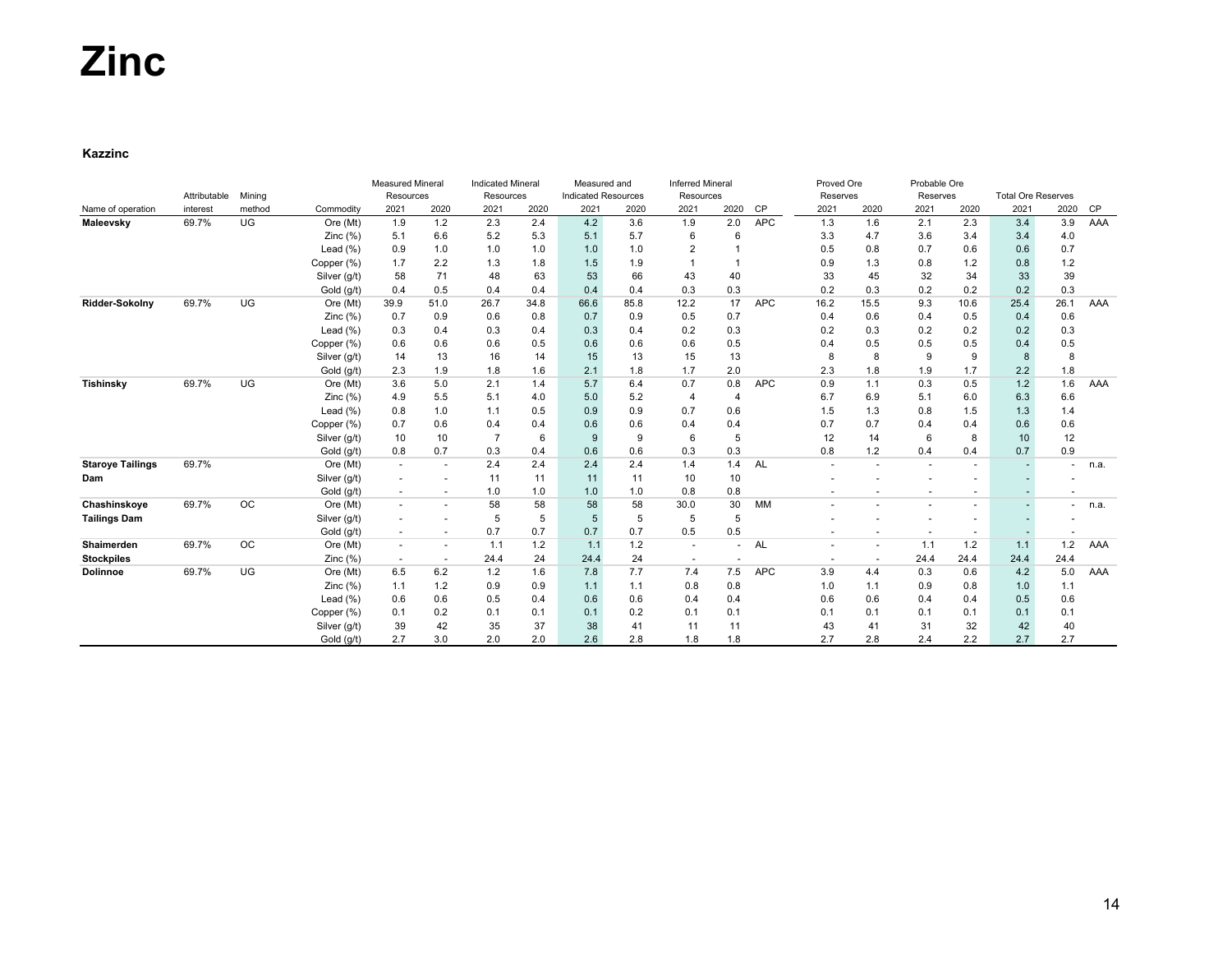#### **Kazzinc (continued)**

|                                   |                          |                  |                            | <b>Measured Mineral</b>  |                | <b>Indicated Mineral</b> |            | Measured and<br>Indicated Resources |                          | Inferred Mineral               |                       |            | Proved Ore       |           | Probable Ore     |                          | <b>Total Ore Reserves</b> |           |      |
|-----------------------------------|--------------------------|------------------|----------------------------|--------------------------|----------------|--------------------------|------------|-------------------------------------|--------------------------|--------------------------------|-----------------------|------------|------------------|-----------|------------------|--------------------------|---------------------------|-----------|------|
| Name of operation                 | Attributable<br>interest | Mining<br>method | Commodity                  | Resources<br>2021        | 2020           | Resources<br>2021        | 2020       | 2021                                | 2020                     | Resources<br>2021              | 2020                  | CP         | Reserves<br>2021 | 2020      | Reserves<br>2021 | 2020                     | 2021                      | 2020      | CP   |
|                                   |                          |                  |                            |                          |                |                          |            |                                     |                          |                                |                       |            |                  |           |                  |                          |                           |           |      |
| Obruchevsky                       | 69.7%                    | UG               | Ore (Mt)<br>Zinc $(%)$     |                          | $\sim$         | 1.7<br>7.5               | 1.7<br>7.5 | 1.7<br>7.5                          | 1.7<br>7.5               | 4.9<br>5                       | 4.9<br>5              | <b>APC</b> |                  |           |                  |                          |                           |           | n.a. |
|                                   |                          |                  | Lead $(\%)$                |                          |                | 3.6                      | 3.6        | 3.6                                 | 3.6                      | $\overline{2}$                 | $\overline{2}$        |            |                  |           |                  |                          |                           |           |      |
|                                   |                          |                  | Copper (%)                 |                          | $\sim$         | 0.7                      | 0.7        | 0.7                                 | 0.7                      | 0.6                            | 0.6                   |            |                  |           |                  |                          |                           |           |      |
|                                   |                          |                  | Silver (g/t)               |                          |                | 18                       | 18         | 18                                  | 18                       | 30                             | 30                    |            |                  |           |                  |                          |                           |           |      |
|                                   |                          |                  | Gold (g/t)                 |                          | $\sim$         | 0.4                      | 0.4        | 0.4                                 | 0.4                      | 0.5                            | 0.5                   |            |                  |           |                  |                          |                           |           |      |
| Zhairem                           | 69.7%                    | OC               | Ore (Mt)                   | 5.9                      | 8.3            | 5.0                      | 6.7        | 11.0                                | 15.1                     | 0.01                           | 0.70                  | <b>APC</b> | 8.3              | 8.0       | 2.0              | 5.7                      | 10.3                      | 13.7      | AAA  |
| Zapadny                           |                          |                  | Zinc $(%$                  | 4.7                      | 4.9            | 4.2                      | 4.2        | 4.5                                 | 4.6                      | $\overline{2}$                 | $\overline{1}$        |            | 4.6              | 4.8       | 3.3              | 4.2                      | 4.3                       | 4.6       |      |
|                                   |                          |                  | Lead $(\%)$                | 1.6                      | 1.6            | 1.3                      | 1.2        | 1.5                                 | 1.4                      | 0.5                            | 0.5                   |            | 1.6              | 1.6       | 0.8              | $1.2$                    | 1.4                       | 1.4       |      |
|                                   |                          |                  | Silver (g/t)               | 30                       | 31             | 26                       | 23         | 28                                  | 27                       | 12                             | 10                    |            | 29               | 30        | 21               | 23                       | 27                        | 27        |      |
| Zhairem                           | 69.7%                    | OC               | Ore (Mt)                   | 36.0                     | 38.4           | 3.1                      | 3.3        | 39.1                                | 41.7                     | 0.03                           | 0.1                   | <b>APC</b> | 39.2             | 37.4      | 0.04             | 2.9                      | 39.3                      | 40.2      | AAA  |
| Dalnezapadny                      |                          |                  | Zinc $(%)$                 | 4.7                      | 4.6            | 5.2                      | 5.1        | 4.7                                 | 4.6                      | 3                              | 3                     |            | 4.5              | 4.5       | 2.0              | 5.0                      | 4.5                       | 4.5       |      |
|                                   |                          |                  | Lead $(\%)$                | 1.3                      | 1.3            | 1.5                      | 1.4        | 1.3                                 | 1.3                      | 2                              | $\mathbf{1}$          |            | 1.2              | 1.2       | 1.0              | 1.3                      | 1.2                       | 1.2       |      |
|                                   |                          |                  | Silver (g/t)               | 16                       | 16             | 14                       | 14         | 16                                  | 16                       | 22                             | 19                    |            | 15               | 16        | 22               | 14                       | 15                        | 16        |      |
| Zhairemsky                        | 69.7%                    | OC               | Ore (Mt)                   | 0.6                      | 0.6            | 1.3                      | 1.3        | 1.9                                 | 1.9                      | 0.1                            | 0.1                   | <b>AL</b>  |                  |           |                  |                          |                           |           | n.a. |
| Ushkatyn                          |                          |                  | Zinc $(%)$                 | 0.1                      | 0.1            | 0.1                      | 0.1        | 0.1                                 | 0.1                      | 0.2                            | 0.2                   |            |                  |           |                  |                          |                           |           |      |
|                                   |                          |                  | Lead $(\%)$                | 5.3                      | 5.3            | 3.7                      | 3.7        | 4.2                                 | 4.2                      | 3                              | 3                     |            |                  |           |                  |                          |                           |           |      |
|                                   |                          |                  | Silver (g/t)               | 35                       | 35             | 27                       | 27         | 30                                  | 30                       | 18                             | 18                    |            |                  |           |                  |                          |                           |           |      |
| Ushkatyn I                        | 69.7%                    | OC               | Ore (Mt)                   | $\sim$                   | $\sim$         | $\sim$                   |            |                                     | $\overline{a}$           | 5.9<br>$\boldsymbol{2}$        | 5.9<br>$\overline{2}$ | AL         |                  |           |                  |                          |                           |           | n.a. |
|                                   |                          |                  | Zinc $(%)$                 |                          |                |                          |            |                                     |                          | 5                              | 5                     |            |                  |           |                  |                          |                           |           |      |
| Uzhynzhal                         | 100.0%                   | ОC               | Lead $(\%)$<br>Ore (Mt)    |                          |                |                          |            |                                     |                          | 21.2                           | 21.2                  | <b>AL</b>  |                  |           |                  |                          |                           |           | n.a. |
|                                   |                          |                  | Zinc $(%$                  |                          |                |                          |            |                                     |                          | $\overline{1}$                 | $\overline{1}$        |            |                  |           |                  |                          |                           |           |      |
|                                   |                          |                  | Lead $(\%)$                |                          |                |                          |            |                                     | $\overline{\phantom{a}}$ | 3                              | 3                     |            |                  |           |                  |                          |                           |           |      |
|                                   |                          |                  | Silver (g/t)               |                          |                |                          |            |                                     |                          | 48                             | 48                    |            |                  |           |                  |                          |                           |           |      |
| Novo-                             | 69.7%                    | UG               | Ore (Mt)                   |                          | $\sim$         | 8.0                      | 8.0        | 8.0                                 | 8.0                      | 22.2                           | 22.2                  | <b>APC</b> |                  |           |                  |                          |                           |           | n.a. |
| Leninogorsky                      |                          |                  | Zinc $(%)$                 |                          | $\sim$         | 4.3                      | 4.3        | 4.3                                 | 4.3                      | 5                              | 5                     |            |                  |           |                  |                          |                           |           |      |
|                                   |                          |                  | Lead $(\%)$                |                          | $\sim$         | 1.7                      | 1.7        | 1.7                                 | 1.7                      | $\overline{2}$                 | $\overline{2}$        |            |                  |           |                  |                          |                           |           |      |
|                                   |                          |                  | Copper (%)                 |                          |                | 0.2                      | 0.2        | 0.2                                 | 0.2                      | 0.2                            | 0.2                   |            |                  |           |                  |                          |                           |           |      |
|                                   |                          |                  | Silver (g/t)               |                          |                | 38                       | 38         | 38                                  | 38                       | 48                             | 48                    |            |                  |           |                  |                          |                           |           |      |
|                                   |                          |                  | Gold (g/t)                 |                          |                | 2.0                      | 2.0        | 2.0                                 | 2.0                      | 1.8                            | 2.0                   |            |                  |           |                  |                          |                           |           |      |
| Chekmar                           | 69.7%                    | OC               | Ore (Mt)                   |                          |                |                          |            |                                     |                          | 57.8                           | 57.8                  | <b>APC</b> |                  |           |                  |                          |                           |           | n.a. |
|                                   |                          |                  | Zinc(%)                    |                          |                |                          |            |                                     | $\overline{a}$           | 2.6                            | 3.0                   |            |                  |           |                  |                          |                           |           |      |
|                                   |                          |                  | Lead $(\%)$                |                          |                |                          |            |                                     |                          | 0.9                            | 0.9                   |            |                  |           |                  |                          |                           |           |      |
|                                   |                          |                  | Copper (%)                 |                          |                |                          |            |                                     |                          | 0.5                            | 0.5                   |            |                  |           |                  |                          |                           |           |      |
|                                   |                          |                  | Silver (g/t)               |                          |                |                          |            |                                     |                          | 13                             | 13                    |            |                  |           |                  |                          |                           |           |      |
|                                   |                          |                  | Gold (g/t)                 | $\overline{\phantom{a}}$ | $\sim$         | $\sim$                   | $\sim$     |                                     | $\overline{\phantom{a}}$ | 0.4                            | 0.4                   |            |                  |           |                  | $\overline{\phantom{a}}$ |                           |           |      |
| <b>Total Polymetallic Kazzinc</b> |                          |                  | Ore (Mt)                   | 94                       | 111            | 113                      | 123        | 208<br>2.0                          | 234<br>2.0               | 166<br>2.0                     | 172<br>2.2            |            | 70<br>3.4        | 68<br>3.5 | 15.1<br>3.1      | 23.8                     | 85<br>3.3                 | 92<br>3.5 |      |
|                                   |                          |                  | Zinc $(\%)$<br>Lead $(\%)$ | 2.7<br>0.9               | 2.8<br>0.9     | 1.3<br>0.4               | 1.4<br>0.4 | 0.6                                 | 0.6                      | 1.2                            | 1.2                   |            | 1.0              | 1.0       | 0.3              | 3.5<br>0.6               | 0.9                       | 0.9       |      |
|                                   |                          |                  | Copper (%)                 | 0.3                      | 0.3            | 0.2                      | 0.2        | 0.3                                 | 0.3                      | 0.3                            | 0.3                   |            | 0.1              | 0.2       | 0.4              | 0.3                      | 0.2                       | 0.2       |      |
|                                   |                          |                  | Silver (g/t)               | 18                       | 18             | 13                       | 13         | 15                                  | 15                       | 21                             | 21                    |            | 17               | 18        | 14               | 15                       | 16                        | 17        |      |
|                                   |                          |                  | Gold (g/t)                 | 1.2                      | 1.1            | 1.0                      | 1.0        | 1.1                                 | 1.0                      | 0.7                            | 0.8                   |            | 0.7              | 0.6       | 1.3              | 0.8                      | 0.8                       | 0.7       |      |
|                                   |                          |                  |                            |                          |                |                          |            |                                     |                          |                                |                       |            |                  |           |                  |                          |                           |           |      |
| Vasilkovsky                       | 69.7%                    | OC               | Ore (Mt)                   | 63                       | 71.8           | 26.5                     | 26.5       | 89                                  | 98.4                     | 0.6                            | 0.6                   | <b>APC</b> | 35.4             | 43.0      | 36.0             | 36.0                     | 71                        | 79        | AAA  |
| (Gold)                            |                          |                  | Gold (g/t)                 | 1.9                      | 1.9            | 1.9                      | 1.9        | 1.9                                 | 1.9                      | $\overline{1}$                 | 0.9                   |            | 2.0              | 2.0       | 1.8              | 1.8                      | 1.9                       | 1.9       |      |
|                                   |                          | UG               | Ore (Mt)                   | 1.4                      | $\overline{1}$ | 26.5                     | 27         | 27.9                                | 27.9                     | 1.4                            | 1.4                   | <b>APC</b> | $\sim$           |           |                  |                          |                           |           |      |
| Kazzinc Gold (Vasilkovskoye)      |                          |                  | Gold (g/t)<br>Ore (Mt)     | 2.1<br>64                | 2.1<br>73      | 2.3<br>53                | 2.3<br>53  | 2.3<br>117                          | 2.3<br>126               | $\overline{\mathbf{c}}$<br>2.0 | 2.2<br>2.0            |            | 35               | 43        | 36               | $\sim$<br>36             | $\sim$<br>71              | 79        |      |
|                                   |                          |                  | Gold (g/t)                 | 1.9                      | 1.9            | 2.1                      | 2.1        | 2.0                                 | 2.0                      | 1.7                            | 1.8                   |            | 2.0              | 2.0       | 1.8              | 1.8                      | 1.9                       | 1.9       |      |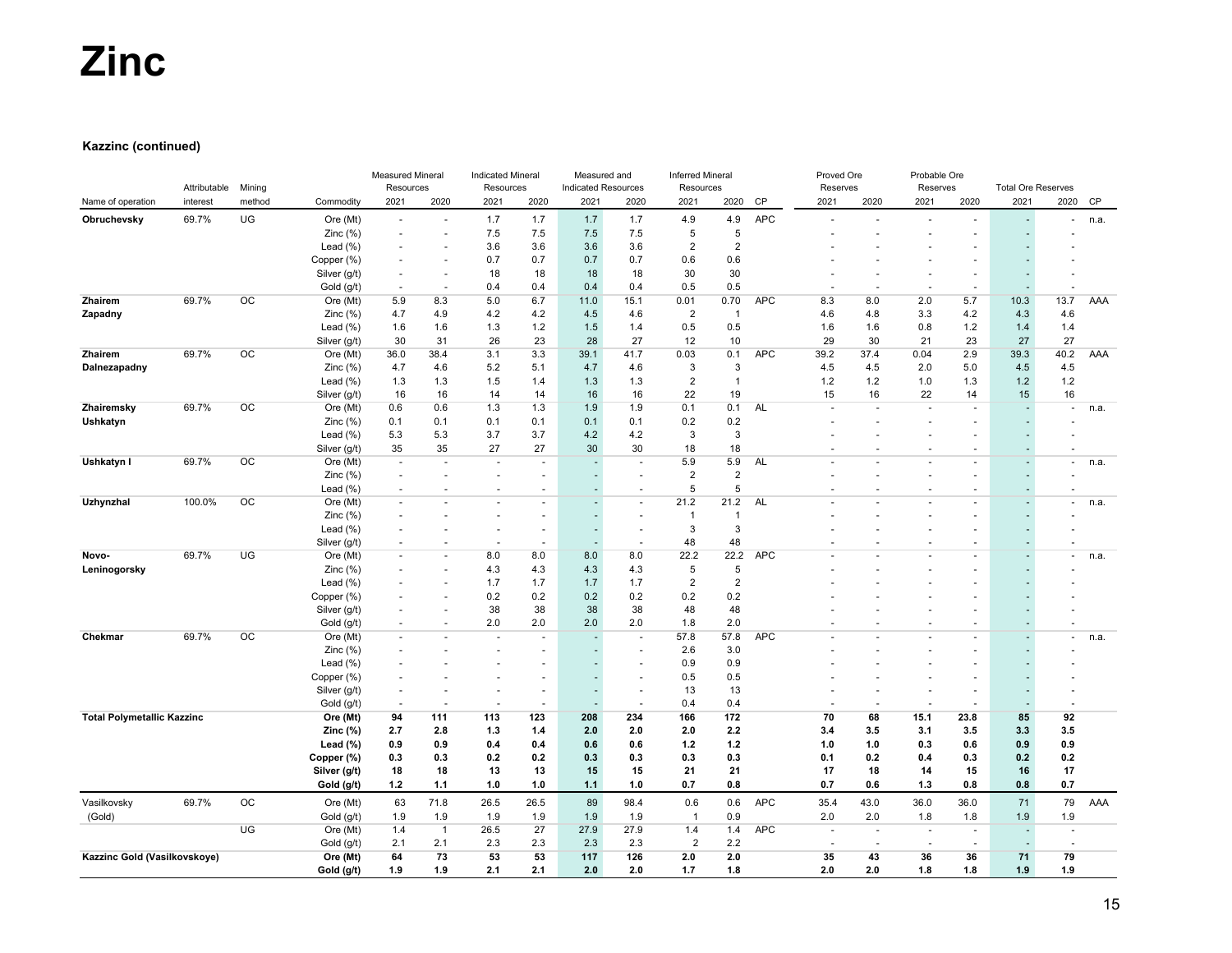#### **Maleevsky**

Maleevsky is a typical syngenetic VMS deposit hosting ores of sulphide-polymetallic formation with associated gold and silver. The geological model and resource estimate were updated in 2021 with adjustments to wireframing and classification to reflect drilling performed in 2021. Infill drilling in various parts of the deposit enabled resource conversion to Indicated and Measured resources, particularly near the active mining fronts.

The mined material from Maleevsky during 2021 was 1.6 Mt at 3.9% Zn, 0.7% Pb, 1.3% Cu, 44 g/t Ag and 0.3 g/t Au.

The expected mine life for Maleevsky is 4 years based on Ore Reserves and up to an estimated 5 years based on the life of mine schedule which is inclusive of all available Mineral Resources categories.

#### **Ridder-Sokolny**

The Ridder-Sokolny deposit is a unique deposit that has characteristics of several deposit styles. The total footprint of the mineralisation exceeds 20 km2. The upper ore zone of the deposit consists of a cluster of subhorizontal VMS-style lens-shaped bodies associated with a carbonaceous unit adjacent to a vertical fault structure. The lenticular VMS-style mineralisation is underlain by a steeply dipping to sub-vertical polymetallic Curich stringer-stockwork ore zone. Structurally controlled gold-bearing quartz veins overprint the entire system. Individual or small cluster of veins with high gold grades have been selectively mined. Ridder-Sokolny mineral resources decreased, mainly due to sterilization of resource in pillars around historically mined areas and due to changes in the marketing assumptions.

The mined material from Ridder-Sokolny during 2021 was 1.7 Mt at 0.3% Zn, 0.1% Pb, 0.3% Cu, 4.3 g/t Ag and 2.0 g/t Au.

The expected mine life for Ridder-Sokolny is 12 years based on Ore Reserves and up to an estimated 15 years based on the life of mine schedule which is inclusive of all available Mineral Resources categories.

#### **Tishinsky**

Tishinsky is a syngenetic VMS deposit of Au- and Ag-bearing sulfide polymetallic ores. Changes to the zinc and lead grades in Measured resource are due to mining of higher grade material and to the downgrade of the Far West Zone to Indicated resources, pending modern data acquisition.

The mined material from Tishinsky during 2021 was 539 Kt at 6.1% Zn, 1.0% Pb, 0.5% Cu, 13 g/t Ag and 0.9 g/t Au.

The expected mine life for Tishinsky is 2.5 years based on Ore Reserves and up to an estimated 10 years based on the life of mine schedule which is inclusive of all available Mineral Resources categories.

#### **Staroye tailings**

The Staroye tailings are composed of the waste by-products of the processing of gold and polymetallic ores (primarily silver, copper, lead and zinc) from the Ridder Mining and Concentrating Complex (RMCC) and their composition reflect the major constituents of the ore. No material has been processed from the tailings in the last 5 years.

#### **Chasinskoye tailings**

The Chashinskoye tailings are composed of the waste by-products of the processing of gold and polymetallic ores from RMCC. Four test holes were drilled in 2021 and the mineral resource is in the process of being updated. No material has been processed from the tailings in the last 5 years.

#### **Shaimerden**

The Shaimerden stockpile is composed of high-grade, crushed zinc oxide ore which is not amenable to the concentration process; it is directly sent to the Ridder Complex Zinc refinery. Total material processed during 2021 was 180 Kt at 20.7% Zn.

#### **Dolinnoe**

The Dolinnoe deposit is situated in the south-eastern portion of the Ridder mining district in the Rudny-Altay geotectonic block. Gold is the main mineral of economic interest and structural interpretation, modelling and classification of the mineral resource was completed on the basis of an underground infill drilling campaign. Changes to the mineral resources (and ore reserves) are due to the addition of data from infill drilling and to sterilisation of unrecoverable ore near the mined out stopes that consist of higher grade material.

The mined material from Dolinnoe in 2021 was 564 Kt at 1.1% Zn, 0.5% Pb, 0.2% Cu, 40 g/t Ag and 2.2 g/t Au.

The expected mine life for Dolinnoe is 9 years based on Ore Reserves and up to an estimated 10 years based on the life of mine schedule which is inclusive of all available economic Mineral Resources categories.

#### **Obruchevsky**

The Obruchevsky deposit is situated 1,000 m below surface in the south-eastern portion of the Ridder mining district. Mineralisation consists of banded to massive sulphides of Zn-Pb-Cu in one principal, subhorizontal lens 1,000 m long by 300 m wide with thickness from 3 to >40 m. It was discovered in 1987 and delineated with 147,000 m of drilling in 130 drillholes by the end of 1996. Confirmation and infill drilling was ongoing in 2019, 2020, and 2021. Late arrival of analytical results and a substantially modified geological model delayed a resource update for year-end 2021.

#### **Zhairem**

The various iron, manganese, barite and polymetallic deposits of the Zhairem area, central Kazakhstan, were discovered by geological and geophysical prospecting between the 1930s and 1960s. Between 1978 and 1995, 22 million tonnes of low-grade zinc-lead ore including barite-dominated mineralisation were mined. As of 1996, focus was set on manganese and iron ore production. The Zhairem deposits were acquired by Kazzinc in 2014, based on their polymetallic value. All deposits have since been remodelled with focus on zinc production. Zapadny resource changes are related to drilling performed in 2021 and changes to the economic assumptions for the resource pit optimization.

The mined material from Zapadny Open-Pit during 2021 was 2.8 Mt at 4.8% Zn, 1.3% Pb, and 32 g/t Ag.

The expected mine life for Zapadny pit is 3 years based on Ore Reserves and Resources, constrained by the same economic pit shell.

The 2021 drilling campaign for Dalnezapadny is still ongoing and changes in the resources are due to an update of the economic assumptions for the resource pit optimization. There has been no drilling in 2021 in Ushkatyn I and no update to the resource model.

#### **Uzynzhal**

The Uzynzhal sedimentary exhalative deposit is located in central Kazakhstan, in the same belt as the Zhairem deposits. Pb-Zn ores shows close spatial correlations with barite and manganese ores. The deposit is made up of an oxide cap, containing mainly Pb-oxide ores, while the sulphide portion of the deposit contains both Zn and Pb sulphides. The drilling campaign that commenced in 2021 is ongoing. Upon completion a mineral resource update will take place. No mining took place in 2021.

#### **Novo-Leninogorskoye**

The Novo-Leninogorsky deposit is part of the Ridder-Sokolny group of polymetallic VMS deposits in Eastern Kazakhstan. Novo-Leninogorsky was discovered in 1981 and was explored between 1981 and 1985. Two styles of mineralisation can be found at Novo-Leninogorsky: barite-polymetallic and polymetallic (massive and stringers), with the mineralisation hosted by siltstones and quartzites. The historical mineral resource was confirmed in 2019-2020 with a 15,000 m diamond drilling program. There has been no drilling in 2021 and no update to the resource model.

#### **Chekmar**

The Chekmar deposit comprises two main polymetallic mineralised zones: Chekmar and Gusliakov, which are separated by a distance of approximately 1.5 km. The deposits are typical syngenetic VMS deposits, with distinct metal zonation and near-surface weathering profiles. The deposits were initially explored in the 1970s. Studies are underway to confirm the Mineral Resource and to perform metallurgical testing of the mineralization. Due to the historical nature of the previous drilling, all Mineral Resources are currently classified as Inferred.

#### **Vasilkovsky**

Vasilkovsky is a gold deposit of epigenetic stockwork type and beresite subtype of deposits hosting ores of goldquartz formation. The Vasilkovsky mineral resources are divided into open pit and underground portions. The open pit resources are limited by an optimised pit shell from engineering studies. The total open pit mineral resources decreased as a result of mining depletion. The reserves are only within the open pit. The drilling campaign that commenced in 2021 is ongoing and there has been no update to the resource model.

The mined material from Vasilkovsky Open-Pit during 2021 was 8.0 Mt at 2.1 g/t Au.

The expected mine life for Vasilkovsky is 10 years based on Ore Reserves and Resources; both are constrained by the same economic pit shell.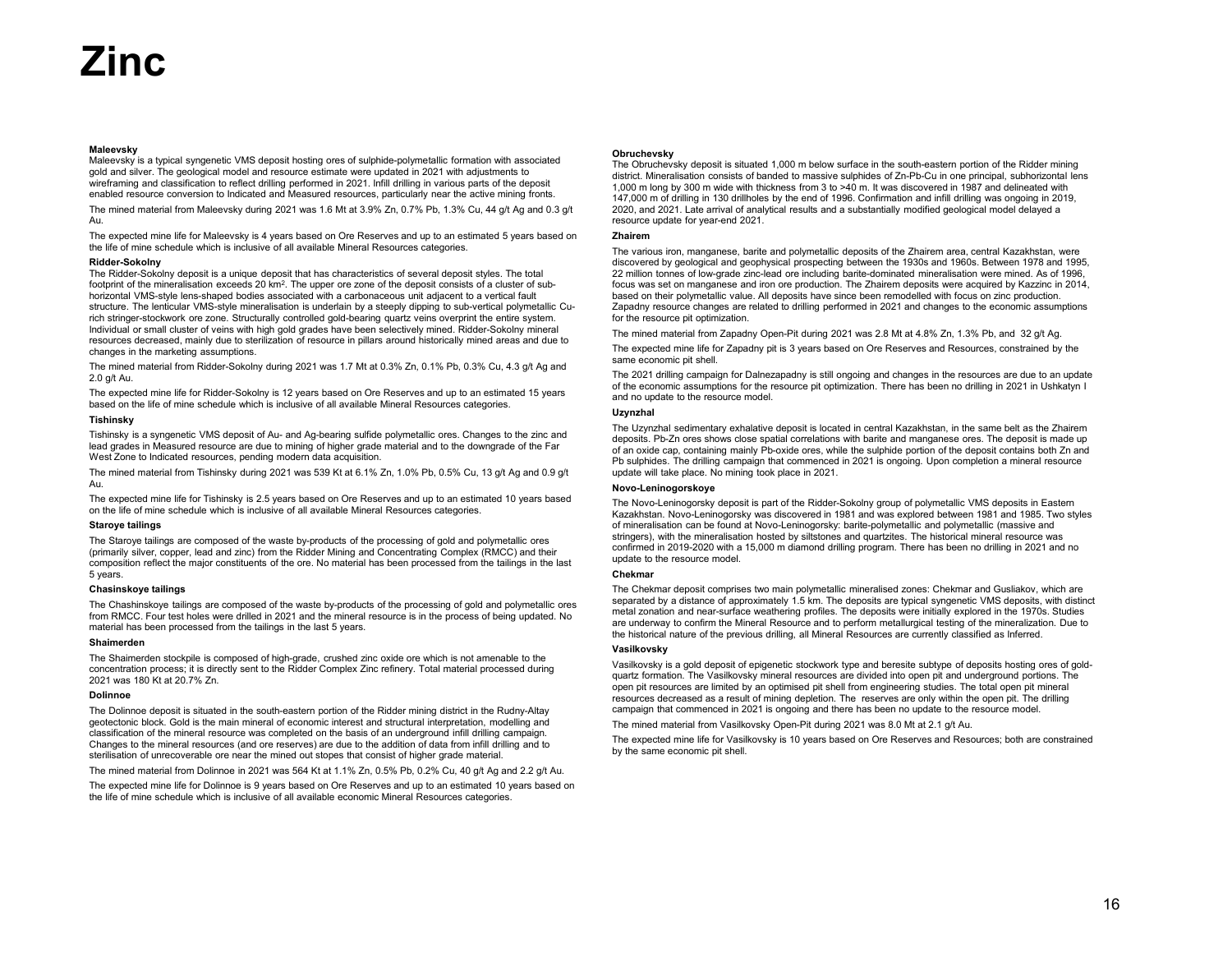#### **Australia (Mount Isa, McArthur River)**

|                                            |              |        |                         | <b>Measured Mineral</b>         |                          | <b>Indicated Mineral</b> |            | Measured and               |            | Inferred Mineral         |                   |           | Proved Ore |                          | Probable Ore             |                          |                           |            |           |
|--------------------------------------------|--------------|--------|-------------------------|---------------------------------|--------------------------|--------------------------|------------|----------------------------|------------|--------------------------|-------------------|-----------|------------|--------------------------|--------------------------|--------------------------|---------------------------|------------|-----------|
|                                            | Attributable | Mining |                         | Resources                       |                          | Resources                |            | <b>Indicated Resources</b> |            | Resources                |                   |           | Reserves   |                          | Reserves                 |                          | <b>Total Ore Reserves</b> |            |           |
| Name of operation                          | interest     | method | Commodity               | 2021                            | 2020                     | 2021                     | 2020       | 2021                       | 2020       | 2021                     | 2020              | CP        | 2021       | 2020                     | 2021                     | 2020                     | 2021                      | 2020       | CP        |
| <b>Mount Isa</b>                           | 100%         |        |                         |                                 |                          |                          |            |                            |            |                          |                   |           |            |                          |                          |                          |                           |            |           |
| Mount Isa Open Pit - Zn                    |              | OC     | Ore (Mt)                |                                 |                          | 125.0                    | 125.0      | 125.0                      | 125.0      | 178.0                    | 178.0             | DC        |            |                          |                          |                          |                           |            | n.a.      |
|                                            |              |        | Zinc $(%)$              |                                 | $\overline{\phantom{a}}$ | 3.9                      | 3.9        | 3.9                        | 3.9        | 4                        | 4                 |           |            |                          |                          |                          |                           |            |           |
|                                            |              |        | Lead $(\%)$             |                                 | $\overline{\phantom{a}}$ | 3.0                      | 3.0        | 3.0                        | 3.0        | $\overline{2}$           | $\overline{2}$    |           |            |                          |                          |                          |                           |            |           |
|                                            |              |        | Silver (g/t)            |                                 | ÷                        | 66                       | 66         | 66                         | 66         | 35                       | 35                |           |            |                          |                          |                          |                           |            |           |
| Rio Grande                                 |              | UG     | Ore (Mt)                | $\overline{\phantom{a}}$        | $\sim$                   | 2.3                      | 2.3        | 2.3                        | 2.3        | 13.1                     | 13.1              | DC        |            |                          |                          | ٠                        |                           | ٠          | n.a.      |
|                                            |              |        | Zinc $(%)$              |                                 | $\blacksquare$           | 6.0                      | 6.0        | 6.0                        | 6.0        | 6                        | 6                 |           |            |                          |                          |                          |                           |            |           |
|                                            |              |        | Lead $(\%)$             |                                 | $\blacksquare$           | 2.4                      | 2.4        | 2.4                        | 2.4        | $\overline{2}$           | $\overline{2}$    |           |            |                          |                          |                          |                           |            |           |
|                                            |              |        | Silver (g/t)            |                                 | $\sim$                   | 58                       | 58.0       | 58                         | 58.0       | 54                       | 54.0              |           |            |                          |                          |                          |                           |            |           |
| Pb Underground                             |              | UG     | Ore (Mt)                |                                 | ÷.                       | 32.0                     | 32.0       | 32.0                       | 32.0       | 15.4                     | 15.4              | DC        |            |                          |                          | $\overline{a}$           |                           | ٠          | n.a.      |
|                                            |              |        | Zinc(%)                 |                                 | ÷,                       | 4.8                      | 4.8        | 4.8                        | 4.8        | $\overline{4}$           | 4                 |           |            |                          |                          |                          |                           |            |           |
|                                            |              |        | Lead $(\%)$             |                                 | $\sim$                   | 4.3                      | 4.3        | 4.3                        | 4.3        | 5                        | 5                 |           |            |                          |                          | ٠                        |                           |            |           |
|                                            |              |        | Silver (g/t)            | $\overline{\phantom{a}}$        | $\sim$                   | 108                      | 108        | 108                        | 108        | 108                      | 108.0             |           |            | $\overline{\phantom{a}}$ | $\overline{\phantom{a}}$ | $\sim$                   | $\blacksquare$            | ÷          |           |
| <b>George Fisher</b>                       | 100%         | UG     |                         | 27.7                            | 28.6                     | 24.2                     | 24.4       | 52                         | 53         | 20.4                     | 20.1              | <b>DC</b> |            | 6.1                      | 8.4                      | 8.3                      | 12.2                      | 14.4       | <b>CF</b> |
| South (P49) Orebodies                      |              |        | Ore (Mt)<br>Zinc $(% )$ | 8.4                             | 8.4                      | 8.1                      | 8.2        | 8.2                        | 8.3        | 8                        | 8                 |           | 3.8<br>6.5 | 6.7                      | 6.3                      | 6.1                      | 6.4                       | 6.4        |           |
|                                            |              |        | Lead $(\%)$             | 5.3                             | 5.3                      | 4.8                      | 4.7        | 5.1                        | 5.0        | 5                        | 5                 |           | 4.7        | 4.6                      | 4.6                      | 4.6                      | 4.6                       | 4.6        |           |
|                                            |              |        | Silver (g/t)            | 116                             | 115                      | 101                      | 98         | 109                        | 107        | 94                       | 91                |           | 101        | 100                      | 103                      | 103                      | 102                       | 102        |           |
| North (L72) Orebodies                      |              | UG     | Ore (Mt)                | 48.1                            | 49.2                     | 121                      | 120        | 169                        | 169        | 57                       | 61                | DC        | 14.3       | 15.4                     | 37.0                     | 37                       | 51                        | 52         | <b>CF</b> |
|                                            |              |        | Zinc $(% )$             | 9.4                             | 9.2                      | 8.8                      | 8.8        | 9.0                        | 8.9        | 9                        | 9                 |           | 7.6        | 7.2                      | 7.2                      | 7.0                      | 7.4                       | 7.1        |           |
|                                            |              |        | Lead $(\%)$             | 3.4                             | 3.4                      | 3.3                      | 3.3        | 3.3                        | 3.4        | 3                        | 3                 |           | 3.4        | 3.5                      | 3.3                      | 3.3                      | 3.4                       | 3.4        |           |
|                                            |              |        | Silver (g/t)            | 57                              | 58                       | 52                       | 52         | 53                         | 54         | 53                       | 54                |           | 58         | 61                       | 54                       | 56                       | 55                        | 57         |           |
| Handlebar Hill                             |              | OC     | Ore (Mt)                | 1.6                             | 1.6                      | 3.6                      | 3.6        | 5.2                        | 5.2        | 0.8                      | 0.8               | DC        |            |                          |                          | $\sim$                   |                           | $\sim$     | n.a.      |
| Open Cut (primary)                         |              |        | Zinc(%)                 | 7.8                             | 7.8                      | 6.1                      | 6.1        | 6.6                        | 6.6        | 5                        | 5                 |           |            |                          |                          |                          |                           |            |           |
|                                            |              |        | Lead $(\%)$             | 2.6                             | 2.6                      | 2.0                      | 2.0        | 2.2                        | $2.2\,$    | 2                        | $\overline{2}$    |           |            |                          |                          |                          |                           |            |           |
|                                            |              |        | Silver (g/t)            | 41                              | 41                       | 35                       | 35         | 37                         | 37         | 30                       | 30                |           |            |                          |                          |                          |                           |            |           |
| Handlebar Hill                             |              | OC     | Ore (Mt)                | 0.5                             | 0.5                      | 0.1                      | 0.1        | 0.6                        | 0.6        |                          |                   | DC        |            | 0.5                      |                          |                          |                           | 0.5        | n.a.      |
| Open Cut (oxide)                           |              |        | Zinc $(%)$              | 0.4                             | 0.4                      | 0.4                      | 0.4        | 0.4                        | 0.4        |                          |                   |           |            | 0.4                      |                          | ٠                        | $\blacksquare$            | 0.4        |           |
|                                            |              |        | Lead $(\%)$             | 8.5                             | 8.5                      | 4.1                      | 4.1        | 7.8                        | 7.8        | $\overline{\phantom{a}}$ |                   |           |            | 8.5                      |                          | $\overline{\phantom{a}}$ | $\overline{a}$            | 8.5        |           |
|                                            |              |        | Silver (g/t)            | 89                              | 89                       | 65                       | 65         | 85                         | 85         | $\sim$                   |                   |           |            | 89                       |                          | $\sim$                   | $\blacksquare$            | 89         |           |
| Lady Loretta                               | 100%         | UG     | Ore (Mt)                | 4.7                             | 5.5                      | 2.4                      | 2.5        | 7.1                        | 8.1        | 1.1                      | 1.2               | DC        | 3.6        | 4.3                      | 1.3                      | 0.9                      | 4.9                       | 5.3        | CF        |
|                                            |              |        | Zinc(%)                 | 12.2                            | 13.7                     | 11.3                     | 11.9       | 11.9                       | 13.1       | 8                        | 8                 |           | 10.9       | 11.8                     | 9.6                      | 11.5                     | 10.6                      | 11.7       |           |
|                                            |              |        | Lead $(\%)$             | 3.3                             | 4.3                      | 2.1                      | 2.4        | 2.9                        | 3.7        | 3                        | $\mathbf{1}$      |           | 3.3        | 4.1                      | 1.8                      | 2.2                      | 2.9                       | 3.8        |           |
|                                            |              |        | Silver (g/t)            | 63                              | 76                       | 45                       | 49         | 57                         | 68         | 33                       | 33                |           | 62         | 71                       | 35                       | 45                       | 55                        | 66         |           |
| <b>Total Mount Isa</b>                     |              |        | Ore (Mt)                | 83                              | 85                       | 310                      | 310        | 393                        | 395        | 286                      | 290               |           | 22         | 26                       | 47                       | 46                       | 68                        | 72         |           |
| <b>Zinc bearing</b>                        |              |        | Zinc $(\%)$             | 9.1                             | 9.2                      | 6.3                      | 6.3        | 6.9                        | 6.9        | 5                        | 5                 |           | 8.0        | 7.8                      | 7.1                      | 6.9                      | 7.5                       | 7.3        |           |
|                                            |              |        | Lead (%)                | 4.0                             | 4.1                      | 3.4                      | 3.4        | 3.5                        | 3.6        | 2                        | 3                 |           | 3.6        | 3.9                      | 3.5                      | 3.5                      | 3.6                       | 3.7        |           |
|                                            |              |        | Silver (g/t)            | 77                              | 78                       | 67                       | 67         | 69                         | 69         | 48                       | 48                |           | 66         | 72                       | 62                       | 64                       | 63                        | 67         |           |
| <b>MICO</b>                                | 100%         |        |                         |                                 |                          |                          |            |                            |            |                          |                   |           |            |                          |                          |                          |                           |            |           |
| Mount Isa Open Pit                         |              | OC     | Ore (Mt)                | 12.9                            | 12.9                     | 80.2                     | 80.2       | 93.1                       | 93.1       | 9.5                      | 9.5               | DC/       |            |                          |                          | $\sim$                   | $\overline{\phantom{a}}$  | ÷.         | n.a.      |
|                                            |              |        | Copper (%)              | 1.8                             | 1.8                      | 1.4                      | 1.4        | 1.5                        | 1.5        | $\mathbf{1}$             | $\mathbf{1}$      | AM        |            |                          |                          | $\sim$                   |                           |            |           |
| X41 Mine 500, 650,                         |              | UG     | Ore (Mt)                | 26.2                            | 24.9                     | 25.5                     | 26.1       | 51.7                       | 50.9       | 1.9                      | 2.3               | DC        | 1.9        | 2.7                      | 12.7                     | 13.1                     | 14.6                      | 15.9       | SJ        |
| 1100 & 1900 Orebodies                      |              |        | Copper (%)              | 1.9                             | 1.9                      | 1.8                      | 1.8        | 1.9                        | 1.8        | $\overline{2}$           | $\overline{2}$    | AM        | 1.8        | 1.8                      | 1.7                      | 1.7                      | 1.7                       | 1.7        | SJ        |
| Enterprise Mine 3000                       |              | UG     | Ore (Mt)                | 16.6                            | 19.6                     | 2.2                      | 2.7        | 18.8                       | 22.3       | 0.1<br>$\boldsymbol{2}$  | 0.2<br>$\sqrt{2}$ | DC<br>AM  | 4.0<br>2.5 | 6.8<br>2.5               | 3.4<br>2.2               | 2.9<br>1.9               | 7.4<br>2.4                | 9.6<br>2.3 |           |
| & 3500 Orebodies<br><b>Black Rock Cave</b> |              | UG     | Copper (%)              | 2.5<br>$\overline{\phantom{a}}$ | 2.5                      | 2.3<br>1.9               | 2.3<br>2.4 | 2.5<br>1.9                 | 2.4<br>2.4 | 0.4                      | 0.4               | DC        |            |                          | 1.1                      | 1.4                      | 1.1                       | 1.4        | SJ        |
|                                            |              |        | Ore (Mt)<br>Copper (%)  |                                 |                          | 5.5                      | 5.5        | 5.5                        | 5.5        | $\overline{4}$           | $\overline{4}$    | AM        | $\sim$     | $\overline{a}$           | 4.8                      | 4.4                      | 4.8                       | 4.4        |           |
| Total Mount Isa -                          |              |        | Ore (Mt)                | 55.7                            | 57.4                     | 109.8                    | 111.4      | 165.5                      | 168.7      | 11.9                     | 12.4              |           | 5.9        | 9.5                      | 17.2                     | 17.4                     | 23.1                      | 26.9       |           |
| <b>Copper bearing</b>                      |              |        | Copper (%)              | 2.1                             | 2.1                      | 1.6                      | 1.6        | 1.8                        | 1.8        | 1.5                      | 1.5               |           | 2.3        | 2.3                      | 2.0                      | 1.9                      | 2.0                       | 2.1        |           |
|                                            |              |        |                         |                                 |                          |                          |            |                            |            |                          |                   |           |            |                          |                          |                          |                           |            |           |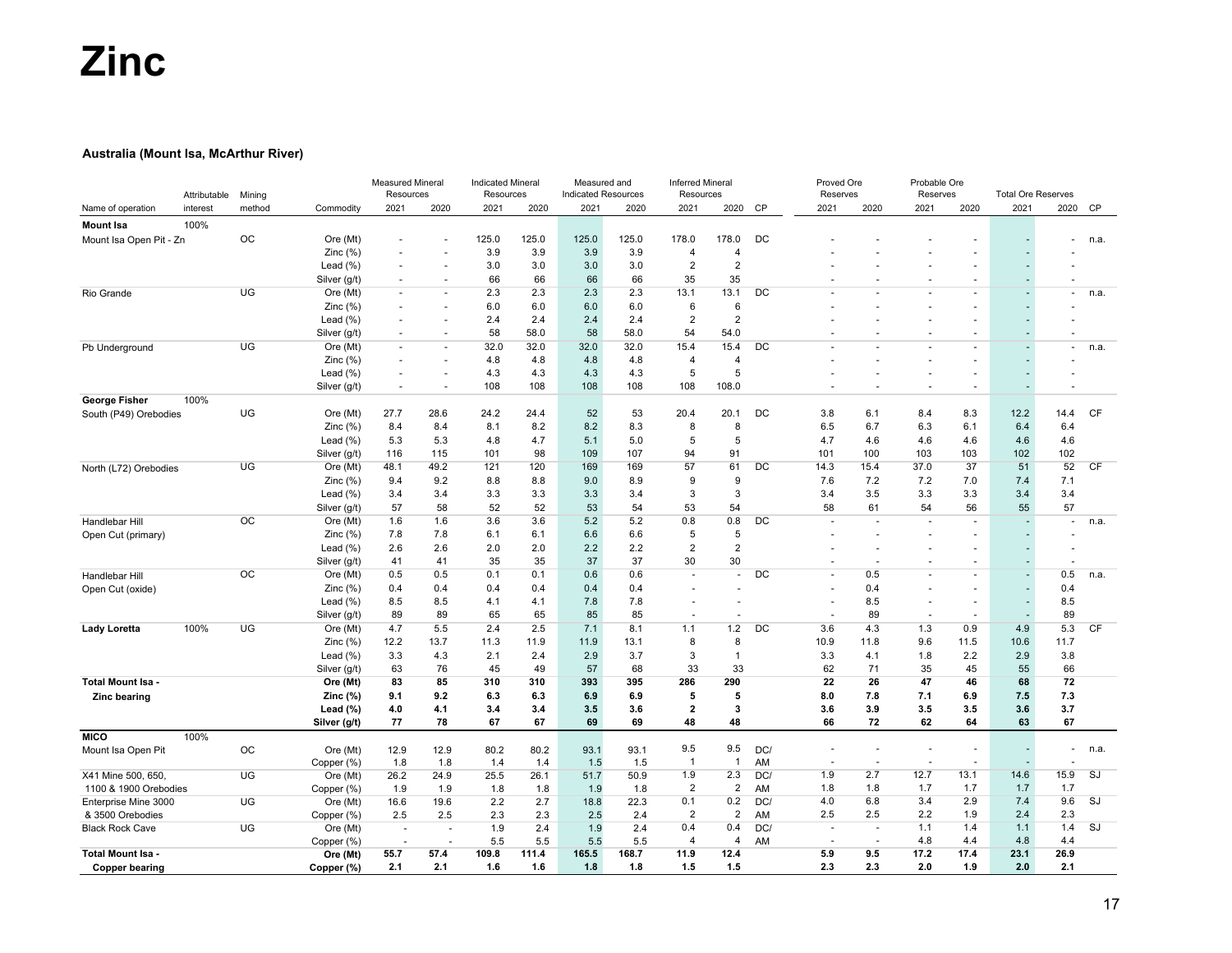#### **Australia (Mount Isa, McArthur River) (continued)**

|                             | Attributable | Minina |              | <b>Measured Mineral</b><br>Resources |                          | <b>Indicated Mineral</b><br>Resources |      | Measured and<br><b>Indicated Resources</b> |      | <b>Inferred Mineral</b><br>Resources |        |           | Proved Ore<br>Reserves   |                          | Probable Ore<br>Reserves |                          | <b>Total Ore Reserves</b> |                          |      |
|-----------------------------|--------------|--------|--------------|--------------------------------------|--------------------------|---------------------------------------|------|--------------------------------------------|------|--------------------------------------|--------|-----------|--------------------------|--------------------------|--------------------------|--------------------------|---------------------------|--------------------------|------|
| Name of operation           | interest     | method | Commodity    | 2021                                 | 2020                     | 2021                                  | 2020 | 2021                                       | 2020 | 2020                                 | 2019   | CP        | 2021                     | 2020                     | 2021                     | 2020                     | 2021                      | 2020                     | CP   |
| <b>McArthur River</b>       | 100%         |        |              |                                      |                          |                                       |      |                                            |      |                                      |        |           |                          |                          |                          |                          |                           |                          |      |
| Open Cut                    |              | OC     | Ore (Mt)     | 103                                  | 106                      | 40.8                                  | 48.6 | 144                                        | 154  |                                      | ٠      | CH        | 71                       | 74                       | 20.0                     | 12.7                     | 91                        | 87                       | DH   |
|                             |              |        | Zinc $(%)$   | 9.7                                  | 9.5                      | 9.7                                   | 9.5  | 9.7                                        | 9.5  |                                      |        |           | 9.1                      | 9.4                      | 7.8                      | 7.8                      | 8.8                       | 9.2                      |      |
|                             |              |        | Lead $(\% )$ | 4.2                                  | 4.1                      | 4.9                                   | 4.7  | 4.4                                        | 4.3  |                                      |        |           | 4.1                      | 4.3                      | 4.0                      | 3.8                      | 4.1                       | 4.2                      |      |
|                             |              |        | Silver (g/t) | 42                                   | 40                       | 52                                    | 51   | 45                                         | 44   |                                      |        |           | 41                       | 43                       | 42                       | 39                       | 41                        | 42                       |      |
| Woyzbun South Zone          |              | UG     | Ore (Mt)     | $\overline{\phantom{a}}$             | $\sim$                   | 8.3                                   | 8.3  | 8.3                                        | 8.3  | $\sim$                               | $\sim$ | CH        | $\overline{\phantom{a}}$ | $\sim$                   | $\sim$                   | $\sim$                   |                           | $\overline{\phantom{a}}$ | n.a. |
|                             |              |        | Zinc $(%)$   |                                      | $\overline{\phantom{a}}$ | 14.2                                  | 14.2 | 14.2                                       | 14.2 |                                      |        |           |                          |                          |                          |                          |                           |                          |      |
|                             |              |        | Lead $(\%)$  |                                      | $\blacksquare$           | 5.6                                   | 5.6  | 5.6                                        | 5.6  | $\overline{a}$                       |        |           |                          |                          |                          | $\overline{\phantom{a}}$ |                           |                          |      |
|                             |              |        | Silver (g/t) |                                      |                          | 58                                    | 58   | 58                                         | 58   |                                      |        |           |                          |                          |                          |                          |                           |                          |      |
| <b>Total McArthur River</b> |              |        | Ore (Mt)     | 103                                  | 106                      | 49                                    | 57   | 152                                        | 162  | $\sim$                               |        |           | 71                       | 74                       | 20.0                     | 12.7                     | 91                        | 87                       |      |
|                             |              |        | Zinc $(\%)$  | 9.7                                  | 9.5                      | 10.5                                  | 10.2 | 9.9                                        | 9.7  |                                      |        |           | 9.1                      | 9.4                      | 7.8                      | 7.8                      | 8.8                       | 9.2                      |      |
|                             |              |        | Lead $(\%)$  | 4.2                                  | 4.1                      | 5.0                                   | 4.8  | 4.5                                        | 4.4  | $\blacksquare$                       |        |           | 4.1                      | 4.3                      | 4.0                      | 3.8                      | 4.1                       | 4.2                      |      |
|                             |              |        | Silver (g/t) | 42                                   | 40                       | 53                                    | 52   | 46                                         | 45   | $\overline{\phantom{a}}$             |        |           | 41                       | 43                       | 42                       | 39                       | 41                        | 42                       |      |
| <b>Total Zinc Australia</b> |              |        | Ore (Mt)     | 186                                  | 191                      | 359                                   | 367  | 545                                        | 558  | 286                                  | 290    |           | 93                       | 100                      | 67                       | 59                       | 159                       | 159                      |      |
|                             |              |        | Zinc $(\%)$  | 9.4                                  | 9.3                      | 6.9                                   | 6.9  | 7.8                                        | 7.7  | 5                                    | 5      |           | 8.8                      | 9.0                      | 7.3                      | 7.1                      | 8.2                       | 8.3                      |      |
|                             |              |        | Lead $(\%)$  | 4.1                                  | 4.1                      | 3.6                                   | 3.6  | 3.8                                        | 3.8  | 2                                    | 3      |           | 4.0                      | 4.2                      | 3.6                      | 3.6                      | 3.9                       | 4.0                      |      |
|                             |              |        | Silver (g/t) | 58                                   | 57                       | 65                                    | 65   | 62                                         | 62   | 48                                   | 48     |           | 47                       | 51                       | 56                       | 59                       | 51                        | 53                       |      |
| <b>Mount Margaret</b>       | 100%         |        |              |                                      |                          |                                       |      |                                            |      |                                      |        |           |                          |                          |                          |                          |                           |                          |      |
| E <sub>1</sub>              |              | OC     | Ore (Mt)     | 4.6                                  | 4.6                      | 5.5                                   | 5.5  | 10.1                                       | 10.1 | 0.4                                  | 0.4    | <b>JS</b> |                          |                          |                          |                          |                           |                          | n.a. |
|                             |              |        | Copper (%)   | 0.7                                  | 0.7                      | 0.8                                   | 0.8  | 0.7                                        | 0.7  | -1                                   | -1     |           |                          |                          |                          |                          |                           |                          |      |
|                             |              |        | Gold (g/t)   | 0.2                                  | 0.2                      | 0.2                                   | 0.2  | 0.2                                        | 0.2  | 0.3                                  | 0.3    |           |                          |                          | $\overline{\phantom{a}}$ | $\sim$                   |                           |                          |      |
| Monakoff                    |              | OC     | Ore (Mt)     | $\overline{\phantom{a}}$             | $\overline{\phantom{a}}$ | 2.4                                   | 2.4  | 2.4                                        | 2.4  | 0.1                                  | 0.1    | <b>JS</b> |                          |                          |                          |                          |                           | $\overline{\phantom{a}}$ | n.a. |
|                             |              |        | Copper (%)   |                                      | $\overline{\phantom{a}}$ | 1.0                                   | 1.0  | 1.0                                        | 1.0  | 0.8                                  | 0.8    |           |                          |                          |                          | $\overline{\phantom{a}}$ |                           |                          |      |
|                             |              |        | Gold (g/t)   | $\overline{\phantom{a}}$             | $\sim$                   | 0.3                                   | 0.3  | 0.3                                        | 0.3  | 0.2                                  | 0.2    |           | $\overline{a}$           | $\overline{\phantom{a}}$ | $\sim$                   | $\sim$                   |                           |                          |      |
| <b>Total Mount Margaret</b> |              |        | Ore (Mt)     | 5                                    | 5                        | 8                                     | 8    | 13                                         | 13   | 0.5                                  | 0.5    |           | $\blacksquare$           |                          | $\blacksquare$           | $\overline{\phantom{a}}$ |                           |                          |      |
|                             |              |        | Copper (%)   | 0.6                                  | 0.6                      | 0.8                                   | 0.8  | 0.7                                        | 0.7  | 0.9                                  | 0.9    |           |                          |                          |                          |                          |                           |                          |      |
|                             |              |        | Gold (g/t)   | 0.2                                  | 0.2                      | 0.2                                   | 0.2  | 0.2                                        | 0.2  | 0.3                                  | 0.3    |           |                          |                          |                          |                          |                           |                          |      |

#### **Mount Isa Open Pit ("MIOP")**

Lead-zinc-silver mineralisation occurs in galena and sphalerite-rich bedding parallel horizons in dolomitic and variably carbonaceous pyritic shales and siltstones.

Approximately 85% of the lead-zinc-silver Mineral Resource is primary sulphide; the remainder being considered as transitional mineralisation (mixed sulphide and secondary oxide/carbonate). The copper resource in MIOP has not been included here; it is reported separately as part of MICO, and is constrained by the same pit shell.

The region's previously reported Black Star Open Cut (BSOC) resources are now included here. MIOP, PBUG and the RG are all located on Mining Lease ML8058 which expires on 30 November 2036.

#### **Pb Underground ("PBUG")**

PBUG is the continuation of the same lead-zinc-silver mineralisation in Black Star Open Cut, which occurs in galena and sphalerite-rich bedding parallel horizons in dolomitic and variably carbonaceous pyritic shales and siltstones.

#### **Rio Grande ("RG")**

RG is a southern continuation of PBUG where lead-zinc-silver mineralisation occurs in galena and sphaleriterich bedding parallel horizons in dolomitic and variably carbonaceous pyritic shales and siltstones. This mineralization occurs close to Cu mine operations around 4800N.

#### **Mount Isa Copper ("MICO") Mount Isa Copper Open Pit**

The mineralisation occurs generally as breccia-hosted massive to disseminated copper minerals in "silicadolomite" altered pyritic dolomitic siltstone. The Mineral Resources consist primarily of chalcopyrite, the remainder being oxidised or partially oxidised.

Ore Reserves were depleted by a combined 3.4 Mt from X41 and Enterprise Mines and 0.4 Mt from the Black Rock Cave in 2021. The underground life of mine estimate for the X41 mine is 2026, with Enterprise and the Black Rock Cave closing in early 2025. The tenements are due to expire on 30 November 2036. The life of mine of MICO is under review pending the outcome of several engineering studies.

#### **X41 & Enterprise**

Mineralisation occurs generally as breccia-hosted massive to disseminated chalcopyrite in "silica-dolomite" altered pyritic dolomitic siltstone.

#### **Black Rock Cave**

Copper mineralisation occurs generally within a Chalcocite Zone that lies above the Leached Primary material. The zone is interpreted to lie outside of the silica-dolomite alteration.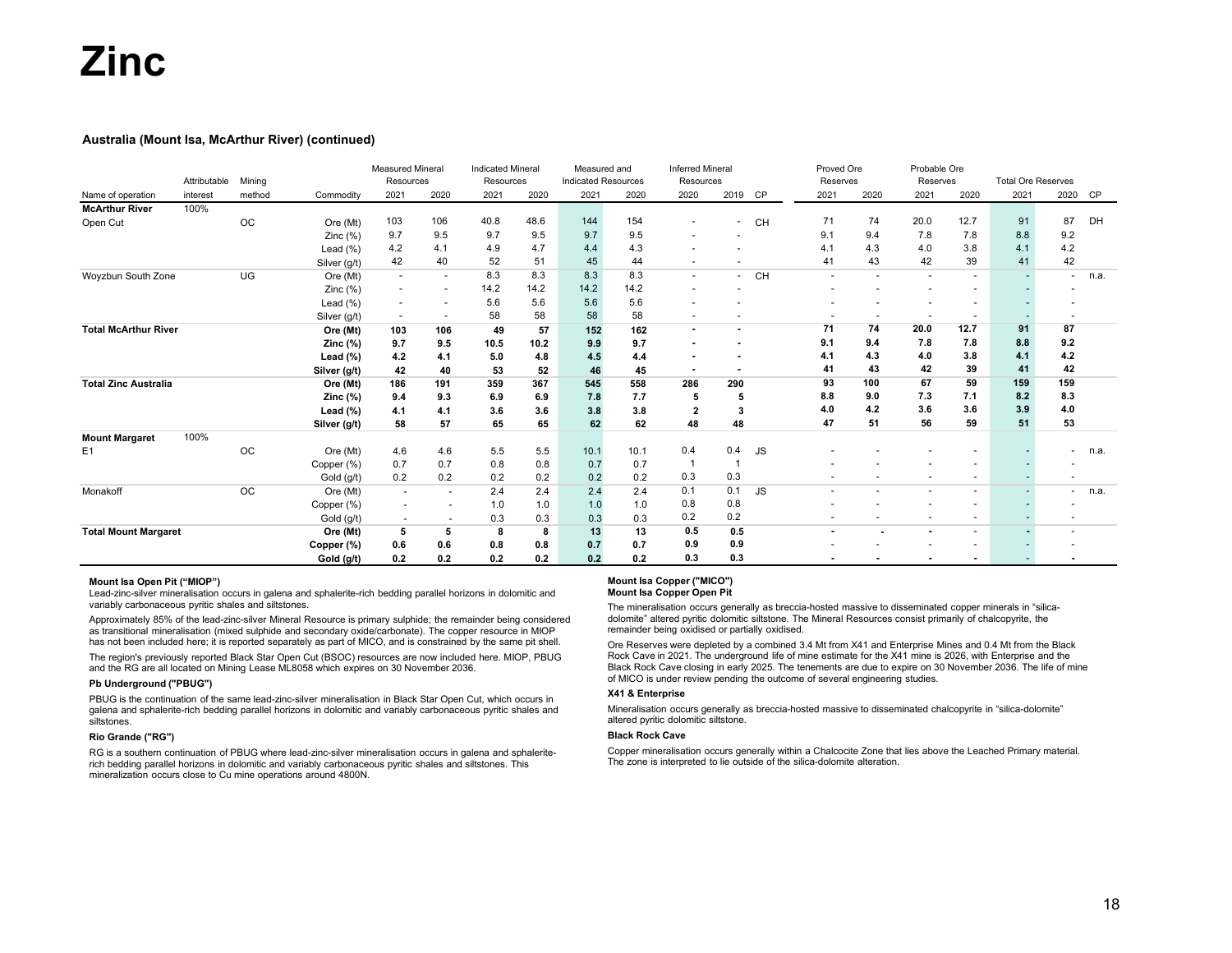#### **George Fisher Mine**

#### **North (L72) & South (P49) Orebodies**

Orebodies: Lead-zinc-silver mineralisation occurs in galena and sphalerite-rich bedding parallel horizons in dolomitic and variably carbonaceous pyritic shales and siltstones. Orebody and structural interpretation, modelling and classification of the mineral resource was completed on the basis of additional geological information and improved systems. The current extraction method at George Fisher is sublevel open stoping. Mine production for 2021 totalled 2.9 Mt at 6.8% Zn, 3.9% Pb and 70 g/t Ag. The mine is located on Mining Lease ML8058 and the lease expires on 30 November 2036.

The expected mine life for George Fisher Mine is approximately 18 years based on Ore Reserves and up to an estimated 23 years based on the life of mine schedule which is inclusive of all available Mineral Resources categories.

#### **Handlebar Hill Open Cut**

Lead-zinc-silver mineralisation occurs in galena and sphalerite-rich bedding parallel horizons in dolomitic and variably carbonaceous pyritic shales and siltstones. The Handlebar Hill Open Cut resource is up dip of and additional to the George Fisher South Mineral Resource. Material from the oxidised portion of the mineralisation is reported as a Mineral Resource.

No depletion has occurred through mining during 2021.

The Handlebar Hill Open Cut is located on Mining Lease ML8058 which expires on 30 November 2036. The mine was placed in care and maintenance in July 2014.

#### **Lady Loretta**

Lead-zinc-silver mineralisation occurs in a galena and sphalerite rich massive sulphide lens located in carbonaceous pyritic shales and siltstones. The deposit occurs in a tight syncline dislocated by a number major faults. The deeper and high-grade portion of the deposit reaches 500 m below the surface.

Resources changes are mainly associated with mining activity, drilling and improvements in overall modelling and estimation techniques.

Mine production at Lady Loretta in 2021 totalled 1.7 Mt at grades of 12.2% Zn, 5.1% Pb and 77 g/t Ag. The Mining Lease, ML5568, is current until January 31st, 2026. The expected mine life for Lady Loretta Mine is approximately 2.5 years based on Ore Reserves and up to an estimated 3 years based on the life of mine schedule which is inclusive of all available Mineral Resources categories.

#### **McArthur River Mine**

 Zinc-lead-silver mineralisation occurs predominantly as ultrafine bedded parallel sphalerite and galena rich bands hosted by dolomitic and carbonaceous pyritic siltstones, graded beds and chaotic debris flow breccias. Changes in the mineral resource are as a result of new drill data and resulting updated interpretation, as well as economic factors.

The Ore Reserves have been depleted during 2021 by a total of 3.9 Mt at 9.2% Zn and 4.0% Pb. The expected mine life for McArthur River Mine is approximately 19 years based on Ore Reserves and up to an estimated 29 years based on the life of mine schedule which is inclusive of all available Mineral Resources categories. Mineral Resources and Ore Reserves are located within leases valid to 2043.

#### **Mount Margaret**

Economic mineralisation at E1 occurs as breccia-hosted mineralisation within the footwall volcanics at E1 North, and as strata-bound, replacement style mineralisation within the mineralised sedimentary units at E1 North, Central, South, and East. Mine lease tenements expire in December 2032.

Economic mineralisation at Monakoff and Monakoff East occurs in very fine to medium grained steeply dipping metasediment units. Mine lease tenements expire in October 2032.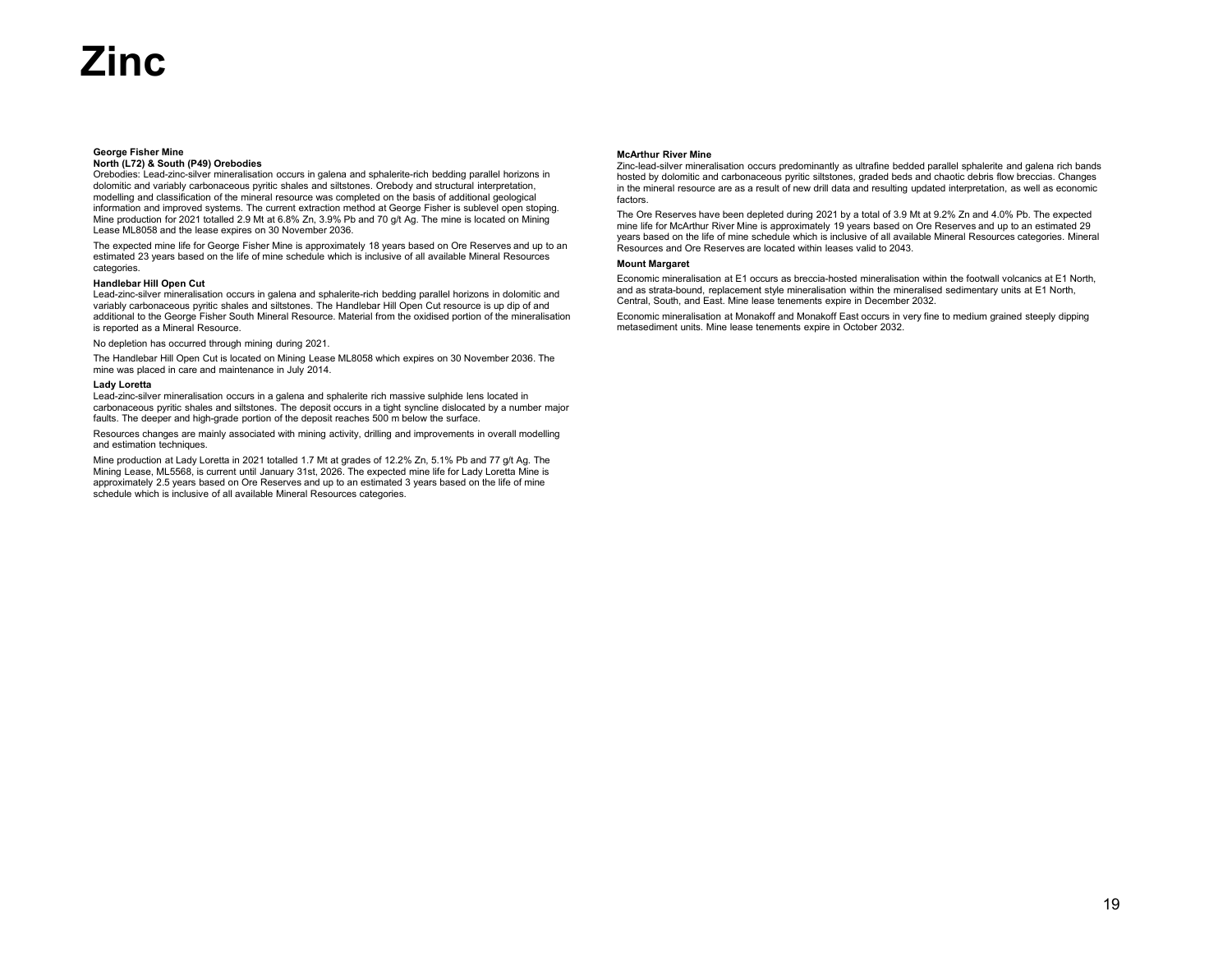#### **North America (Kidd Creek, Matagami, PD1, Errington, Vermilion, Hackett River, Bell, Granisle)**

|                                 |              |        |                           | Measured Mineral |                          | <b>Indicated Mineral</b> |                          | Measured and               |                          | Inferred Mineral         |                      |           | Proved Ore  |                          | Probable Ore |                          |                           |                          |      |
|---------------------------------|--------------|--------|---------------------------|------------------|--------------------------|--------------------------|--------------------------|----------------------------|--------------------------|--------------------------|----------------------|-----------|-------------|--------------------------|--------------|--------------------------|---------------------------|--------------------------|------|
|                                 | Attributable | Mining |                           | Resources        |                          | Resources                |                          | <b>Indicated Resources</b> |                          | Resources                |                      |           | Reserves    |                          | Reserves     |                          | <b>Total Ore Reserves</b> |                          |      |
| Name of operation               | interest     | method | Commodity                 | 2021             | 2020                     | 2021                     | 2020                     | 2021                       | 2020                     | 2021                     | 2020                 | <b>CP</b> | 2021        | 2020                     | 2021         | 2020                     | 2021                      | 2020                     | CP   |
| <b>Kidd Creek</b>               | 100%         | UG     | Ore (Mt)                  | 5.2              | 7.9                      | 0.7                      | 1.7                      | 6.0                        | 9.7                      | 0.1                      | 10.5                 | <b>BD</b> | 1.9         | 3.3                      | 1.2          | 1.7                      | 3.1                       | 5.0                      | KS   |
|                                 |              |        | Zinc $(%)$                | 3.8              | 4.0                      | 4.2                      | 5.2                      | 3.8                        | 4.2                      | $\overline{4}$           | 5                    |           | 2.8         | 3.4                      | 5.0          | 4.0                      | 3.6                       | 3.6                      |      |
|                                 |              |        | Copper (%)                | 1.8              | 1.8                      | 1.9                      | 1.4                      | 1.8                        | 1.7                      | $\overline{1}$           | $\overline{2}$       |           | 1.9         | 1.9                      | 1.8          | 1.6                      | 1.9                       | 1.8                      |      |
|                                 |              |        | Silver (g/t)              | 46.0             | 50.0                     | 49.0                     | 48.0                     | 46                         | 50                       | 57                       | 41                   |           | 45          | 47                       | 44           | 38                       | 45                        | 44                       |      |
| Mine 5                          | 100%         | UG     | Ore (Mt)                  | 4.9              | $\sim$                   | 8.4                      | $\sim$                   | 13                         | $\sim$                   | 6                        | ÷,                   | <b>MM</b> | $\sim$      | ÷,                       | 0.3          | $\mathbf{r}$             | 0.3                       | ÷,                       | KS   |
|                                 |              |        | Zinc $(%)$                | 3.9              | $\sim$                   | 3.8                      |                          | 4                          | $\overline{\phantom{a}}$ | $\overline{4}$           |                      |           | ÷           | ÷,                       | 2.5          | $\blacksquare$           | 2.5                       |                          |      |
|                                 |              |        | Copper (%)                | 1.6              | $\sim$                   | 1.6                      |                          | $\overline{c}$             | $\sim$                   | 2                        |                      |           |             |                          | 1.2          | $\blacksquare$           | 1.2                       |                          |      |
|                                 |              |        | Silver (g/t)              | 44.0             | $\sim$                   | 33.0                     | ÷                        | 37                         | $\sim$                   | 29                       |                      |           |             | $\overline{\phantom{a}}$ | 40           | $\overline{\phantom{a}}$ | 40                        | ÷.                       |      |
| Matagami                        | 100%         | UG     | Ore (Mt)                  | 0.4              | 2.0                      | $\sim$                   | $\overline{\phantom{a}}$ | 0.4                        | 2.0                      | $\overline{\phantom{a}}$ | $\overline{a}$       | <b>MM</b> | 0.4         | 1.2                      |              | $\blacksquare$           | 0.4                       | 1.2                      | JD   |
| Bracemac-McLeod                 |              |        | Zinc $(\%)$               | 5.3              | 5.8                      |                          |                          | 5.3                        | 5.8                      | ä,                       |                      |           | 4.7         | 5.8                      |              | ٠                        | 4.7                       | 5.8                      |      |
|                                 |              |        | Copper (%)                | 1.0              | 1.0                      |                          |                          | 1.0                        | 1.0                      |                          |                      |           | 0.9         | 1.0                      |              | ٠                        | 0.9                       | 1.0                      |      |
|                                 |              |        | Silver (g/t)              | 25               | 26                       |                          |                          | 25                         | 26                       |                          |                      |           | 22          | 26                       |              | $\blacksquare$           | 22                        | 26                       |      |
|                                 |              |        | Gold (g/t)                | 0.6              | 0.6                      | $\sim$                   | $\sim$                   | 0.6                        | 0.6                      | $\overline{\phantom{a}}$ |                      |           | 0.5         | 0.7                      | ٠            | $\mathbf{r}$             | 0.5                       | 0.7                      |      |
| Caber                           | 100%         | UG     | Ore (Mt)                  | 0.8              | 0.8                      | 0.7                      | 0.7                      | 1.5                        | 1.5                      | $\tilde{\phantom{a}}$    | ÷.                   | <b>AL</b> |             |                          |              |                          |                           |                          | n.a. |
|                                 |              |        | Zinc $(\%)$               | 6.1              | 6.1                      | 5.4                      | 5.4                      | 5.8                        | 5.8                      |                          |                      |           |             |                          |              | ä,                       |                           |                          |      |
|                                 |              |        | Copper (%)                | 1.1              | 1.1                      | 1.1                      | 1.1                      | 1.1                        | 1.1                      |                          |                      |           |             |                          |              |                          |                           |                          |      |
|                                 |              |        | Silver (g/t)              | 10               | 10                       | 9                        | 9                        | 10                         | 10                       |                          |                      |           |             |                          |              |                          |                           |                          |      |
|                                 |              |        | Gold (g/t)                | 0.3              | 0.3                      | 0.3                      | 0.3                      | 0.3                        | 0.3                      | $\sim$                   |                      |           |             |                          |              | ٠                        |                           |                          |      |
| Caber Nord                      | 100%         | UG     | Ore (Mt)                  |                  |                          |                          |                          |                            | $\sim$                   | 6.0<br>3                 | 6.0<br>3             | <b>AL</b> |             |                          |              | ä,                       |                           | ٠                        | n.a. |
|                                 |              |        | Zinc $(% )$<br>Copper (%) |                  |                          |                          |                          |                            | $\blacksquare$           | -1                       | $\mathbf{1}$         |           |             |                          |              |                          |                           |                          |      |
|                                 |              |        | Silver (g/t)              |                  |                          |                          |                          |                            | ÷                        | 11                       | 11                   |           |             |                          |              |                          |                           |                          |      |
|                                 |              |        |                           |                  |                          |                          |                          |                            | ÷,                       | 0.1                      | 0.1                  |           |             |                          |              |                          |                           |                          |      |
| PD-1                            | 100%         | OC/UG  | Gold (g/t)<br>Ore (Mt)    | 0.6              | 0.6                      | 1.0                      | 1.0                      | 1.6                        | 1.6                      | $\ddot{\phantom{1}}$     | $\ddot{\phantom{1}}$ | GR        |             |                          |              | ä,                       |                           | ٠                        | n.a. |
|                                 |              |        | Zinc $(%)$                | 4.2              | 4.2                      | 5.0                      | 5.0                      | 4.7                        | 4.7                      | ÷,                       | ÷,                   |           |             |                          |              |                          |                           |                          |      |
|                                 |              |        | Copper (%)                | 0.8              | 0.8                      | 1.4                      | 1.3                      | 1.2                        | 1.1                      | ä,                       |                      |           |             |                          |              |                          |                           |                          |      |
|                                 |              |        | Silver (g/t)              | 20               | 20                       | 20                       | 20                       | 20                         | 20                       |                          |                      |           |             |                          |              |                          |                           |                          |      |
| Errington                       | 100%         | UG     | Ore (Mt)                  | 6.6              | 6.7                      | 2.3                      | 2.3                      | 8.9                        | 9.0                      | $\tilde{\phantom{a}}$    | ä,                   | GR        |             |                          |              | ٠                        |                           | $\overline{\phantom{a}}$ | n.a. |
|                                 |              |        | Zinc $(%)$                | 3.9              | 3.9                      | 4.4                      | 4.3                      | $\overline{4}$             | $\overline{4}$           |                          |                      |           |             |                          |              |                          |                           |                          |      |
|                                 |              |        | Lead $(\%)$               | 1.1              | 1.1                      | 1.2                      | 1.3                      | 1.1                        | 1.2                      |                          |                      |           |             |                          |              |                          |                           |                          |      |
|                                 |              |        | Copper (%)                | 1.1              | 1.2                      | 1.1                      | 1.1                      | 1.1                        | 1.2                      |                          |                      |           |             |                          |              |                          |                           |                          |      |
|                                 |              |        | Silver (g/t)              | 52               | 52                       | 52                       | 55                       | 52                         | 53                       |                          |                      |           |             |                          |              |                          |                           |                          |      |
|                                 |              |        | Gold (g/t)                | 0.8              | 0.8                      | 0.8                      | 0.8                      | 0.8                        | 0.8                      |                          |                      |           |             |                          |              |                          |                           |                          |      |
| Vermilion                       | 100%         | UG     | Ore (Mt)                  | 2.8              | 2.8                      | 0.4                      | 0.4                      | 3.2                        | 3.2                      | $\sim$                   | $\blacksquare$       | GR        |             |                          |              | ä,                       |                           | $\sim$                   | n.a. |
|                                 |              |        | Zinc $(%)$                | 4.2              | 4.2                      | 5.3                      | 5.3                      | 4.3                        | 4.3                      |                          |                      |           |             |                          |              |                          |                           |                          |      |
|                                 |              |        | Lead $(\%)$               | $1.2$            | 1.2                      | 1.3                      | 1.3                      | 1.2                        | 1.2                      |                          |                      |           |             |                          |              |                          |                           |                          |      |
|                                 |              |        | Copper (%)                | 1.3              | 1.3                      | 1.1                      | 1.1                      | 1.3                        | 1.3                      |                          |                      |           |             |                          |              |                          |                           |                          |      |
|                                 |              |        | Silver (g/t)              | 53               | 53                       | 56                       | 56                       | 53                         | 53                       |                          |                      |           |             |                          |              |                          |                           |                          |      |
|                                 |              |        | Gold (g/t)                | 0.9              | 0.9                      | 1.1                      | 1.1                      | 0.9                        | 0.9                      | ä,                       |                      |           |             |                          |              | ä,                       |                           |                          |      |
| <b>Hackett River</b>            | 100%         | OC/UG  | Ore (Mt)                  |                  | $\sim$                   | 27.0                     | 27.1                     | 27.0                       | 27.1                     | 61                       | 60                   | GR        |             |                          |              | ٠                        |                           | $\sim$                   | n.a. |
|                                 |              |        | Zinc(%)                   |                  | $\sim$                   | 4.5                      | 4.5                      | 4.5                        | 4.5                      | 4                        | 4                    |           |             |                          |              |                          |                           |                          |      |
|                                 |              |        | Lead $(\%)$               |                  |                          | 0.6                      | 0.6                      | 0.6                        | 0.6                      | $\overline{1}$           | $\mathbf{1}$         |           |             |                          |              |                          |                           |                          |      |
|                                 |              |        | Copper (%)                |                  |                          | 0.5                      | 0.5                      | 0.5                        | 0.5                      | 0.4                      | 0.4                  |           |             |                          |              |                          |                           |                          |      |
|                                 |              |        | Silver (g/t)              |                  | $\overline{\phantom{a}}$ | 132                      | 130                      | 132                        | 130                      | 119                      | 150                  |           |             |                          |              | $\blacksquare$           |                           |                          |      |
|                                 |              |        | Gold (g/t)                |                  | i.                       | 0.3                      | 0.3                      | 0.3                        | 0.3                      | 0.2                      | 0.2                  |           |             |                          |              | $\sim$                   | $\blacksquare$            |                          |      |
| <b>Total Zinc North America</b> |              |        | (Mt)                      | 21<br>4.0        | 21                       | 41                       | 33<br>4.6                | 62<br>4.2                  | 54                       | 73<br>3.5                | 77                   |           | 2.3<br>3.13 | 4.5<br>4.04              | 1.5          | 1.7                      | 4                         | 6<br>4.0                 |      |
|                                 |              |        | Zinc $(%)$<br>Lead $(\%)$ | 0.5              | 4.3<br>0.5               | 4.4<br>0.5               | 0.6                      | 0.5                        | 4.4<br>0.6               | 0.4                      | 4.1<br>0.8           |           |             |                          | 4.5          | 4.0                      | 3.6                       |                          |      |
|                                 |              |        | Copper (%)                | 1.4              | 1.4                      | 0.8                      | 0.6                      | 1.0                        | 0.9                      | 0.6                      | 0.7                  |           | 1.74        | 1.67                     | 1.7          | 1.6                      | 1.7                       | 1.6                      |      |
|                                 |              |        | Silver (g/t)              | 46               | 46                       | 100                      | 114                      | 81                         | 88                       | 102                      | 124                  |           | 41          | 41                       | 43           | 38                       | 42                        | 40                       |      |
|                                 |              |        | Gold (g/t)                | 0.4              | 0.4                      | 0.3                      | 0.3                      | 0.3                        | 0.4                      | 0.2                      | 0.2                  |           | 0.09        | 0.20                     |              |                          | 0.1                       | 0.1                      |      |
|                                 |              |        |                           |                  |                          |                          |                          |                            |                          |                          |                      |           |             |                          |              |                          |                           |                          |      |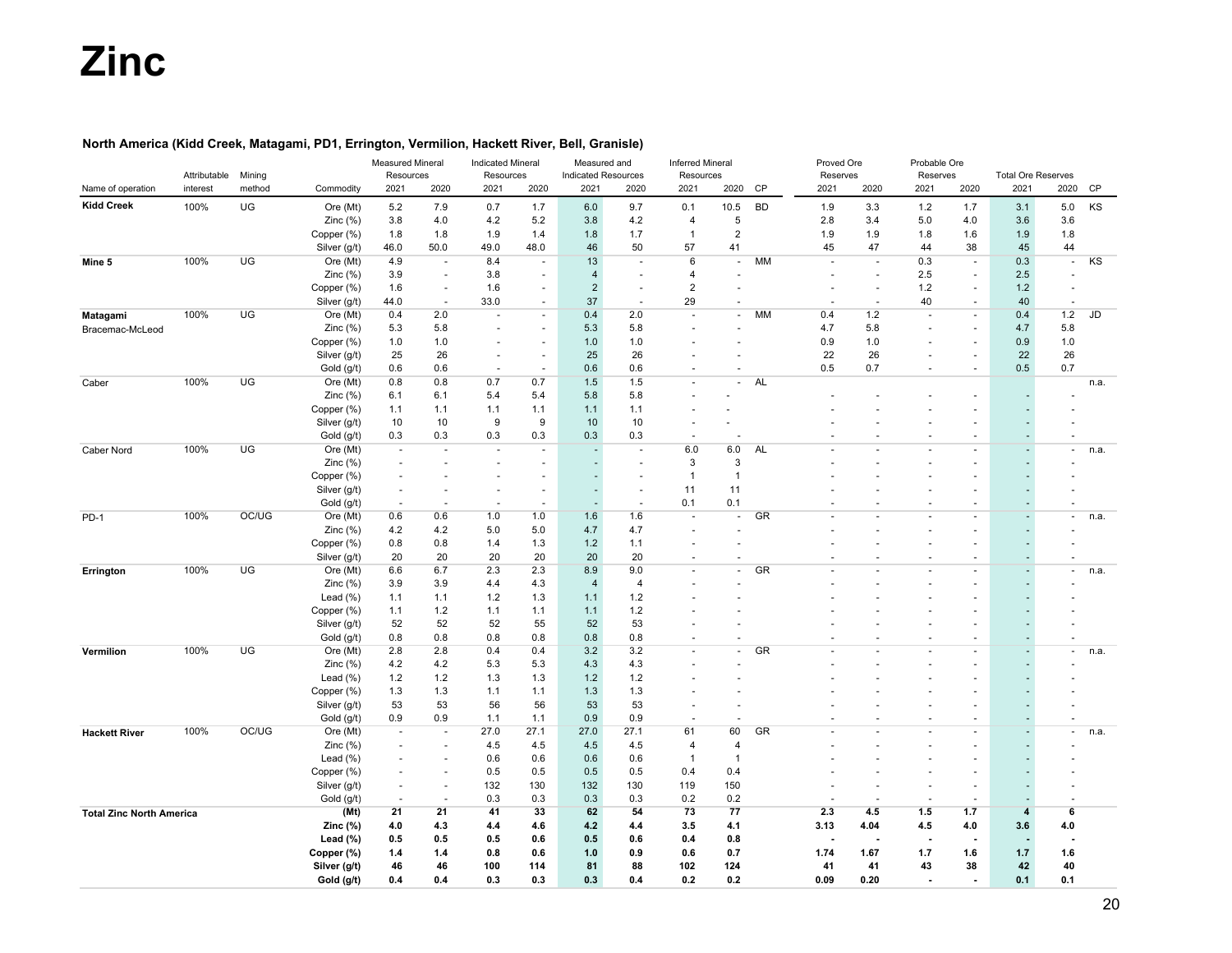#### **North America (Kidd Creek, Matagami, PD1, Errington, Vermilion, Hackett River, Bell, Granisle) (continued)**

|                                   | Attributable | Minina |            | <b>Measured Mineral</b><br>Resources |      | Indicated Mineral<br>Resources |      | Measured and<br>Indicated Resources |      | Inferred Mineral<br>Resources |      |           | Proved Ore<br>Reserves |                          | Probable Ore<br>Reserves |                          | <b>Total Ore Reserves</b> |                          |      |
|-----------------------------------|--------------|--------|------------|--------------------------------------|------|--------------------------------|------|-------------------------------------|------|-------------------------------|------|-----------|------------------------|--------------------------|--------------------------|--------------------------|---------------------------|--------------------------|------|
| Name of operation                 | interest     | method | Commodity  | 2021                                 | 2020 | 2021                           | 2020 | 2021                                | 2019 | 2021                          | 2019 | CP        | 2020                   | 2019                     | 2020                     | 2019                     | 2020                      | 2019                     | CP   |
| Bell                              | 100%         | ОC     | Ore (Mt)   | 57                                   | 57   | 200                            | 200  | 257                                 | 257  | 100                           | 100  | BD        |                        |                          |                          | $\overline{\phantom{a}}$ |                           | $\overline{\phantom{0}}$ | n.a. |
|                                   |              |        | Copper (%) | 0.4                                  | 0.4  | 0.4                            | 0.4  | 0.4                                 | 0.4  | 0.4                           | 0.4  |           |                        |                          |                          | $\overline{\phantom{a}}$ |                           |                          |      |
|                                   |              |        | Gold (g/t) | 0.2                                  | 0.2  | 0.2                            | 0.2  | 0.2                                 | 0.2  | 0.2                           | 0.2  |           |                        |                          |                          | $\overline{\phantom{a}}$ |                           | $\overline{\phantom{0}}$ |      |
| Granisle                          | 100%         | OC.    | Ore (Mt)   | 18.0                                 | 18   | 55.0                           | 55   | 73.0                                | 73   | 20                            | 20   | <b>BD</b> |                        |                          |                          | $\overline{\phantom{a}}$ |                           | $\overline{\phantom{0}}$ | n.a. |
|                                   |              |        | Copper (%) | 0.3                                  | 0.3  | 0.3                            | 0.3  | 0.3                                 | 0.3  | 0.3                           | 0.3  |           |                        |                          |                          | $\overline{\phantom{a}}$ |                           |                          |      |
|                                   |              |        | Gold (g/t) | 0.1                                  | 0.1  | 0.1                            | 0.1  | 0.1                                 | 0.1  | 0.1                           | 0.1  |           |                        |                          |                          | $\overline{\phantom{0}}$ |                           | $\overline{\phantom{a}}$ |      |
| <b>Total Copper North America</b> |              |        | Ore (Mt)   | 75                                   | 75   | 255                            | 255  | 330                                 | 330  | 120                           | 120  |           |                        |                          |                          | $\overline{\phantom{a}}$ |                           |                          |      |
|                                   |              |        | Copper (%) | 0.4                                  | 0.4  | 0.4                            | 0.4  | 0.4                                 | 0.4  | 0.4                           | 0.4  |           |                        | $\overline{\phantom{a}}$ |                          | $\overline{\phantom{a}}$ |                           |                          |      |
|                                   |              |        | Gold (g/t) | 0.2                                  | 0.2  | 0.2                            | 0.2  | 0.2                                 | 0.2  | 0.2                           | 0.2  |           |                        | $\blacksquare$           | $\overline{\phantom{a}}$ | $\overline{\phantom{a}}$ |                           |                          |      |

#### **Kidd Creek**

**Kidd** Kidd Mine is a VMS Cu-Zn-Ag deposit. Mineralisation occurs within a rhyolitic volcanic/volcaniclastic sequence as massive sulphide lenses of dominantly pyrite-pyrrhotite-sphalerite-galena-rich ores that are underlain by copper in chalcopyrite stringer zones. Ore Reserves are based on the approved mining plan to 2,940 m (9,600 ft) depth.

Mineral Resources and Ore Reserves changes are primarily the result of mining drawdown, with some adjustments due to updated mine design, cost reductions, and commodity pricing changes. The Mine 5 resource previously reported under Kidd in 2020 is now being reported separately. The current extraction method at Kidd Mine is sublevel open stoping.

2021 production totalled 1.44 Mt at 3.81% Zn, 1.71% Cu and 45 g/t Ag. The mine life is anticipated to be 2 years. All land tenures covering the existing Mineral Resources and Ore Reserves are patented and never expire.

#### **Mine 5**

 Mine 5 is the down dip extension of the Kidd Mine deposit which is a VMS Cu-Zn-Ag deposit. Ore Reserves are based on the portion of the approved mining plan from 2,940 m to 3,020 m (Level 9800 and Level 9900) that lies within the remaining 2 years of the current Kidd Mine life. Mineral Resources are reported from 2,940 m to 3,430 m (9800 ft to 11,200 ft) depth. Additional mineralisation continuity is identified to 3,840 m (12,600 ft) depth.

Potential mine life is under review at the PFS/FS levels. All land tenures covering the existing Mineral Resources and Ore Reserves are patented and never expire. Mine 5 resources were reported under Kidd in 2020.

#### **Matagami**

#### **Bracemac-McLeod**

 The Bracemac-McLeod deposits comprise a cluster of polymetallic VMS lenses. All shallower deposits are now mined-out and only the McLeod Deep lens remains. The end of mine life is estimated as the end of June 2022, resulting in the sterilisation of 0.78 Mt of Resources.

Mine production for 2021 was 0.9 Mt grading 5.6% Zn, 0.9% Cu, 25g/t Ag and 0.7g/ Au.

#### **PD–1**

 The PD-1 deposit is a polymetallic VMS of the same age and derived from the same ore forming hydrothermal system as the rest of the Matagami camp deposits. The deposit is located on a mining claim owned by Glencore.

#### **Caber / Caber Nord**

 The Caber deposit is polymetallic VMS of the same age and derived from the same ore forming hydrothermal system as the rest of the Matagami camp deposits.

#### **Errington**

The Errington deposit is a polymetallic massive sulphide located in the Sudbury Basin, Ontario. The 5 lenses that make up this deposit are hosted by sedimentary rocks of the Vermilion Formation at the contact of the Onaping and Onwatin formations.

The historical Mineral Resource was confirmed in 2013 with a 50,000 m drill program and has been reported in compliance with the JORC Code 2012.

#### **Vermilion**

 The Vermilion deposit is a polymetallic massive sulphide body located in the Sudbury Basin, Ontario. The 17 lenses that make up the deposit are hosted by sedimentary rocks of the Vermilion Formation at the contact of the Onaping and Onwatin Formations. The Mineral Resource was confirmed in 2013 with a 10,000 m drill program. Mineral Resources were interpolated by ID2.

#### **Hackett River Project**

The Hackett River project is located in Nunavut, Canada, approximately 480 km northeast of Yellowknife and 105 km south-southwest of the community of Bathurst Inlet, which is located on the Arctic Ocean.

The Hackett River deposits are situated within the Slave Structural Province, a predominantly Archaean granite greenstone-sedimentary terrane that lies between Great Slave Lake and Coronation Gulf.

Four principal sulphide deposits were defined as economically viable Mineral Resources, following boundaries of open cut vs underground mining, through a Preliminary Economic Assessment prior to Glencore's acquisition in 2010. Following the exploration drilling campaign of 2013, which added 114 drillholes totalling 39,000 m, reinterpretation was carried out outlining an in situ resource using Zn equivalent grades. The Mineral Resource grades are interpolated using ID2 estimation.

#### **Bell/Granisle**

 Bell and Granisle are porphyry copper-gold deposits located at Babine Lake. The Babine deposits are associated with calc-alkaline magmatic rocks. They were formed in the roots of Eocene volcanoes built upon continental crust.

The latest Mineral Resource estimate does not include the additional 25 holes (12,260 m) drilled in 2012. A resource update will be completed in 2022.

There are no known land tenure issues and the mining leases are renewed yearly.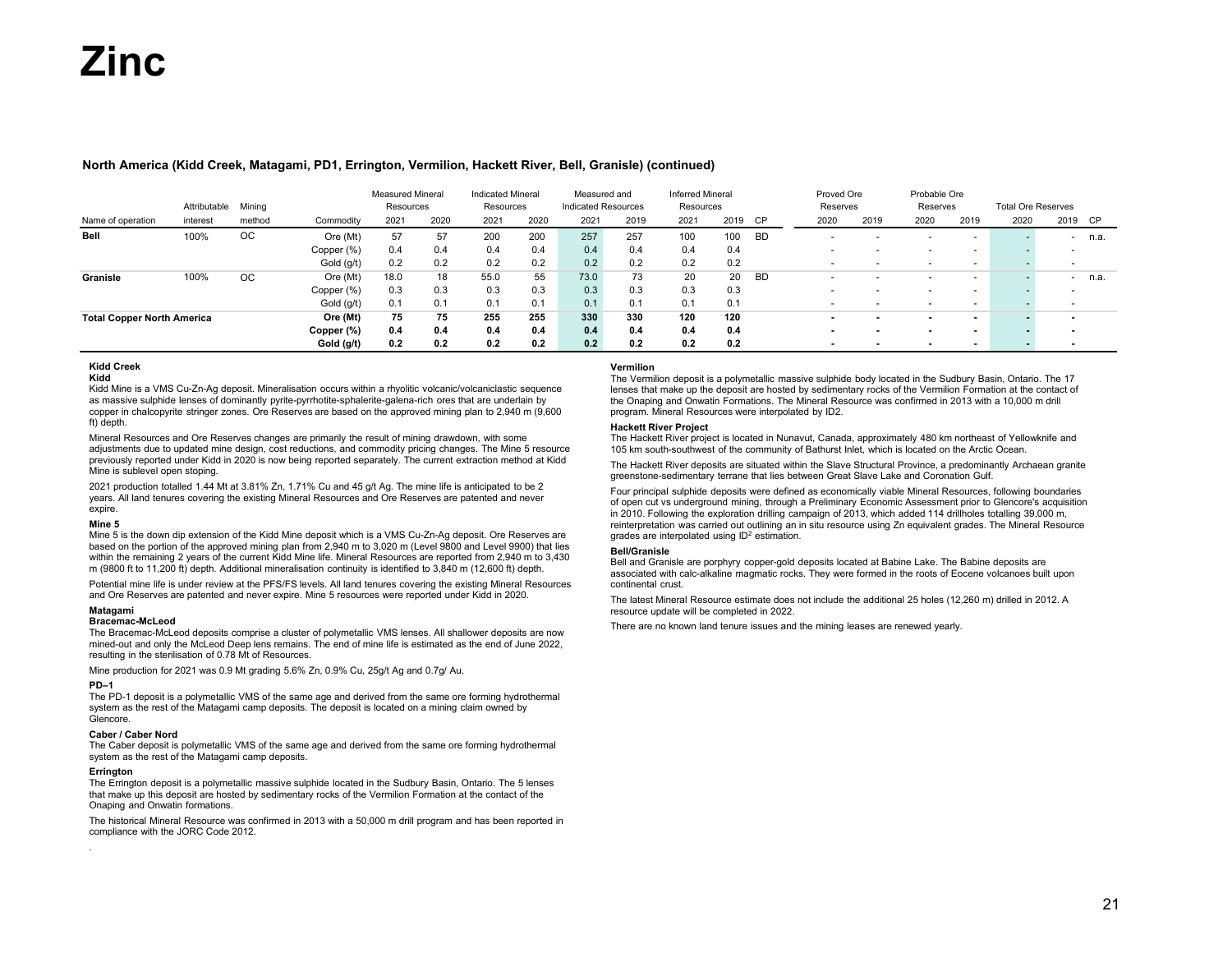**Volcan**

|                            | Attributable      | Mining       |                             | Measured Mineral<br>Resources |                          | <b>Indicated Mineral</b><br>Resources |                | Measured and<br>Indicated Resources |                | <b>Inferred Mineral</b><br>Resources |             |                 | Proved Ore<br>Reserves |                          | Probable Ore<br>Reserves |                          | <b>Total Ore Reserves</b> |                          |                 |
|----------------------------|-------------------|--------------|-----------------------------|-------------------------------|--------------------------|---------------------------------------|----------------|-------------------------------------|----------------|--------------------------------------|-------------|-----------------|------------------------|--------------------------|--------------------------|--------------------------|---------------------------|--------------------------|-----------------|
|                            |                   |              |                             |                               |                          |                                       |                |                                     |                |                                      |             |                 |                        |                          |                          |                          |                           |                          |                 |
| Name of operation<br>Yauli | interest<br>23.3% | method       | Commodity                   | 2021<br>2.9                   | 2020<br>1.8              | 2021<br>5.3                           | 2020<br>5.9    | 2021                                | 2020<br>7.7    | 2021<br>4.7                          | 2020<br>4.5 | <b>CP</b><br>AA | 2021<br>1.4            | 2020<br>0.8              | 2021<br>3.0              | 2020<br>3.9              | 2021                      | 2020<br>4.7              | CP<br><b>BF</b> |
|                            |                   |              | Ore (Mt)<br>Zinc $(%)$      | 8.6                           | 5.7                      | 5.4                                   | 7.0            | 8.3<br>6.6                          | 6.7            | 4.5                                  | 5.5         |                 | 8.9                    | 5.3                      | 5.6                      | 6.8                      | 4.4<br>6.6                | 6.5                      |                 |
| Andaychagua                |                   | UG           | Lead $(\%)$                 | 1.6                           | 1.3                      | 1.0                                   | 1.3            | 1.2                                 | 1.3            | 0.8                                  | 0.8         |                 | 1.4                    | 1.3                      | 0.9                      | 1.2                      | 1.1                       | 1.2                      |                 |
|                            |                   |              | Silver (g/t)                | 91                            | 109                      | 105                                   | 125            | 100                                 | 121            | 107                                  | 137         |                 | 63                     | 95                       | 83                       | 97                       | 77                        | 97                       |                 |
| Zoraida                    |                   |              | Ore (Mt)                    | $\overline{\phantom{a}}$      | $\sim$                   | 2.8                                   | 3.0            | 2.8                                 | 3.0            | 1.6                                  | 1.0         | AA              | $\sim$                 | $\sim$                   | $\overline{\phantom{a}}$ | $\sim$                   |                           | $\overline{\phantom{a}}$ | n.a.            |
|                            |                   |              | Zinc $(%)$                  | $\sim$                        | $\sim$                   | 4.6                                   | 4.8            | 4.6                                 | 4.8            | 4.0                                  | 4.8         |                 |                        | $\overline{\phantom{a}}$ |                          | $\sim$                   |                           |                          |                 |
|                            |                   |              | Lead $(\%)$                 |                               | $\overline{\phantom{a}}$ | 3.1                                   | 3.3            | 3.1                                 | 3.3            | 2.8                                  | 3.7         |                 |                        | $\blacksquare$           |                          | $\overline{\phantom{a}}$ |                           |                          |                 |
|                            |                   |              | Silver (g/t)                | $\overline{a}$                | $\sim$                   | 136                                   | 143            | 136                                 | 143            | 113                                  | 149         |                 | ٠.                     | $\overline{\phantom{a}}$ | $\overline{\phantom{a}}$ | $\sim$                   | $\overline{a}$            | $\overline{a}$           |                 |
| Carahuacra                 |                   | UG           | Ore (Mt)                    | 2.6                           | 2.5                      | 3.8                                   | 4.5            | 6.4                                 | 7.0            | 4.4                                  | 4.5         | AA              | 0.3                    | 0.4                      | 1.0                      | 1.6                      | 1.3                       | 2.0                      | <b>BF</b>       |
|                            |                   |              | Zinc(%)                     | 5.3                           | 5.5                      | 6.2                                   | 6.4            | 5.8                                 | 6.1            | 6.2                                  | 7.1         |                 | 5.9                    | 4.9                      | 4.9                      | 4.8                      | 5.2                       | 4.8                      |                 |
|                            |                   |              | Lead $(\%)$                 | 0.6                           | 0.6                      | 1.1                                   | 1.1            | 0.9                                 | 0.9            | 1.1                                  | 1.2         |                 | 0.9                    | 0.7                      | 1.2                      | 1.0                      | 1.1                       | 0.9                      |                 |
|                            |                   |              | Silver (g/t)                | 74                            | 71                       | 101                                   | 122            | 90                                  | 104            | 112                                  | 136         |                 | 108                    | 88                       | 100                      | 111                      | 102                       | 106                      |                 |
| San Cristobal              |                   | UG           | Ore (Mt)                    | 7.1                           | 6.3                      | 12.7                                  | 13.7           | 19.8                                | 20.0           | 14.8                                 | 16.8        | AA              | 2.9                    | 2.2                      | 7.2                      | 7.0                      | 10.1                      | 9.3                      | <b>BF</b>       |
|                            |                   |              | Zinc $(%)$                  | 7.0                           | 6.7                      | 6.1                                   | 6.3            | 6.5                                 | 6.4            | 5.3                                  | 5.3         |                 | 5.8                    | 5.0                      | 4.5                      | 5.1                      | 4.9                       | 5.1                      |                 |
|                            |                   |              | Lead $(\%)$                 | 1.0                           | 0.9                      | 1.1                                   | 1.2            | 1.1                                 | 1.1            | 0.9                                  | 1.0         |                 | 0.9                    | 0.7                      | 0.8                      | 1.0                      | 0.8                       | 0.9                      |                 |
|                            |                   |              | Silver (g/t)                | 133                           | 128                      | 124                                   | 132            | 127                                 | 131            | 102                                  | 105         |                 | 103                    | 96                       | 91                       | 107                      | 94                        | 104                      |                 |
| Ticlio                     |                   | UG           | Ore (Mt)                    | 2.1                           | 1.9                      | 3.3                                   | 3.2            | 5.4                                 | 5.1            | 5.8                                  | 4.7         | AA              | 0.4                    | 0.3                      | 0.4                      | 0.4                      | 0.8                       | 0.7                      | <b>BF</b>       |
|                            |                   |              | Zinc $(%)$                  | 5.7                           | 5.3                      | 3.9                                   | 4.1            | 4.6                                 | 4.5            | 3.6                                  | 3.4         |                 | 5.4                    | 6.3                      | 5.0                      | 5.4                      | 5.2                       | 5.7                      |                 |
|                            |                   |              | Lead $(\%)$                 | 1.3                           | 1.3                      | 0.9                                   | 0.9            | 1.0                                 | 1.0            | 1.2                                  | 1.0         |                 | 0.9                    | 1.2                      | 0.8                      | 0.8                      | 0.8                       | 0.9                      |                 |
|                            |                   |              | Silver (g/t)                | 68                            | 61                       | 46                                    | 51             | 55                                  | 55             | 72                                   | 64          |                 | 58                     | 66                       | 64                       | 85                       | 61                        | 78                       |                 |
| Chungar                    | 23.3%             |              | Ore (Mt)                    | 1.0                           | 1.2                      | 1.8                                   | 2.1            | 2.8                                 | 3.2            | 3.3                                  | 4.0         |                 | 0.1                    | 0.1                      | 0.3                      | 0.4                      | 0.4                       | 0.5                      |                 |
| Islay                      |                   | UG           | Zinc $(%)$                  | 1.8                           | 1.6                      | 1.8                                   | 2.1            | 1.8                                 | 1.9            | 1.7                                  | 1.8         | AA              | 2.5                    | 2.3                      | 3.2                      | 3.3                      | 3.0                       | 3.1                      | <b>BF</b>       |
|                            |                   |              | Lead $(\%)$                 | 0.9                           | 0.8                      | 0.8                                   | 0.8            | 0.8                                 | 0.8            | 0.8                                  | 0.9         |                 | 1.2                    | 1.1                      | 1.1                      | 1.2                      | 1.1                       | 1.2                      |                 |
|                            |                   |              | Silver (g/t)                | 172                           | 174                      | 139                                   | 139            | 151                                 | 152            | 146                                  | 135         |                 | 164                    | 181                      | 91                       | 156                      | 114                       | 161                      |                 |
| Animon                     |                   | UG           | Ore (Mt)                    | 1.9                           | 3.4                      | 7.9                                   | 10.6           | 9.7                                 | 14.0           | 13.2                                 | 14.4        | AA              | 0.7                    | 1.4                      | 2.5                      | 4.0                      | 3.2                       | 5.4                      | <b>BF</b>       |
|                            |                   |              | Zinc $(%)$                  | 9.5<br>2.7                    | 9.2<br>2.6               | 7.2<br>2.3                            | 6.7<br>2.0     | 7.7<br>2.4                          | 7.3<br>2.1     | 5.5<br>1.8                           | 5.4<br>1.8  |                 | 4.8<br>1.7             | 5.6<br>1.7               | 4.5<br>1.6               | 4.5<br>1.6               | 4.5<br>1.6                | 4.8<br>1.6               |                 |
|                            |                   |              | Lead $(\%)$<br>Silver (g/t) | 94                            | 87                       | 86                                    | 75             | 88                                  | 78             | 78                                   | 69          |                 | 47                     | 62                       | 60                       | 62                       | 57                        | 62                       |                 |
| Alpamarca                  | 23.3%             | OC           | Ore (Mt)                    | 1.4                           | 3.1                      | 0.6                                   | 0.6            | 2.0                                 | 3.7            | 0.44                                 | 0.0         | AA              | 0.4                    | 1.5                      | 0.2                      | 0.1                      | 0.6                       | 1.6                      | <b>BF</b>       |
|                            |                   |              | Zinc $(%)$                  | 1.0                           | 1.2                      | 1.1                                   | 1.4            | 1.0                                 | 1.2            | 1.0                                  | 1.5         |                 | 0.9                    | 1.2                      | 1.2                      | 1.1                      | 1.0                       | 1.1                      |                 |
|                            |                   |              | Lead $(\%)$                 | 0.8                           | 0.9                      | 0.9                                   | 1.0            | 0.8                                 | 0.9            | 1.0                                  | 0.9         |                 | 0.8                    | 0.9                      | 0.9                      | 0.8                      | 0.8                       | 0.9                      |                 |
|                            |                   |              | Silver (g/t)                | 50                            | 62                       | 52                                    | 75             | 51                                  | 64             | 51                                   | 70          |                 | 39                     | 59                       | 43                       | 47                       | 40                        | 59                       |                 |
| Palma                      | 23.3%             | UG           | Ore (Mt)                    |                               | $\overline{\phantom{a}}$ | 12.5                                  | 12.5           | 12.5                                | 12.5           | 10.2                                 | 10.2        | AA              |                        |                          |                          | $\overline{\phantom{a}}$ |                           |                          | n.a.            |
|                            |                   |              | Zinc $(%)$                  | $\sim$                        | $\sim$                   | 4.5                                   | 4.5            | 4.5                                 | 4.5            | 4.2                                  | 4.2         |                 |                        | ÷                        |                          | $\sim$                   |                           |                          |                 |
|                            |                   |              | Lead $(\%)$                 |                               | $\sim$                   | 0.9                                   | 0.9            | 0.9                                 | 0.9            | 0.8                                  | 0.8         |                 |                        |                          |                          | $\overline{\phantom{a}}$ |                           |                          |                 |
|                            |                   |              | Silver (g/t)                | $\sim$                        | $\sim$                   | 27                                    | 27             | 27                                  | 27             | 17                                   | 17          |                 |                        |                          |                          | $\sim$                   |                           |                          |                 |
| Romina II                  | 23.3%             | יט<br>$\sim$ | Ore (Mt)                    | 5.8                           | 5.8                      | 4.7                                   | 4.7            | 10.5                                | 10.5           | 3.9                                  | 3.9         |                 |                        |                          |                          | $\overline{\phantom{a}}$ |                           |                          |                 |
| Puagjanca                  |                   |              | Zinc $(%)$                  | 4.3                           | 4.3                      | 5.3                                   | 5.3            | 4.7                                 | 4.7            | 4.2                                  | 4.2         | AA              |                        |                          |                          | $\sim$                   |                           |                          | n.a.            |
|                            |                   |              | Lead $(\%)$                 | 2.3                           | 2.3                      | 3.0                                   | 3.0            | 2.6                                 | 2.6            | 2.5                                  | 2.5         |                 |                        |                          |                          | $\overline{\phantom{a}}$ |                           |                          |                 |
|                            |                   |              | Silver (g/t)                | 35                            | 35                       | 43                                    | 43             | 39                                  | 39             | 35                                   | 35          |                 |                        |                          |                          | $\overline{\phantom{a}}$ |                           |                          |                 |
| Andrea                     | 23.3%             | UG           | Ore (Mt)                    | $\overline{\phantom{a}}$      | $\sim$                   | $\sim$                                | $\blacksquare$ |                                     | $\blacksquare$ | 5.4                                  | 5.4         | AA              |                        |                          |                          | $\overline{\phantom{a}}$ |                           |                          | n.a.            |
|                            |                   |              | Zinc $(%)$                  | $\sim$                        | $\sim$                   | $\sim$                                | $\sim$         |                                     | $\sim$         | 4.0                                  | 4.0         |                 | $\sim$                 | $\sim$                   |                          | $\sim$                   |                           |                          |                 |
| La Tapada                  | 23.3%             | UG           | Ore (Mt)                    |                               | $\sim$                   | 3.6                                   | 3.6            | 3.6                                 | 3.6            | 6.5                                  | 6.5         | AA              |                        | $\overline{\phantom{a}}$ |                          | $\overline{\phantom{a}}$ |                           |                          | n.a.            |
|                            |                   |              | Zinc $(%)$                  |                               | $\sim$                   | 3.6                                   | 3.6            | 3.6                                 | 3.6            | 3.4                                  | 3.4         |                 |                        |                          |                          | $\overline{\phantom{a}}$ |                           |                          |                 |
|                            |                   |              | Lead $(\%)$                 |                               | $\overline{\phantom{a}}$ | 1.5                                   | 1.5            | 1.5                                 | 1.5            | 1.3                                  | 1.3         |                 |                        |                          |                          | $\overline{\phantom{a}}$ |                           |                          |                 |
|                            |                   |              | Silver (g/t)                |                               |                          | 46                                    | 46             | 46                                  | 46             | 40                                   | 40          |                 |                        |                          |                          |                          |                           |                          |                 |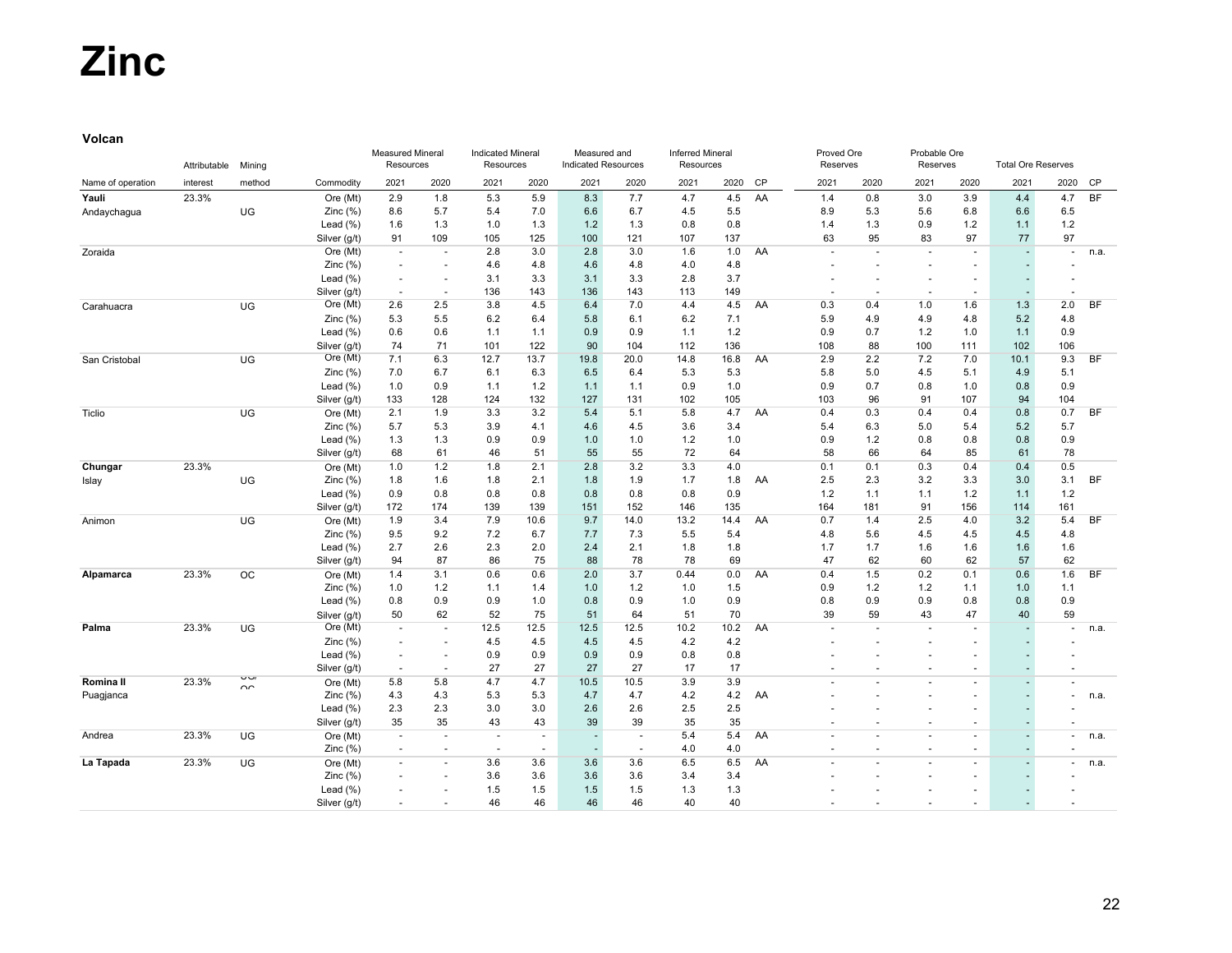#### **Volcan (continued)**

|                            |              |             |                        | <b>Measured Mineral</b>  |                                    | <b>Indicated Mineral</b> |                          | Measured and               |                          | <b>Inferred Mineral</b> |                                 |    | Proved Ore     |                          | Probable Ore   |                          |                           |              |           |
|----------------------------|--------------|-------------|------------------------|--------------------------|------------------------------------|--------------------------|--------------------------|----------------------------|--------------------------|-------------------------|---------------------------------|----|----------------|--------------------------|----------------|--------------------------|---------------------------|--------------|-----------|
|                            | Attributable | Mining      |                        | Resources                |                                    | Resources                |                          | <b>Indicated Resources</b> |                          | Resources               |                                 |    | Reserves       |                          | Reserves       |                          | <b>Total Ore Reserves</b> |              |           |
| Name of operation          | interest     | method      | Commodity              | 2021                     | 2020                               | 2021                     | 2020                     | 2021                       | 2020                     | 2021                    | 2020                            | CP | 2021           | 2020                     | 2021           | 2020                     | 2021                      | 2020         | CP        |
| Cerro de Pasco             | 23.3%        |             |                        |                          |                                    |                          |                          |                            |                          |                         |                                 |    |                |                          |                |                          |                           |              |           |
| Raul Rojas block -         |              | OC          | Ore (Mt)               |                          |                                    | 2.8                      | 3.6                      | 2.8                        | 3.6                      | 0.2                     | 0.4                             | AA |                |                          | 0.4            | 0.6                      | 0.4                       | 0.6          | <b>BF</b> |
| Oxides                     |              |             | Zinc $(%)$             |                          |                                    | 0.0                      | 0.1                      | 0.0                        | 0.1                      | 0.1                     | 0.1                             |    |                |                          |                |                          |                           |              |           |
|                            |              |             | Lead $(\%)$            |                          | $\sim$                             | 0.1                      | 0.1                      | 0.1                        | 0.1                      | 0.2                     | 0.2                             |    |                |                          |                | $\overline{\phantom{a}}$ |                           |              |           |
|                            |              |             | Silver (g/t)           |                          | $\overline{\phantom{a}}$           | 142                      | 118                      | 142                        | 118                      | 158                     | 116                             |    |                |                          | 189            | 195                      | 189                       | 195          |           |
|                            |              |             | Gold (g/t)             |                          | $\sim$                             | 1.9                      | 1.5                      | 1.9                        | 1.5                      | $\overline{2}$          | $\overline{1}$                  |    |                |                          | 1.2            | 1.3                      | 1.2                       | 1.3          |           |
| Raul Rojas pit -           |              | UG          | Ore (Mt)               |                          | $\sim$                             | $\sim$                   | $\sim$                   |                            | ÷.                       | 15.4                    | 18.1                            | AA |                |                          | $\sim$         | $\overline{\phantom{a}}$ |                           |              | n.a.      |
| sulphides                  |              |             | Zinc $(%)$             |                          |                                    |                          |                          |                            | $\overline{\phantom{a}}$ | 0.3                     | 0.3                             |    |                |                          |                |                          |                           |              |           |
|                            |              |             | Lead $(\%)$            |                          |                                    |                          |                          |                            | $\overline{\phantom{a}}$ | 0.3                     | 0.4                             |    |                |                          |                |                          |                           |              |           |
|                            |              |             | Copper (%)             |                          |                                    |                          |                          |                            |                          | 0.4                     | 0.4                             |    |                |                          |                |                          |                           |              |           |
|                            |              |             | Silver (g/t)           |                          |                                    |                          |                          |                            |                          | 106                     | 106                             |    |                |                          |                |                          |                           |              |           |
|                            |              |             | Gold (g/t)             |                          |                                    |                          |                          |                            |                          | 0.5                     | 0.6                             |    |                |                          |                |                          |                           |              |           |
| Raul Rojas pit -           |              | UG          | Ore (Mt)               | $\sim$                   |                                    |                          |                          |                            | $\sim$                   | 45.0                    | 69.5                            | AA |                |                          |                | $\sim$                   |                           | ٠            | n.a.      |
| polymetallic               |              |             | Zinc $(%)$             |                          |                                    |                          |                          |                            |                          | 6.5                     | 6.9                             |    |                |                          |                |                          |                           |              |           |
|                            |              |             | Lead $(\% )$           |                          |                                    |                          |                          |                            |                          | 2.4                     | 2.6                             |    |                |                          |                |                          |                           |              |           |
|                            |              |             | Copper (%)             |                          |                                    |                          |                          |                            |                          | 0.2                     | 0.2                             |    |                |                          |                |                          |                           |              |           |
|                            |              |             | Silver (g/t)           |                          |                                    |                          |                          |                            |                          | 104                     | 113                             |    |                |                          |                |                          |                           |              |           |
|                            |              |             |                        |                          | $\sim$                             | $\overline{a}$           | $\overline{\phantom{a}}$ |                            | $\overline{\phantom{a}}$ | 0.1                     | 0.1                             |    |                |                          |                | $\sim$                   |                           |              |           |
| Stockpiles - oxides        |              | $_{\rm OC}$ | Gold (g/t)<br>Ore (Mt) |                          | $\sim$                             |                          |                          |                            |                          | 0.2                     |                                 | AA |                |                          |                |                          |                           |              |           |
|                            |              |             | Zinc $(%)$             |                          |                                    |                          |                          |                            |                          | 0.5                     |                                 |    |                |                          |                |                          |                           |              | n.a.      |
|                            |              |             | Lead $(\%)$            |                          |                                    |                          |                          |                            |                          | 2.3                     |                                 |    |                |                          |                |                          |                           |              |           |
|                            |              |             | Silver (g/t)           |                          |                                    |                          |                          |                            | $\overline{\phantom{a}}$ | 219.0                   |                                 |    |                |                          |                |                          |                           |              |           |
|                            |              |             |                        |                          |                                    |                          |                          |                            | $\overline{a}$           | 0.1                     |                                 |    |                |                          |                | $\overline{\phantom{a}}$ | ÷                         |              |           |
| Stockpiles - sulphides     |              | $_{\rm OC}$ | Gold (g/t)<br>Ore (Mt) |                          | $\sim$<br>$\sim$                   | 4.4                      | $\sim$<br>8.4            | 4.4                        | 8.4                      | 2.3                     | $\overline{\phantom{a}}$<br>1.9 | AA |                |                          |                |                          |                           |              |           |
|                            |              |             | Silver (g/t)           |                          | $\sim$                             | 207                      | 189                      | 207                        | 189                      | 188                     | 175                             |    |                |                          |                | $\overline{\phantom{a}}$ |                           |              | n.a.      |
|                            |              |             | Gold (g/t)             |                          |                                    | 0.2                      | 0                        | $\mathbf{0}$               | 0                        | 0.2                     | 0.3                             |    |                |                          |                |                          |                           |              |           |
| Stockpiles -               |              | OC          | Ore (Mt)               | $\overline{\phantom{a}}$ | $\overline{\phantom{a}}$<br>$\sim$ | 8.4                      | 38.4                     | 8.4                        | 38.4                     | 9.1                     | 49.2                            | AA |                | $\sim$                   | 2.4            | 2.8                      | 2.4                       | 2.8          | <b>BF</b> |
| Polymetallic               |              |             | Zinc $(%)$             |                          | $\sim$                             | 1.8                      | 1.6                      | 1.8                        | 1.6                      | $\overline{2}$          | $\overline{\mathbf{c}}$         |    |                |                          | 1.5            | 1.8                      | 1.5                       | 1.8          |           |
|                            |              |             | Lead $(\%)$            |                          | $\overline{\phantom{a}}$           | 0.7                      | 0.7                      | 0.7                        | 0.7                      | $\mathbf{1}$            | $\overline{1}$                  |    |                |                          | 0.6            | 0.7                      | 0.6                       | 0.7          |           |
|                            |              |             | Silver (g/t)           |                          | $\sim$                             | 52                       | 48                       | 52                         | 48                       | 43                      | 44                              |    |                |                          | 47             | 40                       | 47                        | 40           |           |
| Total Cerro de Pasco Cu    |              |             | Ore (Mt)               |                          | $\blacksquare$                     | $\blacksquare$           |                          |                            | $\overline{\phantom{a}}$ | 60                      | 88                              |    | $\blacksquare$ |                          | $\blacksquare$ | $\overline{\phantom{a}}$ |                           |              |           |
|                            |              |             | Copper (%)             | $\blacksquare$           | $\overline{\phantom{a}}$           | $\blacksquare$           |                          |                            | $\overline{\phantom{a}}$ | 0.2                     | 0.2                             |    |                |                          |                | $\blacksquare$           |                           |              |           |
| Total Cerro de Pasco Au    |              |             | Ore (Mt)               | $\blacksquare$           | $\blacksquare$                     | $\overline{7}$           | 12                       | $\overline{7}$             | 12                       | 63                      | 90                              |    | $\blacksquare$ | $\overline{\phantom{a}}$ | 0.4            | $\mathbf{1}$             | 0.4                       | $\mathbf{1}$ |           |
|                            |              |             | Gold (g/t)             | $\blacksquare$           | $\blacksquare$                     | 0.8                      | 0.7                      | 0.8                        | 0.7                      | 0.2                     | 0.2                             |    |                |                          | $1.2$          | 1.3                      | $1.2$                     | $1.3$        |           |
| <b>Total Pb-Zn-Ag Zinc</b> |              |             | Ore (Mt)               | 25                       | 26                                 | 75                       | 115                      | 99                         | 141                      | 146                     | 215                             |    | 6              | $\overline{7}$           | 17             | 21                       | 24                        | 28           |           |
|                            |              |             | Zinc $(%)$             | 5.9                      | 5.3                                | 4.4                      | 3.6                      | 4.8                        | 3.9                      | 4.5                     | 4.4                             |    | 6.0            | 4.3                      | 4.1            | 4.6                      | 4.6                       | 4.6          |           |
|                            |              |             | Lead $(\%)$            | 1.5                      | 1.5                                | $1.2$                    | 1.1                      | 1.3                        | 1.1                      | 1.4                     | 1.5                             |    | 1.1            | 1.1                      | 0.9            | 1.1                      | 1.0                       | 1.1          |           |
|                            |              |             | Silver (g/t)           | 87                       | 84                                 | 87                       | 82                       | 87                         | 82                       | 85                      | 83                              |    | 82             | 80                       | 81             | 91                       | 81                        | 88           |           |
|                            |              |             |                        |                          |                                    |                          |                          |                            |                          |                         |                                 |    |                |                          |                |                          |                           |              |           |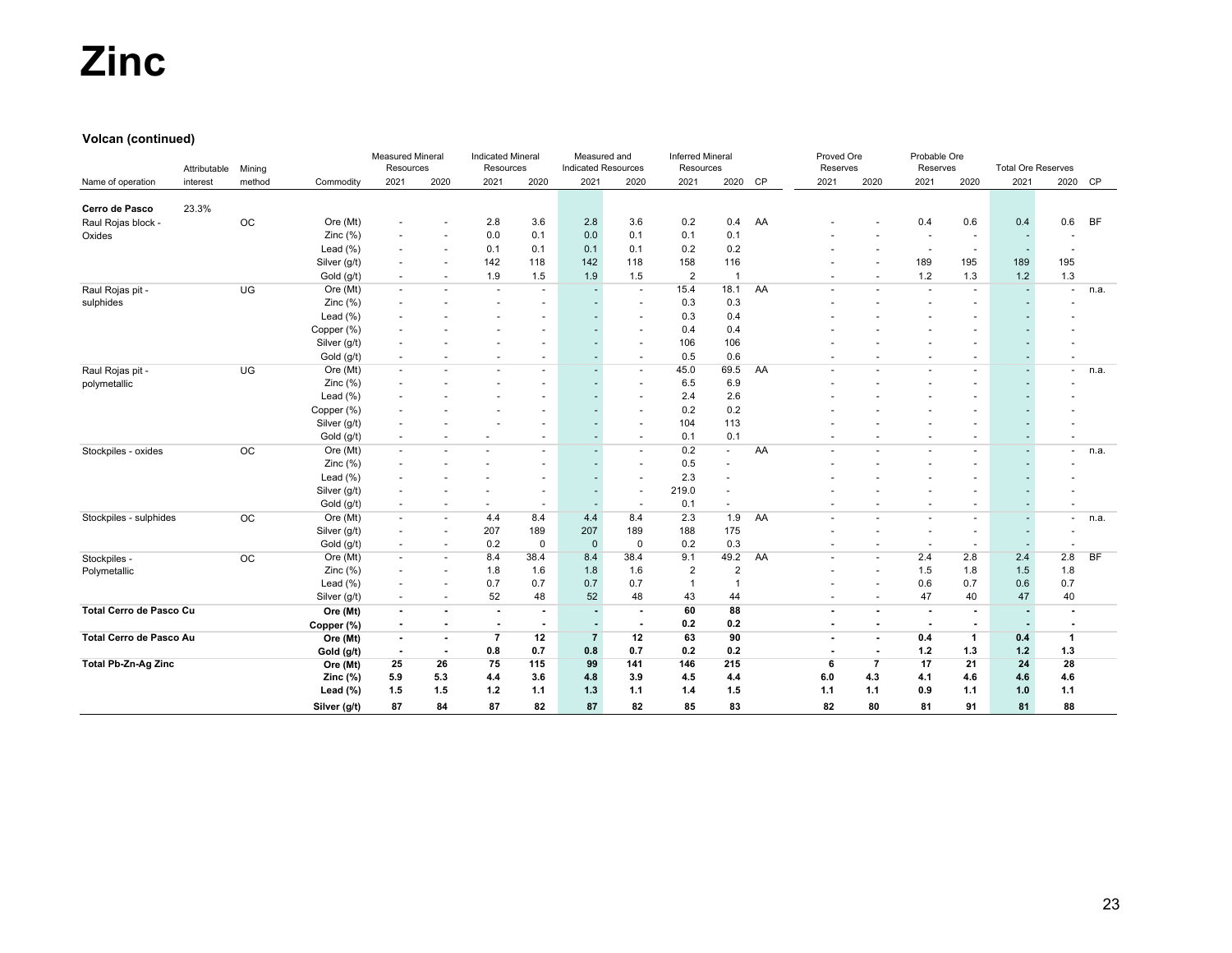#### **Volcan (continued)**

|                   | Attributable | Minina |            | <b>Measured Mineral</b><br>Resources |                          | Indicated Mineral<br>Resources |                          | Measured and<br>Indicated Resources |                          | Inferred Mineral<br>Resources |      |           | Proved Ore<br>Reserves   |                          | Probable Ore<br>Reserves |                          | <b>Total Ore Reserves</b> |                                  |
|-------------------|--------------|--------|------------|--------------------------------------|--------------------------|--------------------------------|--------------------------|-------------------------------------|--------------------------|-------------------------------|------|-----------|--------------------------|--------------------------|--------------------------|--------------------------|---------------------------|----------------------------------|
| Name of operation | interest     | method | Commodity  | 2021                                 | 2020                     | 2021                           | 2020                     | 2021                                | 2020                     | 2021                          | 2020 | CP        | 2021                     | 2020                     | 2021                     | 2020                     | 2021                      | 2020 CP                          |
| Santa Barbara     | 23.3%        | ОC     | Ore (Mt)   | $\overline{\phantom{a}}$             | $\overline{\phantom{a}}$ |                                | $\overline{\phantom{a}}$ |                                     | $\overline{\phantom{a}}$ | 140                           | 140  | <b>GR</b> | $\overline{\phantom{a}}$ | $\sim$                   | $\overline{\phantom{a}}$ | $\overline{\phantom{a}}$ |                           | n.a.<br>$\overline{\phantom{a}}$ |
|                   |              |        | Cu (%)     |                                      |                          |                                | $\overline{\phantom{0}}$ |                                     |                          | 0.4                           | 0.4  |           |                          |                          |                          | -                        |                           |                                  |
|                   |              |        | Gold (g/t) | $\overline{\phantom{a}}$             |                          |                                | $\overline{\phantom{0}}$ |                                     | $\overline{\phantom{a}}$ | 0.2                           | 0.2  |           |                          | $\overline{\phantom{a}}$ |                          | $\overline{\phantom{a}}$ |                           |                                  |
| Rondoni           | 23.3%        | OC     | Ore (Mt)   | 18.4                                 | 18.4                     | 34.3                           | 34.3                     | 53                                  | 53                       | 7.8                           | 7.8  | <b>GR</b> |                          |                          |                          | $\overline{\phantom{a}}$ |                           | n.a.                             |
|                   |              |        | Cu (%)     | 0.5                                  | 0.5                      | 0.5                            | 0.5                      | 0.5                                 | 0.5                      | 0.5                           | 0.5  |           |                          |                          |                          | $\overline{\phantom{a}}$ |                           |                                  |
| <b>Total Cu</b>   |              |        | Ore (Mt)   | 18.4                                 | 18.4                     | 34.3                           | 34.3                     | 53                                  | 53                       | 148                           | 148  |           | $\overline{\phantom{0}}$ | $\sim$                   |                          | $\sim$                   |                           | . .                              |
|                   |              |        | Gold (g/t) | $\sim$                               | $\overline{\phantom{a}}$ |                                | $\sim$                   |                                     | $\overline{\phantom{a}}$ | 0.2                           | 0.2  |           | $\overline{\phantom{a}}$ | $\overline{\phantom{a}}$ |                          | $\overline{\phantom{a}}$ |                           |                                  |
|                   |              |        | Cu (%)     | 0.5                                  | 0.5                      | 0.5                            | 0.5                      | 0.5                                 | 0.5                      | 0.4                           | 0.4  |           | $\overline{\phantom{a}}$ |                          |                          | $\sim$                   |                           | . .                              |

Glencore holds 55.0% of the total class A common shares (63.0% of the class A common shares excluding treasury shares) and has an economic interest in Volcan of 23.3% (including the class B common shares and excluding trea

#### **Yauli**

 The Yauli dome is located 100 km east of Lima, Peru. The southern portion of the dome is where Andaychagua, Carahuacra, San Cristobal and Ticlio are located, and is made up of mantos and vein-type deposits. Changes to the 2021 resources are as a result of mineralisation interpretation updates from new drill data. The main mining methods used are Sub-level Stoping and Over Cut and Fill, while the Under Cut and Fill and SARC methods are also applied in some areas. In 2021, Yauli complex production was split between the four operations:

- Andaychagua production was 890 kt grading 5.8% Zn, 1.3% Pb, and 76 g/t Ag.

- Carahuacra production was 457 kt grading 3.7 % Zn, 0.9% Pb and 119 g/t Ag.

- Ticlio production was 345 kt grading 4.6% Zn, 0.8% Pb and 72 g/t Ag.

- San Cristobal production was 1,195 kt grading 5.4% Zn, 0.7% Pb and 104 g/t Ag.

The expected mine lives of the Yauli complex operations are:

- Andaychagua: 6 years based on Ore Reserves and 6 years based on the life of mine schedule which is inclusive of all available economic Mineral Resources categories;

- Carahuacra: 3 years based on Ore Reserves and 10 years based on the life of mine schedule which is inclusive of all available economic Mineral Resources categories;

- Ticlio: 2 years based on Ore Reserves and 3 years based on the life of mine schedule which is inclusive of all available economic Mineral Resources categories;

- San Cristobal: 7-8 years based on Ore Reserves and 10 years based on the life of mine schedule which is inclusive of all available economic Mineral Resources categories.

#### **Zoraida**

 The Zoraida deposit is located in the Yauli district, 15 km from the Andaychagua concentrator. The deposit is comprised of three stratiform manto bodies, and smaller volumes of vein and replacement bodies. Changes to the resource in 2021 are a result of new drillhole data and resulting update to the interpretation of the mineralized zones.

#### **Chungar**

Located in the Huaron mining district, Chungar encompasses the Islay and Animon mines. The mineralisation at Islay mainly consists of silver-rich, subordinated lead and zinc, breccia-type fissure fill. The Animon deposit, is a hydrothermal polymetallic deposit. The main mining method at Animon is cut and fill; sub-level stoping production is subordinate. The mining method at Islay is sub-level stoping in vein-hosted mineralisation, and room and pillar for sub-horizontal mineralized bodies.

Resource models were revised for Animon and Islay following integration of new drillhole data and update to the interpretation of the mineralisation wireframes. Notable changes are observed in refining the mineralisation extents at Animon, resulting in a decrease in tonnage with an increase in grade.

#### Production during 2021 was as follows:

- Animon production was 1.064 Mt at 4.7% Zn, 1.7% Pb and 59 g/t Ag. - Islay production was 142 kt at 2.4% Zn, 1.0% Pb and 142 g/t Ag.

#### The expected life of mine is:

- Animon: 2-3 years based on Ore Reserves and 6 years based on the life of mine schedule which is inclusive of all economic Mineral Resources categories.

- Islay: 2 years based on Ore Reserves and 4 years based on the life of mine schedule which is inclusive of all economic Mineral Resources categories.

#### **Alpamarca**

The Alpamarca deposit is a structurally-controlled vein-type deposit located in the Pacaros district of the province of Huari. Resources are reported within an optimized pit shell.

Alpamarca is mined by open cut and in 2021, the mine produced 998kt at 1.1% Zn, 0.8% Pb and 56 g/t Ag. The expected mine life of Alpamarca is less than one year based on Ore Reserves.

#### **Palma**

 Palma is a sub-seafloor replacement VMS deposit in the Casma greenstone belt of coastal Peru, which also hosts the Perubar, Cerro Lindo and Colquisiri deposits. Zinc, lead and silver mineralization at Palma is found in a series of semi conformable lenses crosscut by a system of North-South trending dykes. The project is located in the Huarochiri province of Lima.

#### **Romina II**

 The Puagjanca and Andrea deposits make up an advanced exploration project, which hosts polymetallic mineralisation that includes zinc, lead, and silver. The deposits outcrops in the form of replacement bodies and sills rich in lead and zinc. It is located 15 km west of the Alpamarca mine in the Pacaros district of the province of Huaral in the region of Lima. The Puagjanca deposit is currently undergoing a Feasibility Study.

#### **La Tapada**

The La Tapada project is in the early exploration stage. It is close to Volcan's Yauli operating unit within the geological formation known as the Yauli Dome. The hosting formation consists of folded structures that are aligned over an intrusive stock, enriched in zinc, lead and silver.

#### **Cerro de Pasco**

 The Cerro de Pasco mine hosts polymetallic deposits associated with dacitic pyroclastic volcanism, structural deformation and carbonate replacement. Work continued in 2021 to validate historical drill data and mining voids, resulting in a reduction in the Mineral Resource. The insitu material, hosted in the Raul Rojas block, is segregated by mineralisation type and to reflect different metallurgical/processing methods. The Cerro de Pasco stockpile models were drilled, analysed, and reclassified which led to the loss of previously categorised Inferred resources. An oxide stockpile was added to resource inventory in 2021.

Mineral Resources are reported for polymetallic Pb-Zn, sulphides, and in situ oxides of the Raul Rojas block, as well as stockpiles having demonstrated reasonable prospects for eventual economic extraction. Ore Reserves are declared for areas within existing permit boundaries and expiries; these will potentially be extended depending on a regulatory procedure.

Production in 2021 was 2.6 Mt of stockpile material, grading 1.9% Zn, 0.6% Pb and 32 g/t Ag from sulphide stockpiles, and 0.5 Mt grading 245 g/t Ag and 1.0 g/t Au from the Cerro de Pasco Oxides.

#### **Santa Bárbara and Rondoni**

 The geological setting of the Santa Barbara and Rondoni projects are characteristic of Andean Cu-porphyry deposits, with mineralisation dominantly occurring in chalcopyrite-bearing veinlets with intermediate argillic and potassic alteration.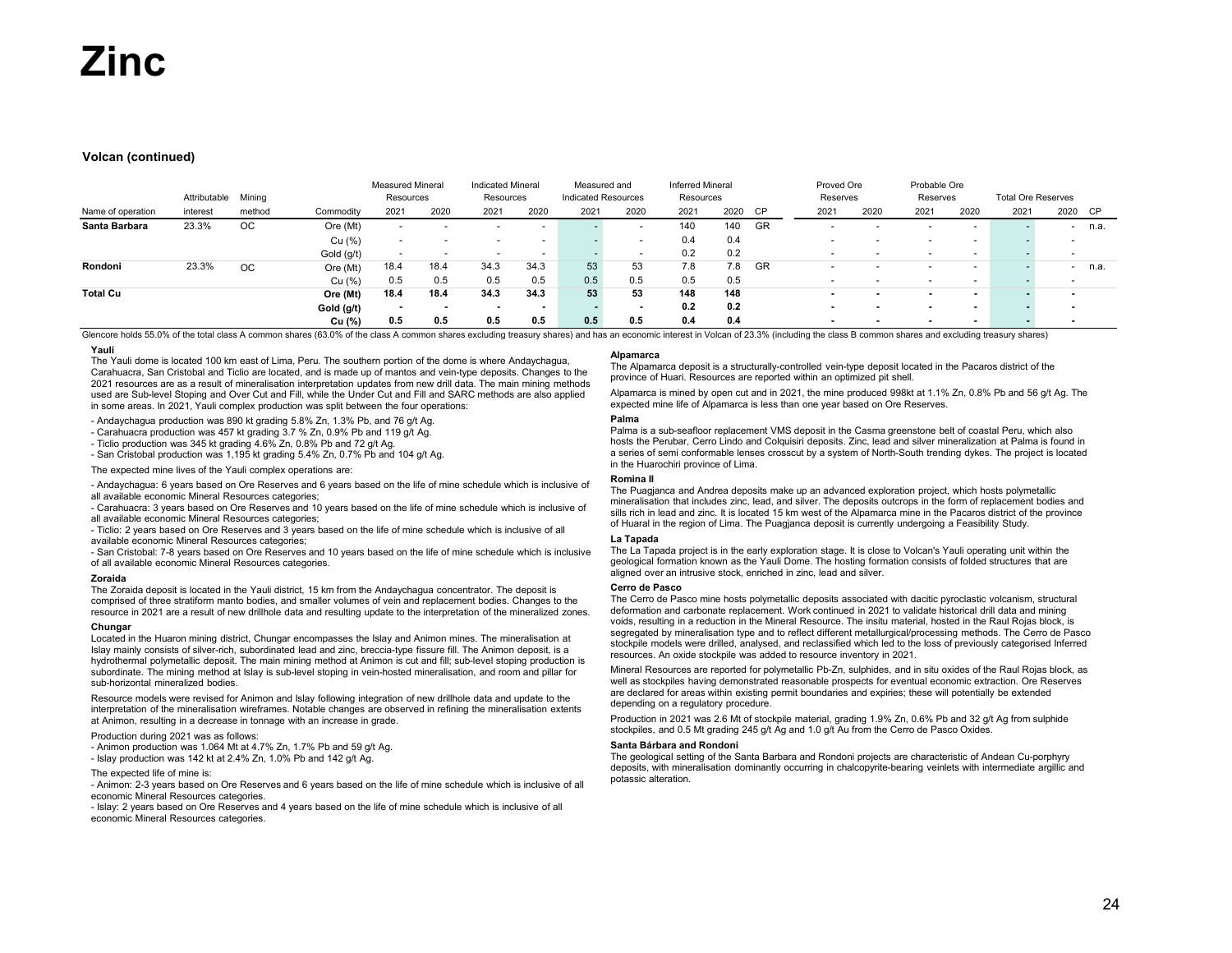#### **Other Zinc Mineral Resources (Los Quenuales, Illapa, Sinchi Wayra, Pallas Green)**

|                        | Attributable | Mining    |                    | <b>Measured Mineral</b><br>Resources                 |                          | <b>Indicated Mineral</b><br>Resources |                                                      | Measured and<br><b>Indicated Resources</b> |                                    | <b>Inferred Mineral</b><br>Resources |                |           | Proved Ore<br>Reserves   |                                                      | Probable Ore<br>Reserves                   |                                    | <b>Total Ore Reserves</b>                            |            |           |
|------------------------|--------------|-----------|--------------------|------------------------------------------------------|--------------------------|---------------------------------------|------------------------------------------------------|--------------------------------------------|------------------------------------|--------------------------------------|----------------|-----------|--------------------------|------------------------------------------------------|--------------------------------------------|------------------------------------|------------------------------------------------------|------------|-----------|
| Name of operation      | interest     | method    | Commodity          | 2021                                                 | 2020                     | 2021                                  | 2020                                                 | 2021                                       | 2020                               | 2021                                 | 2020           | <b>CP</b> | 2021                     | 2020                                                 | 2021                                       | 2020                               | 2021                                                 | 2020       | <b>CP</b> |
| <b>Los Quenuales</b>   | 97.6%        |           |                    |                                                      |                          |                                       |                                                      |                                            |                                    |                                      |                |           |                          |                                                      |                                            |                                    |                                                      |            |           |
| Iscaycruz pit          |              | <b>OC</b> | Ore (Mt)           | 0.4                                                  | 0.4                      | 0.3                                   | 0.2                                                  | 0.7                                        | 0.6                                | 0.03                                 | 0.2            | AA        |                          |                                                      |                                            |                                    |                                                      |            | n.a.      |
|                        |              |           | Zinc $(% )$        | 6.4                                                  | 7.2                      | 7.8                                   | 9.2                                                  | 7.0                                        | 8.0                                | 5.3                                  | 8.7            |           |                          |                                                      |                                            |                                    |                                                      |            |           |
|                        |              |           | Lead $(\%)$        | 0.6                                                  | 0.6                      | 0.7                                   | 0.8                                                  | 0.6                                        | 0.7                                | 0.4                                  | 0.8            |           |                          |                                                      |                                            | ٠                                  |                                                      |            |           |
|                        |              |           | Copper (%)         | 0.2                                                  | 0.2                      | 0.1                                   | 0.1                                                  | 0.2                                        | 0.2                                | 0.1                                  | 0.1            |           |                          |                                                      |                                            | $\blacksquare$                     | $\overline{\phantom{a}}$                             |            |           |
|                        |              |           | Silver (g/t)       | 43                                                   | 40                       | 39                                    | 41                                                   | 41                                         | 40                                 | 37                                   | 43             |           |                          | $\overline{\phantom{a}}$                             | $\overline{\phantom{a}}$                   | $\overline{\phantom{a}}$           | $\overline{\phantom{a}}$                             | ÷          |           |
| Iscaycruz              |              | UG        | Ore (Mt)           | 0.2                                                  | 0.3                      | 0.2                                   | 0.5                                                  | 0.4                                        | 0.7                                | 1.4                                  | 0.8            | AA        | 0.1                      | 0.1                                                  | 0.01                                       | $\sim$                             | 0.1                                                  | 0.1        | <b>BF</b> |
|                        |              |           | Zinc $(%)$         | 16.2                                                 | 12.6                     | 11.1                                  | 7.6                                                  | 13.4                                       | 9.6                                | 8.9                                  | 6.5            |           | 15.4                     | 13.5                                                 | 11.2                                       | 8.9                                | 14.9                                                 | 12.6       |           |
|                        |              |           | Copper (%)         | 0.3                                                  | 0.4                      | 0.5                                   | 0.8                                                  | 0.4                                        | 0.6                                | 0.5                                  | 0.7            |           | 0.2                      | 0.4                                                  | 0.3                                        | 0.3                                | 0.3                                                  | 0.4        |           |
|                        |              |           | Silver (g/t)       | 16                                                   | 15                       | 23                                    | 27                                                   | 20                                         | 22                                 | 13                                   | 15             |           | 11                       | 11                                                   | 8                                          | 10                                 | 11                                                   | 11         |           |
| Yauliyacu              |              | UG        | Ore (Mt)           | 6.2                                                  | 6.8                      | 11.0                                  | 12.0                                                 | 17.1                                       | 18.9                               | 12.9                                 | 13.4           | AA        | 1.1                      | 1.4                                                  | 7.0                                        | 6.8                                | 8.1                                                  | 8.2        | <b>BF</b> |
|                        |              |           | Zinc $(% )$        | 3.0                                                  | 2.9                      | 3.0                                   | 2.9                                                  | 3.0                                        | 2.9                                | 2.9                                  | 2.8            |           | 1.9                      | 1.9                                                  | 1.5                                        | 1.6                                | 1.6                                                  | 1.6        |           |
|                        |              |           | Lead $(\%)$        | 1.1                                                  | 1.0                      | 1.2                                   | 1.2                                                  | 1.2                                        | 1.1                                | 1.6                                  | 1.5            |           | 0.5                      | 0.7                                                  | 0.5                                        | 0.7                                | 0.5                                                  | 0.7        |           |
|                        |              |           | Copper (%)         | 0.3                                                  | 0.3                      | 0.3                                   | 0.3                                                  | 0.3                                        | 0.3                                | 0.4                                  | 0.3            |           | 0.2                      | 0.2                                                  | 0.2                                        | 0.2                                | 0.2                                                  | 0.2        |           |
|                        |              |           | Silver (g/t)       | 121                                                  | 107                      | 151                                   | 151                                                  | 140                                        | 135                                | 260                                  | 247            |           | 67                       | 79                                                   | 87                                         | 101                                | 84                                                   | 97         |           |
| Contonga               |              | UG        | Ore (Mt)           | 2.5                                                  | 2.5                      | 5.0                                   | 5.0                                                  | 7.5                                        | 7.5                                | 4.4                                  | 4.4            | AA        | 0.3                      | 0.3                                                  | 0.8                                        | 0.8                                | 1.2                                                  | 1.2        | <b>BF</b> |
|                        |              |           | Zinc $(%)$         | 3.3                                                  | 3.3                      | 2.9                                   | 2.9                                                  | 3.0                                        | 3.0                                | 2.4                                  | 2.4            |           | 3.3                      | 3.3                                                  | 3.4                                        | 3.4                                | 3.4                                                  | 3.4        |           |
|                        |              |           | Lead $(\%)$        | 0.5                                                  | 0.5                      | 0.8                                   | 0.8                                                  | 0.7                                        | 0.7                                | 0.8                                  | 0.8            |           | 0.8                      | 0.8                                                  | 1.2                                        | 1.2                                | 1.1                                                  | 1.1        |           |
|                        |              |           | Copper (%)         | 0.8                                                  | 0.8                      | 0.5                                   | 0.5                                                  | 0.6                                        | 0.6                                | 0.5                                  | 0.5            |           | 0.8                      | 0.8                                                  | 0.5                                        | 0.5                                | 0.6                                                  | 0.6        |           |
|                        |              |           | Silver (g/t)       | 50                                                   | 50                       | 52                                    | 52                                                   | 51                                         | 51                                 | 49                                   | 49             |           | 55                       | 55                                                   | 63                                         | 63                                 | 61                                                   | 61         |           |
| Illapa                 | 45%          |           |                    |                                                      |                          |                                       |                                                      |                                            |                                    |                                      |                |           |                          |                                                      |                                            |                                    |                                                      |            |           |
| Bolivar                |              | UG        | Ore (Mt)           | 1.1                                                  | 1.4                      | 1.0                                   | 1.0                                                  | 2.1                                        | 2.4                                | 5.5                                  | 5.4            | AA        | 0.8                      | 0.8                                                  | 0.8                                        | 0.7                                | 1.5                                                  | 1.6        | <b>BF</b> |
|                        |              |           | Zinc $(\%)$        | 12.9                                                 | 12.7                     | 12.4                                  | 12.2                                                 | 12.7                                       | 12.5                               | 9.5                                  | 9.0            |           | 9.5                      | 9.4                                                  | 8.7                                        | 8.6                                | 9.1                                                  | 9          |           |
|                        |              |           | Lead $(\%)$        | 1.4                                                  | 1.4                      | 1.3                                   | 1.3                                                  | 1.3                                        | 1.4                                | 0.9                                  | 0.9            |           | 1.0                      | 1.1                                                  | 0.9                                        | 0.9                                | 0.9                                                  | 1.0        |           |
|                        |              |           | Silver (g/t)       | 324                                                  | 308                      | 293                                   | 283                                                  | 309                                        | 297                                | 352                                  | 350            |           | 248                      | 251                                                  | 214                                        | 215                                | 231                                                  | 234        |           |
| Porco                  |              | UG        | Ore (Mt)           | 0.8                                                  | 0.7                      | 0.4                                   | 0.4                                                  | 1.2                                        | 1.1                                | 2.0                                  | 2.2            | AA        | 0.2                      | 0.1                                                  | 0.2                                        | 0.1                                | 0.3                                                  | 0.3        | <b>BF</b> |
|                        |              |           | Zinc $(\%)$        | 11.6                                                 | 10.7                     | 12.6                                  | 10.9                                                 | 12.0                                       | 10.8                               | 11.2                                 | 11.8           |           | 9.6                      | 8.9                                                  | 10.2                                       | 7.8                                | 9.9                                                  | 8.4        |           |
|                        |              |           | Lead $(\%)$        | 0.7                                                  | 0.6                      | 1.0                                   | 0.8                                                  | 0.8                                        | 0.7                                | 0.8                                  | 0.8            |           | 0.5                      | 0.4                                                  | 0.6                                        | 0.5                                | 0.5                                                  | 0.4        |           |
|                        |              |           | Silver (g/t)       | 116                                                  | 83                       | 154                                   | 114                                                  | 129                                        | 93                                 | 97                                   | 98             |           | 102                      | 67                                                   | 152                                        | 104                                | 126                                                  | 85         |           |
| Sinchi Wayra           | 100%         | UG        | Ore (Mt)           | 0.8                                                  | 0.9                      | 0.6                                   | 0.6                                                  | 1.4                                        | 1.6                                | 2.2                                  | 2.3            | AA        | 0.9                      | 0.9                                                  | 0.7                                        | 0.6                                | 1.6                                                  | 1.6        | <b>BF</b> |
| Caballo Blanco         |              |           | Zinc $(\%)$        | 13.6                                                 | 13.7                     | 13.9                                  | 13.1                                                 | 13.7                                       | 13.5                               | 12.3                                 | 12.2           |           | 7.2                      | 7.3                                                  | 7.5                                        | 7.6                                | 7.3                                                  | 7.4        |           |
|                        |              |           | Lead $(\% )$       | 3.2                                                  | 3.7                      | 3.0                                   | 3.2                                                  | 3.1                                        | 3.5<br>346                         | 2.2                                  | 2.4<br>241     |           | 1.8                      | 2.3                                                  | 1.6                                        | 1.8                                | 1.7<br>172                                           | 2.1<br>217 |           |
| <b>Pallas Green</b>    | 100%         |           | Silver (g/t)       | 294<br>$\overline{a}$                                | 364                      | 310                                   | 318                                                  | 301                                        |                                    | 203<br>45.4                          | 45.4           | AH        | 170<br>$\overline{a}$    | 234                                                  | 175                                        | 194                                |                                                      |            |           |
|                        |              |           | Ore (Mt)           |                                                      |                          |                                       |                                                      |                                            | $\overline{\phantom{a}}$           | $\overline{7}$                       | $\overline{7}$ |           |                          |                                                      |                                            |                                    | $\blacksquare$                                       |            | n.a.      |
| <b>Tobermalug Zone</b> |              |           | Zinc $(\%)$        | $\overline{\phantom{a}}$<br>$\overline{\phantom{a}}$ | $\overline{\phantom{a}}$ | $\sim$<br>$\sim$                      | $\overline{\phantom{a}}$<br>$\overline{\phantom{a}}$ | ٠                                          | $\sim$<br>$\overline{\phantom{a}}$ | $\overline{1}$                       | $\mathbf{1}$   |           | $\sim$<br>$\overline{a}$ | $\overline{\phantom{a}}$<br>$\overline{\phantom{a}}$ | $\blacksquare$<br>$\overline{\phantom{a}}$ | $\sim$<br>$\overline{\phantom{a}}$ | $\overline{\phantom{a}}$<br>$\overline{\phantom{a}}$ | ÷          |           |
|                        |              |           | Lead $(\%)$        | 12.0                                                 | 13.0                     | 19                                    | 21                                                   | 30                                         | 35                                 | 74                                   | 75             |           | 3.4                      | 3.6                                                  | 9.5                                        | 9.0                                | 12.8                                                 | 13.0       |           |
|                        |              |           | (Mt)<br>Zinc $(%)$ | 5.6                                                  | 5.5                      | 4.2                                   | 3.8                                                  | 4.7                                        | 4.3                                | 6.6                                  | 6.3            |           | 6.0                      | 5.6                                                  | 2.9                                        | 2.8                                | 3.6                                                  | 3.5        |           |
|                        |              |           | Lead (%)           | 1.1                                                  | 1.6                      | 1.1                                   | 1.6                                                  | 1.1                                        | 1.5                                | 1.2                                  | $1.2$          |           | 1.0                      | 1.4                                                  | 0.7                                        | 1.0                                | 0.8                                                  | 1.1        |           |
|                        |              |           |                    | 0.3                                                  | 0.3                      | 0.3                                   | 0.3                                                  | 0.3                                        | 0.3                                | 0.1                                  | 0.1            |           | 0.1                      | 0.2                                                  | 0.2                                        | 0.2                                | 0.2                                                  | 0.2        |           |
|                        |              |           | Copper (%)         |                                                      |                          |                                       |                                                      |                                            |                                    |                                      |                |           |                          |                                                      |                                            |                                    |                                                      |            |           |
|                        |              |           | Silver (g/t)       | 132                                                  | 129                      | 134                                   | 125                                                  | 133                                        | 124                                | 84                                   | 83             |           | 136                      | 151                                                  | 104                                        | 113                                | 110                                                  | 122        |           |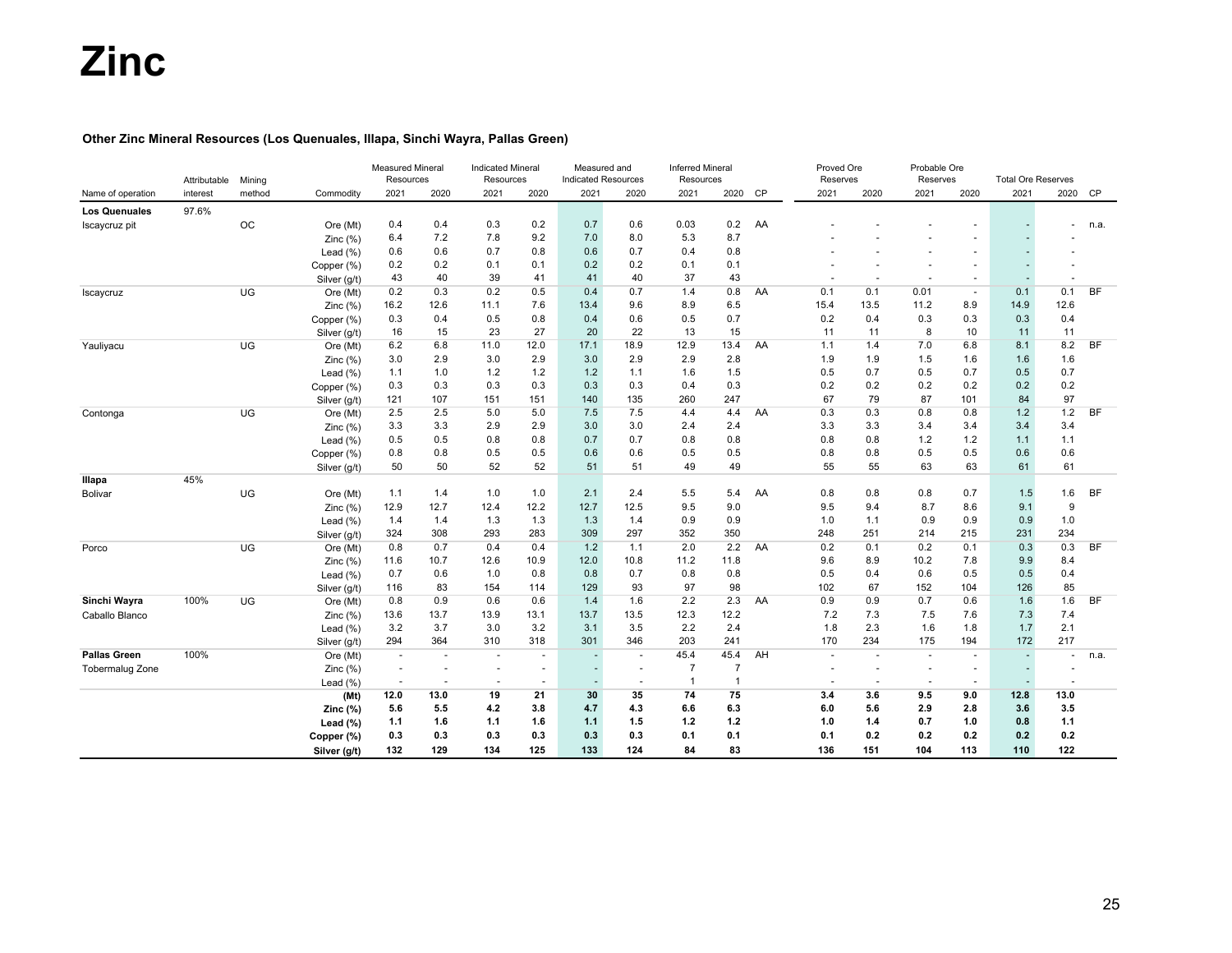#### **Iscaycruz**

Zinc, lead and copper mineralisation are exposed as subvertical massive sulphide orebodies. Hydrothermal mineralisation assemblages are mainly composed of sphalerite, galena, pyrite and chalcopyrite distributed in several zones named Limpe Centro, Limpe Sur, Chupa, Tinyag II, Tinyag I and Santa Este, from north to south. Resources are reported only for the Santa Este and Limpe Sur bodies.

Production for 2021 was 76 kt grading 7.6% Zn and 47 g/t Ag. Open pit production from Santa Este in 2021 was 68 kt grading 7.0% Zn, 0.2% Cu and 52 g/t Ag. Underground production for 2021 was 8 Kt grading 12.64% Zn, 0.1% Pb, 0.3% Cu and 13 g/t Ag. Changes in Santa Este Mineral Resources are due to economic factors. For Limpe Sur, changes are due to new drilling information. No reserve is reported for Santa Este as the open pit was depleted in early 2021. Technical and economic assessments are ongoing for Santa Este pit. Processing of mine stockpiles continued until August 2021.

Relevant mining/concession licenses are permanent.

#### **Yauliyacu**

Main mineralisation occurs as sphalerite, galena, tetrahedrite and chalcopyrite in 60-80 degrees northwest dipping narrow veins, stockwork and minor replacement massive orebodies.

Changes to the Mineral Resource are due to adjustments on the sterilization of historical production zones, and updated geological interpretation.

The current extraction method at Yauliyacu is sublevel open stoping. Production for year 2021 was 1.2 Mt grading 1.9% Zn, 0.9% Pb and 84 g/t Ag.

The expected life of Yauliyacu is 6 years based on Ore Reserves and 10-11 years based on the life of mine schedule which is inclusive of all economic Mineral Resources categories. Expiry date of relevant mining/concession licenses: permanent.

#### **Contonga**

Contonga is a polymetallic deposit of Zinc, and Lead-Silver, and lesser Copper, skarns. There was no production in 2021 as Contonga was placed on care and maintenance in 2019. The expected life of Contonga mine is 3-4 years based on Ore Reserves and 5-6 years based on the life of mine schedule which is inclusive of all economic Mineral Resources categories. Agreement has been reached to sell Contonga to a third party, with closing expected in 2022.

#### **Illapa and Sinchi Wayra**

The majority of the deposits within the Illapa and Sinchi Wayra portfolio are epigenetic-hydrothermal base metal type vein and fault-filled mineralisation hosted within a variety of lithologies from volcanic tuffs to sedimentary packages.

The Caballo Blanco operational unit consists of three mines: Colquechaquita, Reserva and Tres Amigos, which supply the central plant, Don Diego, situated close to Potosi. The mines use a combination of narrow vein open stoping, cut and fill mining and shrinkage as the extraction methods.

Production for 2021 for each operation was:

- Bolivar: 267kt grading 8.4% Zn, 0.7% Pb and 205 g/t Ag;
- Porco: 107kt grading 8.1% Zn, 0.6% Pb and 153 g/t Ag;
- Caballo Blanco: 253kt grading 7.0% Zn, 2.1% Pb and 232 g/t Ag.

The expected life of the mines, considering current production capacities, is an average of 7 years based on Ore Reserves and 13 to 15 years based on the life of mine schedule which is inclusive of all available economic Mineral Resource categories.

Expiry date of the relevant mining concessions / authorisations or contracts is different for each mine. Porco and Bolivar - July 2028 (joint venture agreement entered into in 2013) and permanent in respect of Caballo Blanco. Agreement has been reached to sell the Bolivian mines to a third party, with closing expected in 2022.

#### **Pallas Green**

 The Pallas Green project is situated near Limerick in Southwestern Ireland. The Tobermalug zone consists of multiple, subhorizontal, stratiform lenses of Irishtype, breccia-hosted, sphalerite-galena-pyrite within a Carboniferous limestone. The lenses occur over an area 4,000 m by 4,000 m, and from 300 m to 1,300 m below surface.

The Inferred Mineral Resource is based on 413,600 m of diamond drilling in 806 drill holes completed between 2002 and the end of 2018. Drill spacing is nominally 100 m, but 178 infill drill holes at 50 m spacing have been completed. Mineralisation wireframes were built, taking into account a cut-off of 4% Zn+Pb and a minimum 3.0 m true thickness. There were no changes to the Resource in 2021. The Pallas Green deposit is held under Prospecting Licenses 636 and 2529, which remain valid and in good standing with bi-annual expenditures and reporting.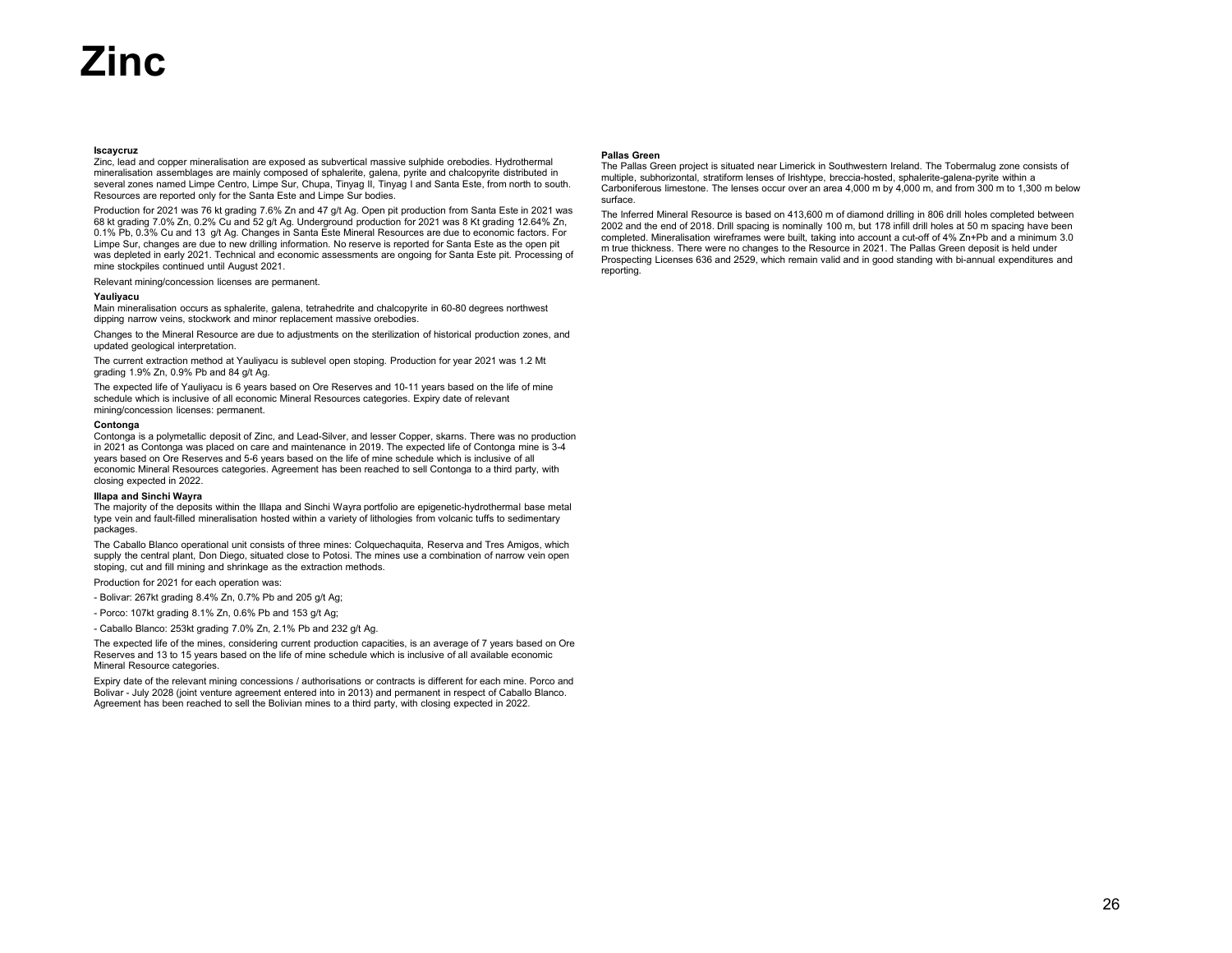# **Nickel**

#### **Integrated Nickel Operations (INO) (Raglan, Sudbury)**

|                   |              |        |                 | <b>Measured Mineral</b> |      | Indicated Mineral |       | Measured and               |      | Inferred Mineral |      |            |                            |      | Probable Ore |       |                           |       |           |
|-------------------|--------------|--------|-----------------|-------------------------|------|-------------------|-------|----------------------------|------|------------------|------|------------|----------------------------|------|--------------|-------|---------------------------|-------|-----------|
|                   | Attributable | Mining |                 | Resources               |      | Resources         |       | <b>Indicated Resources</b> |      | Resources        |      |            | <b>Proved Ore Reserves</b> |      | Reserves     |       | <b>Total Ore Reserves</b> |       |           |
| Name of operation | interest     | method | Commodity       | 2021                    | 2020 | 2021              | 2020  | 2021                       | 2020 | 2021             | 2020 | CP         | 2021                       | 2020 | 2021         | 2020  | 2021                      | 2020  | CP        |
| Raglan            | 100%         | UG     | Ore (Mt)        | 5.22                    | 5.86 | 18.87             | 14.08 | 24.1                       | 19.9 | 10               | 15   | <b>PSA</b> | 4.38                       | 4.17 | 4.94         | 6.13  | 9.32                      | 10.30 | <b>RC</b> |
|                   |              |        | Nickel (%)      | 3.14                    | 3.15 | 3.08              | 3.17  | 3.09                       | 3.16 | 3.3              | 3.2  |            | 2.56                       | 2.52 | 2.76         | 2.80  | 2.66                      | 2.69  |           |
|                   |              |        | Copper (%)      | 0.85                    | 0.81 | 0.91              | 0.96  | 0.90                       | 0.91 | 0.9              | 0.9  |            | 0.72                       | 0.65 | 0.76         | 0.81  | 0.74                      | 0.75  |           |
|                   |              |        | Cobalt (%)      | 0.07                    | 0.07 | 0.07              | 0.07  | 0.07                       | 0.07 | 0.07             | 0.07 |            | 0.06                       | 0.05 | 0.06         | 0.06  | 0.06                      | 0.06  |           |
|                   |              |        | Platinum (g/t)  | 0.93                    | 0.86 | 0.91              | 0.93  | 0.91                       | 0.91 | 0.9              | 0.9  |            | 0.77                       | 0.71 | 0.81         | 0.88  | 0.79                      | 0.81  |           |
|                   |              |        | Palladium (g/t) | 2.25                    | 2.09 | 2.28              | 2.34  | 2.27                       | 2.27 | 2.3              | 2.4  |            | 1.87                       | 1.72 | 1.95         | 2.14  | 1.91                      | 1.97  |           |
| Sudbury           | 100%         | UG     | Ore (Mt)        | 3.94                    | 3.72 | 23.88             | 22.62 | 27.8                       | 26.3 | 37               | 34   | JO.        | 3.22                       | 4.10 | 16.30        | 13.84 | 19.52                     | 17.94 | JO        |
|                   |              |        | Nickel (%)      | 1.49                    | 1.70 | 2.05              | 2.16  | 1.97                       | 2.09 | 0.9              | 0.9  |            | 1.27                       | 1.31 | 1.86         | 2.12  | 1.77                      | 1.93  |           |
|                   |              |        | Copper (%)      | 0.76                    | 0.92 | 2.48              | 2.56  | 2.23                       | 2.33 | 2.2              | 2.2  |            | 0.64                       | 0.71 | 0.94         | 1.01  | 0.89                      | 0.94  |           |
|                   |              |        | Cobalt (%)      | 0.04                    | 0.04 | 0.04              | 0.05  | 0.04                       | 0.05 | 0.02             | 0.02 |            | 0.04                       | 0.03 | 0.04         | 0.05  | 0.04                      | 0.05  |           |
|                   |              |        | Platinum (g/t)  | 0.45                    | 0.52 | 0.95              | 0.91  | 0.88                       | 0.85 | 0.8              | 0.8  |            | 0.40                       | 0.42 | 0.38         | 0.38  | 0.39                      | 0.39  |           |
|                   |              |        | Palladium (g/t) | 0.40                    | 0.48 | 1.08              | 1.13  | 0.99                       | 1.04 | 1.0              | 1.0  |            | 0.35                       | 0.37 | 0.43         | 0.43  | 0.41                      | 0.42  |           |
| <b>Total INO</b>  |              |        | Ore (Mt)        | 9.1                     | 9.6  | 42.8              | 36.7  | 51.9                       | 46.2 | 47               | 49   |            | 7.60                       | 8.30 | 21.20        | 19.90 | 28.8                      | 28.2  |           |
|                   |              |        | Nickel (%)      | 2.43                    | 2.59 | 2.50              | 2.55  | 2.49                       | 2.55 | 1.4              | 1.6  |            | 2.01                       | 1.93 | 2.07         | 2.33  | 2.06                      | 2.21  |           |
|                   |              |        | Copper (%)      | 0.81                    | 0.85 | 1.79              | 1.95  | 1.61                       | 1.72 | 1.9              | 1.8  |            | 0.68                       | 0.67 | 0.90         | 0.95  | 0.84                      | 0.87  |           |
|                   |              |        | Cobalt (%)      | 0.05                    | 0.06 | 0.05              | 0.06  | 0.05                       | 0.06 | 0.03             | 0.03 |            | 0.05                       | 0.04 | 0.04         | 0.06  | 0.05                      | 0.05  |           |
|                   |              |        | Platinum (g/t)  | 0.73                    | 0.73 | 0.93              | 0.92  | 0.89                       | 0.88 | 0.8              | 0.8  |            | 0.62                       | 0.57 | 0.48         | 0.53  | 0.52                      | 0.54  |           |
|                   |              |        | Palladium (g/t) | 1.46                    | 1.47 | 1.61              | 1.59  | 1.58                       | 1.57 | 1.3              | 1.4  |            | 1.22                       | 1.05 | 0.78         | 0.95  | 0.90                      | 0.99  |           |

For the purposes of this statement, the term 'Ore Reserves' as defined by the JORC Code 2012 has the same meaning as 'Mineral Reserves' as defined in the CIM Standards 2014. The resource totals have been restated in compliance with the JORC Code.

There are no known environmental, permitting, legal, taxation, political or other relevant issues that would materially affect the estimates of the Mineral Reserves.

Depending on when production is scheduled, Mineral Reserves and Resources are calculated using a blend of short, medium, or long term metal price assumptions and exchange rates.

#### **Raglan**

Ni-Cu-Co-PGE mineralisation is located at or near the base of subvolcanic mafic-ultramafic intrusive complexes referred to as the "Raglan Formation". Resources are generally determined at a 1.5% Ni cut-off and are composed of disseminated, net-textured, and massive pyrrhotite-pentlandite-chalcopyrite rich sulphides contained within 110 individual sulphide lenses, extending from surface to more than 900m vertical depth. The size of these high-grade sulphide lenses varies significantly from 0.01Mt to 6.1Mt, averaging 0.2Mt. Mineral Reserves are sufficient to support a 6 year mine life. Significant undeveloped Mineral Resources provide an opportunity to extend mine life by more than 12 years.

Expiry date of relevant mining leases and exploration licenses: depending on the mine/project, range from 2 May 2024 to 25 June 2038.

#### **Sudbury**

Sulphide deposits sit on broadly defined trends of mineralisation along basal brecciated rocks of the Sudbury Igneous Complex as pentlandite-pyrrhotite-chalcopyrite rich concentrations as well as within the underlying footwall in fractured pathways as chalcopyrite dominated polymetallic (Cu, Ni, Au, Ag, Pt, Pd) vein-style sulphides. The Ore Reserve tonnage increased and the grade decreased from 2020 due to the Onaping Depth definition drilling results and associated updates to the resource models, mine design and change to the cut-off grade. Inferred Resources increased due to the recent discovery of the Moose Lake Zone. Cut-off grades are calculated for each individual mine site or resource based on a metal equivalent or net smelter return value taking into account all recoverable metals. The expected reserve-based mine life is 17 years.

All land holdings in Sudbury covering existing Ore Reserves are patented and 100% owned by Glencore, with the exception of one site where a portion of reserves are covered by two licences of occupation which are held in perpetuity. Mineral Resources are also patented with the exception of areas covered by several mining leases which expire in 2033 and 2036 and one License of Occupation which is held in perpetuity.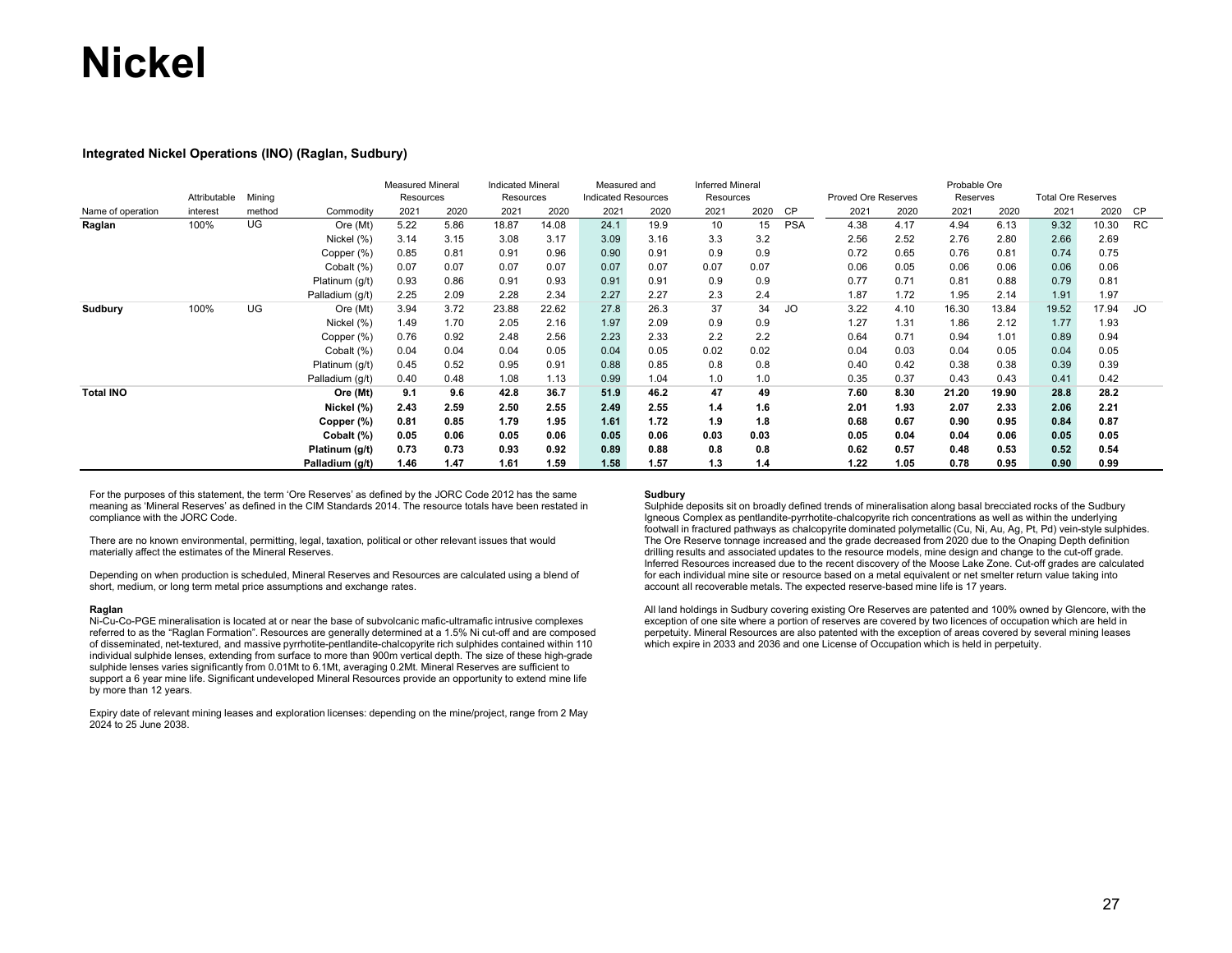# **Nickel**

|                      | Attributable | Mining |            | <b>Measured Mineral</b><br>Resources |       | <b>Indicated Mineral</b><br>Resources |       | Measured and<br><b>Indicated Resources</b> |       | <b>Inferred Mineral</b><br>Resources |      |           | <b>Proved Ore Reserves</b> |       | Probable Ore<br>Reserves |       | <b>Total Ore Reserves</b> |         |           |
|----------------------|--------------|--------|------------|--------------------------------------|-------|---------------------------------------|-------|--------------------------------------------|-------|--------------------------------------|------|-----------|----------------------------|-------|--------------------------|-------|---------------------------|---------|-----------|
| Name of operation    | interest     | method | Commodity  | 2021                                 | 2020  | 2021                                  | 2020  | 2021                                       | 2020  | 2021                                 | 2020 | CP        | 2021                       | 2020  | 2021                     | 2020  | 2021                      | 2020 CP |           |
| <b>Murrin Murrin</b> | 100%         | OС     | Ore (Mt)   | 139.7                                | 144.  | 52.2                                  | 74.6  | 192.0                                      | 218.8 | 9                                    |      | SK        | 59.5                       | 103.0 | 9.0                      | 33.9  | 68.5                      | 136.8   | MR/       |
|                      |              |        | Nickel (%) | 1.02                                 | 1.00  | 0.98                                  | 1.00  | 1.01                                       | 1.00  | .0                                   | 0.9  |           | 1.09                       | 1.02  | 1.07                     | 1.04  | 1.09                      | 1.03    | <b>CW</b> |
|                      |              |        | Cobalt (%) | 0.088                                | 0.074 | 0.070                                 | 0.084 | 0.083                                      | 0.077 | 0.06                                 | 0.07 |           | 0.113                      | 0.081 | 0.091                    | 0.109 | 0.110                     | 0.088   |           |
| Koniambo             | 49%          | OС     | Ore (Mt)   | 11.0                                 | 11.5  | 43.8                                  | 44.0  | 54.8                                       | 55.5  | 84                                   | 84   | <b>RM</b> | 11.0                       |       | 26.0                     | 26.0  | 37.0                      | 37.2    | RM        |
|                      |              |        | Nickel (%) | 2.47                                 | 2.47  | 2.41                                  | 2.41  | 2.42                                       | 2.42  | 2.5                                  | 2.5  |           | 2.22                       | 2.23  | 2.19                     | 2.17  | 2.20                      | 2.20    |           |

#### **Murrin Murrin**

 Nickel and cobalt mineralisation at Murrin is hosted within a laterite formed from the weathering of ultramafic rocks. The resources are hosted in multiple deposits over three main project areas (North, South and East). Mineral Resource and Ore Reserve figures as at 31 December 2021 are generated by depletion of the resource models by using end-of-period surface surveys as at 30 September 2021, with adjustments applied for October to December forecast production. Resources are determined at a 0.8% Ni cut-off.

The Murrin 2021 Ore Reserve estimate is based on the optimised Base Case pit shells for Measured and Indicated Mineral Resources, and includes scats and stockpiles. Updates to process modelling, 4-yearly shutdown costs and operating costs have been included. The Ore Reserve tonnage has decreased materially from 2020, due to a combination of mining depletion, increased operating cost assumptions, changes in pillar width assumptions for In-Pit Tailings Storage Facilities and a decrease in the tonnage of low-grade stockpile material included in the Ore Reserve.

Ore Reserve grades have been subject to the application of grade modifying factors. These have been derived from analysis of the latest applicable two years mine-to-mill grade performance and result in grade modifying factors of 96.5% and 93.9% for nickel and cobalt respectively.

Remaining mine life: the most recent Life of Mine schedule indicates the remaining mine life is 22 years or until 2043. Expiry dates for relevant tenements differ for each tenement and range from 2022 to 2043.

#### **Koniambo**

 Nickel rich laterite deposits are developed on variably serpentinized ultramafic rocks. Mineral Resources and Ore Reserves include inventories as of 3 November 2021 with adjustments applied for November to December forecast production.

Mineral Resources are calculated through Conditional Simulations within the LOM area. In areas outside the LOM footprint, Mineral Resources were estimated by the plan polygonal method. Mineral Resources and Ore Reserves are reported at a cut-off grade of 2.0% Ni. The differences this year are due to depletion and new drilling.

In converting Mineral Resources to Ore Reserves, a mining recovery of 90% and a mining dilution of 15% (0.5% Ni) were assumed. The mining dilution factors are based on historical data, production reconciliation and equipment selectivity. The minimal data data, production reconciliation reconciliation reconciliation reconcili

.<br>Designed yearly production rate is 2.5 Mtpa and expected mine life is 16 years. The expiry date of relevant mining property licences is 31 December 2048. Ore Reserves stated include a stockpile estimated at 257kt at 2.14% Ni between the mine and process plant.  $\overline{\phantom{a}}$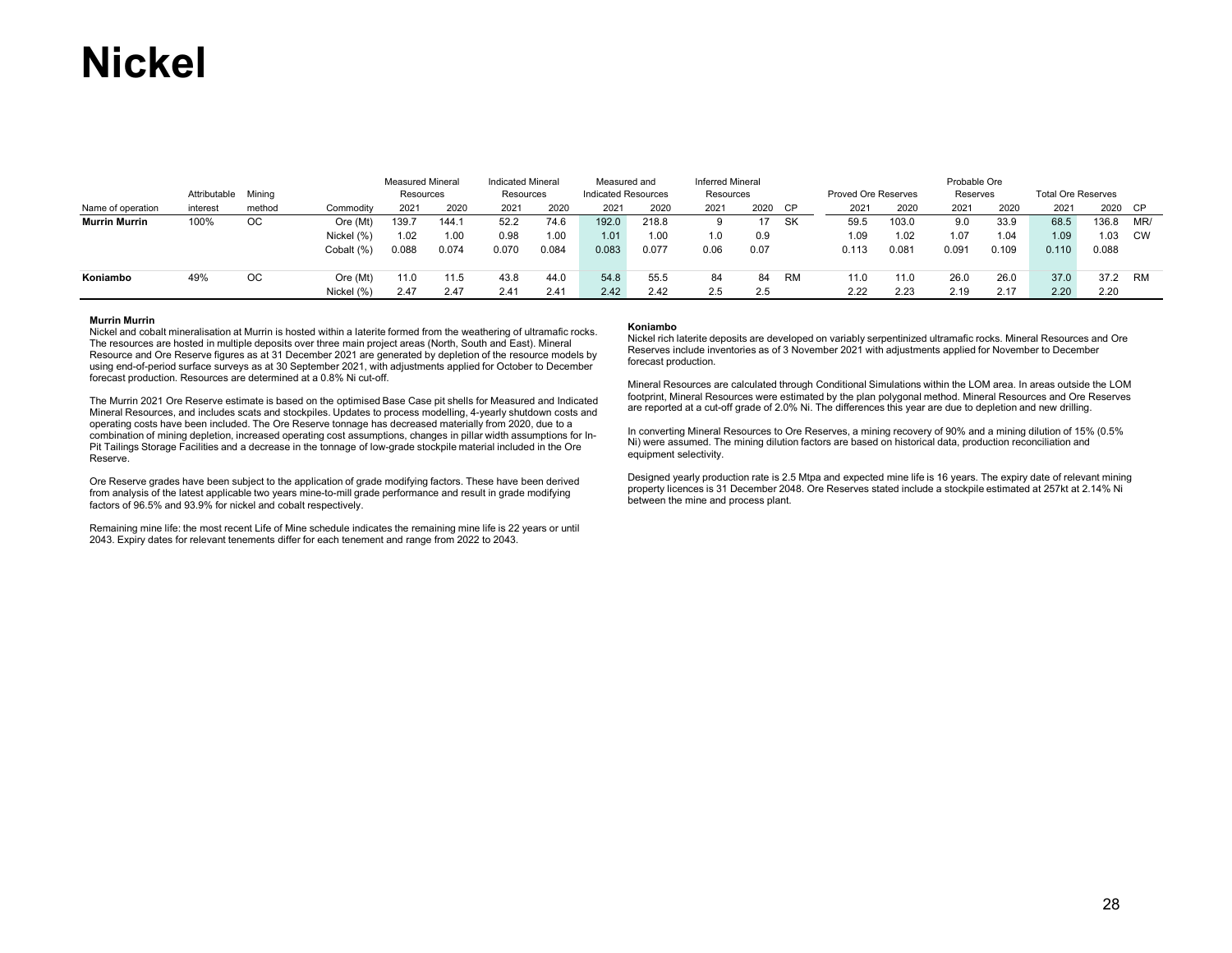**Chrome**

| <b>Bushveld Complex - Western Limb</b><br>Attributable<br>Minina       |          |        | <b>Measured Mineral</b>   |                          | <b>Indicated Mineral</b>                             |               | Measured and  |                            | <b>Inferred Mineral</b>  |                                    |                     |           |                            | Probable Ore    |               |                                    |                           |                          |                  |
|------------------------------------------------------------------------|----------|--------|---------------------------|--------------------------|------------------------------------------------------|---------------|---------------|----------------------------|--------------------------|------------------------------------|---------------------|-----------|----------------------------|-----------------|---------------|------------------------------------|---------------------------|--------------------------|------------------|
|                                                                        |          |        |                           | Resources                |                                                      | Resources     |               | <b>Indicated Resources</b> |                          | Resources                          |                     |           | <b>Proved Ore Reserves</b> |                 | Reserves      |                                    | <b>Total Ore Reserves</b> |                          |                  |
| Name of operation                                                      | interest | method | Commodity                 | 2021                     | 2020                                                 | 2021          | 2020          | 2021                       | 2020                     | 2021                               | 2020                | <b>CP</b> | 2021                       | 2020            | 2021          | 2020                               | 2020                      | 2020                     | CP               |
| Western Chrome Mines - LG6 Chromitite Package and MG1 Chromitite Layer |          |        |                           |                          |                                                      |               |               |                            |                          |                                    |                     |           |                            |                 |               |                                    |                           |                          |                  |
| <b>Waterval Mine</b>                                                   | 79.5%    | UG     | Ore (Mt)<br>$Cr_2O_3$ (%) | 16.231<br>41.31          | 16.231<br>41.31                                      | 1.03<br>42.6  | 1.03<br>42.6  | 17.26<br>41.4              | 17.26<br>41.4            | 0.7<br>43                          | 0.7<br>43           | MM/DR     |                            |                 |               | $\sim$                             |                           | $\overline{\phantom{a}}$ | MM/<br>DR        |
| <b>Marikana West</b>                                                   | 79.5%    | UG     | Ore (Mt)<br>$Cr_2O_3$ (%) | 2.974<br>42.43           | 2.974<br>42.43                                       | 1.69<br>42.6  | 1.69<br>42.6  | 4.66<br>42.5               | 4.66<br>42.5             | $\sim$<br>$\overline{\phantom{a}}$ |                     | MM/DR     |                            |                 |               | $\sim$<br>$\sim$                   |                           | $\overline{\phantom{a}}$ | MM/<br><b>DR</b> |
| <b>Kroondal Mine</b>                                                   | 79.5%    | UG/OC  | Ore (Mt)<br>$Cr_2O_3$ (%) | 9.308<br>42.79           | 9.433<br>42.76                                       | 0.61<br>41.5  | 0.61<br>41.5  | 9.92<br>42.7               | 10.04<br>42.7            | $\sim$<br>$\overline{\phantom{a}}$ | ٠                   | MM/DR     | 2.251<br>29.11             | 2.476<br>28.96  | 0.53<br>28.19 | 0.54<br>28.14                      | 2.78<br>28.95             | 3.02<br>28.78            | MM/<br><b>DR</b> |
| Kroondal<br>Gemini                                                     | 79.5%    | UG/OC  | Ore (Mt)<br>$Cr_2O_3$ (%) | 13.793<br>42.30          | 12.972<br>42.31                                      | 0.85<br>41.3  | 2.21<br>41.3  | 14.64<br>42.3              | 15.18<br>42.2            | Ξ.<br>$\overline{\phantom{a}}$     |                     | MM/DR     | 7.972<br>30.78             | 7.635<br>30.73  | 0.69<br>30.31 | 1.93<br>30.13                      | 8.66<br>30.75             | 9.57<br>30.59            | MM/<br><b>DR</b> |
| <b>Marikana East</b>                                                   | 79.5%    | UG     | Ore (Mt)<br>$Cr_2O_3$ (%) | 4.459<br>42.23           | 4.459<br>42.23                                       | 0.52<br>41.9  | 0.52<br>41.9  | 4.98<br>42.2               | 4.98<br>42.2             | Ξ.<br>$\overline{\phantom{a}}$     |                     | MM/DR     |                            |                 |               | $\sim$<br>$\overline{\phantom{a}}$ |                           | $\overline{\phantom{a}}$ | MM/<br><b>DR</b> |
| Klipfontein/<br>Waterval                                               | 79.5%    | UG     | Ore (Mt)<br>$Cr_2O_3$ (%) | 13.235<br>42.01          | 12.278<br>42.06                                      | 29.69<br>42.0 | 22.46<br>42.0 | 42.93<br>42.0              | 34.74<br>42.0            | 92.6<br>42                         | 100.7<br>42         | MM/DR     | 0.026<br>28.49             | 0.307<br>27.99  | 0.17<br>28.37 | 0.08<br>28.29                      | 0.20<br>27.82             | 0.39<br>27.84            | MM/<br><b>DR</b> |
| <b>Boshoek</b>                                                         | 79.5%    | UG/OC  | Ore (Mt)<br>$Cr_2O_3$ (%) | $\overline{\phantom{a}}$ | $\overline{\phantom{a}}$<br>$\overline{\phantom{a}}$ | 17.09<br>40.5 | 17.09<br>40.5 | 17.09<br>40.5              | 17.09<br>40.5            | $\sim$<br>$\sim$                   |                     | MM/DR     |                            |                 | 0.58<br>26.14 | 0.58<br>26.1                       | 0.58<br>26.14             | 0.58<br>26.1             | MM/<br><b>DR</b> |
| <b>Townlands</b><br><b>Extension 9</b>                                 | 79.5%    | UG     | Ore (Mt)<br>$Cr_2O_3$ (%) | $\sim$                   | $\sim$<br>$\overline{\phantom{a}}$                   | 12.94<br>41.4 | 12.94<br>41.4 | 12.94<br>41.4              | 12.94<br>41.4            | $\sim$<br>$\overline{\phantom{a}}$ | ٠<br>$\blacksquare$ | MM/DR     | $\overline{\phantom{a}}$   |                 |               | $\overline{\phantom{a}}$<br>$\sim$ |                           | $\overline{\phantom{a}}$ | <b>MM</b>        |
| <b>Total LG6 and MG1</b>                                               |          |        | Ore (Mt)<br>$Cr_2O_3$ (%) | 60.000<br>42.05          | 58.347<br>42.05                                      | 64.42<br>41.5 | 58.55<br>41.4 | 124.42<br>41.8             | 116.89<br>41.7           | 93.3<br>42                         | 101.4<br>42         |           | 10.249<br>30.41            | 10.418<br>30.23 | 1.97<br>28.3  | 3.13<br>29.0                       | 12.22<br>30.1             | 13.56<br>29.9            |                  |
| Western Chrome Mines - Tailings                                        |          |        |                           |                          |                                                      |               |               |                            |                          |                                    |                     |           |                            |                 |               |                                    |                           |                          |                  |
| <b>Tailings</b>                                                        | 79.5%    |        | Ore (Mt)<br>$Cr_2O_3$ (%) |                          |                                                      |               |               |                            | $\overline{\phantom{a}}$ | 3.1<br>18                          | 2.9<br>17           | MM/DR     |                            |                 |               |                                    |                           |                          |                  |

Tonnages are quoted as dry million metric tonnes. Grades are quoted as %Cr2O3. The Measured and Indicated Mineral Resources are inclusive of those Mineral Resources modified to produce Ore Reserves.

The chromitite assets include those owned by Glencore and Merafe in different ownership percentages, the attributable interest in such assets remain as reflected.

All Glencore Ferroalloys' chrome operations mine the chromitite deposits developed within the world renowned Bushveld Complex of South Africa. The 2060 Ma year-old Bushveld Complex is the largest known deposit of chrome, vanadium and platinum group elements (PGEs) in the world. The Bushveld Complex stretches 350km east-west and 450km north-south. The chrome ore is mined from shallow dipping  $(8^\circ - 14^\circ)$  tabular orebodies.

Although there are numerous chromitite layers developed in the Bushveld Complex, the chromitite layers targeted for economic exploitation are the LG6/LG6A Chromitite Layer package, the MG1 and the MG2 Chromitite Layers. Alternative layers are being investigated on a continuous basis.

No cut-off grades are applied to the chromitite layers being mined. The chromitite layers are mined from upper to lower contact and no selective mining cuts are applied. The chromitite layer grades show exceptional regional grade consistency and continuity. The chromitite layers are currently all mined underground using trackless mechanised mining methods on a bord-and-pillar mine layout.

The Mineral Resources are estimated as chromitite tonnages and grades to reflect the grades of the various individual chromitite layers and have been presented by separate layers for clarity in this report. To this end the Mineral Resources for the Eastern Limb properties have been split between the MG1 and MG2 Chromitite Layers. Both the LG6 and MG1 Chromitite Layers which Glencore currently mine are discrete solid chromitite layers with sharp contacts.

Changes in the year on year Mineral Resource tonnage and grade estimates are mainly due to mining depletion, changes due to additional geological information gained through exploration and mining and prospecting right boundary changes. These changes reflect in the tonnage and grade reports from the grade block models.

The tonnages and grades for all the tailings facilities that can be economically exploited have been estimated and declared.

The tonnage and grade estimations for the chromitite layers are initiated by the geostatistical analysis of the exploration drill hole data. The outcomes of this analysis are used in the construction of block models for each and every mine and project area. The geostatistical analysis of the chromitite data indicates a high degree of continuity both in grade and thickness of the chromitite layers. The block model estimates are verified using geostatistical parameters such as Kriging Efficiency to test the stability of the variograms used and the suitability of the selected cell sizes and Kriging parameters. Post-estimate validations are done using swath plots and quantile-quantile plots. Tonnages and grades are reported from these block models for each mine and project. There is a high degree of confidence in the tonnage and grade estimations derived from the block models. This is confirmed by the monthly and yearly reconciliations between the block model estimates, the monthly survey measurements and the actual mine production for each operating mine. The tailings facility estimates are based on current and historical daily production sampling and dam volumes, surveyed by a certified surveyor.

The LOM for the operating chrome mines varies between 2.5 and 5 years based on the declared Ore Reserves. The LOM periods for the various operating mines, based on all the Mineral Resources converted to Ore Reserves vary between 13 and 43 years. The Mining Right expiry dates vary from 2037 to 2039 for the operating chrome mines. All the chrome mining rights were granted for an initial period of 30 years.

The production rates for the various chrome mines vary from 110kt ROM per month to 147kt ROM per month.

#### **Western Chrome Mines**

 The Western Chrome Mines mining complex consist of the operating mine of Kroondal and the resource areas of Waterval, Klipfontein/Waterval and Boshoek. The Mineral Resources had a net decrease of 0.156 Mt after mining depletion. The Ore Reserves had a net increase of 0.023Mt after mining depletion.

No material changes were recorded compared with the 2020 resource and reserve estimation.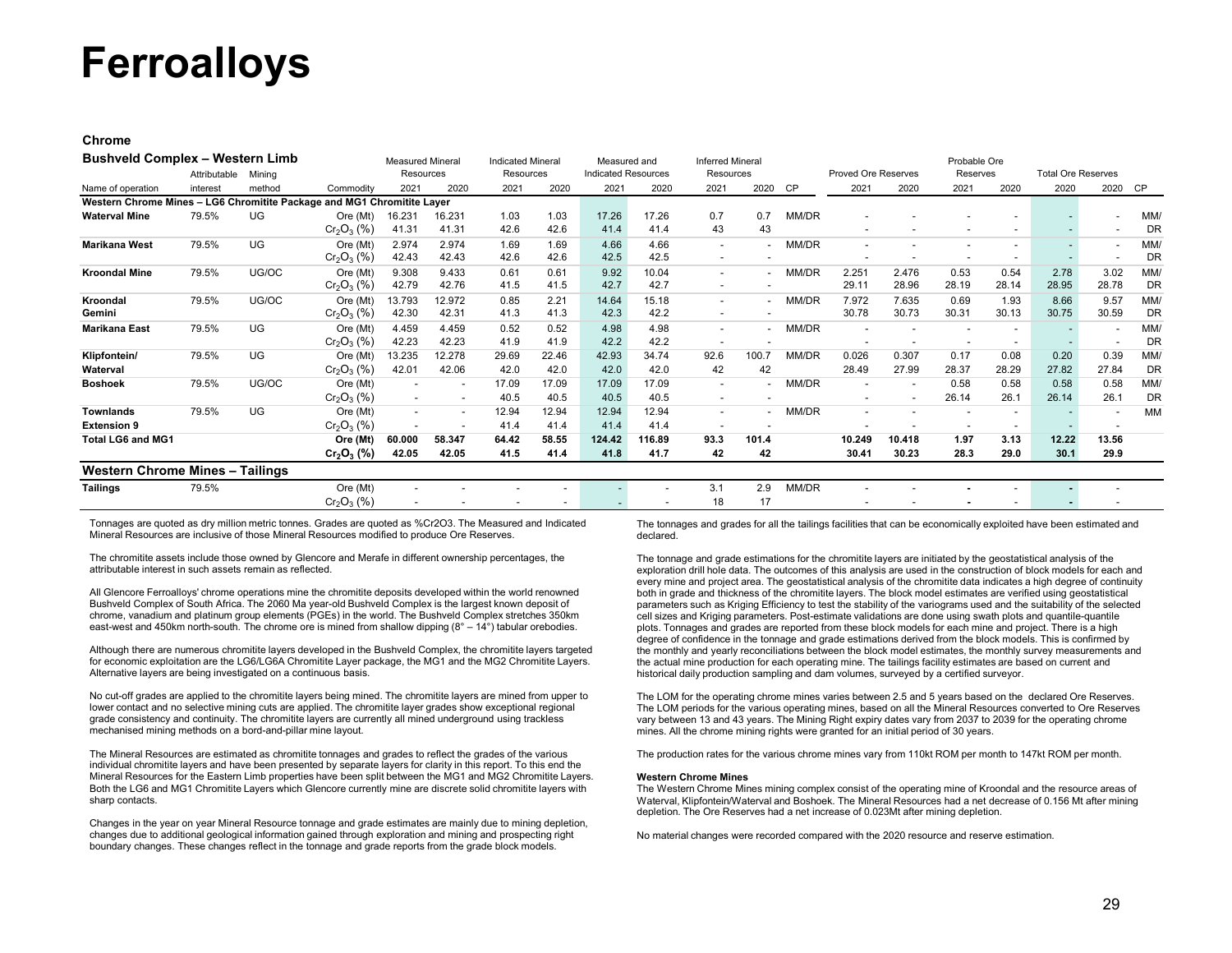#### **Bushveld Complex – Eastern Limb**

|                                             | Attributable | Mining |               | <b>Measured Mineral</b><br>Resources |        | <b>Indicated Mineral</b><br>Resources |                | Measured and<br><b>Indicated Resources</b> |                          | <b>Inferred Mineral</b><br>Resources |         |           | <b>Proved Ore Reserves</b> |                          | Probable Ore<br>Reserves |                          | <b>Total Ore Reserves</b> |                          |           |
|---------------------------------------------|--------------|--------|---------------|--------------------------------------|--------|---------------------------------------|----------------|--------------------------------------------|--------------------------|--------------------------------------|---------|-----------|----------------------------|--------------------------|--------------------------|--------------------------|---------------------------|--------------------------|-----------|
| Name of operation                           | interest     | method | Commodity     | 2021                                 | 2020   | 2021                                  | 2020           | 2021                                       | 2020                     | 2021                                 | 2020 CP |           | 2021                       | 2020                     | 2021                     | 2020                     | 2021                      | 2020 CP                  |           |
| Eastern Chrome Mines -MG1 Chromitite Layer  |              |        |               |                                      |        |                                       |                |                                            |                          |                                      |         |           |                            |                          |                          |                          |                           |                          |           |
| <b>Thorncliffe</b>                          | 79.5%        | UG/OC  | Ore (Mt)      | 44.028                               | 45.095 | 3.47                                  | 3.60           | 47.50                                      | 48.70                    | $\overline{\phantom{a}}$             |         | SV/       | 20.224                     | 22.959                   | 2.51                     | 2.62                     | 22.73                     | 25.58                    | SV/       |
|                                             |              |        | $Cr_2O_3$ (%) | 40.03                                | 42.21  | 40.8                                  | 40.9           | 40.1                                       | 42.1                     | $\overline{\phantom{a}}$             |         | <b>DR</b> | 34.78                      | 34.31                    | 32.9                     | 33.0                     | 34.6                      | 34.2                     | <b>DR</b> |
| Helena                                      | 79.5%        | UG/OC  | Ore (Mt)      | 21.473                               | 23.396 | 13.29                                 | 13.02          | 34.76                                      | 36.42                    | 9.6                                  | 10.4    | SV/       | 1.667                      | 4.271                    | $\sim$                   | $\sim$                   | 1.67                      | 4.27                     | SV/       |
|                                             |              |        | $Cr_2O_3$ (%) | 39.81                                | 39.80  | 38.5                                  | 38.5           | 39.3                                       | 39.3                     | 38                                   | 38      | <b>DR</b> | 29.43                      | 29.15                    |                          | $\sim$                   | 29.4                      | 29.2                     | <b>DR</b> |
| De Grooteboom                               | 79.5%        | UG/OC  | Ore (Mt)      | 1.037                                | 1.037  | 0.50                                  | 0.50           | 1.54                                       | 1.54                     | $\sim$                               |         | SV/       |                            |                          | $\overline{\phantom{a}}$ | $\sim$                   |                           |                          | SV/       |
|                                             |              |        | $Cr_2O_3$ (%) | 40.22                                | 40.22  | 40.3                                  | 40.3           | 40.2                                       | 40.2                     | $\sim$                               |         | <b>DR</b> | $\overline{\phantom{a}}$   | $\overline{\phantom{a}}$ | $\overline{\phantom{a}}$ | $\sim$                   | $\sim$                    |                          | <b>DR</b> |
| Richmond                                    | 79.5%        | UG     | Ore (Mt)      | 1.559                                | 1.774  | 22.27                                 | 23.22          | 23.83                                      | 24.99                    | 25.9                                 | 24.6    | SV/       | 1.256                      | 0.471                    | 2.57                     | 1.81                     | 3.82                      | 2.28                     | SV/       |
|                                             |              |        | $Cr_2O_3$ (%) | 41.10                                | 41.23  | 41.0                                  | 41.1           | 41.0                                       | 41.1                     | 41                                   | 41      | <b>DR</b> | 34.69                      | 36.36                    | 32.6                     | 34.9                     | 33.3                      | 35.2                     | <b>DR</b> |
| <b>St George</b>                            | 79.5%        | UG     | Ore (Mt)      | 0.716                                | 0.715  | 4.45                                  | 4.39           | 5.17                                       | 5.11                     | 18.6                                 | 18.5    | SV/       |                            |                          |                          | $\overline{\phantom{a}}$ |                           |                          | SV/       |
|                                             |              |        | $Cr_2O_3$ (%) | 40.41                                | 40.41  | 39.4                                  | 39.7           | 39.5                                       | 39.8                     | 39                                   | 40      | <b>DR</b> |                            |                          |                          | $\overline{\phantom{a}}$ |                           |                          | <b>DR</b> |
| <b>Total MG1</b>                            |              |        | (Mt)          | 68.813                               | 72.017 | 43.98                                 | 44.73          | 112.80                                     | 116.76                   | 54.1                                 | 53.5    |           | 23.147                     | 27.701                   | 5.08                     | 4.43                     | 28.22                     | 32.13                    |           |
|                                             |              |        | $Cr_2O_3$ (%) | 39.99                                | 41.36  | 40.1                                  | 40.2           | 40.0                                       | 40.9                     | 40                                   | 40      |           | 34.39                      | 33.55                    | 32.7                     | 33.8                     | 34.1                      | 33.6                     |           |
| Eastern Chrome Mines - MG2 Chromitite Layer |              |        |               |                                      |        |                                       |                |                                            |                          |                                      |         |           |                            |                          |                          |                          |                           |                          |           |
| <b>Thorncliffe Mine</b>                     | 79.5%        | UG/OC  | Ore (Mt)      |                                      |        |                                       |                |                                            | $\overline{\phantom{a}}$ | 41.8                                 | 41.8    | SV/       |                            |                          |                          |                          |                           |                          | SV/       |
|                                             |              |        | $Cr_2O_3$ (%) |                                      |        |                                       |                |                                            | $\overline{\phantom{a}}$ | 38                                   | 38      | <b>DR</b> |                            |                          |                          | $\overline{\phantom{a}}$ |                           |                          | DR        |
| <b>Helena Mine</b>                          | 79.5%        | UG/OC  | Ore (Mt)      |                                      |        |                                       | $\blacksquare$ |                                            | $\overline{\phantom{a}}$ | 85.4                                 | 85.4    | SV/       |                            |                          |                          | $\sim$                   |                           |                          | SV/       |
|                                             |              |        | $Cr_2O_3$ (%) |                                      | $\sim$ | $\sim$                                | $\overline{a}$ |                                            | $\overline{\phantom{a}}$ | 38                                   | 38      | <b>DR</b> | $\overline{\phantom{a}}$   |                          |                          | $\overline{\phantom{a}}$ |                           |                          | <b>DR</b> |
| <b>Total MG2</b>                            |              |        | Ore (Mt)      | $\blacksquare$                       |        | ٠                                     |                |                                            | $\overline{\phantom{a}}$ | 127.2                                | 127.2   |           |                            |                          |                          | $\overline{\phantom{a}}$ |                           | $\overline{\phantom{a}}$ |           |
|                                             |              |        | $Cr_2O_3$ (%) |                                      |        |                                       |                |                                            |                          | 38                                   | 38      |           |                            |                          |                          |                          |                           |                          |           |
| <b>Total MG1 and MG2</b>                    |              |        | Ore (Mt)      | 68.813                               | 72.017 | 43.98                                 | 44.73          | 112.80                                     | 116.76                   | 181.3                                | 180.7   |           | 23.147                     | 27.701                   | 5.08                     | 4.43                     | 28.22                     | 32.13                    |           |
|                                             |              |        | $Cr_2O_3$ (%) | 39.99                                | 41.36  | 40.1                                  | 40.2           | 40.0                                       | 40.9                     | 39                                   | 39      |           | 34.39                      | 33.55                    | 32.7                     | 33.8                     | 34.1                      | 33.6                     |           |
| <b>Eastern Chrome Mines - Tailings</b>      |              |        |               |                                      |        |                                       |                |                                            |                          |                                      |         |           |                            |                          |                          |                          |                           |                          |           |
| <b>Tailings</b>                             | 79.5%        |        | Ore (Mt)      |                                      |        |                                       |                |                                            |                          | 4.9                                  | 4.9     | <b>SV</b> |                            |                          |                          |                          |                           |                          | - SV      |
|                                             |              |        | $Cr_2O_3$ (%) |                                      |        |                                       |                |                                            | $\overline{\phantom{a}}$ | 20                                   | 20      |           |                            |                          |                          |                          |                           |                          |           |

#### **Eastern Chrome Mines**

 The Eastern Mines Complex had a net increase in Mineral Resources of 2.363Mt after mining depletion. The increase was mainly due to the addition of pillars. The Ore Reserves of the Eastern Mines had a net decrease of 0.225 Mt after mining depletion.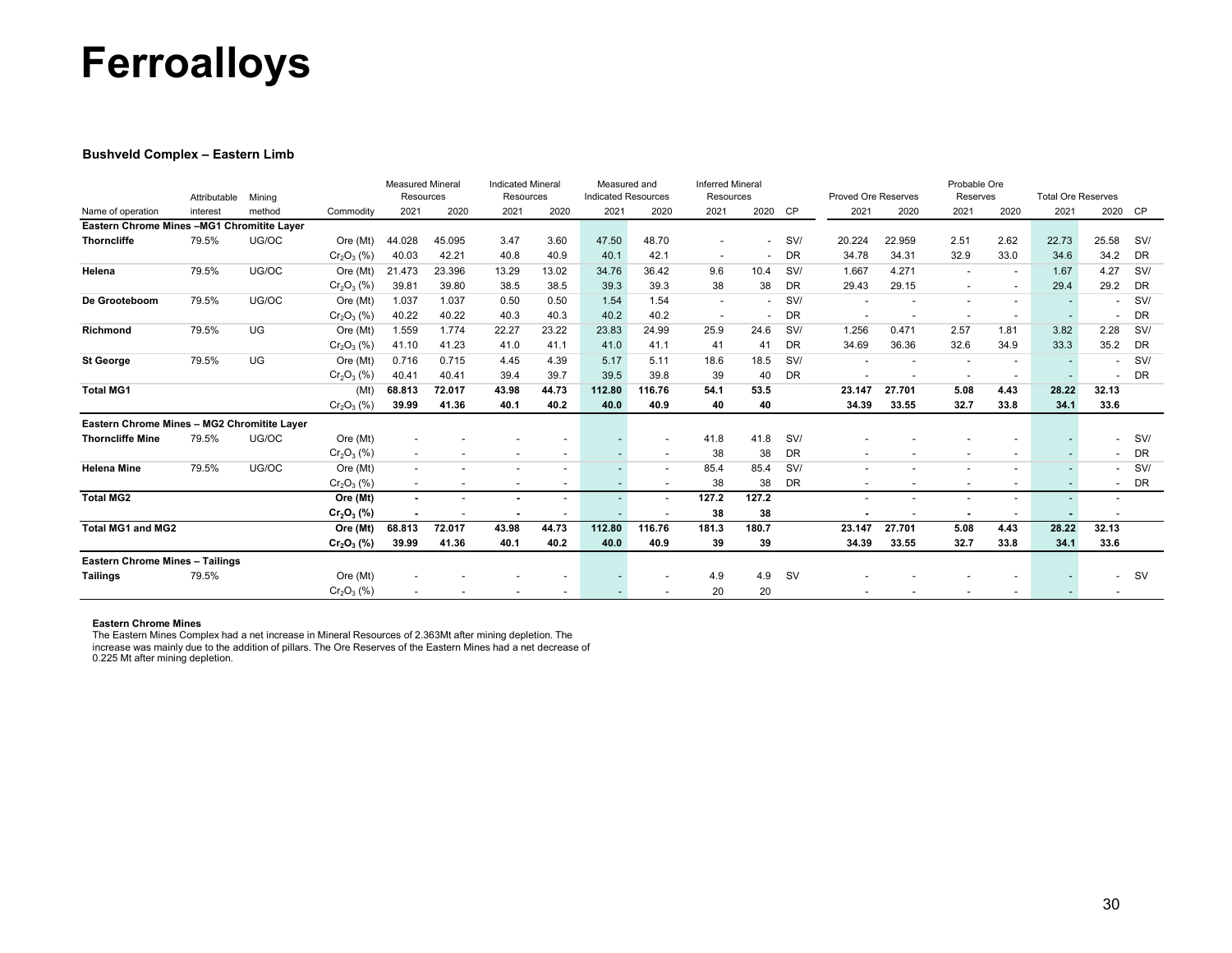#### **Vanadium**

|                   | Attributable | Mining   |             | <b>Measured Mineral</b><br>Resources |        | <b>Indicated Mineral</b><br>Resources |       | Measured and<br><b>Indicated Resources</b> |       | <b>Inferred Mineral</b><br>Resources |      |       | <b>Proved Ore Reserves</b> |        | Probable Ore<br>Reserves |      | <b>Total Ore Reserves</b> |       |           |
|-------------------|--------------|----------|-------------|--------------------------------------|--------|---------------------------------------|-------|--------------------------------------------|-------|--------------------------------------|------|-------|----------------------------|--------|--------------------------|------|---------------------------|-------|-----------|
| Name of operation | interest     | method   | Commoditv   | 2021                                 | 2020   | 2021                                  | 2020  | 202 <sup>2</sup>                           | 2020  | 2021                                 | 2020 | CP    | 2021                       | 2020   | 2021                     | 2020 | 2021                      | 2020  | CP        |
| <b>Rhovan</b>     |              | 74.0% OC | Ore (Mt)    | 51.662                               | 49.754 | 33.49                                 | 35.56 | 85.15                                      | 85.31 |                                      | 93   | SM/DR | 19.993                     | 22.223 | 8.18                     | 9.45 | 28.17                     | 31.67 | SM/       |
|                   |              |          | $V_2O_5(%)$ | 0.47                                 | 0.47   | 0.5                                   | 0.5   | U.5                                        | 0.5   |                                      | 0.5  |       | 0.46                       | 0.47   | 0.43                     | 0.43 | 0.5                       | 0.5   | <b>DR</b> |

Tonnages are quoted as dry million metric tonnes. Grades are quoted as %V2O5.

The Measured and Indicated Mineral Resources are inclusive of those Mineral Resources modified to produce Ore Reserves.

The vanadium mining operations mine the vanadiferous magnetite deposits developed within the Bushveld Complex, South Africa. The 2060 Ma year-old Bushveld Complex is the largest known deposit of chrome, vanadium and platinum group elements (PGE's) in the world.

The magnetite ore is mined from shallow dipping ( $6^\circ - 25^\circ$ ) stratified magnetite orebodies developed in the Upper Zone of the Bushveld Complex. Various ore zones with varying grades can be identified within the orebody. The ore zones are defined based on their magnetite and vanadium content.

The magnetite ore is mined using open cast mining methods.

#### **Rhovan**

 There was a net increase of 0.426 Mt in the Mineral Resource estimate after mining depletions have been discounted. The change is mainly due to re-interpretation and re-estimation of the Mineral Resources.

The Ore Reserves had a net decrease of 1.101 Mt after mining depletions have been discounted. The change is mainly due to re-interpretation and re-estimation of the Mineral Resources before the conversion to Ore Reserves. Obsidian Consulting Services updated the estimate of the Mineral Resources for all production areas including, Leeupen, Pit 1, Pit 2, Pit 3 as well as Pit6W and Pit7. This update made use of data from 53 new exploration holes and 1,360 blastholes providing some 8,825 new assay results.

The tonnage and grade estimations were done using ordinary kriging utilising spherical semi-variogrms models derived from the exploration drill hole and blast hole data. The block model estimates were assessed using geostatistical parameters such as Kriging Efficiency and Slope of Regression to test the stability of the variogram models used and the suitability of the selected cell sizes. A final geospatial validation was done by visual inspections and the compilation of swath and QQ plots. Other validations included a comparison of distributions of the source data versus estimated results. Tonnages and grades are reported from the block models for each pit. For the estimation, cut-off grades of 15% Magnetics and 1.8% V<sub>2</sub>O<sub>5</sub> were applied for Pits 1, 2, 3 and Leeupen while 15% Magnetics and 1.85 % V $_2$ O<sub>5</sub> was used for the Pit 4, 6, 6 West and 7 areas. The degree of confidence in the tonnage and grade estimations derived from the block models is reflected in the classified Mineral Resource classes.

The Rhovan LOM based on the declared Ore Reserves is 10 years. The LOM based on all the Mineral Resources converted to Ore Reserves is over 30 years. Rhovan is mining from various open cast pits at an actual mining rate averaging 233kt of ROM per month (2021). The stripping ratio averaged 1.54 (t:t) for the same period.

The Mining Right expires in 2027.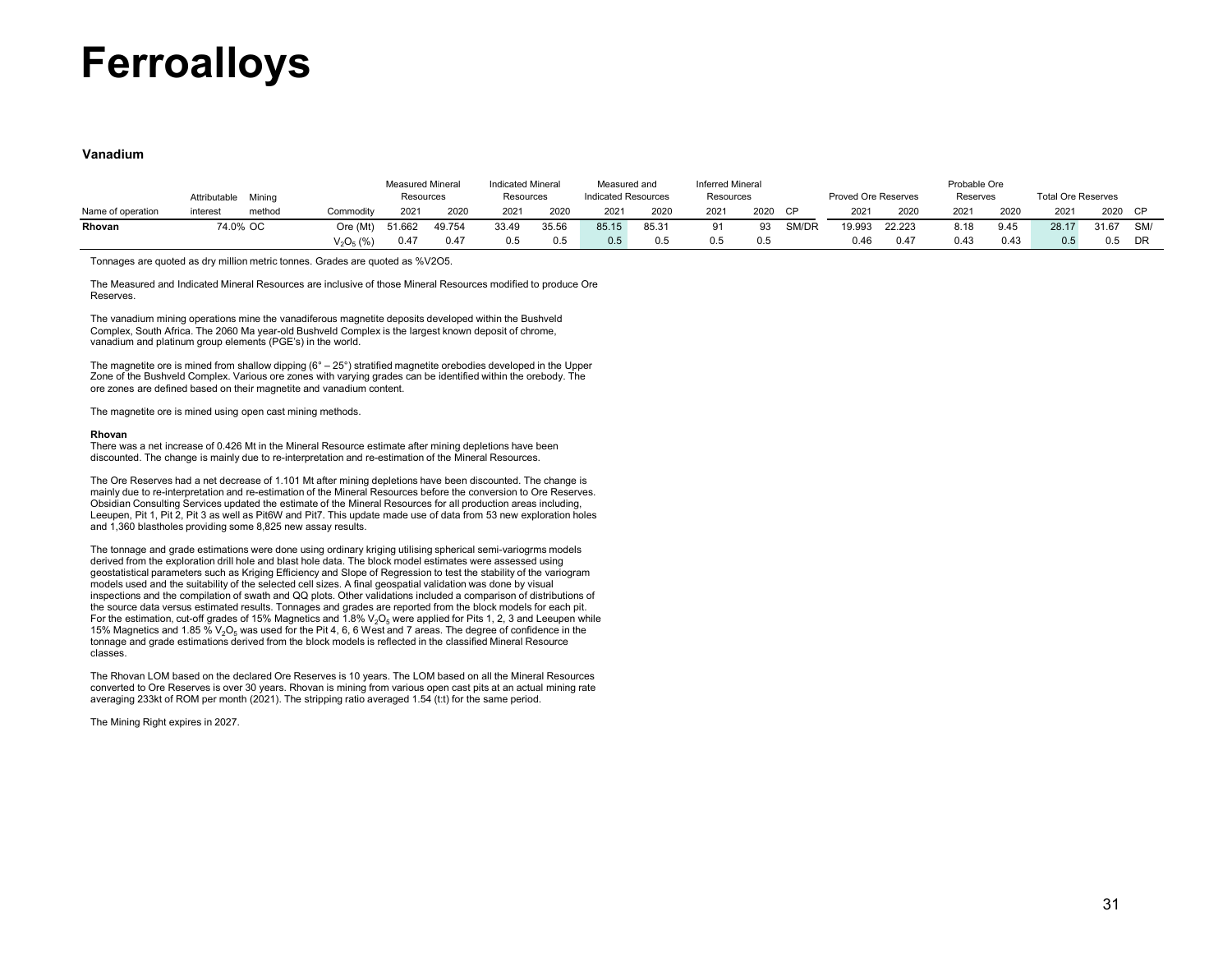#### **Manganese**

|                   | Attributable | Minina   |           | <b>Measured Mineral</b><br>Resources |        | <b>Indicated Mineral</b><br>Resources |       | Measured and<br>Indicated Resources |       | <b>Inferred Mineral</b><br>Resources |      |       | <b>Proved Ore Reserves</b> |        | Probable Ore<br>Reserves |      | <b>Total Ore Reserves</b> |       |            |
|-------------------|--------------|----------|-----------|--------------------------------------|--------|---------------------------------------|-------|-------------------------------------|-------|--------------------------------------|------|-------|----------------------------|--------|--------------------------|------|---------------------------|-------|------------|
| Name of operation | interest     | method   | Commoditv | 2021                                 | 2020   | 2021                                  | 2020  | $202^{\circ}$                       | 2020  | 2021                                 | 2020 | CP    | 2021                       | 2020   | $202 -$                  | 2020 | 2021                      | 2020  |            |
| Mokala            |              | 49.0% OC | Ore (Mt)  | 26.229                               | 27.186 | 19.55                                 | 19.55 | 45.78                               | 46.74 |                                      |      | JC/DR | 20.490                     | 21.650 | 5.66                     | 4.10 | 26.15                     | 25.75 | JC/        |
|                   |              |          | Mn (%     | 37.56                                | 37.24  | 36.4                                  | 36.5  | 37.1                                | 36.9  |                                      |      |       | 36.27                      | 36.34  | 35.9                     | 35.9 | 36.2                      | 36.3  | <b>PJG</b> |

Tonnages are quoted as dry million metric tonnes. Grades are quoted as %Mn.

The Measured and Indicated Mineral Resources are inclusive of those Mineral Resources modified to produce Ore Reserves.

The manganese mining operation mine the manganese deposits developed within the Kalahari Manganese Field, South Africa. The Kalahari Manganese Field is the largest known deposit of manganese in the world.

The manganese ores in the Kalahari Manganese Field are mined from both underground and opencast operations. The manganese orebodies, occur as three stratiform beds, the Upper, Middle and Lower Ore Bodies, developed within the Hotazel Formation. The Hotazel Iron Formation consists of banded iron formations with interbedded manganese ores. In the Mokala area, the Hotazel Formation sub-crop below the Kalahari Formation, the Mooidraai Dolomites and the Dwyka Tillite.

#### **Mokala**

 There was a net increase of 0.055 Mt in the Mineral Resource estimate after mining depletions have been discounted. The change is mainly due to re-interpretation and re-estimation of the Mineral Resources.

The Ore Reserves had a net increase of 1.454 Mt after mining depletions have been discounted. The change is mainly due to re-interpretation and re-estimation of the Mineral Resources before the conversion to Ore Reserves. Mokala is situated on the farm Gloria 4 km's west of the town of Hotazel, Northern Cape, South Africa. Stripping of waste commenced in May 2020 and Ore production began in March 2021.

The target mineralization is the Lower Manganese ore-body which vary in thickness from a few meters to >20m. The ore-body is shallow dipping towards the west at  $5^\circ - 12^\circ$ .

The mining cut has been defined by a minimum composite cut-off grade of 36% Mn, and a minimum sample cut-off grade of 28% Mn.

Obsidian Consulting Services has been contracted to estimate the Mineral Resources for the Mokala pit during November 2021.

The tonnage and grade estimations were done using geo-statistical analysis of the exploration drill holes. From this analysis, the most appropriate parameters for the construction of a block model for the pit was derived. The block model estimates are verified using geostatistical parameters such as Kriging Efficiency and Slope of Regression to test the stability of the variograms used and the suitability of the selected cell sizes. A final geospatial validation is done by means of swath and QQ plots. Other validations included a comparison of distributions of the source data versus estimated results. Tonnages and grades are reported from the block model for an optimised pit. For the estimation, a composite cut-off grade of 36% Mn was used and a sample cut-off grade of 28% Mn. The degree of confidence in the tonnage and grade estimations derived from the block model is reflected in the classified Mineral Resource classes. Known non-mineralised and restricted areas are excluded from the Mineral Resources.

The Mokala Ore Reserves is based on a pit optimisation exercise conducted during November 2019. The main input parameters for the optimisation were the forward looking Mn prices at the time of the exercise, US\$ 4.20 per dtmu for lump and US\$ 3.70 per dtmu for fines, minimum 36% Mn.

The Mineral Resources to Ore Reserves conversion was based on a mining extraction rate of 98% and skin dilution along the upper and lower contacts of the mining cut.

The Mokala LOM of the declared Ore Reserves is 16 years, based on a mining rate of 130kt per month. The average stripping ratio for the LOM is 4.9 (m3:t).

The Mining Right expires in 2037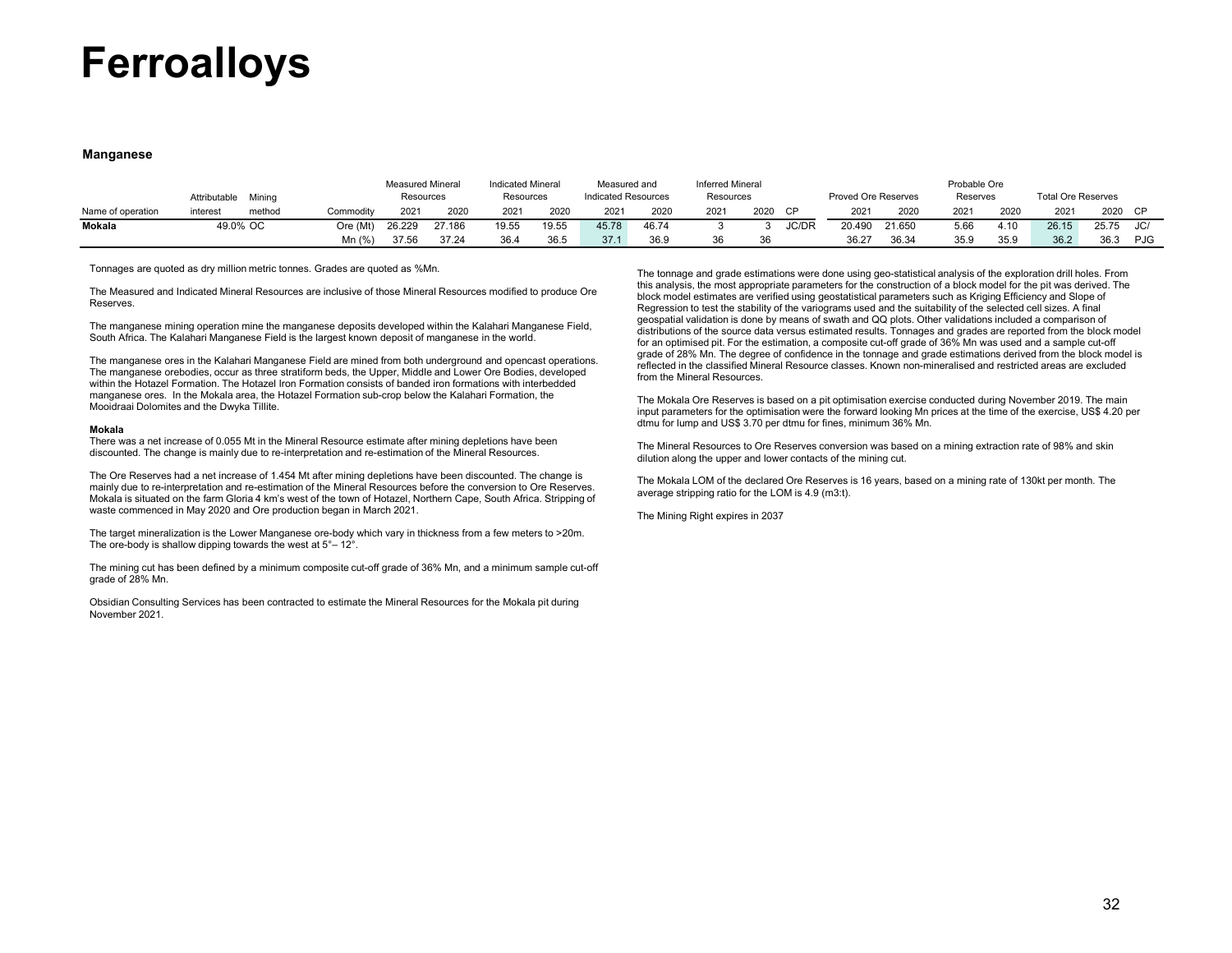# **Aluminium/Alumina**

#### **Aurukun Mineral Resources**

|                   |              |        |               | <b>Measured Mineral</b> |      | <b>Indicated Mineral</b> |      | Measured and        |      | <b>Inferred Mineral</b> |      |    |                            |      | Probable Ore |                          |                           |      |      |
|-------------------|--------------|--------|---------------|-------------------------|------|--------------------------|------|---------------------|------|-------------------------|------|----|----------------------------|------|--------------|--------------------------|---------------------------|------|------|
|                   | Attributable | Mining |               | Resources               |      | Resources                |      | Indicated Resources |      | Resources               |      |    | <b>Proved Ore Reserves</b> |      | Reserves     |                          | <b>Total Ore Reserves</b> |      |      |
| Name of operation | interest     | method | Commodity     | 2021                    | 2020 | 2021                     | 2020 | 2021                | 2020 | 2021                    | 2020 |    | 2021                       | 2020 | 2021         | 2020                     | 2021                      | 2020 | CP   |
| Aurukun           |              | 70% OC | Ore (Mt)      | 96                      | 96   | 331                      | 352  | 427                 | 448  |                         |      | JB |                            |      |              | $\overline{\phantom{a}}$ |                           |      | n.a. |
|                   |              |        | $Al_2O_3$ (%) | 53.5                    | 53.3 | 49.9                     | 49.7 | 50.7                | 50.5 | 49.4                    | 48.8 |    |                            |      |              | $\overline{\phantom{a}}$ |                           |      |      |

#### **Aurukun**

 The Aurukun Bauxite deposits are located on the western side of the Cape York Peninsula in far north Queensland, Australia. Glencore currently holds tenure to the deposits via a mineral development licence or "MDL" granted in late 2017, which allows feasibility studies to be performed. Currently there is no production from the MDL. In 2004 and 2005, the Queensland State government funded the Aurukun Geoscientific Investigation Programme. The programme involved drilling approximately 8,500 drill holes and produced approximately 200,000 samples at 0.25m intervals. Most samples were assayed. All samples sent to the lab were beneficiated at 1.2 mm screen size and the +1.2 mm fraction analysed.

The samples from the 2004/05 programme were used to produce the November 2018 bauxite resource model. The tonnes and grade estimates for this 2021 Mineral Resource statement are based on the November 2018 resource model.

Measured and indicated Mineral Resources decreased by 21 million tonnes (5%) from 2020 to 2021 due to changes in the economic assumptions, resulting from an increase in mining and processing costs and an increase in the exchange rate.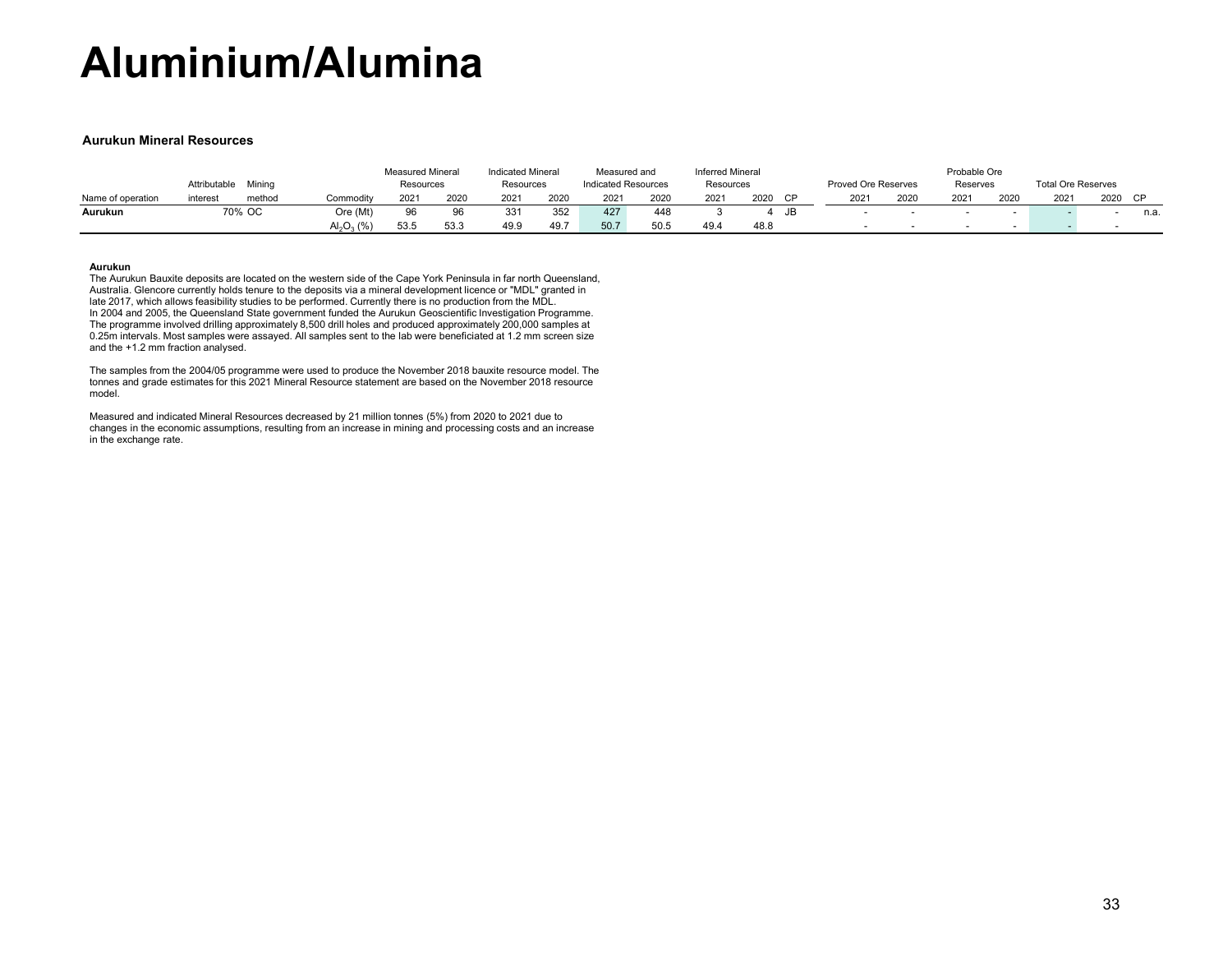### **Iron ore**

|                                   |              |        |               | <b>Measured Mineral</b> |                | <b>Indicated Mineral</b> |       | Measured and               |                          | <b>Inferred Mineral</b> |       |      |                            |                | Probable Ore   |                          |                           |                          |           |
|-----------------------------------|--------------|--------|---------------|-------------------------|----------------|--------------------------|-------|----------------------------|--------------------------|-------------------------|-------|------|----------------------------|----------------|----------------|--------------------------|---------------------------|--------------------------|-----------|
|                                   | Attributable | Mining |               | Resources               |                | Resources                |       | <b>Indicated Resources</b> |                          | Resources               |       |      | <b>Proved Ore Reserves</b> |                | Reserves       |                          | <b>Total Ore Reserves</b> |                          |           |
| Name of operation                 | interest     | method | Commodity     | 2021                    | 2020           | 2021                     | 2020  | 2021                       | 2020                     | 2021                    | 2020  | CP   | 2021                       | 2020           | 2021           | 2020                     | 2021                      | 2020                     | CP        |
| El Aouj Mining Company S.A.       |              |        |               |                         |                |                          |       |                            |                          |                         |       |      |                            |                |                |                          |                           |                          |           |
| Guelb el Aouj                     | 50%          | ОC     | Ore (Mt)      | 400                     | 400            | 1,170                    | 1,170 | 1,570                      | 1,570                    | 300                     | 300   | AM/  | 380                        | 380            | 551            | 551                      | 931                       | 931                      | <b>NS</b> |
| East                              |              |        | Iron $(\%)$   | 36                      | 36             | 36                       | 36    | 36                         | 36                       | 36                      | 36    | SvdM | 35                         | 35             | 35             | 35                       | 35                        | 35                       |           |
|                                   |              |        | DTC wt (%)    | 45                      | 45             | 45                       | 45    | 45                         | 45                       | 45                      | 45    |      | 44                         | 44             | 43             | 43                       | 44                        | 44                       |           |
|                                   |              |        | DTC iron (%)  | 69.8                    | 69.8           | 69.2                     | 69.2  | 69.3                       | 69.3                     | 69.5                    | 69.5  |      | 69.6                       | 69.6           | 69.0           | 69.0                     | 69.2                      | 69.2                     |           |
|                                   |              |        | Oxidised (Mt) | 70                      | 70             | 80                       | 80    | 150                        | 150                      | 30                      | 30    |      |                            |                |                | ٠                        |                           |                          |           |
|                                   |              |        | Iron $(\%)$   | 34                      | 34             | 35                       | 35    | 35                         | 35                       | 35                      | 35    |      |                            |                |                | $\blacksquare$           |                           |                          |           |
| Guelb el Aouj                     | 50%          | OC     | Ore (Mt)      | $\sim$                  | $\blacksquare$ | 185                      | 185   | 185                        | 185                      | 615                     | 615   | AM/  |                            |                |                | $\overline{\phantom{a}}$ |                           | $\overline{\phantom{a}}$ | n.a.      |
| Centre                            |              |        | Iron $(\%)$   |                         | $\blacksquare$ | 34                       | 34    | 34                         | 34                       | 35                      | 35    | SvdM |                            |                |                |                          |                           |                          |           |
|                                   |              |        | DTC wt $(% )$ |                         |                | 43                       | 43    | 43                         | 43                       | 44                      | 44    |      |                            |                |                |                          |                           |                          |           |
|                                   |              |        | DTC iron (%)  |                         |                | 69.6                     | 69.6  | 69.6                       | 69.6                     | 69.8                    | 69.8  |      |                            |                |                |                          |                           |                          |           |
|                                   |              |        | Oxidised (Mt) |                         |                |                          |       |                            |                          | 45                      | 45    |      |                            |                |                |                          |                           |                          |           |
|                                   |              |        | Iron $(\%)$   |                         |                |                          |       |                            |                          | 33                      | 33    |      |                            |                |                |                          |                           |                          |           |
| Bou Derga                         | 50%          | OC     | Ore (Mt)      |                         |                |                          |       |                            |                          | 510                     | 510   | AM/  |                            |                |                |                          |                           | $\overline{\phantom{a}}$ | n.a.      |
|                                   |              |        | Iron $(\%)$   |                         |                |                          |       |                            |                          | 36                      | 36    | SvdM |                            |                |                |                          |                           |                          |           |
|                                   |              |        | DTC wt (%)    |                         |                |                          |       |                            |                          | 43                      | 43    |      |                            |                |                |                          |                           |                          |           |
|                                   |              |        | DTC iron (%)  |                         |                |                          |       |                            |                          | 69.7                    | 69.7  |      |                            |                |                |                          |                           |                          |           |
|                                   |              |        | Oxidised (Mt) |                         |                |                          |       |                            |                          | 130                     | 130   |      |                            |                |                |                          |                           |                          |           |
|                                   |              |        | Iron $(\%)$   |                         |                |                          |       |                            | $\overline{\phantom{a}}$ | 35                      | 35    |      |                            |                |                | ۰                        |                           |                          |           |
| Tintekrate                        | 50%          | OC     | Ore (Mt)      |                         |                |                          |       |                            | $\sim$                   | 710                     | 710   | AM/  |                            |                |                |                          |                           | ٠                        | n.a.      |
|                                   |              |        | Iron $(\%)$   |                         |                |                          |       |                            |                          | 36                      | 36    | SvdM |                            |                |                |                          |                           |                          |           |
|                                   |              |        | DTC wt (%)    |                         |                |                          |       |                            |                          | 44                      | 44    |      |                            |                |                |                          |                           |                          |           |
|                                   |              |        | DTC iron (%)  |                         |                |                          |       |                            |                          | 69.4                    | 69.4  |      |                            |                |                |                          |                           |                          |           |
|                                   |              |        | Oxidised (Mt) |                         |                |                          |       |                            |                          | 180                     | 180   |      |                            |                |                | $\blacksquare$           |                           |                          |           |
|                                   |              |        | Iron $(\%)$   |                         |                |                          |       |                            |                          | 34                      | 34    |      |                            |                |                |                          |                           |                          |           |
| Total El Aouj Mining Company S.A. |              |        | Ore (Mt)      | 470                     | 470            | 1,435                    | 1,435 | 1,905                      | 1,905                    | 2,520                   | 2,520 |      | 380                        | 380            | 551            | 551                      | 931                       | 931                      |           |
|                                   |              |        | Iron $(\%)$   | 36                      | 36             | 36                       | 36    | 36                         | 36                       | 35                      | 35    |      | 35                         | 35             | 35             | 35                       | 35                        | 35                       |           |
| Sphere Mauritania S.A.            |              |        |               |                         |                |                          |       |                            |                          |                         |       |      |                            |                |                |                          |                           |                          |           |
| Askaf North                       | 90%          | OC     | Ore (Mt)      | 200                     | 200            | 160                      | 160   | 360                        | 360                      | 45                      | 45    | AM/  |                            |                |                |                          |                           |                          | n.a.      |
|                                   |              |        | Iron $(\%)$   | 36                      | 36             | 35                       | 35    | 36                         | 36                       | 36                      | 36    | SvdM |                            |                |                |                          |                           |                          |           |
|                                   |              |        | DTC wt (%)    | 47                      | 47             | 45                       | 45    | 46                         | 46                       | 45                      | 45    |      |                            |                |                |                          |                           |                          |           |
|                                   |              |        | DTC iron (%)  | 69.8                    | 69.8           | 69.4                     | 69.4  | 69.6                       | 69.6                     | 69.2                    | 69.2  |      |                            |                |                |                          |                           |                          |           |
|                                   |              |        | Oxidised (Mt) | 15                      | 15             | 30                       | 30    | 45                         | 45                       | 15                      | 15    |      |                            |                |                |                          |                           |                          |           |
|                                   |              |        | Iron $(\%)$   | 35                      | 35             | 35                       | 35    | 35                         | 35                       | 35                      | 35    |      |                            |                |                | $\overline{\phantom{a}}$ |                           |                          |           |
| Askaf Centre                      | 90%          | OC     | Ore (Mt)      |                         |                | $\sim$                   |       |                            | $\overline{\phantom{a}}$ | 95                      | 95    | AM/  |                            |                |                |                          |                           | ٠                        | n.a.      |
|                                   |              |        | Iron $(\%)$   |                         |                |                          |       |                            |                          | 36                      | 36    | SvdM |                            |                |                |                          |                           |                          |           |
|                                   |              |        | DTC wt (%)    |                         |                |                          |       |                            |                          | 42                      | 42    |      |                            |                |                |                          |                           |                          |           |
|                                   |              |        | DTC iron (%)  |                         |                |                          |       |                            |                          | 69.9                    | 69.9  |      |                            |                |                |                          |                           |                          |           |
|                                   |              |        | Oxidised (Mt) |                         |                |                          |       |                            |                          | 13                      | 13    |      |                            |                |                |                          |                           |                          |           |
|                                   |              |        | Iron $(\%)$   |                         |                |                          |       |                            |                          | 37                      | 37    |      |                            |                |                |                          |                           |                          |           |
| Askaf East                        | 90%          | OC     | Ore (Mt)      |                         |                |                          |       |                            |                          | 70                      | 70    | AM/  |                            |                |                |                          |                           | ٠                        | n.a.      |
|                                   |              |        | Iron $(\%)$   |                         |                |                          |       |                            |                          | 35                      | 35    | SvdM |                            |                |                |                          |                           |                          |           |
|                                   |              |        | DTC wt (%)    |                         |                |                          |       |                            |                          | 42                      | 42    |      |                            |                |                |                          |                           |                          |           |
|                                   |              |        | DTC iron (%)  |                         |                |                          |       |                            |                          | 70.3                    | 70.3  |      |                            |                |                |                          |                           |                          |           |
|                                   |              |        | Oxidised (Mt) |                         |                |                          |       |                            |                          | 13                      | 13    |      |                            |                |                |                          |                           |                          |           |
|                                   |              |        | Iron $(\%)$   |                         |                |                          |       |                            |                          | 31                      | 31    |      |                            |                |                |                          |                           |                          |           |
| Total Sphere Mauritania S.A.      |              |        | Ore (Mt)      | 215                     | 215            | 190                      | 190   | 405                        | 405                      | 251                     | 251   |      |                            | ٠              |                |                          | $\blacksquare$            |                          |           |
|                                   |              |        | Iron $(\%)$   | 36                      | 36             | 35                       | 35    | 36                         | 36                       | 35                      | 35    |      | $\overline{a}$             | $\overline{a}$ | $\blacksquare$ | $\blacksquare$           | $\overline{a}$            | $\overline{a}$           |           |
|                                   |              |        |               |                         |                |                          |       |                            |                          |                         |       |      |                            |                |                |                          |                           |                          |           |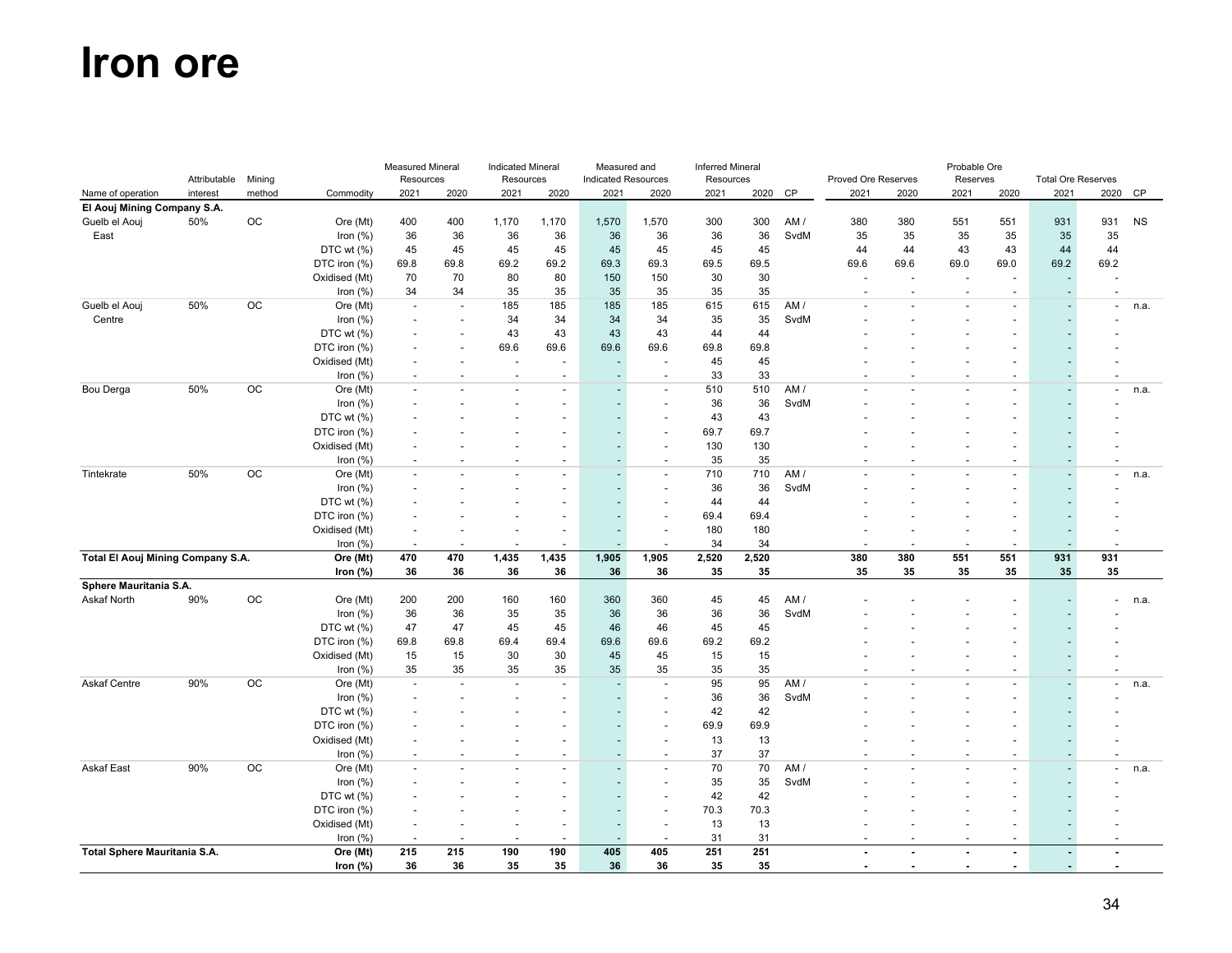### **Iron ore**

|                        | Attributable | Mining |               | Measured Mineral<br>Resources |                          | Indicated Mineral<br>Resources |                          | Measured and<br><b>Indicated Resources</b> |                          | <b>Inferred Mineral</b><br>Resources |       |           | <b>Proved Ore Reserves</b> |                          | Probable Ore<br>Reserves |                          | <b>Total Ore Reserves</b> |         |      |
|------------------------|--------------|--------|---------------|-------------------------------|--------------------------|--------------------------------|--------------------------|--------------------------------------------|--------------------------|--------------------------------------|-------|-----------|----------------------------|--------------------------|--------------------------|--------------------------|---------------------------|---------|------|
| Name of operation      | interest     | method | Commodity     | 2021                          | 2020                     | 2021                           | 2020                     | 2021                                       | 2020                     | 2021                                 | 2020  | <b>CP</b> | 2021                       | 2020                     | 2021                     | 2020                     | 2021                      | 2020 CP |      |
| Sphere Lebtheinia S.A. |              |        |               |                               |                          |                                |                          |                                            |                          |                                      |       |           |                            |                          |                          |                          |                           |         |      |
| Lebtheinia Centre      | 100%         |        | Ore (Mt)      | $\overline{\phantom{0}}$      | $\overline{\phantom{a}}$ | 2.180                          | 2.180                    | 2,180                                      | 2.180                    | 350                                  | 350   | AM/       | -                          |                          |                          |                          |                           |         | n.a. |
|                        |              |        | Iron $(\% )$  | $\overline{\phantom{0}}$      | $\overline{\phantom{a}}$ | 32                             | 32                       | 32                                         | 32                       | 32                                   | 32    | SvdM      | $\overline{\phantom{a}}$   | $\overline{\phantom{a}}$ | $\overline{\phantom{a}}$ |                          |                           |         |      |
|                        |              |        | DTC wt $(\%)$ | $\overline{\phantom{a}}$      | $\overline{\phantom{a}}$ | 27                             | 27                       | 27                                         | 27                       | 27                                   | 27    |           |                            | <b>.</b>                 | $\overline{\phantom{a}}$ |                          |                           |         |      |
|                        |              |        | DTC iron (%)  | $\overline{\phantom{0}}$      | $\overline{\phantom{0}}$ | 68.6                           | 68.6                     | 68.6                                       | 68.6                     | 68.1                                 | 68.1  |           |                            |                          |                          |                          |                           |         |      |
|                        |              |        | Oxidised (Mt) | $\overline{\phantom{a}}$      | $\overline{\phantom{a}}$ | $\overline{\phantom{0}}$       | $\overline{\phantom{0}}$ |                                            | $\overline{\phantom{a}}$ | 210                                  | 210   |           | -                          | $\overline{\phantom{a}}$ | -                        |                          |                           |         |      |
|                        |              |        | Iron $(\%)$   | $\overline{\phantom{0}}$      |                          | $\overline{\phantom{0}}$       | $\overline{\phantom{0}}$ |                                            | $\overline{\phantom{a}}$ | 31                                   | 31    |           | -                          |                          | -                        | $\overline{\phantom{a}}$ |                           |         |      |
| <b>Junelle Limited</b> |              |        |               |                               |                          |                                |                          |                                            |                          |                                      |       |           |                            |                          |                          |                          |                           |         |      |
| Zanaga                 | 50%          | ОC     | Ore (Mt)      | 2,300                         | 2,300                    | 2,500                          | 2,500                    | 4,800                                      | 4.800                    | 2.100                                | 2.100 | MT        | 770                        | 770                      | 1.290                    | 1,290                    | 2,070                     | 2,070   | GB   |
|                        |              |        | Iron $(\%)$   | 34                            | 34                       | 30                             | 30                       | 32                                         | 32                       | 31                                   | 31    |           | 37                         | 37                       | 32                       | 32                       | 34                        | 34      |      |

All Mineral Resources are considered suitable for open cut extraction.

DTC wt (%) – Davis Tube Concentrate mass recovery.

DTC Iron (%) – Davis Tube Concentrate assay %Fe.

Davis Tube test work has been conducted at a grind size of 95% passing 80 micron.

The rounding used for the values in this report reflects the confidence in the different levels of Mineral Resource and Ore Reserve classifications.

No exploration activities were carried out in the reporting period.

**El Aouj Mining Company:** Glencore holds a 50% interest in the El Aouj Mining Company through a Joint Venture arrangement with SNIM.

**Guelb el Aouj East:** The "Guelb" deposits are hosted in Banded Iron Formations (BIF) within the Dorsale Reguibat, an uplifted part of the Archaean West African Craton, which dominates the northern third of Mauritania's surface geology. Recrystallisation and aggregation of the magnetite grains in BIF has resulted in the partial to total destruction of the original banded (bedding) texture to produce the Guelb el Aouj magnetite-quartzite deposits.

The geological sequence is overprinted by a reasonably uniform, approximately 80m thick weathered zone in which much of the magnetite has oxidised to hematite.

In 2018, the FEED phase of the development programme was completed. The project is based on the production of 11.3Mtpa of sinter feed product derived from fresh magnetite ore, beneficiated to product 66.5% iron content concentrate. The FEED phase has provided a firm and costed project implementation plan, and options to further enhance the project's viability.

Mineral Resources and Ore Reserves are unchanged compared to previous reporting periods. The long term IODEX65 pricing for Ore Reserves modelling is \$90/dmt CFR North China.

This resource uses a cut-off grade of 20% DTC wt% for fresh (unoxidised) mineralisation and a cut-off grade of 20% head Fe for oxidised mineralisation. All reported concentrate grades were weighted by DTC wt%.

**Guelb el Aouj Centre:** The El Aouj Centre magnetite-quartzite (MQ) deposit is a highly metamorphosed banded iron formation (meta-BIF) unit that ranges in true thickness from 50m to over 200m. The geometry of the deposit is defined by a tight synformal structure with a sub-vertical axial plane. The synform outcrops over a strike length of about 2.4km. The thickest accumulation of magnetite-quartzite is found along the western limb of the synform, pinching out towards the east. A series of stacked recumbent isoclinal folds probably controlled the overall geometry of the deposit. The original bedding has been partially to completely obliterated by recrystallisation, resulting in a coarse-grained texture with aggregated magnetite grains. The weathered zone, though variable, has an average vertical thickness of approximately 40m. In this zone partial to complete oxidation of magnetite to hematite has occurred.

This resource uses a cut-off grade of 20% DTC wt% for fresh (unoxidised) mineralisation and a cut-off grade of 20% head Fe for oxidised mineralisation. All reported concentrate grades were weighted by DTC wt%.

**Bou Derga:** The Bou Derga deposit forms part of a larger scale synformal structure defined by an Archean magnetite-quartzite (MQ) unit that ranges in true thickness from approximately 20m to 200m. The thicker parts of the deposit are considered to be a result of isoclinal folding. Drilling was restricted to the western fold closure. The deposit dips towards the northeast at about 60°. The deposit contains a number of internal waste bands (typically 5m to 50m thick) which have been modelled separately and excluded from the Mineral Resource estimation. A northwest-southeast trending fault displaces the mineralisation in the south-eastern part of the deposit.

This resource uses a cut-off grade of 20% DTC wt% for fresh (unoxidised) mineralisation and a cut-off grade of 20% head Fe for oxidised mineralisation. All reported concentrate grades were weighted by DTC wt%.

The Bou Derga Mineral Resource Statement has been prepared in accordance with the Australasian Code for Reporting of Exploration Results, Mineral Resources and Ore Reserves (the JORC Code, 2004 Edition).

Tintekrate: The Tintekrate deposit is hosted within the Dorsale Reguibat, an uplifted part of the Archaean West African Craton, which dominates the northern third of Mauritania's surface geology. Recrystallisation and aggregation of the magnetite grains in the meta-banded iron formation (BIF) units has resulted in partial to total destruction of the original banded (bedding) texture to produce the Tintekrate and other similar magnetitequartzite deposits. The Tintekrate deposit is a circular structure defined by a steep dipping MQ unit with dips of 50° to 80° (locally overturned) with true mineralised thicknesses of 100m to 150m on the western side of the structure to 50m to 100m on the eastern side. The weathered zone averages 70m to 75m vertical depth below natural surface and its base tends to mirror the natural surface profile. In this zone, magnetite has been partially to completely oxidised to hematite.

This resource uses a cut-off grade of 20% DTC wt% for fresh (unoxidised) mineralisation and a cut-off grade of 20% head Fe for oxidised mineralisation. All reported concentrate grades were weighted by DTC wt%.

**Tintekrate:** The Tintekrate deposit is hosted within the Dorsale Reguibat, an uplifted part of the Archaean West African Craton, which dominates the northern third of Mauritania's surface geology. Recrystallisation and aggregation of the magnetite grains in the meta-banded iron formation (BIF) units has resulted in partial to total destruction of the original banded (bedding) texture to produce the Tintekrate and other similar magnetitequartzite deposits. The Tintekrate deposit is a circular structure defined by a steep dipping MQ unit with dips of 50° to 80° (locally overturned) with true mineralised thicknesses of 100m to 150m on the western side of the structure to 50m to 100m on the eastern side. The weathered zone averages 70m to 75m vertical depth below natural surface and its base tends to mirror the natural surface profile. In this zone, magnetite has been partially to completely oxidised to hematite.

This resource uses a cut-off grade of 20% DTC wt% for fresh (unoxidised) mineralisation and a cut-off grade of 20% head Fe for oxidised mineralisation. All reported concentrate grades were weighted by DTC wt%.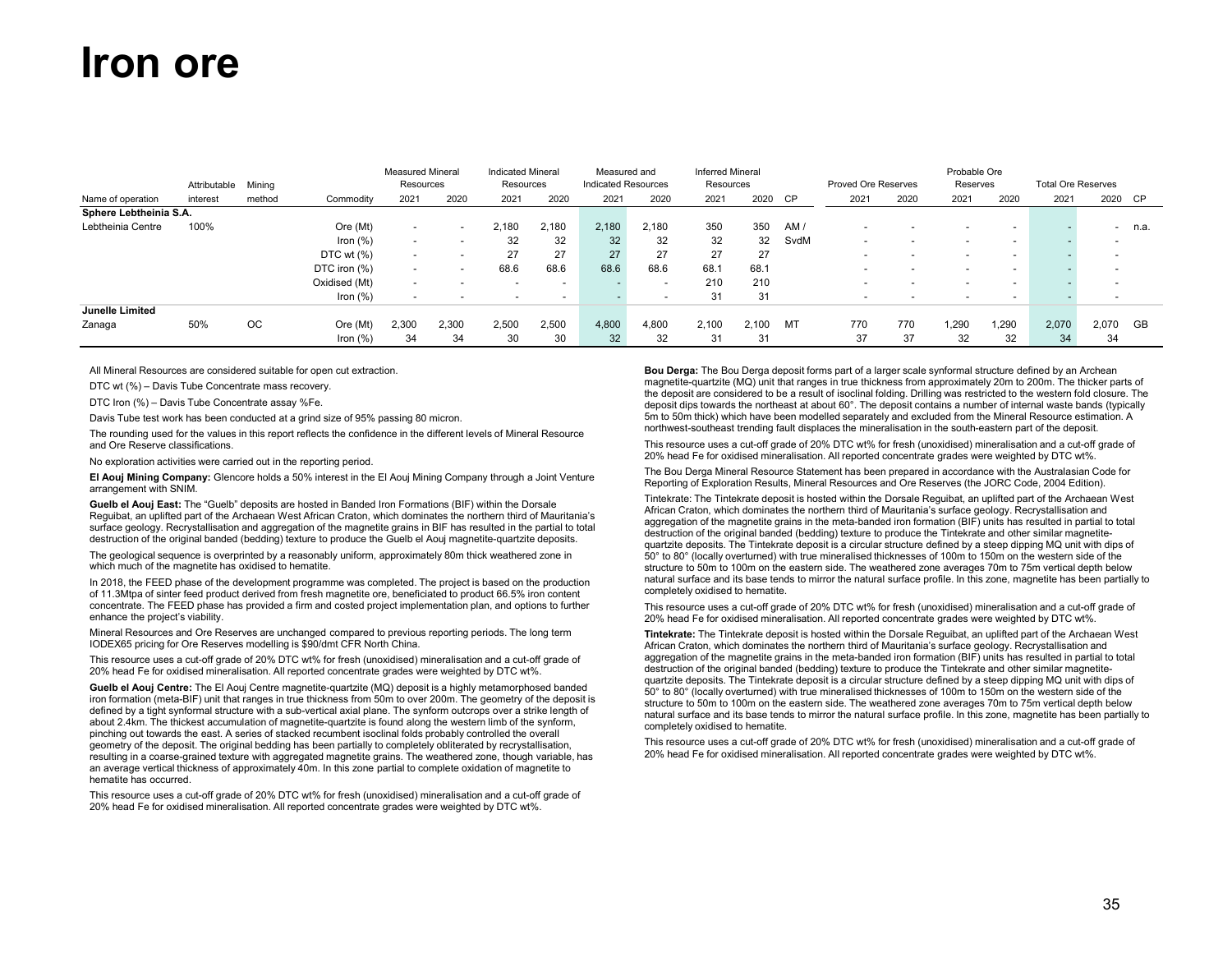### **Iron ore**

**Askaf North:** Askaf North Deposit is an east-west striking synformal structure defined by a magnetite-quartzite (MQ) unit that ranges in true thickness from approximately 140m in the western hinge zone to approximately 30m along the eastern part of the southern limb. The synformal axis plunges at between 20° to 30° towards the east in the western part of the synform, and at about 35° to 45° towards the west at the eastern fold closure, producing a double plunging synform. A dolerite dyke has been emplaced along an east-west fault zone that displaces the northern part of the deposit in a dextral shear sense. The disruption and emplacement of the dolerite along the northern limb of the synform has not affected the quality of the mineralisation. The MQ unit represents a metamorphosed banded iron-formation (BIF). The precursor BIF was subjected to high-grade metamorphic conditions during the Archaean, which resulted in complete recrystallisation of the original fine-grained BIF. In most cases the primary textures have been destroyed by the recrystallisation. Coarse-grained (>1mm) MQ is produced as a result, with good Davis Tube liberation characteristics and concentrate grades at a liberation grind size of 95% passing 80 micron.

The Askaf North Mineral Resource Statement uses a cut-off grade of 20% DTC wt% for fresh (unoxidised) mineralisation and a cut-off grade of 20% head Fe for oxidised mineralisation. All reported concentrate grades were weighted by DTC wt%.

**Askaf Centre:** The Askaf Centre deposit comprises a northern body that is exposed over a strike length of 3.5km and a southern body that is exposed over a strike length of 1.7km. Both bodies form part of a regional scale antiformal structure and each body is also duplicated within itself by outcrop-scale tight isoclinal folding. The northern and southern bodies are separated and displaced in a dextral shear sense by a regional scale fault/fracture system. The northern body is generally sub-vertical striking roughly northwest-southeast. The magnetite-quartzite unit ranges in thickness from approximately 50m in the west to approximately 70m in the east, with the magnetite-quartzite mineralisation being thinnest in the steep dipping middle portion (±10 m). The multiple layers reported is the result of tight isoclinal folding. The southern body comprises an open synformal structure with an undulating sub-horizontal fold axis that plunges at approximately 25° towards the southwest at the southern part of the deposit. At this locality the mineralisation is still open-ended at depth. The two limbs of the synform are exposed over a strike length of approximately 1km. The northern part of the synform is tighter than is the case in the south, with the eastern limb almost being overturned in some places. Magnetite-quartzite ranges in thickness from approximately 30m to 35m in the limbs to approximately 45m to 55m in the synformal keel as a result of structural thickening with thicknesses of up to 90m reported. The magnetite-quartzite unit is embedded within an Archaen granitic/gneiss sequence. The weathered zone which, though variable, has an average vertical thickness of approximately 40m and in this zone partial to complete oxidation of magnetite to hematite has occurred. Oxidation significantly reduces the Davis Tube mass recovery (wt%) in mineralised drill samples.

This resource uses a cut-off grade of 20% DTC wt% for fresh (unoxidised) mineralisation and a cut-off grade of 20% head Fe for oxidised mineralisation. All reported concentrate grades were weighted by DTC wt%.

**Askaf East:** The Askaf East deposit occupies the southern limb of an apparent east-west striking synformal structure defined by an Archaean magnetite-quartzite unit that ranges in true thickness from approximately 20m at the western end of the limb to approximately 140m in the central part of the limb. The hinge zone is at the eastern end of the deposit. The synformal axis plunges about 40° towards the west in the eastern part of the synform. The thickening of the sequence in the eastern part of the deposit is probably as a result of isoclinal folding within the sequence. The MQ unit is embedded within an Archaen granitic/gneiss sequence. The weathered zone, though variable, has an average vertical thickness of approximately 40m. Partial to complete oxidation of magnetite to hematite has occurred in this zone and this significantly reduces the Davis Tube mass recovery (wt%) in mineralised drill samples.

This resource uses a cut-off grade of 20% DTC wt% for fresh (unoxidised) mineralisation and a cut-off grade of 20% head Fe for oxidised mineralisation. All reported concentrate grades were weighted by DTC wt%.

**Lebtheinia:** The magnetite-rich Banded Iron Formations (BIF) at Lebtheinia form part of the Archaean Lebzena Group. The BIF units in EL264 are exposed over a total strike length of approximately 24km, of which Lebtheinia Centre has a strike length of 11.5km. Parts of the main BIF units at Lebtheinia Centre deposit are covered by laterite and colluvium consisting of BIF fragments.

The magnetite-BIF at Lebtheinia Centre averages about 240m thick. The BIF is characterised by a well-defined banding pattern, with individual bands ("mesobands") averaging 5-10mm thick. Drilling shows that mineralisation extends to at least 400m vertically below natural surface and is open at depth. The deposit is intruded by a series of sub-vertical dolerite dykes, striking NE-SW to NNE-SSW. Lebtheinia Centre has a hanging wall of (variously) quartzite, amphibolite, rhyolite, clay/saprolite (altered amphibolite) and a footwall of quartzite or amphibolite.

The depth of weathering (oxidation) of the BIF averages around 50m. In the lower two thirds of the oxidised zone (the Lower Oxidised Zone, "LOZ") the degree of oxidation is less than in the more oxidised upper third.

The Lebtheinia Centre Mineral Resource Statement for fresh mineralisation uses 20% DTC wt% cut-off. For the LOZ unit the cut-off is 14 SI x 10-3 units of magnetic susceptibility.

The Lebtheinia Mineral Resource Statement has been prepared in accordance with the Australasian Code for Reporting of Exploration Results, Mineral Resources and Ore Reserves (the JORC Code, 2004 Edition).

**Zanaga Project:** The Zanaga ELs are located within a north-south oriented greenstone belt which extends for over 47km in length, and vary between 0.5km and 3km in width. The mineralisation is hosted by metamorphosed volcano-sedimentary itabirites, and is interbedded with amphibolites and mafic schists. The contact with the crystalline basement is typically faulted and sheared. The principal ore lithologies consist of itabirites, interbedded with basic lavas, which are later altered to amphibolites. Typically, the itabirites consist of layers of iron-rich and quartz rich meta-sediments, on a millimetre to centimetre scale. The orebody lithologies are crosscut by late intrusions and dolerite dykes, oriented northeast-southwest. The deposit comprises a sequence of weathering domains, which overlay an un-weathered protore comprising itabirite. The weathered sequence observed at Zanaga is typical of iron ore deposits, where the surficial material demonstrates enrichment in iron above the protore due to a mass reduction and associated leaching of the silicate layers.

The Mineral Resource is reported at a 0% Fe cut-off.

The Zanaga Mineral Resource Statement has been prepared in accordance with the Australasian Code for Reporting of Exploration Results, Mineral Resources and Ore Reserves (the JORC Code, 2012 Edition).

The Zanaga Project Ore Reserve Statement was prepared by SRK Consulting (UK) Limited as part of a Feasibility **Study** 

The full release of this Mineral Resource and Ore Reserve update is available on the Zanaga Iron website (www.zanagairon.com).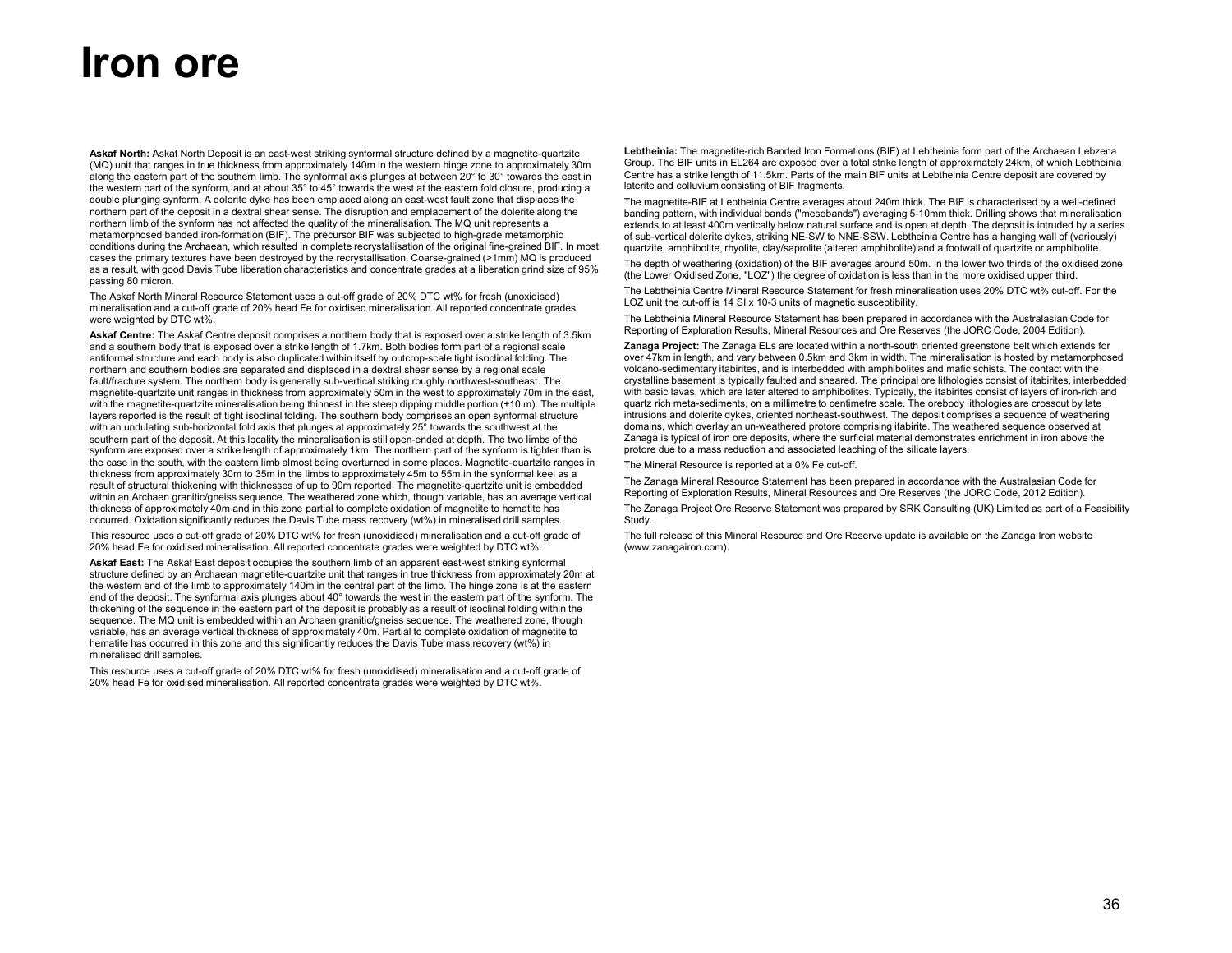#### **New South Wales**

|                              | Attributable | Mining |                                 | <b>Measured Coal</b><br>Resources |       | <b>Indicated Coal</b><br>Resources |                          | <b>Inferred Coal</b><br>Resources |                |            | <b>Coal Reserves</b> | Proved Probable | Marketable<br><b>Coal Reserves</b> | Proved Probable          | Total Marketable Coal<br>Reserves |                |            |
|------------------------------|--------------|--------|---------------------------------|-----------------------------------|-------|------------------------------------|--------------------------|-----------------------------------|----------------|------------|----------------------|-----------------|------------------------------------|--------------------------|-----------------------------------|----------------|------------|
| Name of operation            | interest     | method | Commodity                       | 2021                              | 2020  | 2021                               | 2020                     | 2021                              | 2020           | CP         | 2021                 | 2021            | 2021                               | 2021                     | 2021                              | 2020           | CP         |
| <b>Oakbridge Group</b>       |              |        | Thermal Coal (Mt)               | 979                               | 999   | 640                                | 620                      | 1,450                             | 1,450          |            | 140                  | 60              | 95                                 | 42                       | 140                               | 140            |            |
| <b>Bulga Complex</b>         | 85.9%        | OC/UG  | Thermal Coal (Mt)               | 960                               | 980   | 580                                | 560                      | 1,300                             | 1,300          | <b>HXJ</b> |                      |                 |                                    |                          |                                   |                |            |
|                              |              |        | CV (kcal/kg)                    | 6,000                             | 5,900 | 5,850                              | 5,600                    | 5,900                             | 5,700          |            |                      |                 |                                    |                          |                                   |                |            |
| Bulga OC                     | 85.9%        | OС     | Thermal Coal (Mt)               |                                   |       |                                    |                          |                                   |                |            | 140                  | 20              | 95                                 | 12                       | 110                               | 70             | <b>JGR</b> |
|                              |              |        | CV (kcal/kg)                    |                                   |       |                                    |                          |                                   |                |            |                      |                 | 6,250                              | 6,300                    | 6,250                             | 6,300          |            |
| <b>Bulga UG</b>              | 85.9%        | UG     | Thermal Coal (Mt)               |                                   |       |                                    |                          |                                   |                |            |                      | 40              |                                    | 30                       | 30                                | 70             | POG        |
|                              |              |        | CV (kcal/kg)                    |                                   |       |                                    |                          |                                   |                |            |                      |                 |                                    | $\overline{\phantom{a}}$ |                                   | 6,150          |            |
| <b>Running Stream</b>        | 85.9%        | OC     | Thermal Coal (Mt)               | 19                                | 19    | 60                                 | 60                       | 150                               | 150            | MJL        |                      |                 |                                    | $\overline{a}$           |                                   |                | n.a.       |
|                              |              |        | CV (kcal/kg)                    | 5,050                             | 5,050 | 5,050                              | 5,050                    | 5,150                             | 5,150          |            |                      |                 |                                    |                          |                                   |                |            |
| Liddell                      | 67.5%        | OС     | Thermal Coal (Mt)               | 210                               | 210   | 240                                | 240                      | 400                               | 400            | JET/       | 6                    | $\mathbf{1}$    | $\overline{a}$                     | $\blacksquare$           | $\overline{4}$                    | $\overline{7}$ | <b>APC</b> |
|                              |              |        | CV (kcal/kg)                    | 6.250                             | 6.250 | 6.200                              | 6,200                    | 6,150                             | 6,150          | LRG        |                      |                 | 6,700                              | 6,700                    | 6,700                             | 6,750          |            |
| <b>Mount Owen Complex</b>    |              |        | Thermal Coal (Mt)               | 290                               | 305   | 265                                | 266                      | 441                               | 441            |            | 83                   | 9               | 45                                 | 5                        | 50                                | 52             |            |
| Mount Owen                   | 100%         | OС     | Thermal Coal (Mt)               | 180                               | 190   | 190                                | 190                      | 350                               | 350            | LRG        | 75                   | 9               | 40                                 | 5                        | 45                                | 45             | <b>STH</b> |
|                              |              |        | CV (kcal/kg)                    | 6,050                             | 6,050 | 6,100                              | 6,150                    | 6,100                             | 6,100          |            |                      |                 | 6,100                              | 6,200                    | 6,100                             | 6,250          |            |
| <b>Ravensworth East</b>      |              | OC     | Thermal Coal (Mt)               | 60                                | 60    | 25                                 | 26                       | $\overline{1}$                    | $\overline{1}$ | LRG        | 5                    |                 | 3                                  | L,                       | 3                                 | 3              | <b>BOB</b> |
|                              |              |        | CV (kcal/kg)                    | 5,700                             | 5,700 | 5,650                              | 5,700                    | 5,750                             | 5,750          |            |                      |                 | 5,900                              | $\overline{\phantom{a}}$ | 5,900                             | 5,950          |            |
| Glendell                     |              | OC     | Thermal Coal (Mt)               | 50                                | 55    | 50                                 | 50                       | 90                                | 90             | <b>LRG</b> | 3                    | L,              | $\overline{2}$                     |                          | $\overline{2}$                    | $\overline{4}$ | <b>BOB</b> |
|                              |              |        | CV (kcal/kg)                    | 5.900                             | 5,900 | 5,850                              | 5,850                    | 5.800                             | 5.800          |            |                      |                 | 6,600                              | $\overline{\phantom{a}}$ | 6.600                             | 6,650          |            |
| Integra                      | 100%         | UG     | Thermal/Coking Coal (Mt)        | 17                                | 18    | 55                                 | 55                       | 30                                | 30             | <b>MAS</b> | $\overline{a}$       |                 | 3                                  | $\blacksquare$           | 3                                 | 5              | AWF        |
|                              |              |        | CV (kcal/kg)                    | 5,950                             | 6,000 | 5,900                              | 5,900                    | 5,800                             | 5,800          |            |                      |                 |                                    | $\overline{a}$           |                                   |                |            |
|                              |              |        | Ash (%)                         | $\overline{\phantom{a}}$          |       | $\overline{\phantom{a}}$           |                          | $\overline{\phantom{a}}$          |                |            |                      |                 | 8                                  | 8                        | 8                                 | 8              |            |
| United - Wambo               | 47.5%        | OC/UG  | Thermal Coal (Mt)               | 290                               | 300   | 340                                | 340                      | 500                               | 500            | <b>JET</b> | 70                   | 6               | 50                                 | $\overline{4}$           | 55                                | 60             | PTP        |
|                              |              |        | CV (kcal/kg)                    | 5.950                             | 5.950 | 5,700                              | 5,700                    | 5,600                             | 5.600          |            |                      |                 | 6.550                              | 6,500                    | 6,550                             | 6.550          |            |
| <b>Ulan Complex</b>          | 100%         |        | Thermal Coal (Mt)               | 215                               | 225   | 253                                | 263                      | 420                               | 520            |            | 131                  | $\mathbf{1}$    | 119                                | $\mathbf{1}$             | 119                               | 134            |            |
| Ulan OC                      |              |        | Thermal Coal (Mt)               | 45                                | 45    | 13                                 | 13                       | 20                                | 20             | MJL        | 6                    | 0.4             | $\overline{4}$                     | 0.2                      | $\overline{4}$                    | 4              | <b>LRO</b> |
|                              |              |        | CV (kcal/kg)                    | 4,950                             | 4,950 | 5,200                              | 5,200                    | 4,900                             | 4,900          |            |                      |                 | 5,000                              | 5,000                    | 5,000                             | 5,000          |            |
| Ulan UG                      |              |        | Thermal Coal (Mt)               | 170                               | 180   | 240                                | 250                      | 400                               | 500            | MJL        |                      |                 |                                    |                          |                                   |                |            |
|                              |              |        | CV (kcal/kg)                    | 6,350                             | 6,400 | 4,750                              | 4,750                    | 5,000                             | 5,000          |            |                      |                 |                                    |                          |                                   |                |            |
| Ulan #3 UG                   |              |        | Thermal Coal (Mt)               |                                   |       |                                    |                          |                                   |                |            | 50                   |                 | 45                                 | $\overline{\phantom{a}}$ | 45                                | 50             | EAM        |
|                              |              |        | CV (kcal/kg)                    |                                   |       |                                    |                          |                                   |                |            |                      |                 | 6.150                              | $\overline{\phantom{a}}$ | 6,150                             | 6,150          |            |
| Ulan West UG                 |              |        | Thermal Coal (Mt)               |                                   |       |                                    |                          |                                   |                |            | 75                   | 0.6             | 70                                 | 0.6                      | 70                                | 80             | <b>RDA</b> |
|                              |              |        | CV (kcal/kg)                    |                                   |       |                                    |                          |                                   |                |            |                      |                 | 6,100                              | 6,100                    | 6,100                             | 6,100          |            |
| <b>Ravensworth Group</b>     |              |        | Thermal Coal (Mt)               | 374                               | 394   | 240                                | 240                      | 100                               | 100            |            | 160                  | 12              | 110                                | 8                        | 120                               | 130            |            |
| Narama                       | 100%         | OC     | Thermal Coal (Mt)               | 24                                | 24    | $\overline{\phantom{a}}$           | ٠                        | $\overline{\phantom{a}}$          |                | <b>MAS</b> | ٠                    |                 |                                    |                          |                                   |                | n.a.       |
|                              |              |        | CV (kcal/kg)                    | 5,600                             | 5,600 | $\overline{a}$                     | $\overline{\phantom{a}}$ | $\overline{\phantom{a}}$          |                |            |                      |                 |                                    | $\overline{a}$           |                                   |                |            |
| <b>Ravensworth North</b>     | 90%          | OС     | Thermal Coal (Mt)               | 350                               | 370   | 240                                | 240                      | 100                               | 100            | <b>MAS</b> | 160                  | 12              | 110                                | 8                        | 120                               | 130            | <b>DJC</b> |
|                              |              |        | CV (kcal/kg)                    | 6,000                             | 6,050 | 6.050                              | 6,050                    | 5.650                             | 5,650          |            |                      |                 | 6,300                              | 6,400                    | 6.300                             | 6,250          |            |
| Mangoola                     | 100%         | OC/UG  | Thermal Coal (Mt)               | 95                                | 100   | 100                                | 100                      | 1,500                             | 1,500          | MAS        | 45                   | 30              | 40                                 | 24                       | 65                                | 70             | <b>MRW</b> |
|                              |              |        | CV (kcal/kg)                    | 5,250                             | 5,250 | 4,750                              | 4,750                    | 4,250                             | 4,250          |            |                      |                 | 5,450                              | 5,400                    | 5,450                             | 5,400          |            |
| <b>Ravensworth UG</b>        | 100%         | UG     | Thermal Coal (Mt)               | 320                               | 320   | 220                                | 220                      | 250                               | 250            | MJL        | 40                   | $\blacksquare$  | 28                                 | $\overline{\phantom{a}}$ | 28                                | 28             | <b>KJB</b> |
|                              |              |        | CV (kcal/kg)                    | 5,800                             | 5,800 | 5,400                              | 5,400                    | 5,350                             | 5,350          |            |                      |                 | 6,950                              | ä,                       | 6,950                             | 6,950          |            |
| <b>Hunter Valley</b>         | 49%          | OC     | Thermal Coal (Mt)               | 780                               | 800   | 1,300                              | 1,300                    | 2,400                             | 2,400          | <b>LMP</b> | 400                  | 460             | 290                                | 330                      | 630                               | 640            | <b>PJO</b> |
| <b>Operations</b>            |              |        | CV (kcal/kg)                    | 6,500                             | 6,500 | 6,450                              | 6,450                    | 6,200                             | 6,200          |            |                      |                 | 6,350                              | 6,350                    | 6,350                             | 6.350          |            |
|                              |              |        |                                 |                                   |       |                                    |                          |                                   |                |            |                      |                 |                                    |                          |                                   |                |            |
| <b>Total New South Wales</b> |              |        | <b>Coking/Thermal Coal (Mt)</b> | 3,570                             | 3,671 | 3,653                              | 3,644                    | 7,491                             | 7,591          |            | 1,079                | 579             | 784                                | 414                      | 1,214                             | 1,266          |            |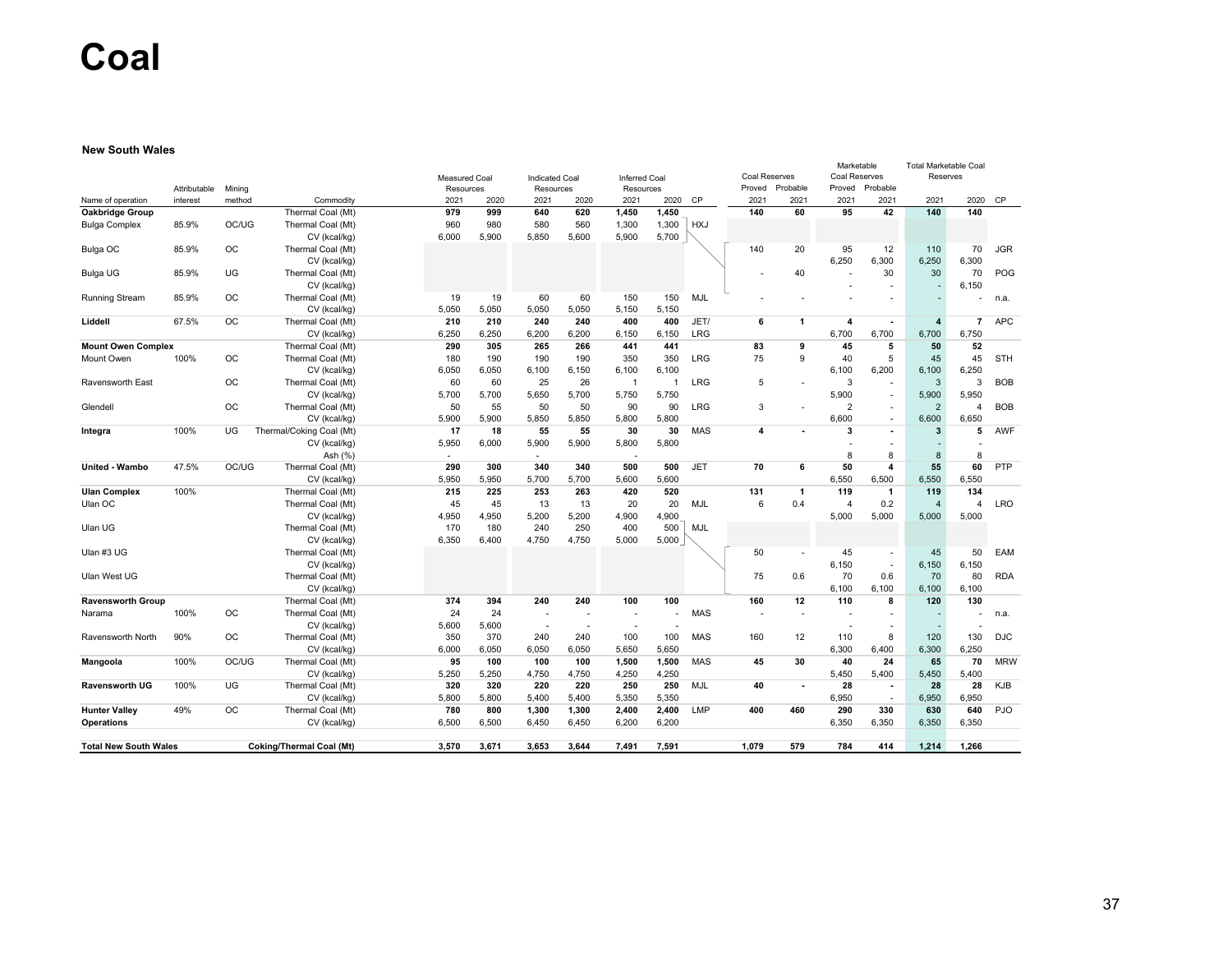#### **New South Wales**

The New South Wales Coal Resources and Reserves are contained within the Sydney Basin.

Changes and issues material to the estimation of Coal Resources and Reserves are noted below for specific projects. Reference to production changes between 31 December 2020 and 31 December 2021 are detailed for each producing mine site.

Unless otherwise stated, tenement expiries will be eligible for a standard renewal as per the relevant Government policy.

Tonnages are quoted as million metric tonnes. Values expressed in the text have not been rounded and therefore do not correlate directly with the tables.

#### **Oakbridge Group**

**Bulga open cut:** Coal Resource and Reserve depletion due to mining (-10.7Mt).

Inclusion of additional drilling associated with the Bulga Extension Project (BEP) resulted in an increase of 14.8Mt Measured and Indicated and 21.8Mt Inferred resources. Resource CV has increased, due to the disaggregation of the coal quality model and the subsequent removal of partings, resulting in lower Ash% and higher CV values.

The BEP pit shell has been incorporated with an associated uplift of 42.3Mt in Marketable Proved and Probable Reserves

Coal Reserves for Bulga Open Cut operations are sufficient to support a mine life of approximately 18 years.

**Bulga underground:** The adoption of the BEP pit shell has brought about a revision to the prospects for underground mining at Bulga. The previous plans for mining the Piercefield B seam are no longer compatible and hence the underground Marketable Reserve has been written down by 37.7Mt

Tenements for the Bulga Complex expire between September 2022 and June 2040. Some tenements are undergoing a routine renewal process with the NSW Government.

**Running Stream** is an undeveloped thermal coal project. Coal Resources were not re-estimated in 2021.

Potential mining methods are open cut for the shallow Coal Resources (less than 60m depth of cover) and underground mining for Coal Resources in excess of 60m depth of cover.

Assessment Lease expired in May 2020, and a renewal has been lodged.

#### **Liddell Open Cut**

Coal Resources include both the current Liddell Open Cut Operations and the project area known as Liddell South. Each area has been assessed by a different Competent Person; Liddell Open Cut by John Terrill and Liddell South by Leigh Gibson.

Coal Resource and Reserve depletion due to mining at Liddell Open Cut (-4.7Mt).

Tenements for Liddell Operations expire between October 2023 and November 2028. Coal Reserves for Liddell Operations are sufficient to support the planned mine life of 2 years.

Tenements for Liddell South Project expire between December 2023 and July 2025.

#### **Mt Owen Complex**

**Mount Owen:** Coal Resource and Reserve depletion due to mining (-7.5Mt).

Marketable Reserve CV has decreased due to refinement of the geological model to better reflect expected coal recovery, the addition of a flotation plant to the Mt Owen CHPP resulting in higher yields, and lower CV values due to an increase in product moisture of the fine coal fraction.

Tenements for Mt Owen expire between January 2026 and March 2041. Some tenements are undergoing a routine renewal process with the NSW Government.

Coal Reserves for Mt Owen Operations are sufficient to support the planned mine life of 15 years.

**Ravensworth East:** Tenements for Ravensworth East expire between August 2022 and October 2034. Coal Reserves for Ravensworth East operations are sufficient to support the planned mine life of 2 years.

#### **Glendell:** : Coal Resource and Reserve depletion due to mining (-3.1Mt).

Tenements for Glendell expire between November 2021 (renewal lodged) and November 2033. Some tenements are undergoing a routine renewal process with the NSW Government. Coal Reserves for Glendell operations are sufficient to support the planned mine life of 1 year.

#### **Integra**

Coal Resource and Reserve depletion due to mining (-2.2Mt).

Tenements for the area expire between November 2023 and October 2034. Some tenements are undergoing a routine renewal process with the NSW Government. Coal Reserves for Integra operations are sufficient to support the planned mine life of 2 years.

#### **United - Wambo**

#### Coal Resource Depletion due to Mining (-8.0Mt).

Tenements for the JV area expire between August 2022 and March 2023. Some tenements are undergoing a routine renewal process with the NSW government. Coal reserves of the United-Wambo JV are sufficient to support a planned mine life of 13 years.

#### **Ulan Complex**

Coal Resource Measured and Indicated decrease due to sterilisation (-15.3Mt) of the upper part of the mining section as mining occurs in the lower part. The mining section was depleted (-11.8Mt) as a direct result of mining. Reduction of Inferred resources (-8.0Mt) owing to sterilisation of upper seams (above mined out longwall workings) based on "no reasonable prospect of mining" (Clause 20, JORC2012).

Tenements for Ulan expire between April 2022 and May 2042. Some tenements are undergoing a routine renewal process with the NSW Government.

**Ulan Open Cut:** No mining during reporting period therefore no change to Coal Reserves estimations since 31 December 2020.

**Ulan West Underground:** Coal Reserve depletion due to mining (-6.6Mt).

Coal Reserves for Ulan West underground operations are sufficient to support the planned mine life of 11 years. **Ulan #3 Underground:** Coal Reserve depletion due to mining (-5.3Mt).

Coal Reserves for Ulan #3 underground operations are sufficient to support the planned mine life of 9 years.

#### **Ravensworth Group**

**Narama:** No change to Coal Resources since 31 December 2020. Mining Operations in Narama ceased at the end of 2014 upon completion of the Narama mine plan.

Tenements for Narama expire between December 2023 and August 2036.

**Ravensworth North:** Coal Resource and Reserve depletion due to mining (-11.7Mt).

Tenements for Ravensworth North expire between June 2022 and September 2035. Some tenements are undergoing a routine renewal process with the NSW Government. Coal Reserves for Ravensworth North operations are sufficient to support the planned mine life of 14 years.

#### **Ravensworth Underground**

No change in Coal Resource or Reserve estimations since 31 December 2020.

Production was suspended in September 2014 with the mine currently on care and maintenance.

Tenements for Ravensworth Underground expire between October 2022 and April 2029. Some tenements are undergoing a routine renewal process with the NSW Government.

#### **Mangoola**

Coal Resource and Reserve depletion due to mining (-7.3Mt).

Tenements for Mangoola expire in November 2029. Some tenements are undergoing a routine renewal process with the NSW Government. Coal Reserves for Mangoola operations are sufficient to support the planned mine life of 9 years.

#### **Hunter Valley Operations**

Coal Resource and Reserve depletion due to mining at Hunter Valley Operations (-13.5Mt).

Tenements for Hunter Valley Operations expire between December 2022 and November 2041. Some tenements are undergoing a routine renewal process with the NSW Government. Coal Reserves at Hunter Valley Operation are sufficient to support the planned mine life of approximately 30 years.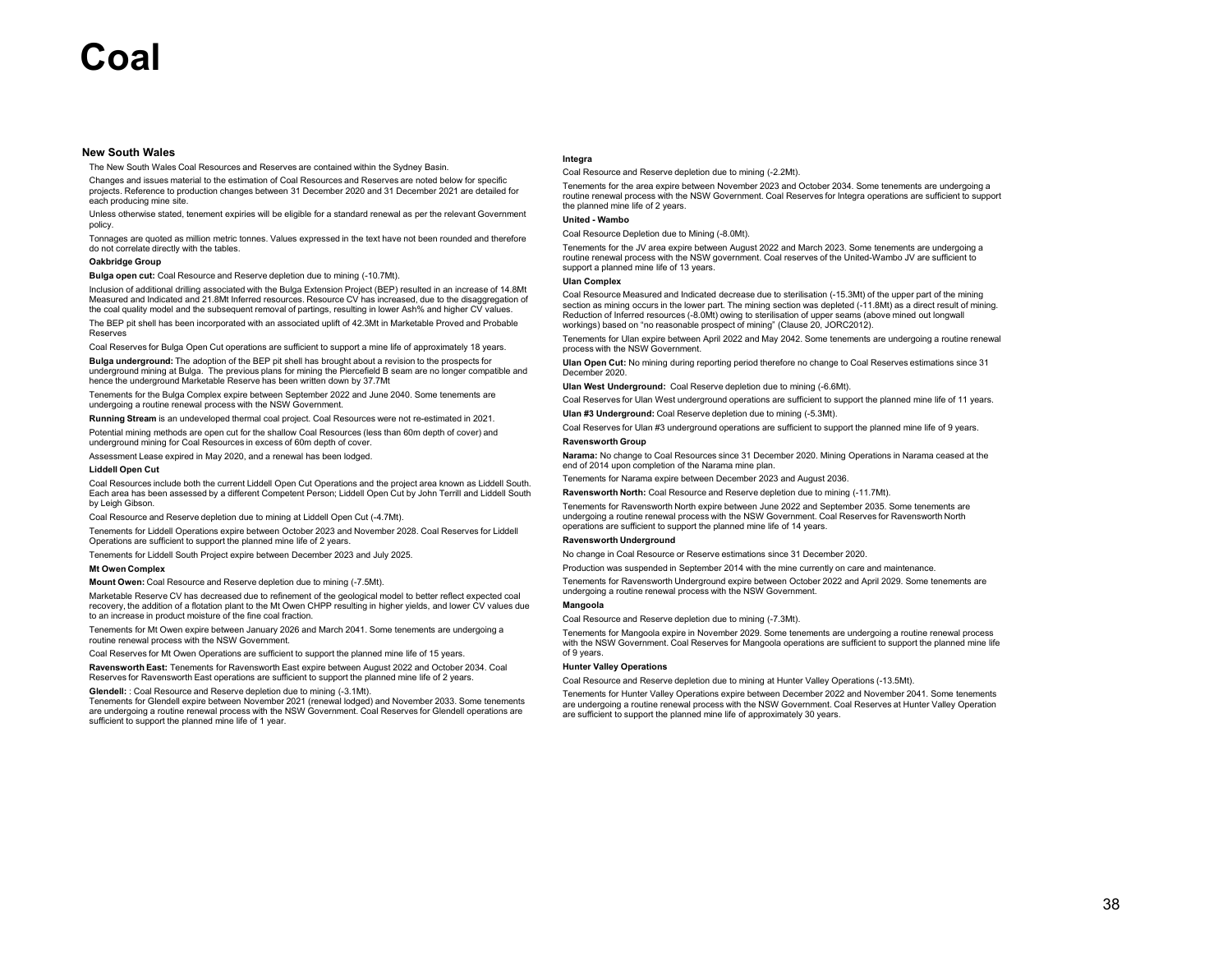#### **Queensland**

|                            | Attributable | Mining |                                   | Measured Coal<br>Resources |                          | <b>Indicated Coal</b><br>Resources |                          | <b>Inferred Coal</b><br>Resources |                |            | Coal Reserves<br>Proved  | Probable       | Marketable<br>Coal Reserves | Proved Probable          | <b>Total Marketable Coal</b><br>Reserves |                          |            |
|----------------------------|--------------|--------|-----------------------------------|----------------------------|--------------------------|------------------------------------|--------------------------|-----------------------------------|----------------|------------|--------------------------|----------------|-----------------------------|--------------------------|------------------------------------------|--------------------------|------------|
| Name of operation          | interest     | method | Commodity                         | 2021                       | 2020                     | 2021                               | 2020                     | 2021                              | 2020           | CP         | 2021                     | 2021           | 2021                        | 2021                     | 2021                                     | 2020                     | CP         |
| <b>Oaky Creek</b>          | 55%          |        | Coking/Thermal Coal (Mt)          | 230                        | 240                      | 355                                | 355                      | 80                                | 80             |            | 26                       | 15             | 18                          | 10                       | 28                                       | 30                       |            |
| Oaky North                 |              | UG     | Coking Coal (Mt)<br>Ash (%)       | 230                        | 240                      | 310                                | 310                      | 60                                | 60             | <b>RJH</b> | 26                       | 15             | 18                          | 10                       | 28<br>9                                  | 30<br>9                  | POG        |
| <b>Fairhill Oaky Creek</b> |              | ОC     | Thermal Coal (Mt)<br>CV (kcal/kg) |                            |                          | 45                                 | 45                       | 20                                | 20             | <b>RJH</b> |                          |                |                             |                          |                                          | $\blacksquare$           | n.a.       |
| <b>Red Rock</b>            | 75%          |        | OC/UG Coking/Thermal Coal (Mt)    | $\mathbf{1}$               | $\mathbf{1}$             | 300                                | 300                      | 200                               | 200            | <b>RJH</b> | $\blacksquare$           | ÷              |                             | $\blacksquare$           |                                          | $\overline{\phantom{a}}$ | n.a.       |
|                            |              |        | CV (kcal/kg)                      | 6,900                      | 6,900                    | 5,100                              | 5,100                    | 5,450                             | 5,450          |            |                          | $\overline{a}$ |                             | $\overline{\phantom{a}}$ |                                          |                          |            |
| <b>NCA</b>                 | 100%         |        | Coking/Thermal Coal (Mt)          | 460                        | 466                      | 569                                | 569                      | 1,020                             | 1,010          |            | 10                       | 35             | 10                          | 22                       | 31                                       | 85                       |            |
| Newlands, Suttor           |              | OC/UG  | Thermal Coal (Mt)                 | 310                        | 310                      | 140                                | 140                      | 400                               | 400            | <b>JET</b> |                          |                |                             |                          |                                          |                          | n.a.       |
| Eastern (RCM)              |              |        | CV (kcal/kg)                      | 5,750                      | 5,750                    | 5,200                              | 5,200                    | 5,050                             | 5,050          |            |                          |                |                             |                          |                                          |                          |            |
| Wollombi (MCM)             |              | OC/UG  | Coking Coal (Mt)                  | 14                         | 15                       | 75                                 | 75                       | 100                               | 100            | <b>JET</b> |                          |                |                             |                          |                                          | $\overline{\phantom{a}}$ | n.a        |
|                            |              |        | Thermal Coal (Mt)                 | 6                          | 6                        | 26                                 | 26                       | 60                                | 60             |            |                          |                |                             | $\overline{a}$           |                                          |                          |            |
|                            |              |        | CV (kcal/kg)                      | 5,500                      | 5,550                    | 5,250                              | 5,250                    | 5,150                             | 5,150          |            |                          |                |                             |                          |                                          |                          |            |
| Newlands OC                |              | ОC     | Coking Coal (Mt)                  |                            |                          |                                    |                          |                                   |                |            | $\mathbf{1}$             |                | 0.7                         | 0.8                      | $\overline{2}$                           | 3                        | LEN        |
|                            |              |        | Ash (%)                           |                            |                          |                                    |                          |                                   |                |            |                          |                | 8                           | 8                        | 8                                        | 9                        |            |
|                            |              | ОC     | Thermal Coal (Mt)                 |                            |                          |                                    |                          |                                   |                |            | $\overline{2}$           | 0.8            | $\overline{2}$              | 0.7                      | $\overline{2}$                           | 17                       | LEN        |
|                            |              |        |                                   |                            |                          |                                    |                          |                                   |                |            |                          |                |                             |                          |                                          | 6,400                    |            |
|                            |              |        | CV (kcal/kg)                      |                            |                          |                                    |                          |                                   |                |            |                          |                | 6,100                       | 6,100                    | 6,100                                    |                          |            |
| Sarum                      |              | OC/UG  | Coking Coal (Mt)                  | 30                         | 30                       | 8                                  | 8                        | 60                                | 60             | <b>JET</b> |                          |                |                             |                          |                                          |                          | n.a        |
|                            |              |        | Thermal Coal (Mt)                 |                            |                          | 70                                 | 70                       | 250                               | 250            |            |                          |                |                             |                          |                                          |                          |            |
|                            |              |        | CV (kcal/kg)                      |                            | $\overline{\phantom{a}}$ | 5,450                              | 5,450                    | 4,650                             | 4,650          |            |                          |                |                             |                          |                                          |                          |            |
| Collinsville               |              | OC/UG  | Coking Coal (Mt)                  | 65                         | 40                       | 200                                | 80                       | 100                               | 40             | <b>MAS</b> |                          |                |                             |                          |                                          |                          | n.a        |
|                            |              |        | Thermal Coal (Mt)                 | 35                         | 65                       | 50                                 | 170                      | 50                                | 100            |            |                          |                |                             |                          |                                          |                          |            |
|                            |              |        | CV (kcal/kg)                      | 4,800                      | 5,350                    | 5,000                              | 6,000                    | 4,900                             | 5,550          |            |                          |                |                             |                          |                                          |                          |            |
| Collinsville OC            |              | OC     | Coking Coal (Mt)                  |                            |                          |                                    |                          |                                   |                | n.a.       | $\overline{\phantom{a}}$ | 24             |                             | 12                       | 12                                       | ٠                        | LEN        |
|                            |              |        | Thermal Coal (Mt)                 |                            |                          |                                    |                          |                                   |                |            | $\overline{7}$           | 9              | $\overline{7}$              | 8                        | 15                                       | 65                       |            |
|                            |              |        | CV (kcal/kg)                      |                            |                          |                                    |                          |                                   |                |            |                          |                | 5,750                       | 5,750                    | 5,750                                    | 5,950                    |            |
| Cook                       | 95%          |        | OC/UG Coking/Thermal Coal (Mt)    |                            |                          | 180                                | 180                      | 700                               | 700            | <b>JET</b> |                          |                |                             | $\blacksquare$           |                                          | $\overline{\phantom{a}}$ | n.a.       |
|                            |              |        | CV (kcal/kg)                      | $\overline{\phantom{a}}$   | $\overline{\phantom{a}}$ | 6,650                              | 6,650                    | 6,500                             | 6,500          |            |                          |                |                             |                          |                                          |                          |            |
| <b>Rolleston</b>           | 100%         |        | Thermal Coal (Mt)                 | 220                        | 230                      | 340                                | 190                      | 500                               | 430            |            | 130                      | 45             | 130                         | 45                       | 180                                      | 190                      |            |
| Rolleston ML               |              | OC     | Thermal Coal (Mt)                 | 220                        | 230                      | 190                                | 190                      | 350                               | 350            | <b>NMP</b> | 130                      | 45             | 130                         | 45                       | 180                                      | 190                      | <b>EMI</b> |
|                            |              |        | CV (kcal/kg)                      | 5,700                      | 5,700                    | 5,550                              | 5,550                    | 5,500                             | 5,500          |            |                          |                | 5,600                       | 5,450                    | 5,550                                    | 5,550                    |            |
| Rolleston MDL &            |              | ОC     | Thermal Coal (Mt)                 |                            |                          | 150                                | $\overline{\phantom{a}}$ | 150                               | 80             | <b>MAW</b> | $\overline{\phantom{a}}$ |                |                             |                          |                                          | $\blacksquare$           | n.a.       |
| <b>EPCs</b>                |              |        | CV (kcal/kg)                      | $\overline{\phantom{a}}$   | $\overline{\phantom{a}}$ | 5,450                              | $\overline{\phantom{a}}$ | 5,550                             | 5,650          |            |                          |                |                             |                          |                                          |                          |            |
| <b>Togara North</b>        | 70%          | OC/UG  | Thermal Coal (Mt)                 | 360                        | 370                      | 220                                | 250                      | 800                               | 700            | <b>MAS</b> | $\blacksquare$           | 28             | $\blacksquare$              | 28                       | 28                                       | 28                       | <b>PJO</b> |
|                            |              |        | CV (kcal/kg)                      | 6,200                      | 6,350                    | 6,000                              | 6,000                    | 5,900                             | 6,000          |            |                          |                |                             | 6,300                    | 6,300                                    | 6,300                    |            |
| Wandoan                    | 75%          |        | Thermal Coal (Mt)                 | 1,650                      | 1,650                    | 2,250                              | 2,250                    | 4,600                             | 4,600          | <b>MPL</b> | ٠                        | ÷              |                             | $\blacksquare$           |                                          | $\blacksquare$           | <b>PJO</b> |
|                            |              |        | CV (kcal/kg)                      | 5,300                      | 5,300                    | 5,400                              | 5,400                    | 5,400                             | 5,400          |            |                          |                |                             | $\overline{\phantom{a}}$ |                                          |                          |            |
| <b>Milray</b>              | 75%          | OC/UG  | Thermal Coal (Mt)                 |                            |                          | 170                                | 170                      | 600                               | 600            | <b>RJH</b> | $\blacksquare$           |                |                             | $\blacksquare$           |                                          | ٠                        | n.a.       |
|                            |              |        | CV (kcal/kg)                      |                            |                          | 6,050                              | 6,050                    | 4,950                             | 4,950          |            |                          |                |                             |                          |                                          |                          |            |
| Pentland                   | 75%          | OC/UG  | Thermal Coal (Mt)                 | 100                        | 100                      | 40                                 | 40                       | 10                                | 10             | <b>RJH</b> |                          |                |                             | $\blacksquare$           |                                          | $\overline{\phantom{a}}$ | n.a.       |
|                            |              |        | CV (kcal/kg)                      | 4,400                      | 4,400                    | 4,050                              | 4,050                    | 4,100                             | 4,100          |            |                          |                |                             |                          |                                          |                          |            |
| Clermont                   | 37%          | OC/UG  | Thermal Coal (Mt)                 | 65                         | 75                       | 8                                  | 9                        | $\overline{\phantom{a}}$          | $\blacksquare$ | <b>JET</b> | 60                       | 6              | 60                          | 6                        | 65                                       | 75                       | <b>WTE</b> |
|                            |              |        | CV (kcal/kg)                      | 6,150                      | 6,150                    | 6,100                              | 6,100                    | $\overline{\phantom{a}}$          | $\overline{a}$ |            |                          |                | 5,900                       | 6,000                    | 5,900                                    | 5,900                    |            |
| <b>Hail Creek</b>          | 84.67%       |        | Coking/Thermal Coal (Mt)          | 680                        | 720                      | 440                                | 480                      | 370                               | 420            |            | 100                      | 55             | 80                          | 40                       | 120                                      | 120                      |            |
| <b>Hail Creek</b>          |              |        | OC/UG Coking/Thermal Coal (Mt)    | 680                        | 720                      | 320                                | 360                      | 300                               | 350            | <b>RJH</b> | 100                      | 55             | 80                          | 40                       | 120                                      | 120                      | <b>APC</b> |
| Lake Elphinstone           |              |        | OC/UG Coking/Thermal Coal (Mt)    | $\overline{\phantom{a}}$   |                          | 120                                | 120                      | 40                                | 40             | <b>JET</b> | $\overline{\phantom{a}}$ |                |                             | $\overline{\phantom{a}}$ |                                          |                          |            |
| Mount Robert               |              |        | OC/UG Coking/Thermal Coal (Mt)    | $\overline{\phantom{a}}$   |                          |                                    |                          | 30                                | 30             | LMP        | $\overline{\phantom{a}}$ |                |                             | $\overline{\phantom{a}}$ |                                          |                          |            |
| Valeria                    | 71%          | ОC     | Thermal Coal (Mt)                 | 220                        | $\overline{\phantom{a}}$ | 320                                | 410                      | 250                               | 250            | <b>MPL</b> |                          | $\blacksquare$ |                             | $\blacksquare$           |                                          | $\overline{\phantom{a}}$ | n.a.       |
| Valeria South              | 100%         | ОC     | Thermal Coal (Mt)                 |                            | $\overline{\phantom{a}}$ | 55                                 | $\overline{\phantom{a}}$ | 90                                |                | <b>MPL</b> |                          | $\blacksquare$ | $\overline{\phantom{a}}$    | $\overline{\phantom{a}}$ |                                          | ÷                        |            |
| <b>Total Queensland</b>    |              |        | <b>Coking/Thermal Coal (Mt)</b>   | 3,986                      | 3,852                    | 5,247                              | 5,203                    | 9.220                             | 9,000          |            | 326                      | 184            | 298                         | 151                      | 452                                      | 528                      |            |
|                            |              |        |                                   |                            |                          |                                    |                          |                                   |                |            |                          |                |                             |                          |                                          |                          |            |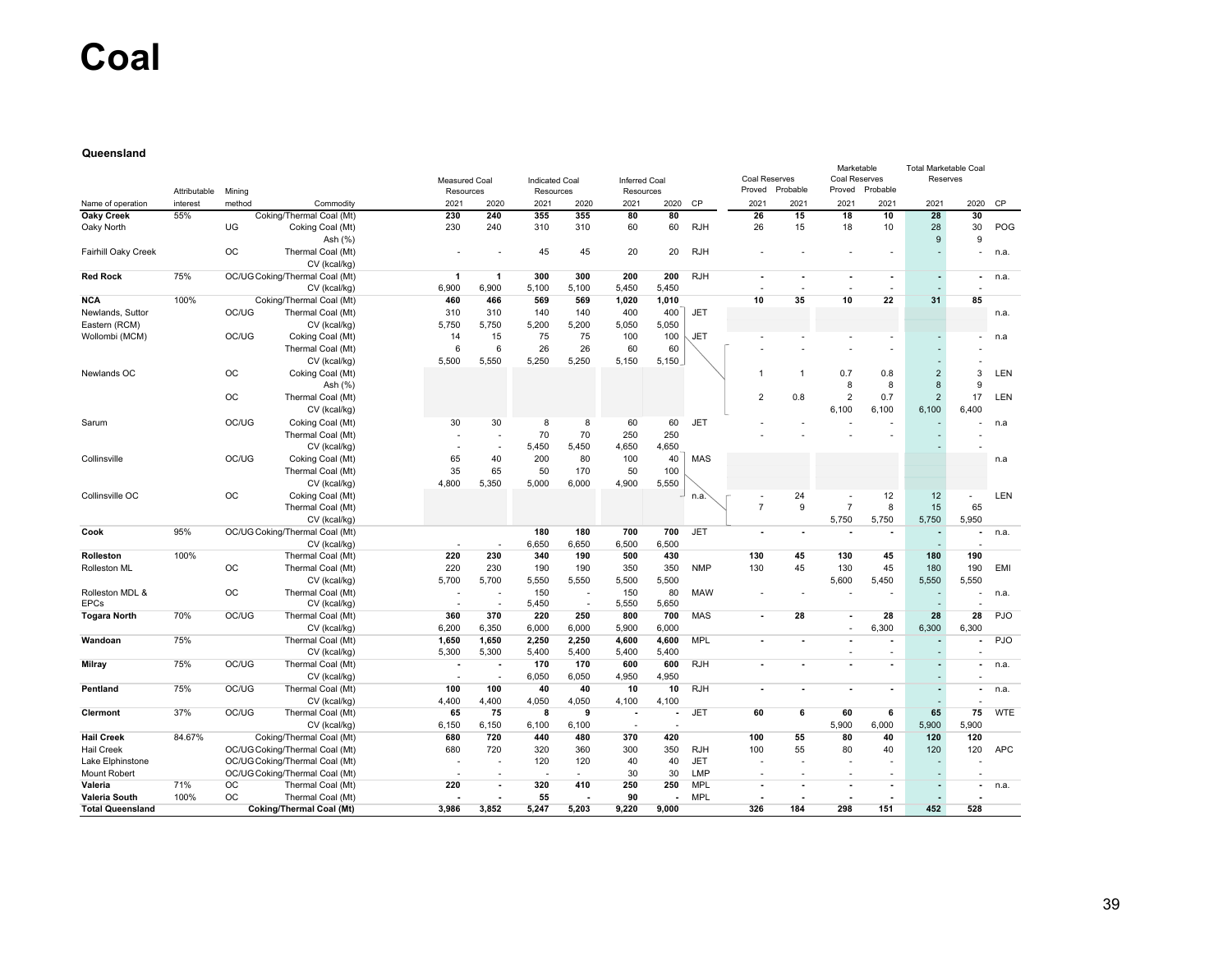#### **Queensland**

The Queensland Coal Resources and Reserves are contained within the Bowen Basin, the Surat Basin and the Galilee Basin.

Changes and issues material to the estimation of Coal Resources and Reserves are noted below for specific projects. Reference to production changes between 31 December 2020 and 31 December 2021 are detailed for each producing mine site.

Unless otherwise stated, tenement expiries will be eligible for a standard renewal as per the relevant Government policy.

Tonnages are quoted as million metric tonnes (Mt). Values expressed in the text have not been rounded and therefore do not correlate directly with the tables.

#### **Oaky Creek**

Coal Resource depletion due to mining (-6.5Mt). Resources increased (2.4Mt) due to the inclusion of operations drilling and strip sampling data.

Coal Reserves are sufficient to support the planned mine life for 7 years. Tenements for the Oaky Creek Complex expire between March 2021 and June 2041. Some tenements are undergoing a routine renewal process with the QLD Government.

#### **Red Rock**

Red Rock Resources remain unchanged.

Tenements for Red Rock expire between September 2023 and September 2025.

#### **NCA**

**Newlands Open Cut**: Coal Reserve depletion due to mining (-5.1Mt).

Mine plan changes associated with the completion of mining activities (closure) and rehabilitation of Newlands Open Cut have resulted in a write down of (-19.0Mt) ROM and (-12.4Mt) Marketable Reserves.

Coal Reserves for Newlands Open Cut are sufficient to support the planned mine life of 1 year.

**Newlands, Suttor, Eastern (RCM – Rangal Coal Measure):** Newlands Coal Resource depletion due to mining (- 0.8Mt).

Eastern Creek Coal Resource depletion due to mining (-1.4Mt).

Suttor Creek Coal Resource no material change since 31 December 2019.

Tenements for Newlands Complex expire between March 2022 and February 2042. Some tenements are undergoing a routine renewal process with the QLD Government.

**Wollombi (MCM – Moranbah Coal Measures):** Coal Resource depletion due to mining (-3.2Mt).

**Sarum:** No change in the Coal Resource estimation since 31 December 2012.

The Sarum Project is inclusive of the Sarum and Gattonvale deposits. Tenements at the Project expire between November 2025 and April 2026.

**Collinsvill**e: Coal Resource and Reserve depletion due to mining (-2.1Mt).

A significantly revised mining strategy that has changed from producing a low volatile matter thermal product and which now focusses on mining and marketing a metallurgical coal product along with a secondary thermal product has resulted in a write down of (-36.3Mt) ROM and (-34.5Mt) Marketable Reserves at Collinsville Open Cut. Combined with the re-correlation completed on the resource model, the revised strategy has had a corresponding increase in Resources allocated to coking product and a similar decrease in Resources assigned as thermal product.

Coal Reserves for Collinsville are sufficient to support the planned mine life for 14 years.

Tenements for Collinsville expire between September 2024 and September 2035.

#### **Cook (Blackrock)**

No Change in the Coal Resource estimation at Cook since 31 December 2020.

The tenement for Cook expires in April 2042.

#### **Rolleston**

Coal Resource and Reserve depletion due to mining (-13.5Mt).

The inclusion of a maiden resource for the southern section of EPC737 has resulted in an additional (145.4Mt) Measured and Indicated, and (58.0Mt) Inferred resources at Rolleston.

Tenements for Rolleston expire between January 2022 and May 2043. Some tenements are undergoing a routine renewal process with the QLD Government.

Coal Reserves for Rolleston are sufficient to support the planned mine life of 19 years.

#### **Togara North**

The addition of new drilling information and the associated modifications to the JORC resource classification polygons and the re-correlation of the structural geology has resulted in the reclassification adjustment in all categories; -38.4Mt Measured and Indicated, and +59.0Mt Inferred resources. There is also an associated decrease in Measured and Inferred CV.

Tenements for Togara North expire between September 2023 and December 2046.

#### **Wandoan**

No change in the Coal Resource estimation since 31 December 2020.

Tenements for Wandoan expire between August 2022 and December 2043. Some tenements are undergoing a routine renewal process with the QLD Government.

#### **Milray**

No change in the Coal Resource estimation since 31 December 2020.

Tenements for Milray expire between November 2024 to January 2026.

#### **Pentland**

No change in the Coal Resource estimation since 31 December 2020.

Tenements for Pentland expire in September 2026.

#### **Clermont**

Clermont Coal Resources estimated for the extraction of thermal coal via open cut methods.

Coal Resource depletion due to mining (-9.4Mt).

Tenements for Clermont expire between March 2025 and July 2031. Coal Reserves at Clermont are sufficient to support the planned mine life for 6 years.

#### **Hail Creek Operations**

Hail Creek Coal Resources estimated for the extraction of thermal and coking coal via open cut methods

Coal Resource depletion due to mining (-10.2Mt).

A significant disaggregation and remodelling process has resulted in adjustments to reported resource quantities, the major components are:

Removal of Yarabee Tuff stone band previously incorporated into Hynds full sequence (-47.3Mt) Measured and Indicated, and (-45.7Mt) Inferred resources.

Removal of Fort Cooper 4 stone partings (-46.6Mt) Measured and Indicated, and (-28.5Mt) Inferred resources; and.

Re-correlation (Hynds Upper and Middle) (22.1Mt) Measured and Indicated, and (-1.0Mt) Inferred resources. Tenements for Hail Creek expire in December 2040. Coal Reserves at Hail Creek are sufficient to support the planned mine life for 20 years.

#### **Lake Elphinstone**

Resources estimated for the extraction of thermal coal via open cut methods. No exploration or analysis work completed since acquisition so previous resource model re-applied for 2021 reporting period. The previous estimate did not include a quality estimation.

Tenements for Lake Elphinstone expire in December 2040.

#### **Mt Robert**

Mt Robert Coal Resources estimated for the extraction of thermal coal via open cut methods.

No exploration or analysis work completed since acquisition so previous resource model re-applied for 2021 reporting period. The previous estimate did not include a quality estimation.

Tenements for Mt Robert expire between November 2022 and August 2025. Project planning has not yet commenced at Mt Robert.

#### **Valeria**

Valeria Coal Resources estimated for the extraction of thermal and semi soft coking coal via open cut methods. The inclusion of additional drill and quality data, has resulted in (134.7Mt) Measured and Indicated, and (22.4Mt) Inferred resources. Tenements for Valeria expire in September 2026.

#### **Valeria South**

This is the maiden resource statement for Valeria South and includes (53.8Mt) Measured and Indicated, and (86.3Mt) Inferred resources.

Tenements for Valeria South expire in June 2024.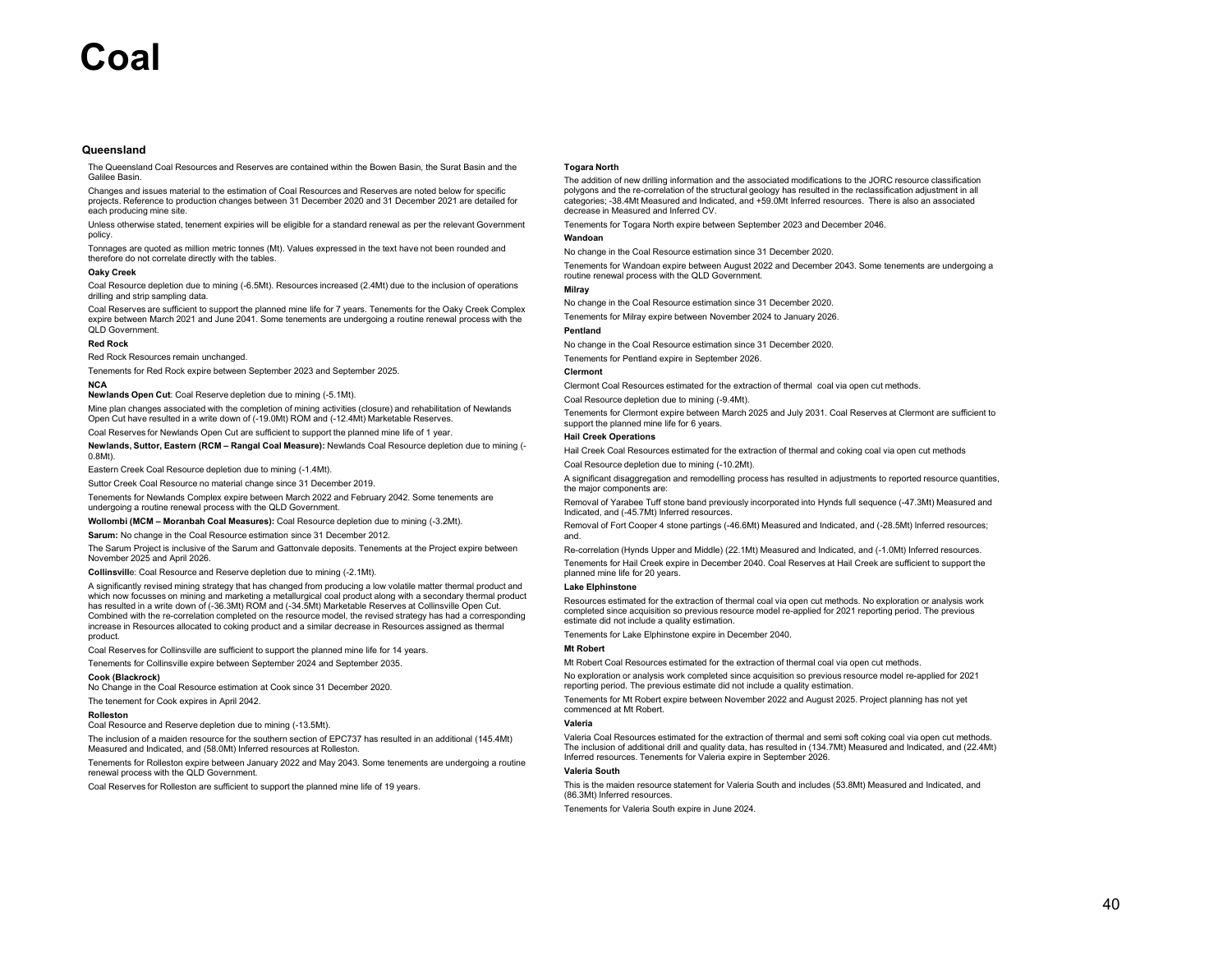**South Africa**

|                           |              |           |                          |                         |                          |                          |                          |                          |                |           | <b>Extractable Coal</b>  |                          | Saleable                 |                          | <b>Total Saleable Coal</b> |                          |           |
|---------------------------|--------------|-----------|--------------------------|-------------------------|--------------------------|--------------------------|--------------------------|--------------------------|----------------|-----------|--------------------------|--------------------------|--------------------------|--------------------------|----------------------------|--------------------------|-----------|
|                           |              |           |                          | <b>Measured Coal</b>    |                          | <b>Indicated Coal</b>    |                          | <b>Inferred Coal</b>     |                |           | Reserves                 | Proved Probable          | <b>Coal Reserves</b>     | Probable                 | Reserves                   |                          |           |
|                           | Attributable | Mining    |                          | Resources               |                          | Resources                |                          | Resources                |                |           |                          |                          | Proved                   |                          |                            |                          |           |
| Name of operation         | interest     | method    | Commodity                | 2021                    | 2020                     | 2021                     | 2020                     | 2021                     | 2020           | CP        | 2021                     | 2021                     | 2021                     | 2021                     | 2021                       | 2020                     | <b>CP</b> |
| Tweefontein               | 79.8%        |           | Thermal Coal (Mt)        | 840                     | 850                      | 60                       | 60                       | 38                       | 38             |           | 152                      | 5                        | 93                       | 3                        | 96                         | 112                      |           |
| <b>Tweefontein North</b>  |              | OC/UG     | Thermal Coal (Mt)        | 640                     | 650                      |                          |                          | 8                        | 8              | MS        | 143                      | 5                        | 86                       | 3                        | 89                         | 105                      | TH        |
|                           |              |           | CV (kcal/kg)             | 5,250                   | 5,250                    | $\overline{\phantom{a}}$ | $\overline{\phantom{a}}$ | 5,500                    | 5,500          |           |                          |                          | 5,600                    | 5,600                    | 5,600                      | 5,600                    |           |
| <b>Tweefontein South</b>  |              | OC/UG     | Thermal Coal (Mt)        | 200                     | 200                      | 60                       | 60                       | 30                       | 30             | <b>MS</b> | 9                        |                          | $\overline{7}$           |                          | $\overline{7}$             | $\overline{7}$           |           |
|                           |              |           | CV (kcal/kg)             | 5,350                   | 5,350                    | 4,350                    | 4,350                    | 4,600                    | 4,600          |           |                          |                          | 5,900                    | $\overline{\phantom{a}}$ | 5,900                      | 5,900                    |           |
| Goedgevonden              | 73.99%       |           | Thermal Coal (Mt)        | 460                     | 480                      | 10                       | $\overline{7}$           | $\overline{\phantom{a}}$ | 1              | МS        | 260                      | $\overline{\phantom{a}}$ | 168                      | $\overline{\phantom{a}}$ | 168                        | 167                      | СT        |
|                           |              |           | CV (kcal/kg)             | 4,800                   | 4,800                    | 5,000                    | 5,000                    |                          | 3,540          |           | $\overline{\phantom{a}}$ |                          | 5,400                    | $\overline{\phantom{a}}$ | 5,400                      | 5,400                    |           |
| iMpunzi                   | 79.8%        |           | Thermal Coal (Mt)        | 340                     | 350                      | 13                       | 13                       | $\overline{2}$           | $\overline{2}$ |           | 78                       | 6                        | 49                       | 2                        | 51                         | 68                       |           |
| iMpunzi North             |              | ОC        | Thermal Coal (Mt)        | 220                     | 230                      | 4                        | $\overline{4}$           | $\overline{2}$           | 2              | <b>MS</b> | 14                       | 3                        | 8                        | $\mathbf{1}$             | 9                          | 12                       | TH        |
|                           |              |           | CV (kcal/kg)             | 5,250                   | 5,250                    | 5,500                    | 5,500                    | 5,600                    | 5,600          |           |                          |                          | 5,600                    | 5,600                    | 5,600                      | 5.600                    |           |
| iMpunzi East              |              | OC        | Thermal Coal (Mt)        | 120                     | 120                      | 9                        | 9                        | $\overline{\phantom{a}}$ |                | <b>MS</b> | 64                       | 3                        | 41                       | $\overline{1}$           | 42                         | 56                       | TH        |
|                           |              |           | CV (kcal/kg)             | 5,400                   | 5,400                    | 5,250                    | 5,250                    |                          |                |           | $\overline{\phantom{a}}$ | $\overline{\phantom{a}}$ | 5,600                    | 5,600                    | 5,600                      | 5,600                    |           |
| Zonnebloem                | 100%         | OC        | Thermal Coal (Mt)        | 180                     | 190                      | 35                       | 35                       | $\overline{\phantom{a}}$ |                | <b>MS</b> | $\overline{\phantom{a}}$ | 160                      |                          | 76                       | 76                         | 74                       | <b>TH</b> |
|                           |              |           | CV (kcal/kg)             | 5,150                   | 5,150                    | 4,850                    | 4,850                    | $\overline{\phantom{a}}$ |                |           |                          |                          |                          | 5,500                    | 5,500                      | 5,500                    |           |
| Oogiesfontein             | 100%         | <b>UG</b> | Thermal Coal (Mt)        | 45                      | 44                       | 18                       | 18                       | $\overline{\phantom{a}}$ | $\blacksquare$ | <b>MS</b> | $\overline{\phantom{a}}$ | $\overline{7}$           | $\overline{\phantom{a}}$ | 4                        | $\boldsymbol{A}$           | 4                        | <b>TH</b> |
|                           |              |           | CV (kcal/kg)             | 4,950                   | 4,950                    | 4,950                    | 4,950                    | $\overline{\phantom{a}}$ |                |           | $\overline{\phantom{a}}$ | $\overline{\phantom{a}}$ | $\overline{\phantom{a}}$ | 5,700                    | 5,700                      | 5,700                    |           |
| Nooitgedacht              | 100%         | UG        | Thermal Coal (Mt)        | 21                      | 21                       | 40                       | 40                       | 5                        | 5              | MS        |                          | 33                       | $\overline{\phantom{a}}$ | 22                       | 22                         | 22                       | TH        |
|                           |              |           | CV (kcal/kg)             | 4,850                   | 4,850                    | 4,850                    | 4,850                    | 4,850                    | 4.850          |           |                          |                          |                          | 5,500                    | 5.500                      | 5,500                    |           |
| Undeveloped               | 100%         | OC/UG     | Thermal Coal (Mt)        |                         |                          | 12                       | 12                       | 100                      | 100            |           |                          |                          |                          |                          |                            |                          | n.a.      |
| <b>Resources</b>          |              |           | CV (kcal/kg)             |                         | $\overline{\phantom{a}}$ | 4,750                    | 4,750                    | 5,400                    | 5,400          |           |                          |                          |                          |                          |                            |                          |           |
| Paardekop                 | 100%         | UG        | Thermal Coal (Mt)        | 120                     | 120                      | 570                      | 575                      | 80                       | 80             | <b>MS</b> |                          |                          |                          | $\overline{\phantom{a}}$ |                            | $\overline{\phantom{a}}$ | n.a.      |
|                           |              |           | CV (kcal/kg)             | 5,350                   | 5,350                    | 5,400                    | 5,400                    | 5,350                    | 5,350          |           |                          |                          |                          |                          |                            |                          |           |
| Izimbiwa                  | 48.73%       |           | Thermal Coal (Mt)        | 102                     | 106                      | 35                       | 35                       | 32                       | 32             |           | $\overline{7}$           | 25                       | 5                        | 22                       | 27                         | 34                       |           |
| <b>MBO</b>                |              | ОC        | Thermal Coal (Mt)        | 24                      | 26                       |                          |                          | $\overline{2}$           | $\overline{2}$ | <b>MS</b> | $\overline{7}$           |                          | 5                        | $\overline{\phantom{a}}$ | 5                          | 10                       | HG        |
|                           |              |           | CV (kcal/kg)             | 5,200                   | 5,200                    |                          |                          | 5,600                    | 5,600          |           |                          |                          | 5,300                    | $\overline{\phantom{a}}$ | 5,300                      | 5,300                    |           |
| Argent                    |              | OC        | Thermal Coal (Mt)        | 28                      | 28                       |                          |                          |                          |                | MS        |                          | 25                       |                          | 22                       | 22                         | 24                       | HG        |
|                           |              |           | CV (kcal/kg)             | 5,100                   | 5,100                    |                          | $\overline{a}$           |                          |                |           |                          |                          |                          | 4,500                    | 4,500                      | 4,500                    |           |
| Springboklaagte           |              | UG        | Thermal Coal (Mt)        | 50                      | 52                       | 35                       | 35                       | 30                       | 30             | <b>MS</b> |                          |                          |                          |                          |                            |                          | n.a.      |
|                           |              |           | CV (kcal/kg)             | 5,100                   | 5,100                    | 5,050                    | 5,050                    | 4,950                    | 4,950          |           |                          |                          |                          |                          |                            |                          |           |
| Umcebo                    | 48.67%       |           | Thermal Coal (Mt)        | 148                     | 153                      | 44                       | 44                       | 86                       | 86             |           | 25                       |                          | 19                       | $\blacksquare$           | 19                         | 27                       |           |
| Wonderfontein             |              | OC        | Thermal Coal (Mt)        | 60                      | 65                       | 5                        | 5                        | -1                       | 1              | <b>MS</b> | 25                       |                          | 19                       |                          | 19                         | 27                       | HG        |
|                           |              |           | CV (kcal/kg)             | 5,350                   | 5,350                    | 5,200                    | 5,200                    |                          | 4,900          |           |                          |                          | 4,700                    |                          | 4,700                      | 4,700                    |           |
| Norwesco                  |              | ОC        | Thermal Coal (Mt)        | $\overline{\mathbf{1}}$ | $\overline{1}$           |                          |                          |                          |                | GC        |                          |                          |                          |                          |                            |                          | n.a.      |
|                           |              |           | CV (kcal/kg)             | 5,000                   | 5.000                    |                          |                          |                          |                |           |                          |                          |                          |                          |                            |                          |           |
| Klippan                   |              | UG        | Thermal Coal (Mt)        | 3                       | 3                        | $\mathbf{1}$             | $\overline{1}$           |                          |                | KvD       |                          |                          |                          |                          |                            |                          | n.a.      |
|                           |              |           | CV (kcal/kg)             | 5,800                   | 5,800                    | 5,800                    | 5,800                    |                          |                |           |                          |                          |                          |                          |                            |                          |           |
| Hendrina                  |              | UG        | Thermal Coal (Mt)        | 24                      | 24                       | 20                       | 20                       | 80                       | 80             | MS        |                          |                          |                          |                          |                            |                          | n.a.      |
|                           |              |           | CV (kcal/kg)             | 4,400                   | 4,400                    | 4,400                    | 4,400                    | 4,700                    | 4,700          |           |                          |                          |                          |                          |                            |                          |           |
| <b>Belfast</b>            |              | UG        | Thermal Coal (Mt)        | 60                      | 60                       | 18                       | 18                       | 5                        | 5              | <b>MS</b> |                          |                          |                          |                          |                            |                          | n.a.      |
|                           |              |           | CV (kcal/kg)             | 5,200                   | 5,200                    | 5,050                    | 5,050                    | 5,150                    | 5,150          |           |                          |                          |                          |                          |                            |                          |           |
|                           |              |           |                          |                         |                          |                          |                          |                          |                |           |                          |                          |                          |                          |                            |                          |           |
| <b>Total South Africa</b> |              |           | <b>Thermal Coal (Mt)</b> | 2,256                   | 2,314                    | 837                      | 839                      | 343                      | 344            |           | 522                      | 236                      | 334                      | 129                      | 463                        | 508                      |           |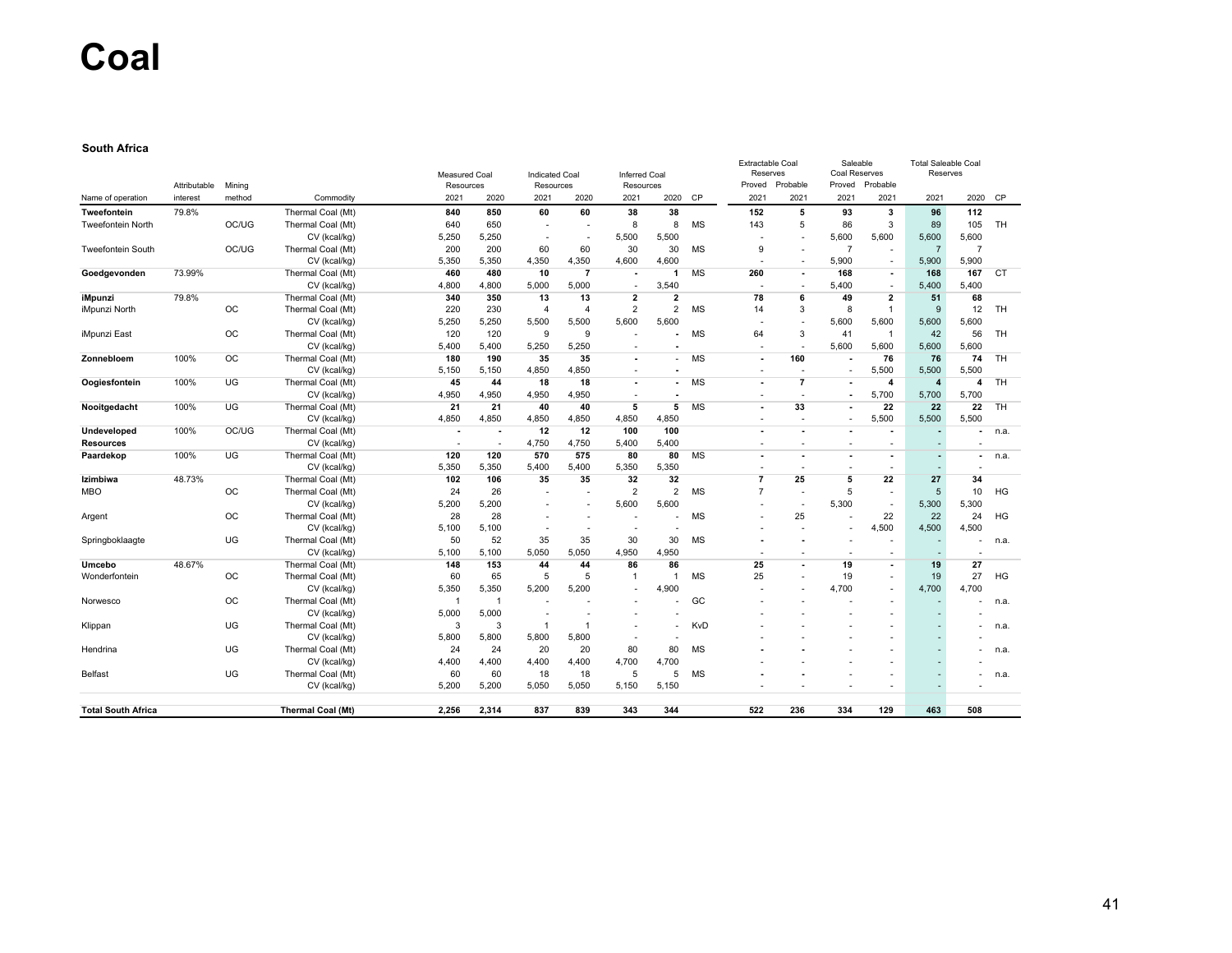#### **South Africa**

The South African Coal Resources and Coal Reserve estimates have been prepared in accordance with the 2016 edition of the South African Code for the Reporting of Exploration Results, Mineral Resources and Mineral Reserves (the SAMREC Code) and the South African Guide to the Systematic Evaluation of Coal Resources and Coal Reserves (SANS 10320:2004).

The SAMREC Code and SANS 10320:2004 require that Coal Resources be reported on a Mineable Tonnes In Situ (MTIS) basis. The reported MTIS Coal Resource estimates take into account theoretically mineable seam thicknesses, coal quality cut-off parameters, geological loss factors, depth and/or strip ratio cut-offs and, where applicable, are discounted by coal tonnages which have previously been extracted. Coal Resources are reported inclusive of Coal Reserves.

Coal Resources have been re-estimated in 2021 for inclusion in this summary table except where otherwise stated. Revision of the totals includes changes to classifications of Coal Resource status due to exploration, geological reinterpretation and remodelling, and changes to lease holdings.

The reported Run-of-Mine (ROM) Coal Reserve estimates take into account planned practical mining thicknesses, mine layout losses, mining extraction factors, mining recovery efficiency factors, dilution, and contamination.

Saleable Coal Reserves are derived from the ROM Coal Reserves that are discounted by applying practical product yield factors which, where applicable, reflect historical processing plant efficiencies.

Changes and notes relevant to the estimation of Coal Resources and Coal Reserves are listed below for specific projects. Unless otherwise specified, changes reported are exclusive of production from 31 December 2020 to 31 December 2021. Depletion due to mining is based on the actual depletion from January to September, and a forecast for October to December. This forecast is reconciled each year to the actual production and an adjustment is made accordingly.

Coal Resource and Coal Reserve totals are rounded to appropriate levels of accuracy in accordance with the 2016 SAMREC Code and Glencore's standard procedures. In summary, Measured and Indicated Coal Resources are rounded to one significant figure if less than 10Mt and two significant figures if greater than 10Mt; calorific values are rounded to the nearest 50kcal/kg.

Values expressed in the text have not been rounded and therefore do not correlate directly with the tables.

#### **Tweefontein Complex**

**Tweefontein North:** Coal Resource depletion due to mining (-10.0Mt), with a further reduction due to mining losses, including low wall losses, scalping and floor coal left behind (1.0Mt).

The Tweefontein North development includes all five seams present in the Vryheid Formation, however, only the No.1, No. 2, No. 4 and No. 5 seams form part of the mineable and economic Coal Resources. The Coal Resources have the potential to be extracted via both opencast truck and shovel or dragline, and underground bord and pillar mining methods.

Coal Reserve depletion due to mining (-9.4Mt) as well as the exclusion of uneconomical reserves from Makoupan North from the mine plan (-13.5Mt) partially offset by the mining of unplanned reserves from outside mine plan at TUGO 2 Seam during 2021 (1.0Mt)

The Mining right for Tweefontein North expired on 27 March 2020, and an application for a renewal was lodged in March 2020. Coal Reserves for Tweefontein North are sufficient to support a mine life of 13 years (2034).

**Tweefontein South:** Tweefontein South Complex is contained in the iMpunzi new order mining right and in the Klippoortjie old order mining authorisation. A section 102 consent was obtained to incorporate the Klippoortjie MR into iMpunzi. Execution of the deed of amendment to give effect to the consent is pending. The mining area development includes all five seams, however only the No.1, No. 2, No. 4 and No. 5 seams form part of the Coal Resources.

No mining was conducted in 2021 and the No. 5 Seam Addcar Coal Reserves remain available for future extraction.

Mining rights for Tweefontein South expire on 28 March 2029. Coal Reserves for Tweefontein South are sufficient to support a mine life of 10 years.

**Goedgevonden:** Coal Resource depletion due to mining (-9.1Mt). Changes related to a revision of the geological interpretation and the resource block limits which caused a reclassification from Measured resources to Indicated resources resulting in an overall resource reduction (4.8Mt).

Opencast dragline mining operations in the area are extracting the No. 2, No. 4 and No. 5 seams. The No. 3 seam is too thin for practical extraction and the No.1 seam is not considered economic.

Coal Reserve depletion due to mining (-9.2Mt). Changes in the resource model based on infill drilling resulted in an increase in no. 2 and 5 Seam reserves (1.3Mt) and a yield increase based on an adjustment to assumptions (6.1Mt).

The consolidated Goedgevonden mining right (including Zaaiwater West) will expire on 21 January 2037. Coal Reserves for Goedgevonden are sufficient to support a mine life of 22 years (2043).

#### **iMpunzi**

The iMpunzi mining right incorporates the iMpunzi East area, consisting of the East pit, and the iMpunzi North area, comprising the North, Phoenix and Office pits. The mining right for iMpunzi expires on 28 March 2040. Coal Reserves for iMpunzi North and East are sufficient to support a mine life of 10 years (2031).

#### **iMpunzi North:** Coal Resource depletion due to mining (-3.6Mt).

iMpunzi North consists of the iMpunzi North Opencast (opencast dragline and truck and shovel operations in North and South pit) and iMpunzi Mini-pits (truck and shovel operations in the Phoenix, and Office pits). The Opencast Coal Resources include the No.1, No. 2 and No. 4 seams, whilst the Mini-pit involves only the No. 4 seam.

Coal Reserve depletion due to mining (-3.8Mt), as well as the exclusion of uneconomic reserves from the mine plan (-1.9Mt). Partially offsetting is the mining of unplanned reserves from outside mine plan during 2021 (0.7Mt). **iMpunzi East:** Coal Resource depletion due to mining (-4.1Mt).

iMpunzi East consists of the iMpunzi East Opencast (opencast dragline and truck and shovel operations in the East pit). A large proportion of No. 2 seam and a small area of No. 4 seam have been previously mined by underground bord and pillar methods. The full seam is extracted through opencast mining methods – the lower zone of each seam was previously partially extracted by underground mining and the upper zone remains intact.

Coal Reserve depletion due to mining (-4.2Mt), as well as the exclusion of uneconomic reserves situated in VDD South from the mine plan (-18.4Mt).

#### **Zonnebloem**

Coal Resource depletion due to mining (-0.9Mt), with a further reduction as a result of weathered coal left in the pit, and mining losses, including low wall losses, scalping and floor coal left behind (-2.7Mt). Resource decreased further after re-modelling and revision of the geological interpretation (-0.5Mt).

The No. 1 and No. 2 seams are developed and are amenable to extraction by opencast dragline and truck and shovel operations.

Phase 1 of Zonnebloem is continuing using truck and shovel mining.

Coal Reserve depletion due to mining (-0.6Mt). A re-design of the West Pit pit-shell resulted in an increase in Coal Reserves (8.1Mt) offset by the exclusion of uneconomic reserves from the Central Pit mine plan (-1.4Mt). The Zonnebloem mining right expires on 28 March 2039. Coal Reserves are sufficient to support a mine life of 10 and 19 years for Phase 1 and Phase 2 respectively.

#### **Oogiesfontein**

The Oogiesfontein mining right expired on 19 April 2018. Consent was obtained before expiry to consolidate the right under the Goedgevonden 169 mining right which expires on 21 January 2037. The deed of amendment to give effect to the consent was executed on 6 September 2018. The Environmental Management Programme and Water Use Licence have been approved.

There are no changes in Coal Resources or Coal Reserves for the current reporting period. A review of the rounding rules resulted in an amendment to the reported resource figure.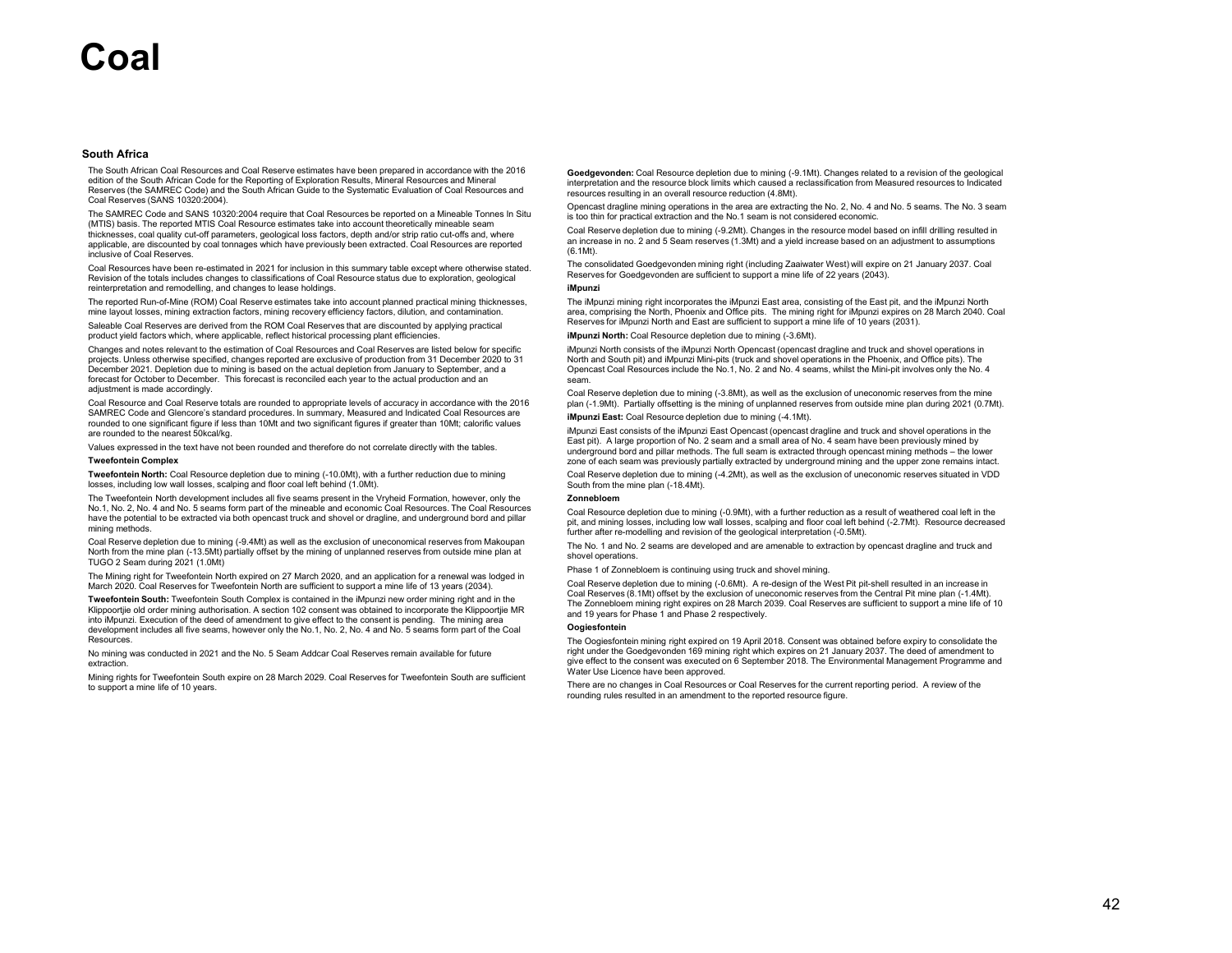#### **South Africa**

#### **Paardekop**

A new order mining right was granted in 2017 for 30 years and will expire on 19 August 2047. This right has not been executed due to an on-going dispute with Department of Mineral Resources and Energy. Approval of environmental licensing and permitting is awaited.

The Paardekop project area contains the Main seam which represents nearly 95% of the extractable coal. The seam has a mean thickness of 2.5m and is amenable to underground mining. The upper zone of the seam exhibits a relatively low CV whilst the lower zone has an average raw CV >5,300kcal/kg.

There are no changes in Coal Resources or Coal Reserves for the current reporting period. A review of the rounding rules resulted in an amendment to the reported resource figure.

#### **Nooitgedacht**

The No. 2 Seam and No. 4 Seam reserves represent a potential future underground extension to Tweefontein South.

There are no changes in Coal Resources or Coal Reserves for the current reporting period.

#### **Undeveloped Coal Resources**

Applications for mining rights have been submitted for all the undeveloped Coal Resources. The mining right for Amersfoort was granted and will expire on 30 May 2037, while the Boschmanspoort mining right is still pending.

The Amersfoort project is located in the southern sector of the Ermelo Coalfield in Mpumalanga province, southwest of Breyten. The Coal Resource estimate is based on the C seam which averages 2.5m in thickness and occurs at a depth of approximately 200m. The coal quality of the Amersfoort resource was re-evaluated and adjusted accordingly.

The Boschmanspoort project is located in the Witbank Coalfield in Mpumalanga province, southeast of Middelburg.

The Coal Resource estimate is based on the No. 2 seam that dips towards the east, therefore allowing some potential for opencast resources in the west.

#### **Izimbiwa Coal**

Izimbiwa Coal consists of a number of mines with a life of 4 years that have been grouped into the Middelburg Complex, and two greenfield projects, Argent and Springboklaagte.

The expiry date of the relevant mining rights are as follows: Graspan renewed and valid until 16 May 2029 and Graspan extension was valid until 22 March 2021. A renewal application was lodged on 28 February 2021 and remains pending. The Townlands and Steelcoal mining rights expired in July 2020, and the renewal applications were lodged in April 2020. The mining rights for Argent and Springboklaagte were granted in May 2016 for 15 years (expiring on 30 May 2031), and 20 years (expiring on 30 May 2036) respectively.

Springboklaagte is held as a Joint Venture between Izimbiwa Coal and Umcebo. 100% of the Springboklaagte Coal Reserves and Coal Resources are included in the table above. Springboklaagte is the subject of a sale agreement and pending Section 11 Application to cede the right to the buyer.

**Middelburg Complex (MBO):** Graspan, Townlands, Steelcoal and Corobrik, have been grouped into Middelburg Complex (MBO).

Coal Resource depletion due to mining (-2.1Mt). Coal Resource reduction as a result of mining losses, including low wall losses, scalping and floor coal left behind as well as coal left in the pit for geotechnical considerations (-2.4Mt). Gain in resources due to modifications applied to the resource model aligned to exploration results within the reporting period (1.8Mt).

Coal Reserve depletion due to mining (-2.4Mt). Updated Business Plan assumptions have resulted in the exclusion of uneconomical reserves in the Plant Reserve, MTC Block B and Steelcoal (-8.1Mt).

Graspan, Graspan Extension (Corobrik), Middelburg Townlands and Middelburg Townlands Extension (Steelcoal) are subject to a sale agreement and a pending Section 11 application to cede these rights to the buyer. The target date for completion of the transfer is H1 2022.

**Argent:** The Argent Coal Resource will be exploited through opencast truck and shovel and is awaiting finalisation of the environmental licensing and permitting before mining can commence.

Reserve loss due to a re-design of the pit-shell in order to accommodate a more optimised mining layout (-1.5Mt). All saleable reserves allocated to domestic Eskom market as per the latest LOM.

**Springboklaagte**: The mining right for Springboklaagte has been granted and awaits environmental licensing and permitting.

#### **Umcebo**

The remaining mine life of the individual operations range up to 8 years while brownfield extensions and greenfield projects can extend the life to beyond 2036. Expiry date of relevant mining/concession licenses are different for each mine, ranging from October 2020 to March 2037. Renewals have been granted for Klippan (renewal granted until 25 September 2022) and Norwesco (renewal granted until 3 October 2020). A second renewal application was submitted in September 2020 and is pending. Norwesco is the subject of a sale agreement and a Section 11 Application to cede the right to the buyer is pending.

The Wonderfontein mining right, held by Umsimbithi, expires on 2 June 2037.

**Klippan**: The mine is currently closed but represents a potential future underground extension to the Wonderfontein Coal Resources. Klippan is the subject of a sale agreement in respect of which the Section 11 Application documents are in preparation and are expected to be submitted to the DMRE by Q1 2022.

#### **Wonderfontein**: Coal Resource depletion due to mining (-2.8Mt).

Wonderfontein is an opencast truck and shovel operation. The opencast Coal Resources include the No.1, No. 2, No. 3 and No. 4 seams. The Coal Reserves for Wonderfontein are sufficient to support a mine life of 9 years.

Coal Reserve depletion due to mining (-3.0Mt) as well as exclusion of the uneconomic reserves in Pit D (-10.3Mt). An increase in the footprint of Pit A due to a re-design of the pit-shell has resulted in a reserve increase (1.4Mt).

**Hendrina**: The project area is located south of the town of Hendrina in the province of Mpumalanga. The mining right application covers three discrete blocks of ground named Mooivley East, Mooivley West and Bosmanskrans. The area is traversed by the national road N11 which connects Hendrina and Ermelo. The Hendrina Project is envisaged as an underground mine to supply an Eskom-type product. A mining right application was accepted by the Department of Mineral Resources in June 2016. The application remains pending.

**Belfast**: The prospecting right encompasses a number of blocks extending approximately 45km from east of Belfast to west of Wonderfontein. The N4 highway, the Gauteng-Maputo railway and Eskom power lines traverse the area

The renewed prospecting right expired in October 2017. A mining right application, covering parts of the prospecting right area, was lodged in September 2017 and accepted on 11 October 2017. The mining right application outcome is pending.

**Norwesco:** There are no changes in Coal Resources or Coal Reserves for the current reporting period.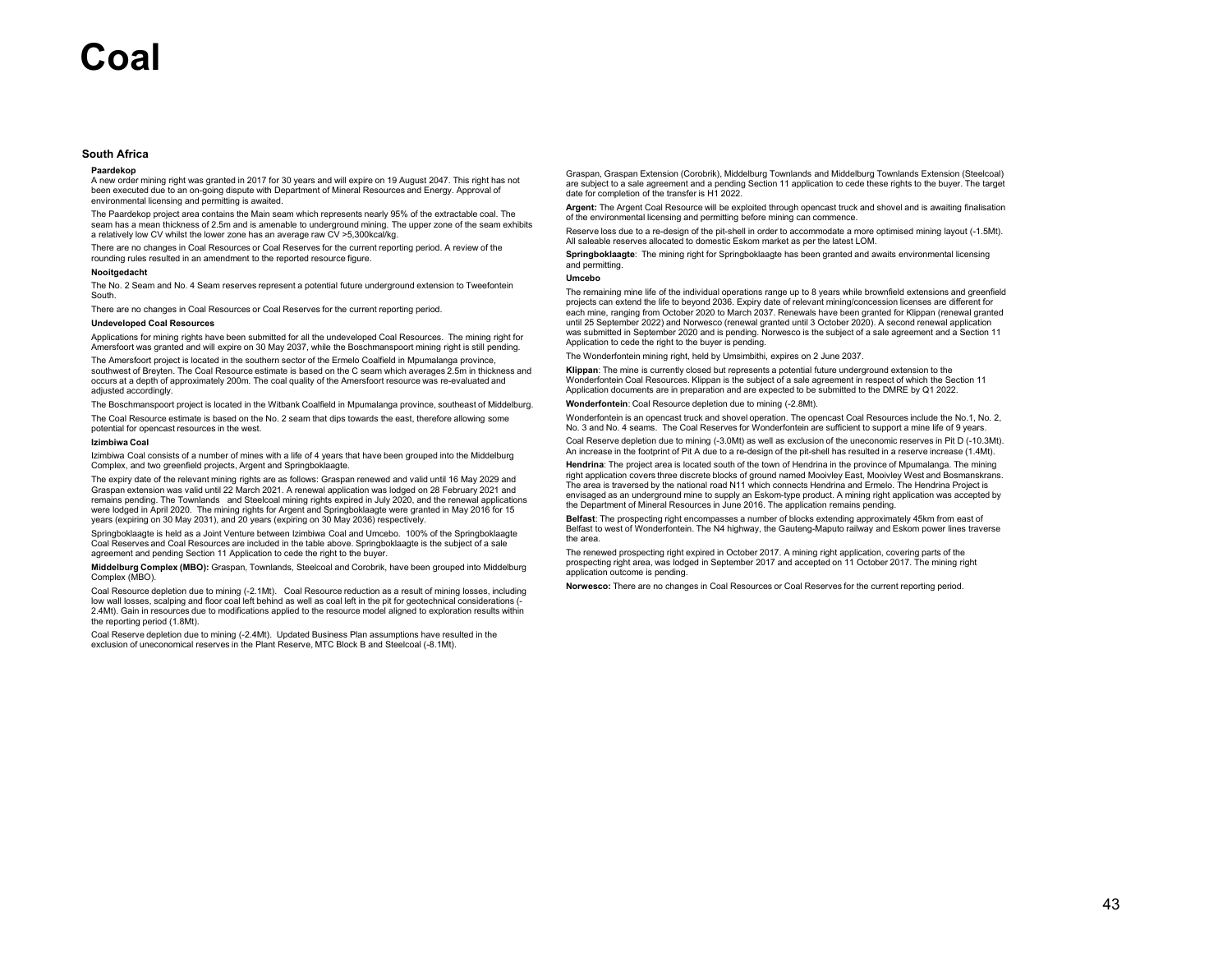#### **Americas**

|                     |              |                                 | <b>Measured Coal</b>     |                          | <b>Indicated Coal</b>    |       | Inferred Coal |                          |           | <b>Extractable Coal</b><br>Reserves |                          | Saleable<br>Coal Reserves |                          | <b>Total Saleable Coal</b><br>Reserves |       |           |
|---------------------|--------------|---------------------------------|--------------------------|--------------------------|--------------------------|-------|---------------|--------------------------|-----------|-------------------------------------|--------------------------|---------------------------|--------------------------|----------------------------------------|-------|-----------|
|                     | Attributable | Mining                          | Resources                |                          | Resources                |       | Resources     |                          |           | Proved                              | Probable                 | Proved                    | Probable                 |                                        |       |           |
| Name of operation   | interest     | method<br>Commodity             | 2021                     | 2020                     | 2021                     | 2020  | 2021          | 2020                     | <b>CP</b> | 2021                                | 2021                     | 2021                      | 2021                     | 2021                                   |       | 2020 CP   |
| Colombia            |              |                                 |                          |                          |                          |       |               |                          |           |                                     |                          |                           |                          |                                        |       |           |
| Calenturitas        | 100%         | Thermal Coal (Mt)               | $\sim$                   | 140                      | $\sim$                   | 130   | ۰             | 60                       | KJW       | $\overline{\phantom{a}}$            |                          | $\overline{\phantom{a}}$  |                          |                                        |       | - n.a     |
|                     |              | CV (kcal/kg)                    | $\overline{\phantom{a}}$ | 6,300                    | $\overline{\phantom{a}}$ | 6,250 | ۰.            | 6,300                    |           |                                     |                          | $\overline{\phantom{a}}$  | $\overline{\phantom{a}}$ |                                        |       |           |
| La Jagua            | 100%         | Thermal Coal (Mt)               | $\overline{\phantom{a}}$ | 50                       | $\overline{\phantom{a}}$ | 25    | ٠             |                          | KJW       | $\overline{\phantom{a}}$            |                          | $\overline{\phantom{a}}$  | $\overline{\phantom{a}}$ |                                        |       | - n.a     |
|                     |              | CV (kcal/kg)                    | $\overline{\phantom{a}}$ | 7,100                    | $\sim$                   | 7,100 | ۰             | $\overline{\phantom{a}}$ |           | $\overline{\phantom{a}}$            |                          | $\overline{\phantom{a}}$  | $\overline{\phantom{0}}$ |                                        |       |           |
| Prodeco             |              | <b>Thermal Coal (Mt)</b>        | $\overline{\phantom{a}}$ | 190                      | $\sim$                   | 155   | ۰             | 60                       |           | $\overline{\phantom{a}}$            |                          | $\,$                      | $\overline{\phantom{a}}$ | $\overline{\phantom{0}}$               |       |           |
| Cerrejón            | 33.3%        | <b>Thermal Coal (Mt)</b>        | 3,250                    | 3,300                    | 1,250                    | 1,250 | 600           | 600                      | GH        | 200                                 | 130                      | 190                       | 120                      | 320                                    | 350   | <b>SC</b> |
|                     |              | CV                              | 6,550                    | 6,550                    | 6,550                    | 6,550 | 6,350         | 6,350                    |           | 6,100                               | 6,100                    | 6,200                     | 6,200                    | 6,200                                  | 6,200 |           |
| Canada              |              |                                 |                          |                          |                          |       |               |                          |           |                                     |                          |                           |                          |                                        |       |           |
| Suska               | 100%         | Coking/Thermal Coal (Mt)        |                          |                          | 13                       | 13    | 90            | 90                       | KJW       |                                     |                          |                           |                          |                                        |       | n.a.      |
|                     |              | CV (kcal/kg)                    | $\overline{\phantom{a}}$ | $\overline{\phantom{a}}$ | 6,100                    | 6,100 | 6,100         | 6,100                    |           |                                     |                          | $\overline{\phantom{a}}$  | $\overline{\phantom{0}}$ | $\overline{\phantom{a}}$               |       |           |
| Sukunka             | 100%         | Coking Coal (Mt)                | 45                       | 45                       | 100                      | 100   | 40            | 40                       | KJW       | $\overline{\phantom{a}}$            | $\overline{\phantom{a}}$ | $\overline{\phantom{a}}$  | $\overline{\phantom{0}}$ |                                        |       | n.a.      |
| <b>Total Canada</b> |              | <b>Coking/Thermal Coal (Mt)</b> | 45                       | 45                       | 113                      | 113   | 130           | 130                      |           |                                     |                          | $\,$                      | $\overline{\phantom{a}}$ | $\overline{\phantom{0}}$               |       |           |

#### **Colombia**

 Coal Resources are reported on an in situ moisture basis. Coal Reserves take into account geological losses, mining losses, contamination and as mined moisture adjustments. Reserves are reported on a ROM moisture basis.

Saleable Reserves: As sold basis are Coal Reserves adjusted for yield losses in the preparation plant (if applicable) and converted to a saleable moisture basis. The Coal Resource and Coal Reserve estimates tabulated above are stated on a total mine basis as at 31 December 2021.

Coal Resource qualities are reported on an in situ moisture basis and Coal Reserve qualities are reported on a gross as received basis. Coal Resources are reported inclusive of those Coal Resources modified to produce Coal Reserves. Coal tonnages are quoted as million metric tonnes

Changes and issues material to the estimation of Coal Resources and Reserves are noted below for specific projects. Reference to production changes between 31 December 2020 and 31 December 2021 are detailed for each producing mine site.

Coal Resource and Coal Reserve totals are rounded to appropriate levels of accuracy in accordance with the 2012 JORC Code and the Glencore Coal Assets rounding procedures.

Values expressed in the text have not been rounded and therefore do not correlate directly with the tables **Prodeco**

**Calenturitas**: CI Prodeco S.A. was titleholder to the Calenturitas Mine through Mining Contract No. 044/89 (the Mining Contract), which had been entered into with the Colombian Mining Authority, the National Mining Agency (ANM).

On 4 February 2021, Prodeco submitted to ANM its relinquishment in connection with the Mining Contract, a decision that was accepted on 6 September 2021.

As a result of ANM's acceptance of Prodeco's relinquishment, the Mining Contract was effectively terminated as of 6 September 2021 and the parties are currently undergoing the liquidation phase.

Prodeco no longer has title to the Calenturitas mine and no coal resources and reserves have been reported. **La Jagua:** Carbones de La Jagua S.A., titleholder to Mining Contracts Nos. 285/95, HKT-08031 and DKP-141, Consorcio Minero Unido S.A., titleholder to Contract 109/90 and Carbones El Tesoro S.A., titleholder to Contract

132/97, exploited the La Jagua Mine through an integrated operation. On 4 February 2021, Carbones de La Jagua S.A. and Consorcio Minero Unido S.A. submitted to ANM their

relinquishment to their mining contracts.

On 6 September 2021 ANM accepted the relinquishment of Carbones de La Jagua S.A. in connection with Contract 285/95, as well as the relinquishment of Consorcio Minero Unido S.A. in respect of Contract 109/90.

As a result of ANM's acceptance, both mining contracts were effectively terminated as of 6 September 2021 and the parties are currently undergoing the liquidation phase. Mining Contract 132/97 had already been declared terminated since 17 September 2020 as a result of the depletion of its reserves, as reported last year.

Carbones de La Jagua S.A., Consorcio Minero Unido S.A. and Carbones El Tesoro S.A. no longer have any title to the Mining Contracts 285/95, 109/90 and 132/97 through which they exploited the La Jagua Mine and no coal resources and reserves have been reported.

The relinquishment of contract HKT-08031 and DKP-141, which are covered by a different legal regime, has not yet been accepted by ANM pending fulfilment of certain environmental obligations. There are no reasonable expectations that resources within these areas could be exploitable in the future, given that they were part of the full integrated operation of the La Jagua deposit. As a result no coal resources and reserves have been reported in relation to these contracts.

#### **Cerrejón:**

In 2021, Coal Resources at Cerrejón totalling approximately 5,100Mt were reported as gross tonnes in situ (GTIS) within a 'geoshell' constrained by the horizontal and vertical distribution of data within the drill hole (data limits) envelope. Approximately 350Mt of the total coal resources are within the current LOM plan. The Coal Resources include that coal for which the continuity, quality and mineability are established but occur outside the LOM plan. Total resources exclude approximately 230Mt of coal within 1 km of major towns. Coal Resources comply with current and foreseen mining and marketing criteria and are considered to have reasonable prospects of eventual economic extraction.

Coal Reserves have decreased due to mining depletion (24Mt) and mine design changes (-5Mt) that included a re-classification from Proved Reserves to Probable Reserves in relation to Tabaco Dome.

The current mining rights expire in 2033.

Glencore increased its interest in Cerrejón to 100% in January 2022.

#### **Canada Coal Resources**

Glencore's Canadian coal resources (Sukunka, Suska) occur in the Peace River area of the Province of British Columbia. Additional tenements adjacent to these Peace River projects are targeted for exploration. These include tenement areas identified as Central South, South Cirque and other tenements that extend south of the Pine River.

Coal Resource tonnage and quality are reported at an in situ moisture basis. Coal Resources are reported in accordance with the JORC Code 2012 edition.

**Suska**: Coal Resources have not been re-estimated since 2013.

**Sukunka:** Coal Resources have not been re-estimated since 2015.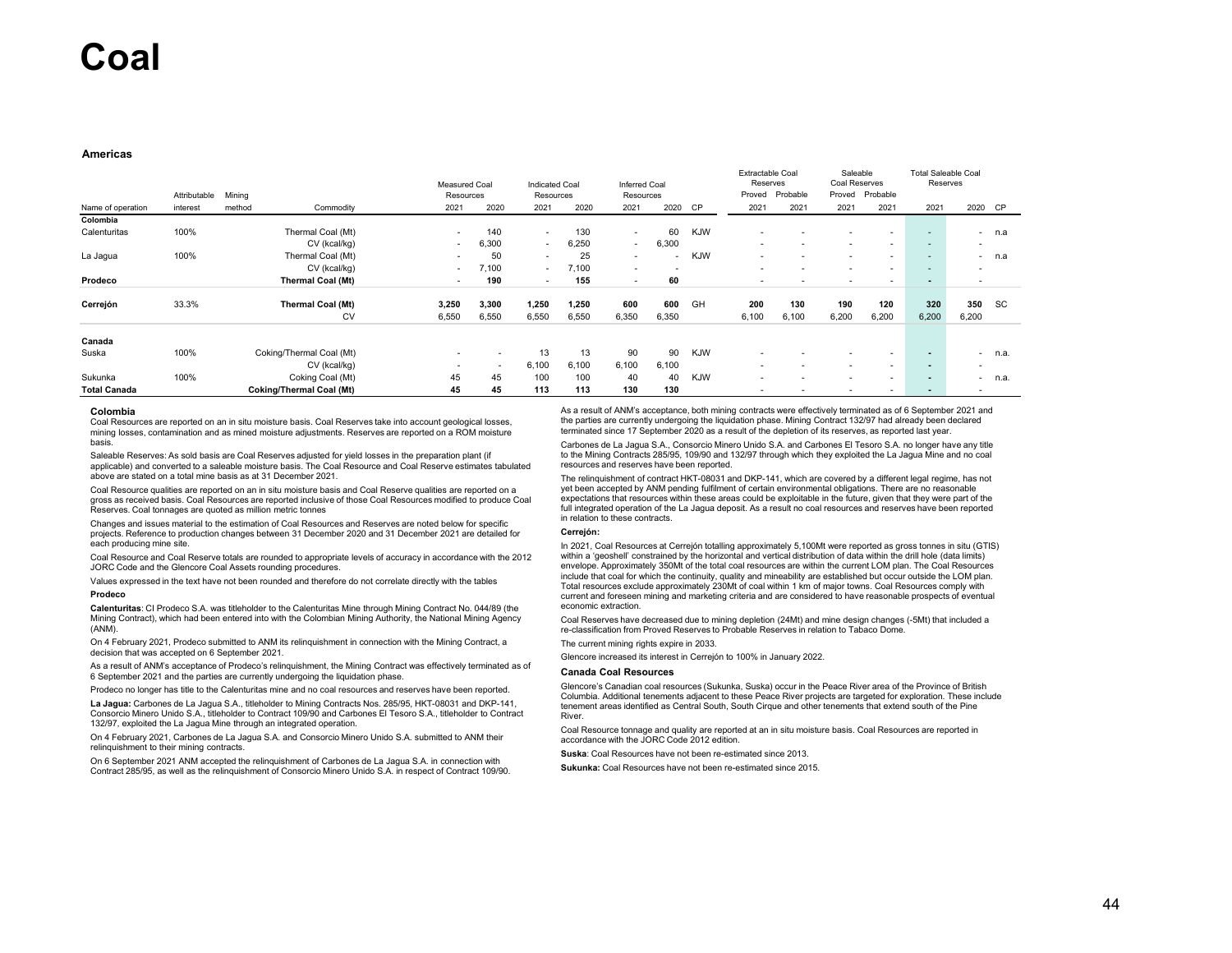#### **Net Reserves (Proven and Probable)1**

|                  |                          |         |           |         | Working Interest Basis |         |           |              |          |
|------------------|--------------------------|---------|-----------|---------|------------------------|---------|-----------|--------------|----------|
|                  | <b>Equatorial Guinea</b> |         | Chad      |         | Cameroon               |         |           | <b>Total</b> |          |
|                  |                          |         |           |         |                        |         |           |              | Combined |
|                  | Oil mmbbl                | Gas bcf | Oil mmbbl | Gas bcf | Oil mmbbl              | Gas bcf | Oil mmbbl | Gas bcf      | mmboe    |
| 31 December 2020 |                          | 152     | a7<br>ວ≀  | - -     |                        |         | 112       | 152          | 138      |
| Revisions        |                          | 32      |           | - -     |                        |         |           | 32           |          |
| Production       | (2)                      | (20)    |           |         |                        |         |           | (20)         | (6)      |
| 31 December 2021 | 10                       | 164     |           |         |                        |         | 110       | 164          | 139      |

#### **Net Contingent Resources (2C)<sup>1</sup>**

|                        |                          |         |           |                          | Working Interest Basis |         |           |         |          |
|------------------------|--------------------------|---------|-----------|--------------------------|------------------------|---------|-----------|---------|----------|
|                        | <b>Equatorial Guinea</b> |         | Chad      |                          | Cameroon               |         |           | Total   |          |
|                        |                          |         |           |                          |                        |         |           |         | Combined |
|                        | Oil mmbbl                | Gas bcf | Oil mmbbl | Gas bcf                  | Oil mmbbl              | Gas bcf | Oil mmbbl | Gas bcf | mmboe    |
| 31 December 2020       | 26                       | 434     |           | $\overline{\phantom{0}}$ |                        | . .     |           | 434     | 164      |
| Revisions              |                          | (124)   |           | $\overline{\phantom{0}}$ | (2)                    | . .     | (1)       | (124)   | (23)     |
| Licence relinquishment |                          |         | (61)      |                          |                        |         | (61)      |         | (61)     |
| 31 December 2021       | 27<br>"                  | 310     |           |                          |                        |         |           | 310     | 80       |

1 "Net" Reserves or Resources are equivalent to Glencore's working interest in the asset/property.

#### **Equatorial Guinea**

Equatorial Guinea reserves and contingent resources consist of Block O (Glencore 25% working interest ("WI")) and Block I (Glencore 23.75% WI) reserves and resources.

The Aseng field (Block I, 23.75% WI) came on stream in November 2011. The field is produced from subsea wells tied back to a Floating Production, Storage and Offloading facility ("FPSO"). Average 2021 gross production was ~17,800 barrels per day.

The Alen field (95% Block O, 25% WI and 5% Block I, 23.75% WI) came on stream in May 2013. The field is produced from subsea wells tied back to a production platform where condensate is stripped from the gas stream and transported to the Aseng FPSO via a subsea pipeline. The gas has been commercialised since Q1 2021. Average 2021 gross condensate production was ~5,700 b/d and average 2021 gross gas production was ~220 mmscf/d.

The Aseng and Alen fields have a 25 year exploitation term from approval of a plan of development. Reserves for Equatorial Guinea were independently assessed by McDaniel & Associates (McDaniel), have been prepared in accordance with the Petroleum Resources Management System (PRMS) and have been extracted without material adjustment from the McDaniel report dated 31 December 2021. Contingent resources are based on Glencore estimates and have been prepared in accordance with PRMS.

#### **Chad**

 Glencore holds an 85% WI in the Badila and Mangara oil field Exclusive Exploitation Authorisations (EXAs) and a 75% WI in the Krim EXA.

The Badila field is an onshore development, which came on stream in September 2013. Oil is transported through an export pipeline to the Chad/Cameroon export pipeline (Totco/Cotco pipeline) with off-take at the Marine Terminal in Cameroon. As a result of the COVID-19 pandemic, including the resulting disruptions to international mobility, transportation and supply chains, in April 2020, Glencore's wholly owned subsidiary, PetroChad (Mangara) Limited ("PCM") was forced to declare force majeure and cease production operations at the Badila and Mangara oil fields located in the Republic of Chad and the facilities were placed onto care and maintenance since that date. There was no production in 2021.

The Mangara field is an onshore development that came on stream in late December 2014. Oil is transported through an export pipeline to the Totco/Cotco pipeline with off-take at the Marine Terminal in Cameroon. The field remains in care and maintenance as described above with no production in 2021. The EXA's have a 25 year exploitation term after the authorisation of the EXA.

Glencore has reached an agreement with Perenco for Perenco to acquire Glencore's Chad upstream oil business. Subject to certain conditions precedent, including the approval of the Chad Government, the transaction is expected to close in 2022. Glencore is also in the process of relinquishing some legacy acreage that is not part of the transaction perimeter.

Reserves for Chad were independently assessed by McDaniel, have been prepared in accordance with PRMS and have been extracted without material adjustment from the McDaniel report dated 31 December 2021.

#### **Cameroon**

 The first phase of development of the Oak field (Bolongo license, 37.5% WI) came on stream on 7 August 2019. The field is currently produced from two platform wells tied back to third party infrastructure. Average 2021 gross production was ~7,800 barrels per day.

Reserves for Cameroon were independently assessed by McDaniel, have been prepared in accordance with PRMS and have been extracted without material adjustment from the McDaniel report dated 31 December 2021.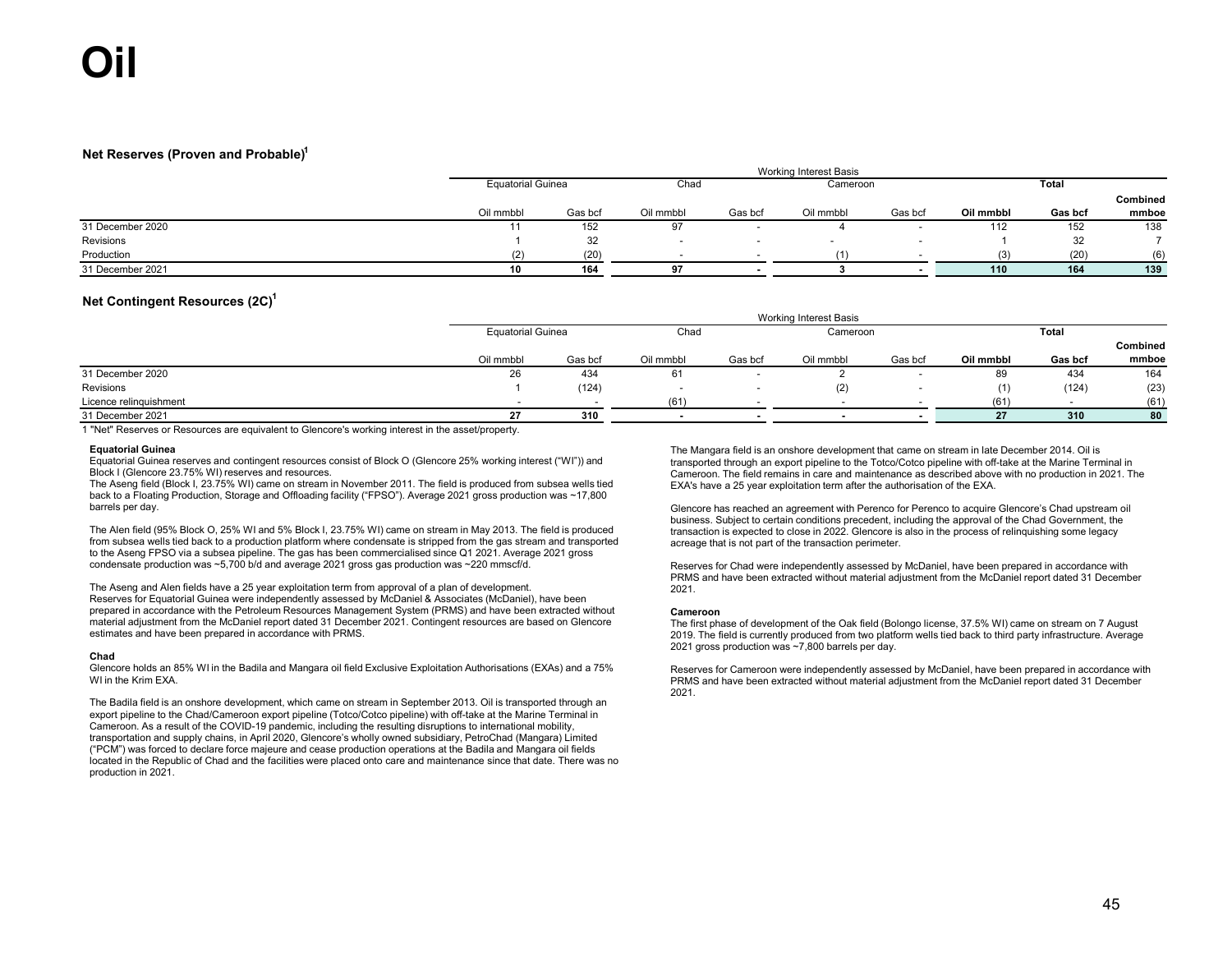## **Competent Persons**

| Copper           |                                            |                       |                                                           | Zinc        |                          |                |                                     |
|------------------|--------------------------------------------|-----------------------|-----------------------------------------------------------|-------------|--------------------------|----------------|-------------------------------------|
| Africa           |                                            |                       |                                                           | AA          | Arthur Almgren           | AusIMM         | Glencore                            |
| JE               | Jacobus Engelbrecht                        | MAusIMM               | Glencore                                                  | AAA         | Angel Angelov            | SAIMM          | Glencore                            |
| JP               | Julian Poniewierski                        | AusIMM                | Glencore                                                  | AH          | Allan Huard              | <b>PGO</b>     | Glencore                            |
| PO               | Paula Ogilvie                              | SANASP                | Glencore                                                  | AL          | Amanda Landriault        | OGQ            | Glencore                            |
| TR               | <b>Timothy Rijsdijk</b>                    | <b>MAusIMM</b>        | Glencore                                                  | <b>APC</b>  | Ana Paula Chiquini       | AusIMM         | Glencore                            |
|                  |                                            |                       |                                                           | AM          | Aaron Meakin             | AusIMM         | Glencore                            |
| Collahuasi       |                                            |                       |                                                           | <b>BD</b>   | <b>Benoit Drolet</b>     | PGO            | Glencore                            |
| <b>RO</b>        | Ronald Reycardo Ordezo Lozano MAusIMM(CP)  |                       | Compañía Minera Doña Inés de Collahuasi                   | <b>BF</b>   | <b>Bastien Fresia</b>    | <b>OGQ</b>     | Glencore                            |
| <b>RZ</b>        | Rodrigo Eduardo Zuñiga Ramírez MAusIMM(CP) |                       | Compañía Minera Doña Inés de Collahuasi                   | <b>CF</b>   | Callum Fannin            | AusIMM         | Glencore                            |
|                  |                                            |                       |                                                           | CH          | Chris Hy                 | AIG            | Glencore                            |
| Antamina         |                                            |                       |                                                           | DC          | Dhaniel Carvalho         | AusIMM         | Glencore                            |
| LC               | Lucio Canchis                              | AusIMM                | Compañía Minera Antamina                                  | DH          | <b>Drew Herbert</b>      | AusIMM         | Glencore                            |
| <b>FA</b>        | Fernando Angeles                           | <b>EGBC</b>           | Compañía Minera Antamina                                  | GR          | <b>Gilles Roy</b>        | <b>OGQ</b>     | Glencore                            |
|                  |                                            |                       |                                                           | JD          | Julie Drapeau            | OGQ            | Glencore                            |
|                  | Other South America                        |                       |                                                           | JS          | Jessica Shiels           | AusIMM         | Glencore                            |
| EC               | <b>Edwin Cortes</b>                        | AusIMM                | Glencore                                                  | KS          | Keiran Swanton           | PEO            | Glencore                            |
|                  |                                            |                       |                                                           | MM          | Maxime Menard            | OGQ            | Glencore                            |
| HB               | Heller Bernabé                             | AusIMM                | Glencore                                                  | SJ          | Simon Jackson            | AusIMM         | Glencore                            |
| JA               | Javier Aymachoque                          | AusIMM                | Independent consultant                                    | SP          | Sam Patterson            | AusIMM         | Glencore                            |
| ΜS               | Mario Saez                                 | <b>CCCRRM</b> (Chile) | Glencore                                                  | JT          | <b>Jody Todd</b>         | AusIMM         | Glencore                            |
| <b>Australia</b> |                                            |                       |                                                           | Nickel      |                          |                |                                     |
| EA               | Eliseo Apaza                               | AusIMM                | Glencore                                                  | <b>PSA</b>  | Pierre St Antoine        | <b>OGQ</b>     | Glencore                            |
| JС               | Jan Coetzee                                | AusIMM                | Glencore                                                  | RC          | <b>Richard Caumartin</b> | OIQ            | Glencore                            |
| JS               | Jessica Shiels                             | AusIMM                | Glencore                                                  | JO          | Jorge Oliveira           | <b>PGO</b>     | Glencore                            |
|                  |                                            |                       |                                                           | <b>RM</b>   | Roberto Menin            | AusIMM         | Koniambo Nickel SAS                 |
| Other projects   |                                            |                       |                                                           | $\sf MR$    | Mitch Rohr               | AusIMM         | MMO Pty Ltd.                        |
| <b>HW</b>        | <b>Herbert Welhener</b>                    |                       | SME Registered Member Independent Mining Consultants Inc. | <b>CW</b>   | <b>Clifford Webster</b>  | AusIMM         | MMO Pty Ltd.                        |
| ΜМ               | Manuel Octavio Machuca<br>Valderrama       | AusIMM                | Glencore                                                  | SK          | Stephen King             | AusIMM         | MMO Pty Ltd.                        |
| RS               | Richard A. Schwering                       |                       | SME Registered Member Hard Rock Consulting LLC            |             |                          |                |                                     |
| <b>RT</b>        | Raul Tarnovski                             | <b>CCCRRM</b> (Chile) | Anglo American                                            | Ferroalloys |                          |                |                                     |
| ZB               | Zachary Black                              |                       | SME Registered Member Hard Rock Consulting LLC            | <b>PJG</b>  | Pieter-Jan Gräbe         | <b>SACNASP</b> | Glencore                            |
|                  |                                            |                       |                                                           | SV          | Solly Vaid               | <b>PLATO</b>   | Glencore                            |
|                  |                                            |                       |                                                           | DR          | Dean Richards            | <b>SACNASP</b> | <b>Obsidian Consulting Services</b> |
|                  |                                            |                       |                                                           | MM          | Mogomotsi Maputle        | <b>SACNASP</b> | Glencore                            |
|                  |                                            |                       |                                                           | <b>SM</b>   | Sydney Maseti            | <b>SACNASP</b> | Glencore                            |
|                  |                                            |                       |                                                           | JС          | Jan Coetzer              | <b>SACNASP</b> | Mokala Manganese                    |

**Aluminium**

JB John Bower

AusIMM

OBK Consulting (Pty) Ltd